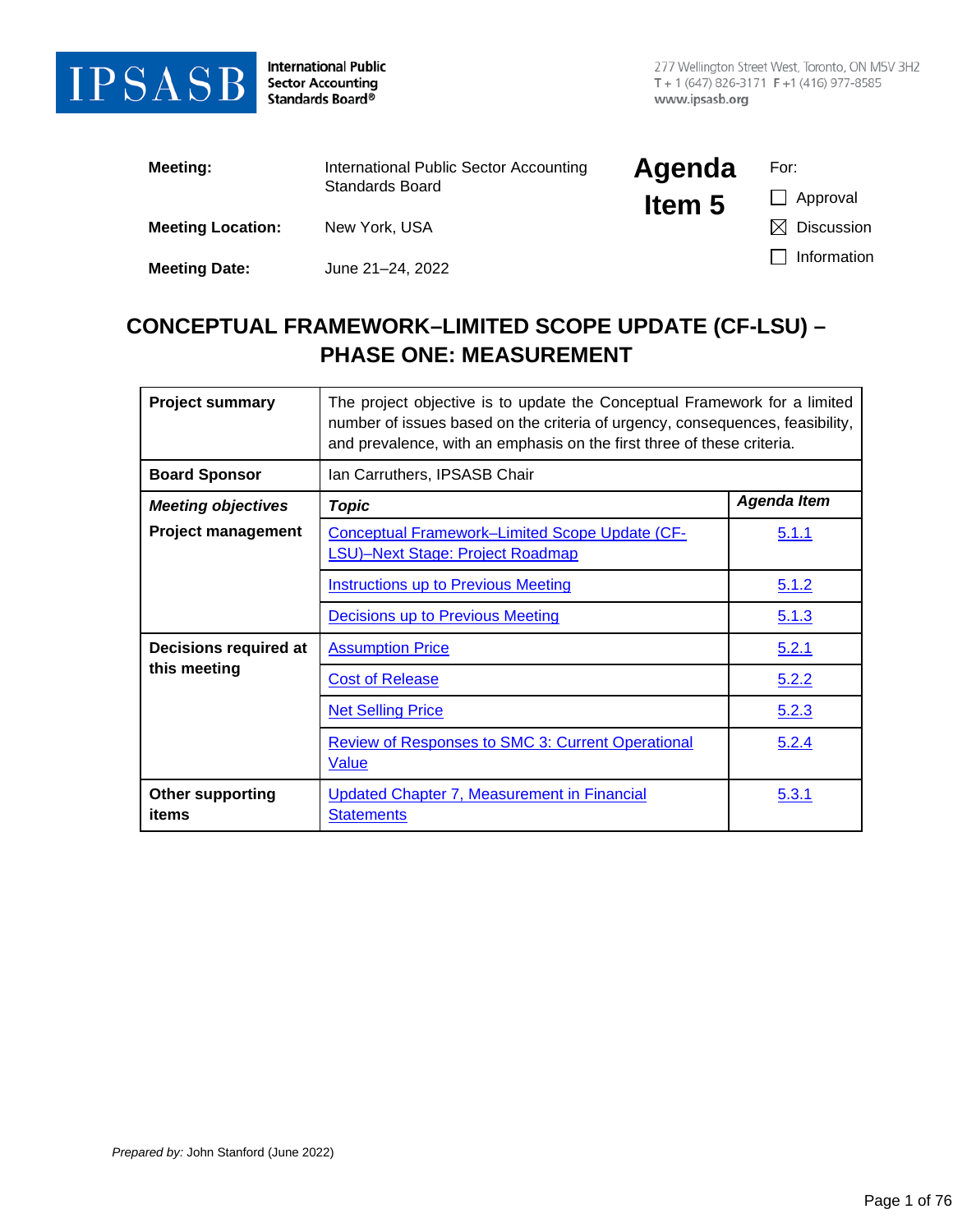

# <span id="page-1-0"></span>**CONCEPTUAL FRAMEWORK–LIMITED SCOPE UPDATE (CF-LSU): PROJECT ROADMAP**

| <b>Meeting</b>                                   | <b>Completed Actions or Discussions / Planned Actions or Discussions:</b>                                                                                                                                                                                                    |  |  |
|--------------------------------------------------|------------------------------------------------------------------------------------------------------------------------------------------------------------------------------------------------------------------------------------------------------------------------------|--|--|
| <b>Conceptual Framework-Limited-Scope Update</b> |                                                                                                                                                                                                                                                                              |  |  |
| March 2020                                       | Approve Limited Scope Update of Conceptual Framework Project Brief<br>1.                                                                                                                                                                                                     |  |  |
| <b>June 2020</b>                                 | 1.<br><b>Discussion of Issues</b>                                                                                                                                                                                                                                            |  |  |
| September 2020                                   | 1.<br><b>Discussion of Issues</b><br>Review [draft] Exposure Draft 76, Conceptual Framework Update: Chapter 7,<br>2.<br>Measurement of Assets and Liabilities in Financial Statements                                                                                        |  |  |
| October 2020                                     | 1.<br><b>Discussion of Issues</b>                                                                                                                                                                                                                                            |  |  |
| December 2020                                    | 1.<br>Approve Exposure Draft 76                                                                                                                                                                                                                                              |  |  |
| February 2021                                    | 1.<br>Finalize remaining instructions                                                                                                                                                                                                                                        |  |  |
| March 2021                                       | <b>Discussion of Issues</b><br>1.                                                                                                                                                                                                                                            |  |  |
| <b>June 2021</b>                                 | <b>Discussion of Issues</b><br>1.                                                                                                                                                                                                                                            |  |  |
| September 2021                                   | <b>Discussion of Issues</b><br>1.<br>Review [draft] Exposure Draft 81, Conceptual Framework Update: Chapter 3,<br>2.<br>Qualitative Characteristics and Chapter 5, Elements                                                                                                  |  |  |
| October 2021                                     | 1. Discussion of Issues<br>2. Review [draft] Exposure Draft 81                                                                                                                                                                                                               |  |  |
| December 2021                                    | 1. Approve Exposure Draft 81.                                                                                                                                                                                                                                                |  |  |
| February 2022                                    | 1. Publication of Exposure Draft 81                                                                                                                                                                                                                                          |  |  |
| March 2022                                       | 1. First Review of Responses to Exposure Draft 76<br>2. Discussion of Issues                                                                                                                                                                                                 |  |  |
| <b>June 2022</b>                                 | 1. Second Review of Responses to Exposure Draft 76<br>2. Discussion of Issues<br>3. Review Revised Chapter 7, Measurement of Assets and Liabilities in Financial<br><b>Statements</b>                                                                                        |  |  |
| September 2022                                   | 1. Third Review of Responses to ED 76: SMCs on Replacement Cost and Value<br>in Use<br>2. Approve Revised Chapter 7, Measurement of Assets and Liabilities in Financial<br><b>Statements</b><br>3. First Review of Responses to Exposure Draft 81<br>4. Discussion of Issues |  |  |
| December 2022                                    | 1. Second Review of Responses to Exposure Draft 81<br>2. Discussion of Issues<br>3. Review Revised Chapter 3, Qualitative Characteristics, and Chapter 5,<br><b>Elements in Financial Statements</b>                                                                         |  |  |
| March 2023                                       | 1. Approve Revised Chapter 3, Qualitative Characteristics, and Chapter 5,<br><b>Elements in Financial Statements</b>                                                                                                                                                         |  |  |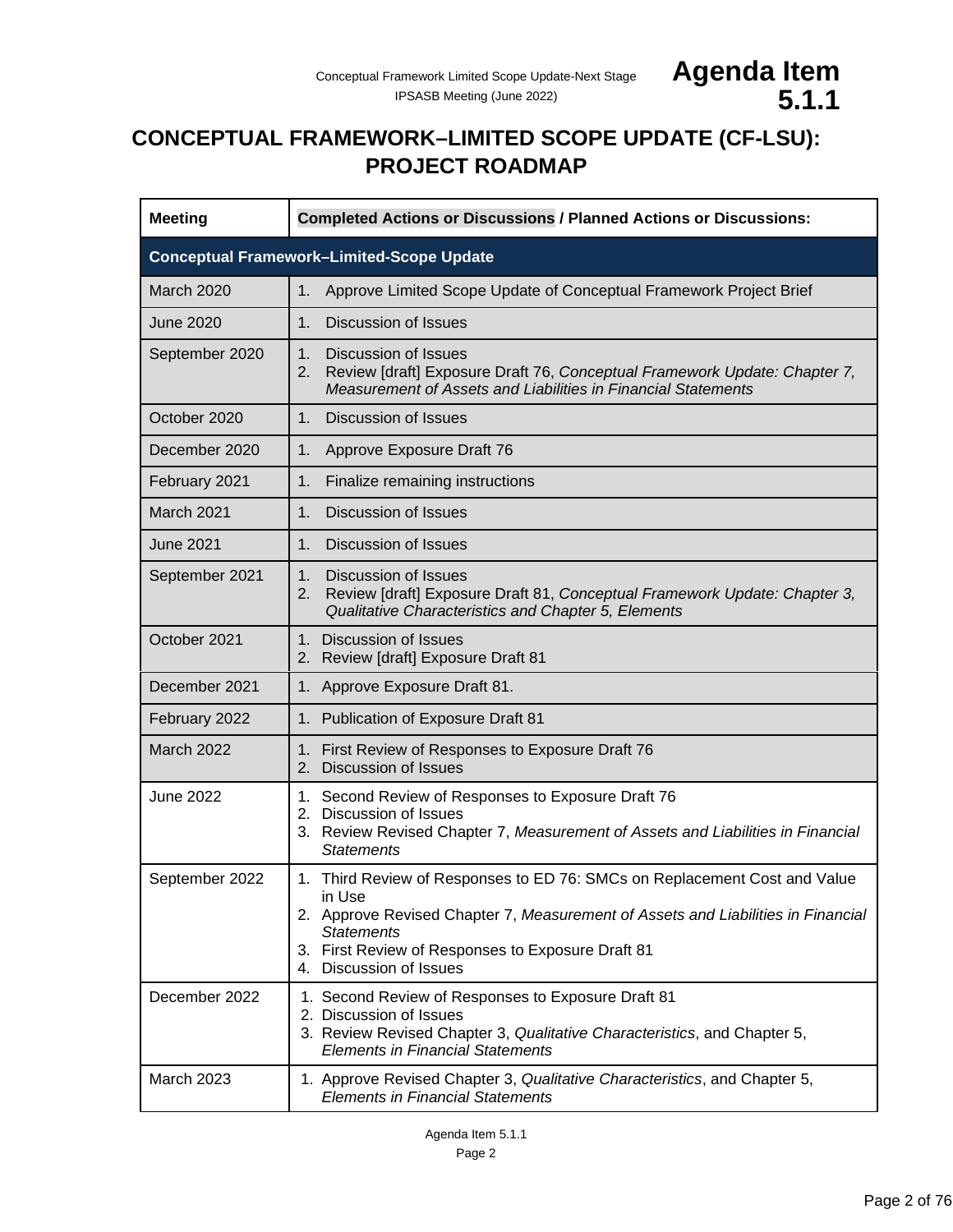| 1. Publication of Revised Chapter 3, Qualitative Characteristics, and Chapter 5,<br>April 2023<br><b>Elements in Financial Statements</b> |  |
|-------------------------------------------------------------------------------------------------------------------------------------------|--|
|-------------------------------------------------------------------------------------------------------------------------------------------|--|

Agenda Item<br>5.1.1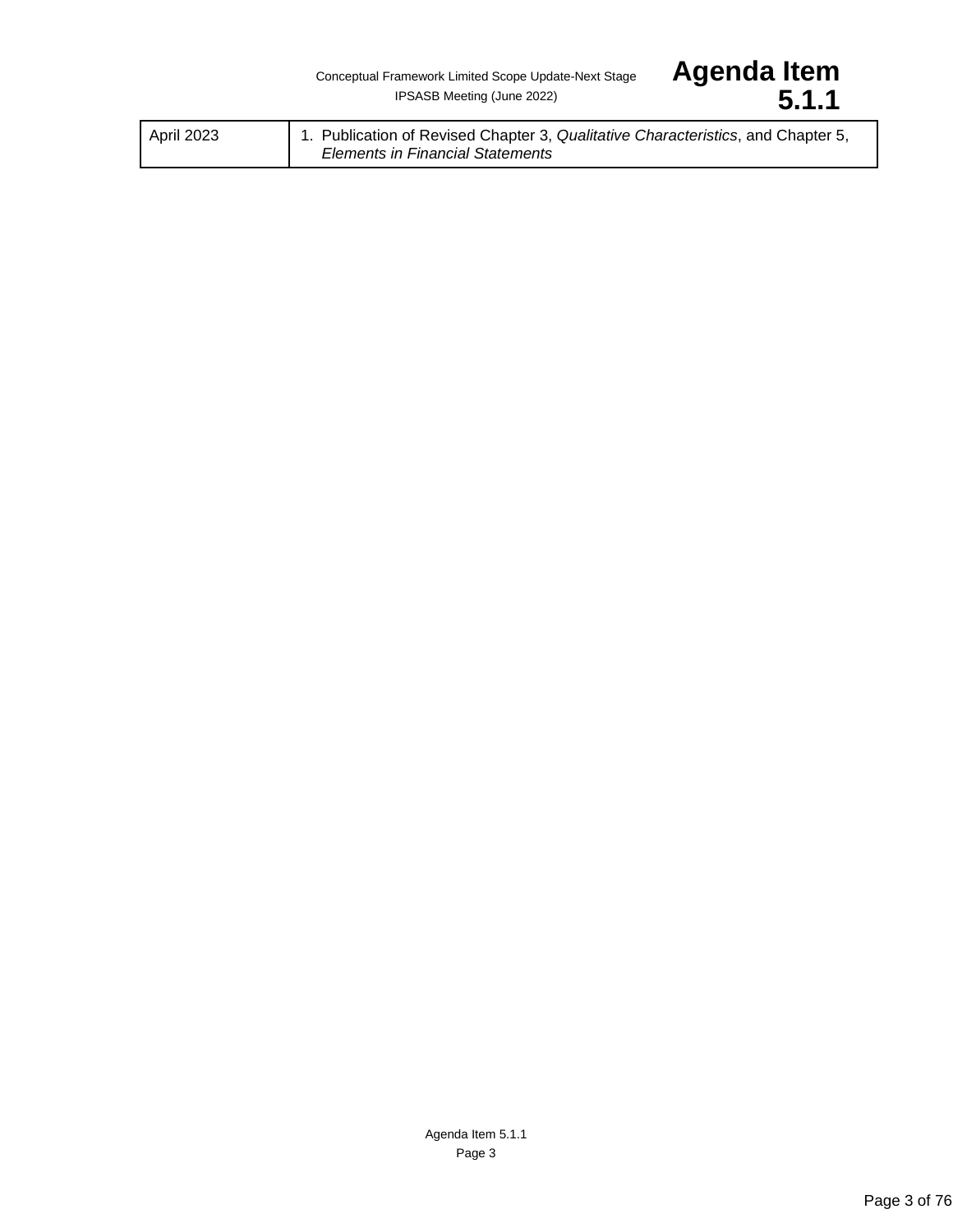# **INSTRUCTIONS UP TO PREVIOUS MEETING**

<span id="page-3-0"></span>

| <b>Meeting</b>                                                | <b>Instruction</b>                                                                                                                                                                                                   | <b>Actioned</b>                                                                                                                 |  |  |
|---------------------------------------------------------------|----------------------------------------------------------------------------------------------------------------------------------------------------------------------------------------------------------------------|---------------------------------------------------------------------------------------------------------------------------------|--|--|
| <b>Conceptual Framework-Limited-Scope Update: First Stage</b> |                                                                                                                                                                                                                      |                                                                                                                                 |  |  |
| March 2022                                                    | Consider terms other than 'Model'<br>1.<br>for the first level of measurement<br>in the 'Subsequent Measurement<br>Framework'.                                                                                       | To be considered further and<br>1.<br>alternative term discussed at<br>September meeting.                                       |  |  |
|                                                               | Analyze further the rationale for<br>2.<br>the retention or deletion of net<br>selling price, cost of release and<br>assumption price from Chapter 7.                                                                | Agenda Items 5.2.1-5.2.3.<br>2.                                                                                                 |  |  |
|                                                               | Make references in the<br>3.<br>Conceptual Framework to<br>standards-level generic guidance<br>and not to refer to specific IPSAS<br>or IPSAS under development.                                                     | Core text of Agenda Item 5.3.1<br>3.<br>checked to ensure that no<br>reference to specific IPSAS or<br>IPSAS under development. |  |  |
|                                                               | Provide a high-level explanation<br>4.<br>in the Basis for Conclusions of<br>how a measurement model might<br>be selected.                                                                                           | Paragraph BC 7.14A added to<br>4.<br>Agenda Item 5.3.1.                                                                         |  |  |
|                                                               | Amend the definition of a<br>5.<br>transaction price to "acquire,<br>construct or develop an asset".                                                                                                                 | Agenda Item 5.3.1: Footnote to<br>5.<br>paragraph 7.8 has been<br>amended.                                                      |  |  |
|                                                               | Provide an explanation in the<br>6.<br>Basis for Conclusions that the<br>Conceptual Framework does not<br>provide detail on the nature of<br>transaction costs. Such guidance<br>is provided at the standards level. | Agenda Item 5.3.1: Footnote<br>6.<br>added to paragraph 7.25.                                                                   |  |  |
|                                                               | Review the wording of paragraph<br>7.<br>7.30 on the appropriateness of<br>historical cost for assets held for<br>financial capacity.                                                                                | Agenda Item 5.3.1: Additional<br>7.<br>sentence added to paragraph<br>7.30.                                                     |  |  |
|                                                               | Not discuss alternative<br>8.<br>measurement bases to cost of<br>fulfillment, where an entity<br>decides to settle a liability in other<br>than the least costly manner.                                             | Agenda Item 5.3.1: instruction<br>8.<br>does not require change to core<br>text. Paragraph BC7.57A added.                       |  |  |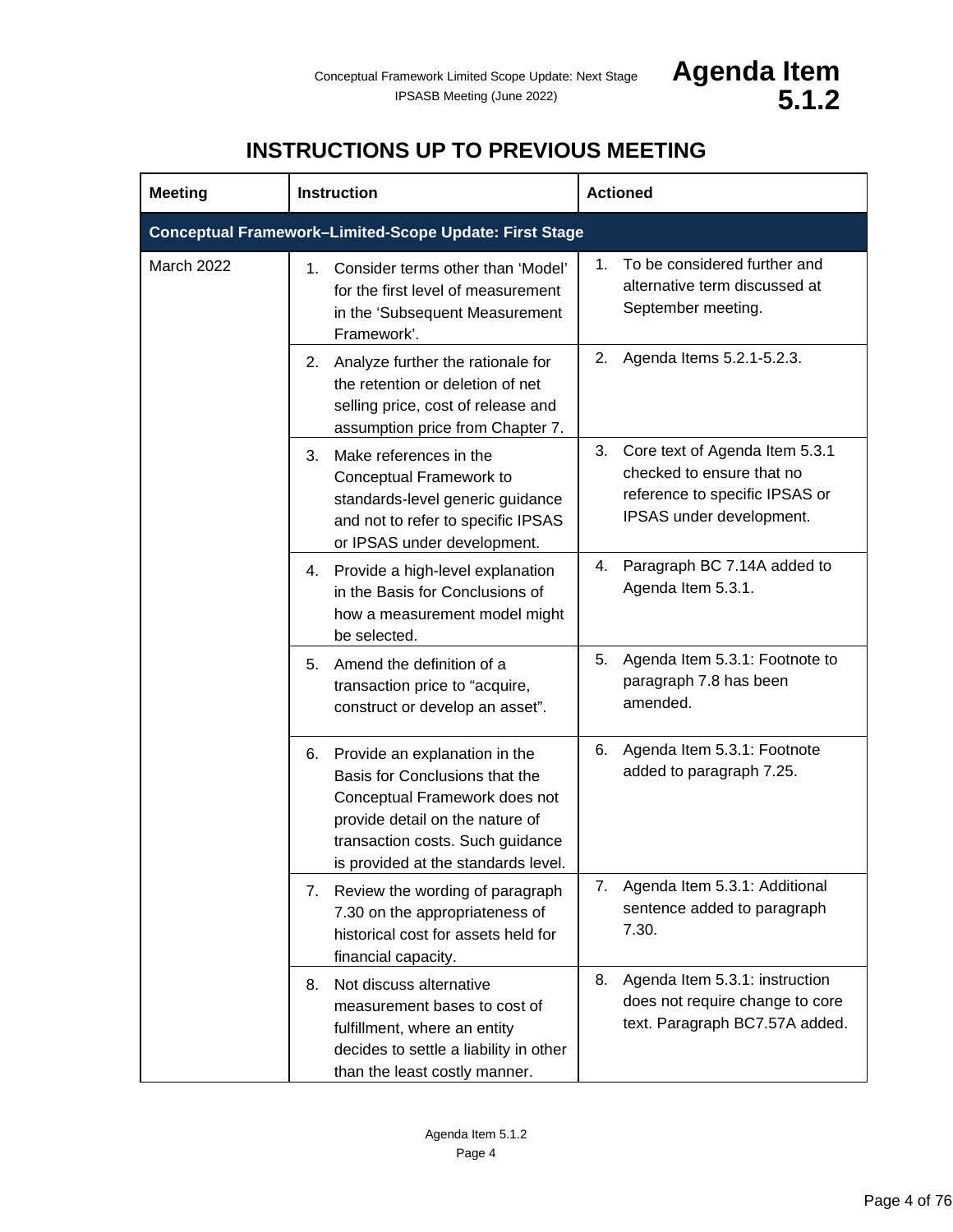Conceptual Framework Limited Scope Update: Next Stage<br>**IPSASB Meeting (June 2022)** 

# Agenda Item<br>5.1.2

|               | Not discuss whether non-financial<br>9.<br>assets held for sale are held for<br>financial capacity or operational<br>capacity.                                                                                                                 | 9. Agenda Item 5.3.1: instruction<br>does not require change to<br>existing text. Paragraph BC7. 11A<br>indicates that Conceptual<br>Framework does not provide<br>detailed guidance on which<br>assets are held, or which liabilities<br>are incurred, primarily for financial<br>capacity and operational capacity. |
|---------------|------------------------------------------------------------------------------------------------------------------------------------------------------------------------------------------------------------------------------------------------|-----------------------------------------------------------------------------------------------------------------------------------------------------------------------------------------------------------------------------------------------------------------------------------------------------------------------|
|               | 10. Not go into detail on the assets<br>and liabilities covered by the<br>proposals in Chapter 7 as these<br>proposals apply to all items<br>meeting the asset and liability<br>definitions in Chapter 5, Elements<br>of Financial Statements. | 10. Agenda Item 5.3.1: instruction<br>does not require change to<br>existing text. Staff does not<br>consider that a BC paragraph is<br>necessary as Chapter 5,<br><b>Elements of Financial</b><br>Statements, precedes the<br>discussion of Measurement in<br>Chapter 7, so scope of Chapter 7<br>is clear.          |
|               | 11. Not to provide guidance on cash<br>flow projections in Chapter 7.                                                                                                                                                                          | 11. Agenda Item 5.3.1: instruction<br>does not require change to<br>existing text. Paragraph BC7.40A<br>added.                                                                                                                                                                                                        |
|               | 12. Provide a high-level explanation<br>of an onerous contract in a<br>footnote, but not to refer to IPSAS<br>19, Provisions, Contingent<br>Liabilities and Contingent Assets.                                                                 | 12. Agenda Item 5.3.1: Footnote<br>added to paragraph 7.8.                                                                                                                                                                                                                                                            |
| December 2021 | Develop detailed response<br>1.<br>analysis for IPSASB's review in<br>March 2022.                                                                                                                                                              | Response analysis for SMCs 1,<br>1.<br>2, 5 (Market Value), 6 and 7 in<br>Agenda Items 10.2.2-10.2.5<br>Response analysis for SMCs 3,4<br>and 5 (Replacement Cost) to be<br>provided in June 2022 (SMC 4<br>and Replacement Cost deferred<br>to September 2022. Approach<br>explained in Agenda Item 10.2.1.          |
|               | 2.<br>Frame the public sector current<br>value measurement basis in the<br>context of the Conceptual<br><b>Framework Measurement</b><br>objective and what the IPSASB is<br>trying to achieve in developing the<br>measurement basis.          | 2.<br>In progress-to be presented in<br>June 2022 (deferred to<br>September 2022).                                                                                                                                                                                                                                    |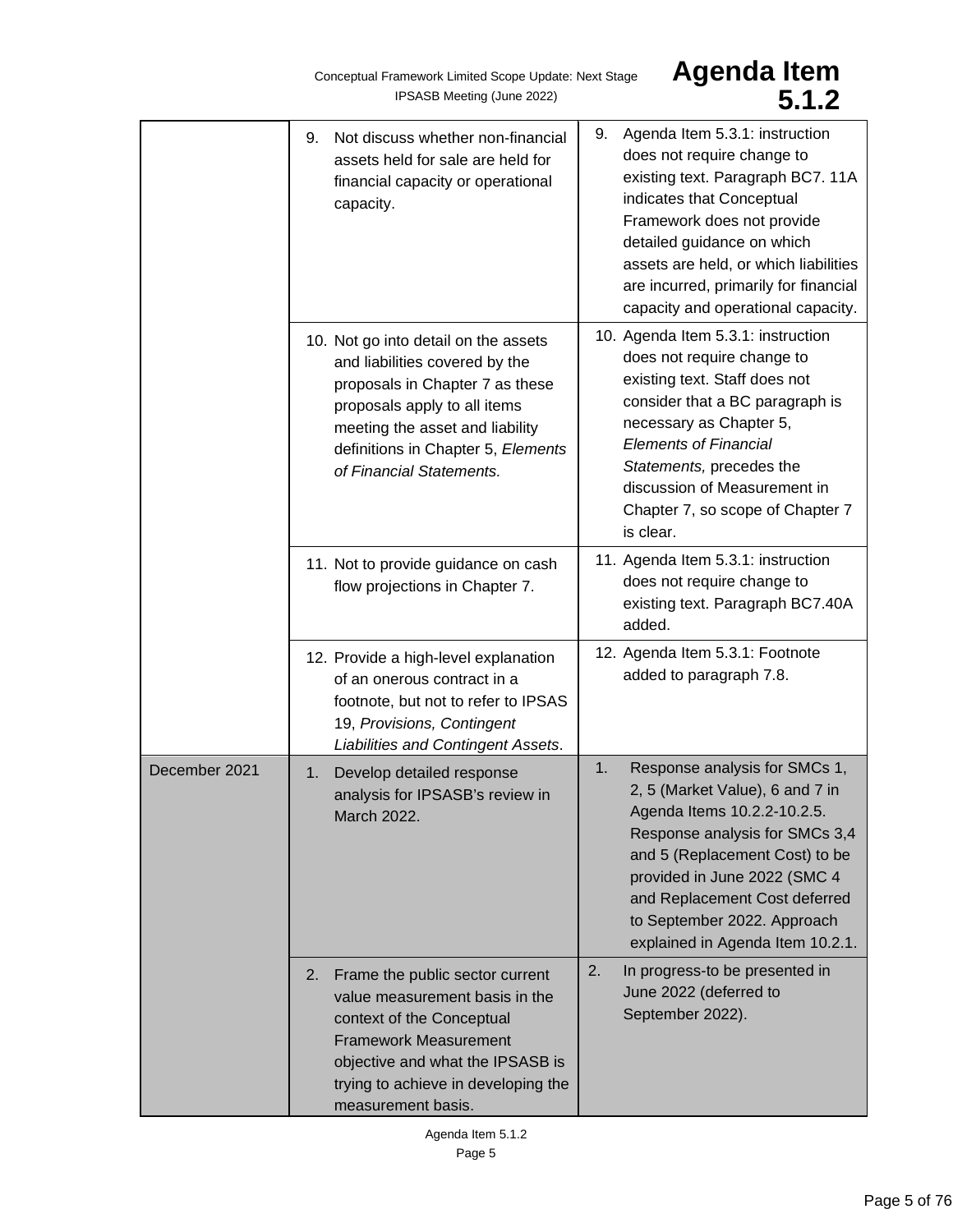

# **DECISIONS UP TO PREVIOUS MEETING**

<span id="page-5-0"></span>

| <b>Meeting</b> | <b>Decision</b>                                                                                                                                                    | <b>BC Reference</b>                                                                                                                                                                                                                           |  |  |
|----------------|--------------------------------------------------------------------------------------------------------------------------------------------------------------------|-----------------------------------------------------------------------------------------------------------------------------------------------------------------------------------------------------------------------------------------------|--|--|
|                | <b>Conceptual Framework-Limited-Scope Update-First Stage</b>                                                                                                       |                                                                                                                                                                                                                                               |  |  |
| February 2021  | All decisions made up until February 2021<br>1.<br>were reflected in ED 76.                                                                                        | 1. ED 76 published in April<br>2021.                                                                                                                                                                                                          |  |  |
| March 2022     | 1. The three-level classification should be<br>retained, but the term 'Subsequent<br>Measurement Framework' should be used<br>rather than 'Measurement Hierarchy'. | 1. Agenda Item 5.3.1:<br>Titles above paragraph<br>7.5 and Diagram 1<br>amended. Paragraph<br>BC7.13A added.                                                                                                                                  |  |  |
|                | 2. Fair value should be included in revised<br>Chapter 7 with the definition proposed in<br>ED 76.                                                                 | 2. Agenda Item 5.3.1:<br>paragraphs BC7.25 and<br>BC7.51 added.                                                                                                                                                                               |  |  |
|                | As proposed in ED 76, market value should<br>3.<br>not be retained as a measurement basis.                                                                         | 3. Agenda Item 5.3.1:<br>BC7.31 and BC7.60<br>added.                                                                                                                                                                                          |  |  |
|                | 4.<br>The revised Chapter 7 should not include a<br>discussion of fund accounting.                                                                                 | 4. Agenda Item 5.3.1: This<br>is primarily an issue<br>related to the objectives<br>of financial reporting and<br>presentation and is not<br>in scope of the Limited<br>Scope Update. Staff<br>does not think a BC<br>paragraph is necessary. |  |  |
|                | The selection of a measurement basis should<br>5.<br>not be influenced by economic impacts<br>external to the reporting entity.                                    | 5. Agenda Item 5.3.1:<br>Paragraph 7.14B added.                                                                                                                                                                                               |  |  |
|                | 6.<br>The classification of measurement bases as<br>'entity-specific' or 'non-entity-specific' should<br>be retained.                                              | 6. Agenda Item 5.3.1:<br>Paragraph BC7.16<br>amended.                                                                                                                                                                                         |  |  |
|                | 7. No further detail should be provided on orderly<br>markets.                                                                                                     | 7. Agenda Item 5.3.1:<br>Paragraph BC 7.25A<br>added.                                                                                                                                                                                         |  |  |
| February 2021  | 1. All decisions made up until February 2021<br>were reflected in ED 76.                                                                                           | 1. ED 76 published in<br>April 2021.                                                                                                                                                                                                          |  |  |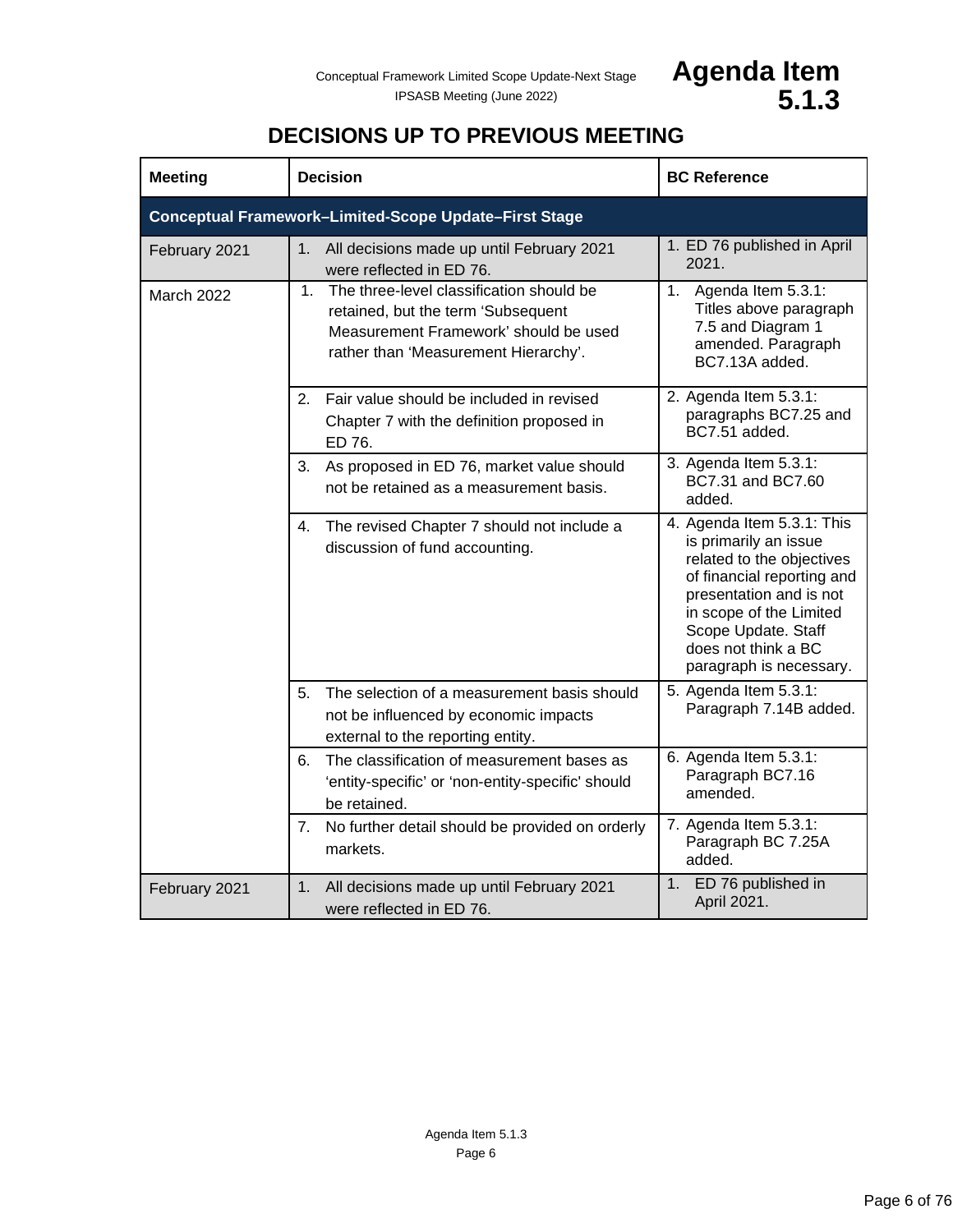

# <span id="page-6-0"></span>**Assumption Price**

# **Question**

1. Does the IPSASB approve the recommendation in paragraph 2?

# **Recommendation**

2. Board Sponsor and staff recommend that assumption price is not included as a measurement basis for liabilities in the updated version of Chapter 7, *Measurement of Assets and Liabilities in Financial Statements,* of the Conceptual Framework.

# **Background**

3. Assumption price is one of the measurement bases for liabilities in the 2014 Conceptual Framework. The 2014 Conceptual Framework described assumption price as:

*The amount which the entity would rationally be willing to accept in exchange for assuming an existing liability.*

- 4. ED 76, *Conceptual Framework Update, Chapter 7, Measurement of Assets and Liabilities in Financial Statements,* did not include assumption price, due to its limited applicability. The relevant extracts from the Basis for Conclusions in ED 76 are attached at Appendix A.
- 5. Specific Matter for Comment 6 in ED 76 asked respondents for their views on the proposal not to include assumption price in a revised Chapter 7 as well as cost of release and net selling price, which are discussed in Agenda Items 5.2.2 and 5.2.3.
- 6. Agenda Item 10.2.4 at the March meeting discussed assumption price and noted that most respondents supported the approach in ED 76. The revised quantitative summary of responses is in Table 1 below. This includes an additional response not in the March analysis.

|                        | <b>Respondents</b> |     |
|------------------------|--------------------|-----|
| <b>Response</b>        | #                  | %   |
| Agree                  | 36                 | 82  |
| <b>Partially Agree</b> |                    | 2   |
| Disagree               | 5                  | 11  |
| <b>Subtotal</b>        | 42                 | 95  |
| No Comment             | $\mathfrak{p}$     | 5   |
| Total                  | A /                | 100 |

# **Table 1—Responses to SMC 6: Assumption Price**

7. As with net selling price and cost of release, three of the five respondents classified as disagreeing with the deletion of cost of release (R06, R07 and R16) expressed a view that the Conceptual Framework should not be influenced by the requirements for measurement bases in current standards but should adopt a broader role. It should make measurement bases available to standard setters for standards development and for preparers faced with situations not specifically addressed in standards. R06 also argued that the length of time since the approval and publication of the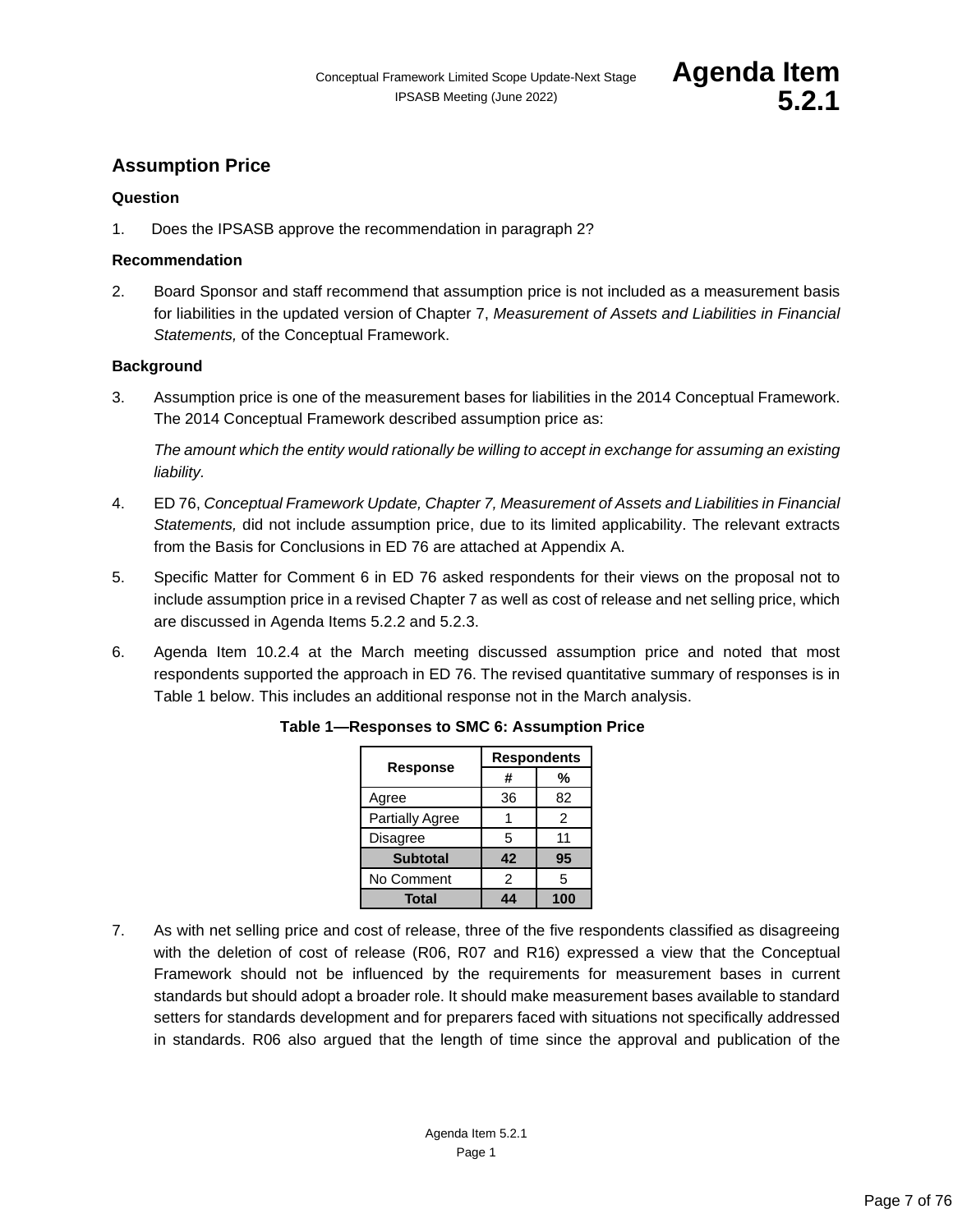Conceptual Framework is insufficient to assess the need for assumption price (the same view was expressed for net selling price and cost of release).

- 8. R06 stated that assumption price has been a useful concept in its jurisdiction for public sector financial reporting when taking on large and unusual liabilities during financial crises. Consistent with its view on cost of release, R04 considered that assumption price should be retained because of the perceived limited discussion of liabilities in the Conceptual Framework but did not provide details of circumstances where cost of release might be an appropriate measurement basis.
- 9. At the March 2020 meeting in light of the issues raised by respondents the Board instructed Staff to analyze further the rationale for the retention or deletion of cost of release.

# **Analysis**

- 10. This further analysis considers:
	- The IASB approach.
	- The relevance of assumption price to public sector financial reporting.
	- The views previously expressed by constituents on 2019 Consultation Paper, *Measurement.*

#### *The IASB approach*

11. Neither the IASB's 2010 Conceptual Framework, nor the 2018 Conceptual Framework defined or described assumption price.

#### *The relevance of assumption price to public sector financial reporting*

- 12. Assumption price is not defined in IPSASB's standards-level literature.
- 13. In a for-profit context it would be rational for an entity to assume a liability if the entity can settle the liability for a lower amount after taking account of estimated transaction costs. Settlement would normally be by fulfilling the obligation.
- 14. In a public sector context, assumption of a liability could occur in a very limited number of cases for public policy reasons, such as assuming pension obligations to sustain the viability of a pension scheme or assuming loan debt to support a strategically important economic sector. In such cases, to inform the decision-making process an entity would need to be able to determine assumption price (i.e., the transaction price/historical cost) and compare it with the expected cost of fulfillment.
- 15. Board Sponsor and staff consider that day one recognition will be at transaction price in the books of the reporting entity. Transaction price is the basis of both historical cost and assumption price. Subsequent to recognition the measurement basis that would meet the qualitative characteristics is cost of fulfillment, and this would be the value shown in the year end statement of financial position, with any gain or loss compared with the assumption price (transaction price/historical cost) recognized during the remainder of the financial year. A specific assumption price measurement basis is therefore not required for financial statement purposes. Appendix B provides a simplified discussion example illustrating this.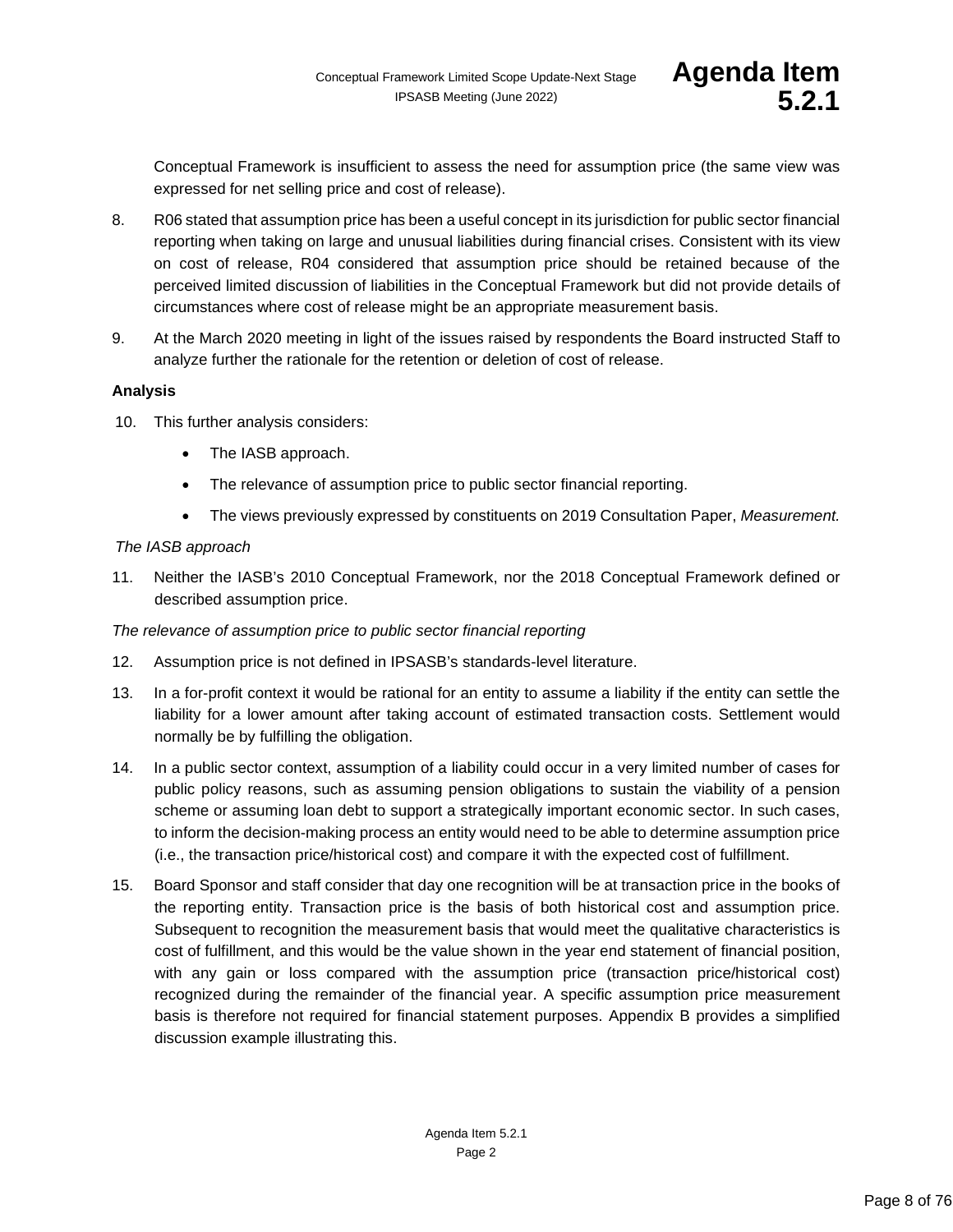*The views previously expressed by constituents on 2019 Consultation Paper, Measurement*

16. Respondents to the Consultation Paper, *Measurement,* issued in April 2019 supported the view that there should be consistency between draft IPSAS XX, *Measurement* (which did not include assumption price), and the Conceptual Framework. There was negligible support for including guidance on assumption price in the Exposure Draft of IPSAS XX*, Measurement*.

#### **Way Forward**

- 17. The case for not including assumption price in a revised Chapter 7 as proposed in ED 76 remains. Assumption price is never going to be needed as a specific basis for financial reporting purposes, because even in those limited cases where there is an 'assumption price' it will be the same as historical cost. Following assessment of a day one gain or loss, it will be superseded by cost of fulfillment in the year-end financial statements.
- 18. Board Sponsor and staff consider that, as proposed in the ED, and as supported by most respondents, assumption price should not be included in a revised Chapter 7 of the Conceptual Framework.

#### **Decision Required**

19. Does the IPSASB agree with the Board Sponsor and staff recommendation in paragraph 2?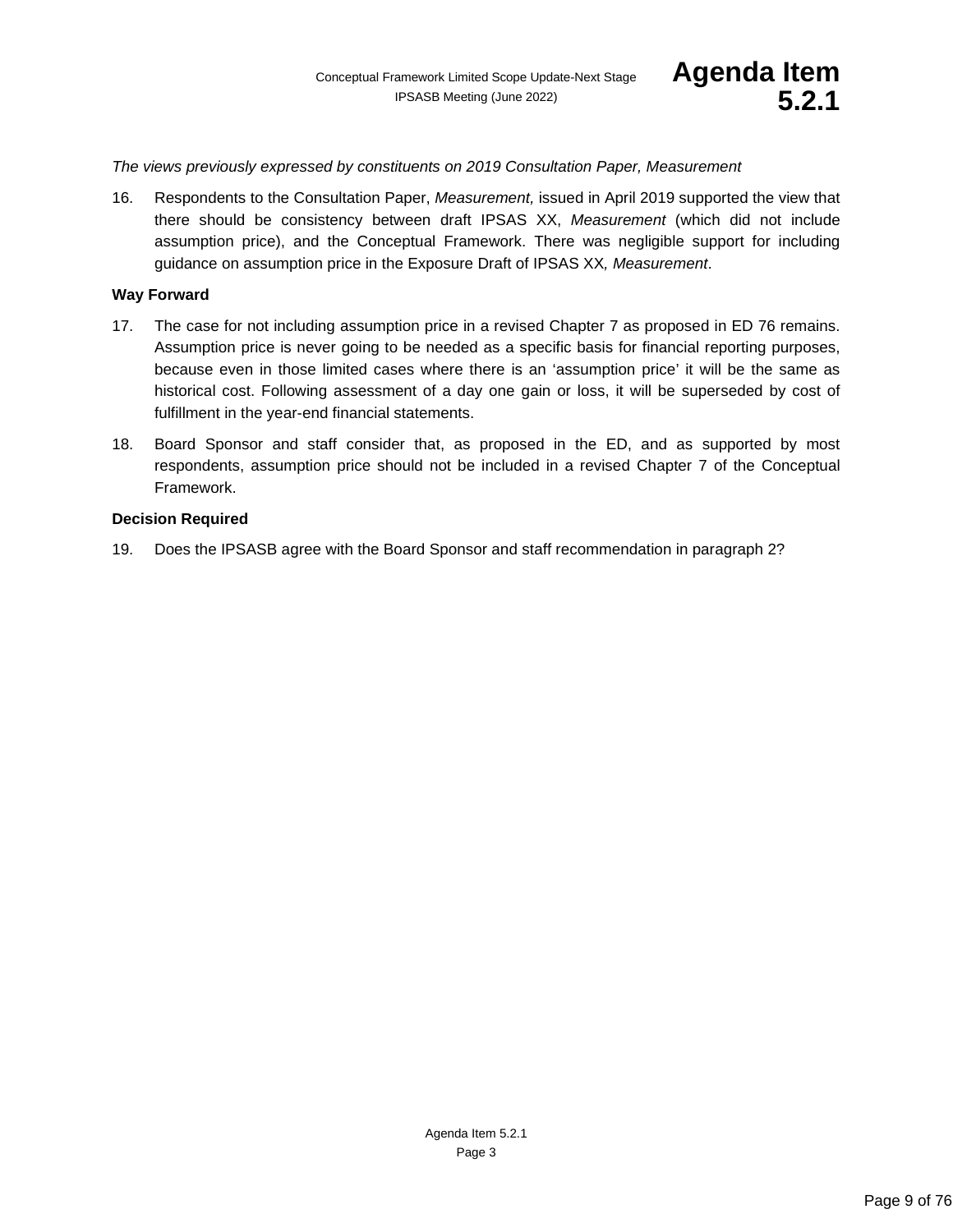# **APPENDIX A**

# **Extracts from ED 76 explaining why the IPSASB did not include Assumption Price as a measurement basis for liabilities**

BC7.61 Assumption price was defined in paragraph 7.87 of the 2014 Conceptual Framework as: *The amount which the entity would rationally be willing to accept in exchange for assuming an existing liability.* BC7.62 Assumption price is an entity-specific measurement basis included in the 2014 Conceptual Framework and which had not been used in the IPSASB literature at standards level as of 2021. It has some similarities to current cost for liabilities, as defined by the IASB in its *2018 Conceptual Framework*, but refers to a liability of a counterparty, rather than a liability of the reporting entity. BC7.63 IPSASB assessed the case for retention of assumption price. Some IPSASB members consider that it is appropriate when the government is taking on liabilities at concessionary rates, for example guarantees to banks to facilitate lending to businesses adversely affected by financial crises, and for measuring reinsurance liabilities. The inclusion of assumption price (along with cost of release discussed below in paragraphs 7.65-7.67) was on the grounds that there may be limited circumstances where it might meet the measurement objective.

BC 7.64 The IPSASB concluded that the number of occasions in which public sector entities would accept a monetary amount for assuming a liability are limited, albeit potentially material. In such circumstances, fair value is likely to be a more appropriate measurement basis. Therefore, the IPSASB concluded that there is not a strong case for retention of assumption price.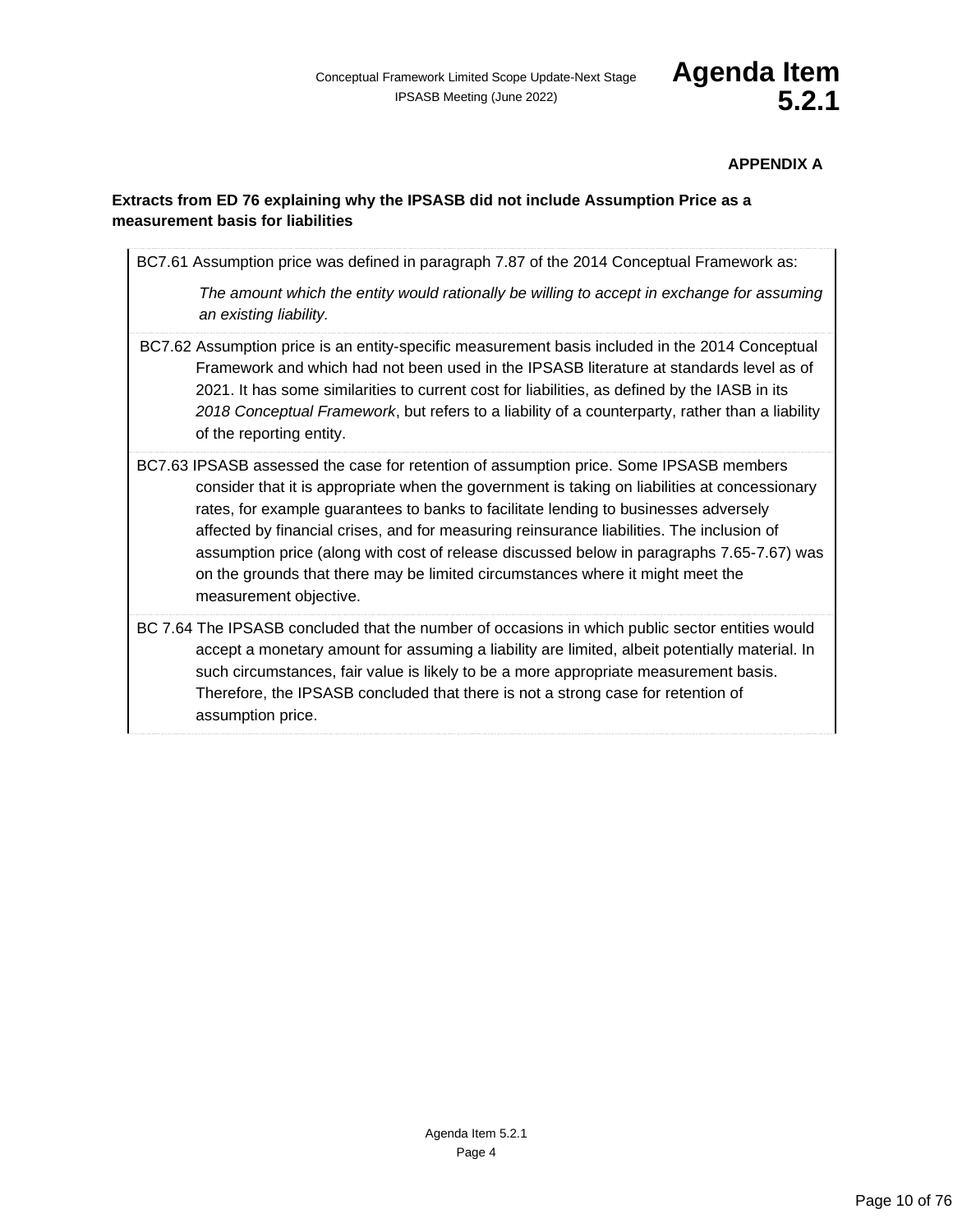

**Appendix B**

### **DISCUSSION EXAMPLE**

#### **ASSUMPTION OF PENSION OBLIGATION**

Entity F is a for-profit entity with a primary activity of the extraction of fossil fuels. Entity F has obligations of 200 million CU related to a defined benefit pension plan. Entity G has announced its intention to acquire Entity F and has been given preferred bidder status. However, Entity G has indicated that it will not proceed with the acquisition if the pension obligation is included in the combination. Federal Government Entity H supports the planned combination, which it considers in the national interest for strategic economic reasons. Entity H therefore assumes the pension obligation on September 1, 20x3 for consideration of 200 million CU.

Immediately after the assumption of the pension obligation Entity H commissions its own actuarial valuation. This indicates that the cost of fulfillment of the pension obligation in accordance with IPSAS 39, *Employee Benefits*, is 198 million CU.

#### **Accounting**

The transaction is recognized initially on 1 September at 200 million CU, which is the pension obligation assumption price (and its historical cost). On December 1, 20x3 Entity H writes down the liability to 198 million CU (its cost of fulfillment) and credits 2 million CU to net surplus/deficit.

In its financial statements for the year to December 31, 2022, displays a liability of 198 million CU. In the notes to the financial statements a disclosure provides details of the reasons for Entity H's assumption of the pension obligation, the assumption price (transaction price/historical cost) and the cost of fulfillment shown in the year-end Statement of Financial Position.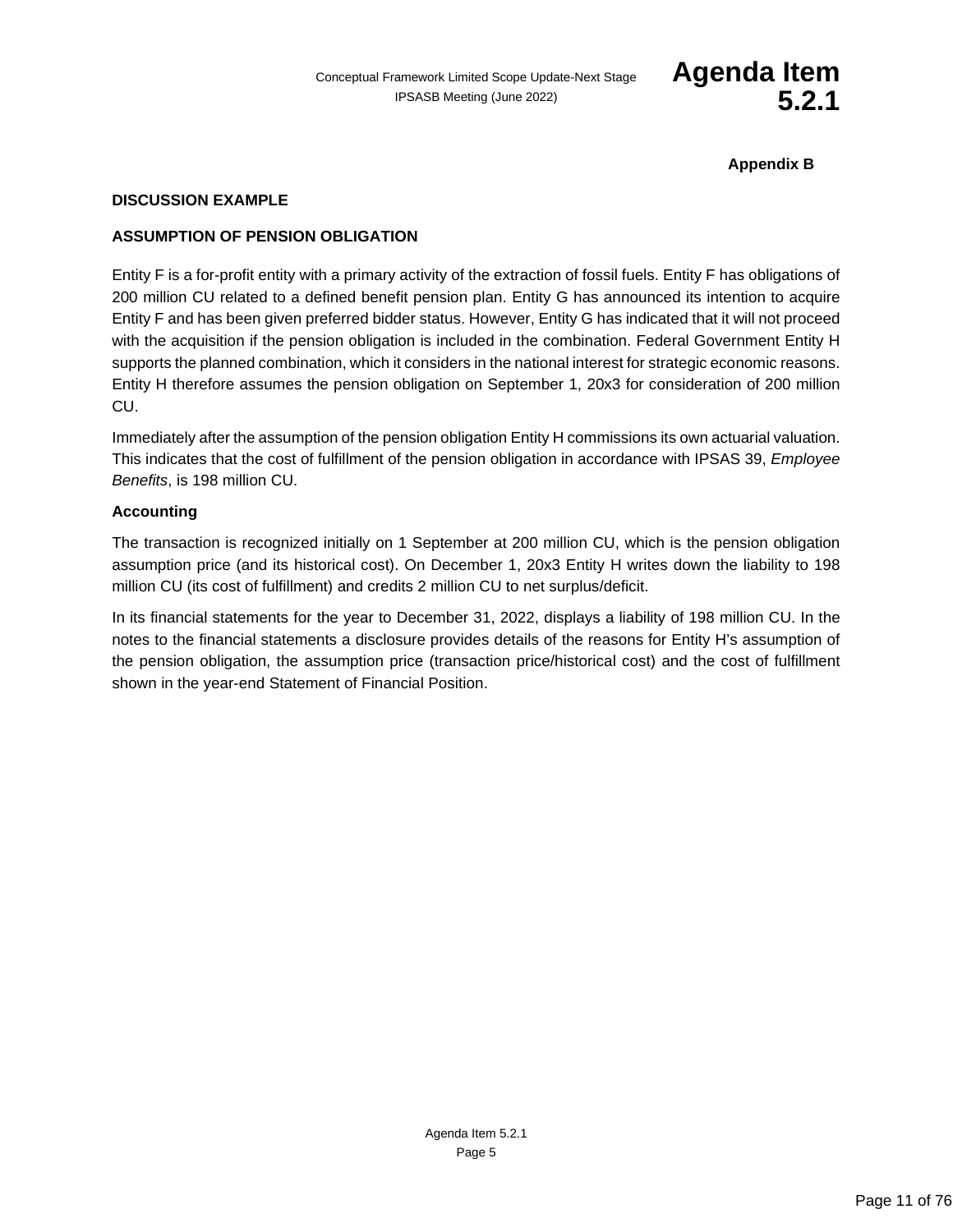# <span id="page-11-0"></span>**Cost of Release**

# **Question**

1. Does the IPSASB approve the recommendation in paragraph 2?

# **Recommendation**

2. Board Sponsor and staff recommend that cost of release is not included as a measurement basis for liabilities in the updated version of Chapter 7, *Measurement of Assets and Liabilities in Financial Statements,* of the Conceptual Framework.

# **Background**

3. Cost of release is one of the measurement bases for liabilities in the 2014 Conceptual Framework. The 2014 Conceptual Framework described cost of release as:

*The amount of an immediate exit from the obligation. Cost of release is the amount that either the creditor will accept in settlement of its claim or a third party would charge to accept the transfer of the liability from the obligor.*

- 4. ED 76, *Conceptual Framework Update: Chapter 7, Measurement of Assets and Liabilities in Financial Statements*, did not include cost of release because it is unusual for entities to obtain release from liabilities rather than fulfilling them. The relevant extracts from the Basis for Conclusions in ED 76 are attached at Appendix A.
- 5. Conceptually, cost of release would only be an appropriate measurement basis if (a) the counterparty would accept a lower amount than the reporting entity would incur by fulfilling the obligation; or (b) a third party will assume the liability for an amount lower than the reporting entity would incur by fulfilling the present obligation.
- 6. Specific Matter for Comment 6 in ED 76 asked respondents for their views on the proposal not to include cost of release in a revised Chapter 7 as well as assumption price and net selling price which are discussed in Agenda Items 5.2.1 and 5.2.3.
- 7. Agenda Item 10.2.4 at the March meeting discussed cost of release and noted that most respondents supported the approach in ED 76. The revised quantitative summary of responses is in Table 1 below. This includes an additional response not in the March analysis.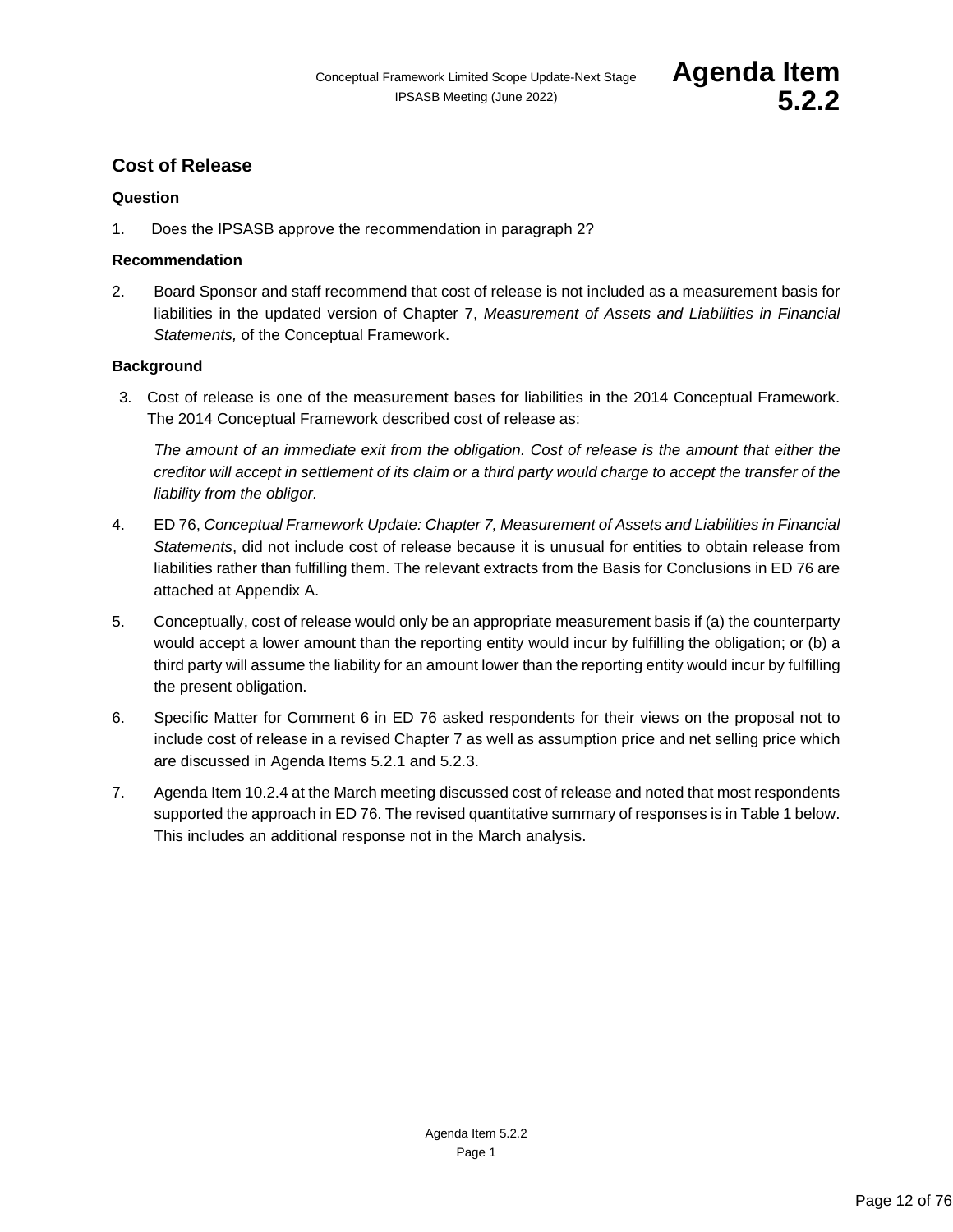|                        | <b>Respondents</b> |     |
|------------------------|--------------------|-----|
| <b>Response</b>        | #                  | %   |
| Agree                  | 37                 | 84  |
| <b>Partially Agree</b> |                    | 0   |
| <b>Disagree</b>        | 5                  | 11  |
| <b>Subtotal</b>        | 42                 | 95  |
| No Comment             | 2                  | 5   |
| Total                  | 44                 | 100 |

# **Table 1—Responses to SMC 6: Cost of Release**

- 8. Three of the five respondents classified as disagreeing with the deletion of cost of release (R06, R07 and R16) expressed a view that the Conceptual Framework should not be influenced by the usage of measurement bases in current standards, but should adopt a broader role by making measurement bases available to standard setters for standards development and for preparers faced with situations not specifically addressed in standards. R06 also argued that the length of time since the approval and publication of the Conceptual Framework is insufficient to assess the need for cost of release (similar points were raised for assumption price and net selling price in Agenda Items 5.2.1 and 5.2.3).
- 9. R01 cited the relevance of cost of release to provisions and financial instruments. R04 considered that cost of release should be retained in light of the perceived limited discussion of liabilities but did not provide details of circumstances where cost of release might be an appropriate measurement basis.
- 10. At the March meeting, in light of the issues raised by respondents, Staff was instructed to analyze further the rationale for the retention or deletion of cost of release.

# **Analysis**

- 11. This further analysis considers:
	- The IASB approach.
	- The relevance of cost of release to public sector financial reporting.
	- The views previously expressed by constituents on 2019 Consultation Paper, *Measurement.*

# *The IASB approach*

- 12. The IASB's 2010 Conceptual Framework included a short measurement section, which adopted guidance inherited from the International Accounting Standards Committee's 1989 Conceptual Framework. Cost of release was not discussed.
- 13. In developing the extensive measurement guidance in its 2018 Conceptual Framework the IASB considered cost of release. The Basis for Conclusions described cost of release as depicting the estimated cost (including transaction costs) of obtaining release from a liability by negotiation with the counterparty. This is a narrower concept than that in the IPSASB's 2014 Conceptual Framework, which also includes the amount that a third party would charge to accept the transfer of a liability as a component of cost of release. The IASB decided against inclusion of cost of release in its 2018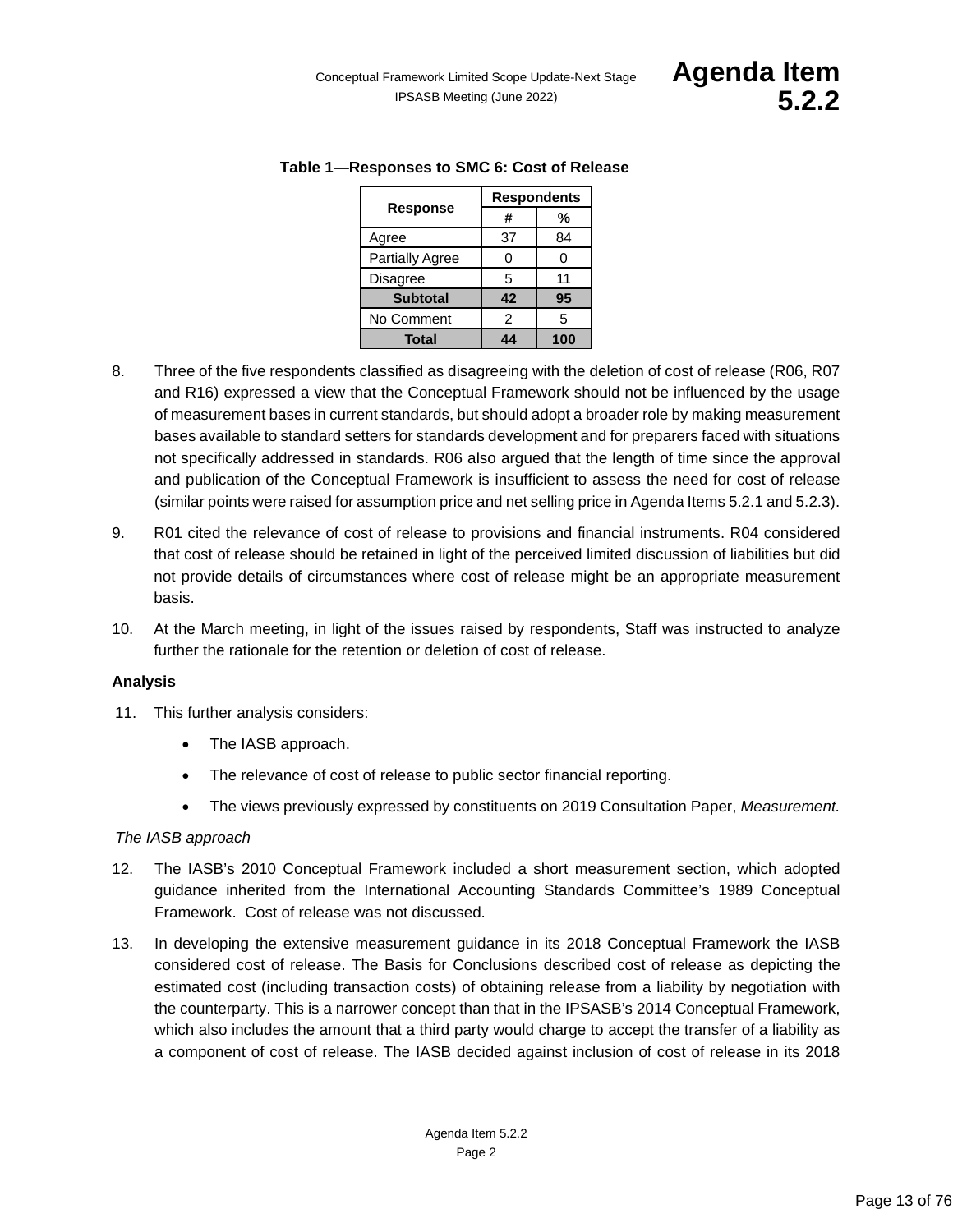Conceptual Framework 'because it is relatively unusual for entities to obtain release from liabilities, instead of fulfilling them.'

# *The relevance of cost of release to public sector financial reporting*

- 14. Cost of release is not defined in IPSASB's standards-level literature. As noted in the March 2022 agenda papers guidance in IPSAS 19, *Provisions, Contingent Liabilities and Contingent Assets*, includes a grey letter reference to 'transfer(ing) an obligation at the reporting date' (IPSAS 19.45) which supplements the black letter reference to 'the best estimate of the expenditure required to settle the present obligation at the reporting date' in IPSAS 19.44. The reference in IPSAS 19.45 is consistent with cost of release, as described in the Conceptual Framework, i.e., it would be appropriate if it is feasible to transfer rather than fulfill the obligation and the cost of this way of settling the obligation is less then fulfilling the obligation.
- 15. Board Sponsor and staff consider that cost of release gives rise to accountability and audit/assurance issues related to the qualitative characteristic of verifiability. Negotiations with a counterparty or third party are likely to be sensitive and confidential. Unless there is a binding arrangement with a counterparty or third party or a notarized statement the basis for determining cost of release is dubious. From an accountability perspective cost of release gives rise to public interest considerations as it is of questionable propriety for public sector entities to settle obligations other than by fulfilling them. Appendix B provides simplified discussion examples of how cost of release would not be needed in practice, because the revised amount would become the new cost of fulfillment.

# *The views previously expressed by constituents on 2019 Consultation Paper, Measurement*

16. There was strong support for the view that there should be consistency between draft IPSAS XX, *Measurement*, (which did not include Cost of Release), and the Conceptual Framework. The responses to the Consultation Paper, *Measurement,* issued in April 2019 indicated little support for including guidance on cost of release in the Exposure Draft of IPSASXX, *Measurement*.

# **Way Forward**

- 17. Board Sponsor and staff think that the IASB's reason for not including cost of release is equally if not more relevant in the public sector where it is extremely rare for entities to settle liabilities other than by fulfillment.
- 18. Board Sponsor and Staff consider that this further analysis has reinforced the case for not including cost of release in a revised Chapter 7 of the Conceptual Framework.

# **Decision Required**

19. Does the IPSASB agree with the Board Sponsor and staff recommendation in paragraph 2?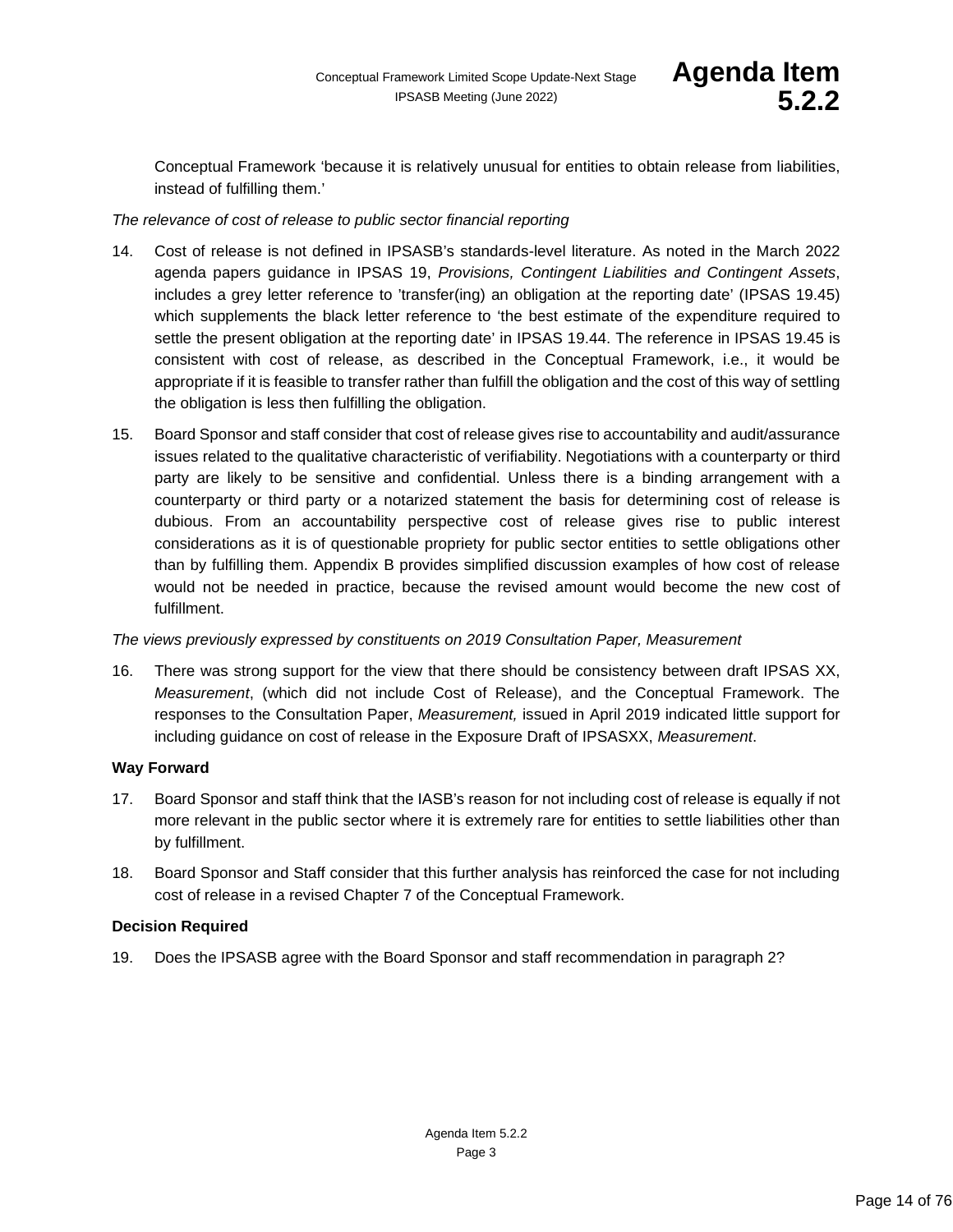# **APPENDIX A**

# **Extracts from Basis for Conclusions of ED 76 explaining why Cost of Release was not included as a measurement basis for liabilities**

# **Cost of Release**

- BC7.65 Cost of release was defined in paragraph 7.82 of the 2014 Conceptual Framework as the amount of an immediate exit from an obligation–either the amount a creditor will accept in settlement of its claim or a third party would charge to accept the transfer of the liability from the obligor. Cost of release is entity-specific and does not assume an orderly market. At the standards level the measurement requirements and guidance in IPSAS 19, *Provisions, Contingent Liabilities and Contingent Assets*, include a grey letter reference to 'transfer(inga) an obligation at the reporting date' (IPSAS 19.45) which supplements the black letter reference to 'the best estimate of the expenditure required to settle the present obligation at the reporting date' in IPSAS 19.44. This reference in IPSAS 19.45 is consistent with cost of release.
- BC7.66 The IPSASB noted that the IASB had concluded that it was unnecessary to include cost of release in its *2018 Conceptual Framework*, because it is unusual for entities to obtain release from liabilities, rather than fulfilling them.
- BC7.67 Similarly to assumption price, the 2014 Conceptual Framework justified the inclusion of cost of release on the grounds that there may be limited circumstances where it might meet the measurement objective. The IPSASB concluded that standards development since 2014 has not identified sufficient examples of circumstances where cost of release is appropriate to justify retention. The IPSASB therefore decided not to retain cost of release in the updated Conceptual Framework.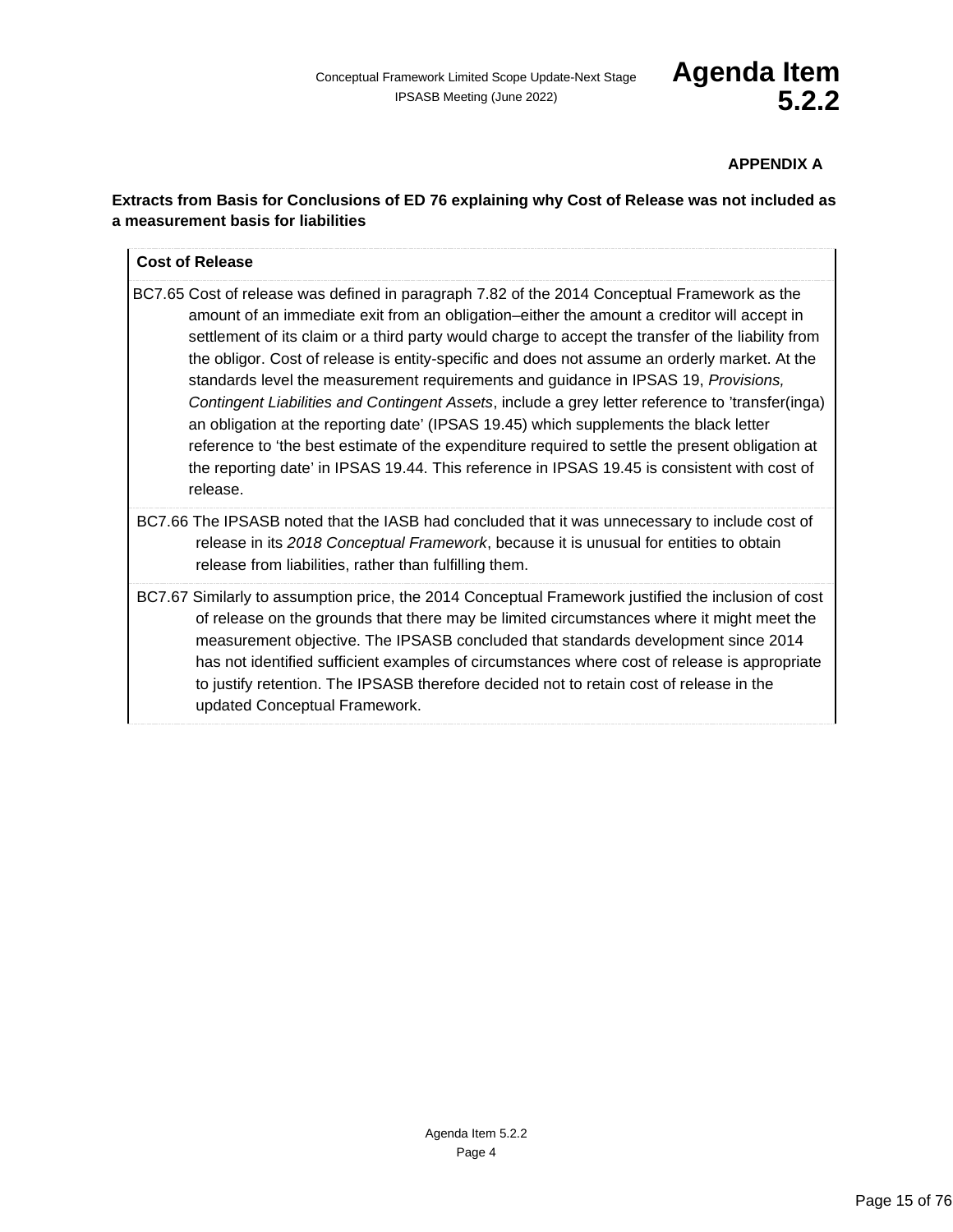# **APPENDIX B**

# **DISCUSSION EXAMPLE 1: BINDING ARRANGEMENT FOR SERVICES**—**NEGOTIATION WITH COUNTERPARTY**

In accordance with a binding arrangement Entity D has provided consultancy services to Entity C in the period June-November 20x1. The stipulated consideration is 2 million CU. Entity C has budgetary difficulties and negotiates with Entity D for Entity D to accept a lower price. As a goodwill gesture Entity D agrees to accept 1.95 million CU in full and final settlement on December 20<sup>th</sup>, 20x1. This is evidenced in writing and notarized.

# **Accounting**

On December 20<sup>th</sup>, 20x1 Entity C reduces the liability to 1.95 million CU and credits the 50k reduction to net surplus/deficit. This revised cost of fulfillment is presented in the financial statements for the year ended December 31<sup>st</sup> 20x1.

# **DISCUSSION EXAMPLE 2: ENVIRONMENTAL REMEDIATION**—**TRANSFER OF LIABILITY TO THIRD PARTY**

Entity A has a liability for remediation of a landfill site, which has reached full capacity. Entity A recognized a provision of 10 million CU for the remedial work in its financial statements for 20x1 on the assumption that it would undertake this work itself.

On September 1<sup>st</sup>, 20x2 Entity A enters into a binding arrangement with Entity B, a for-profit entity that specializes in environmental remediation, whereby Entity B assumes Entity A's obligations for the remediation, because Entity B can undertake these works more efficiently. Under the binding arrangement Entity A will transfer 4.5 million CU in January 20x3 and a further 4.5 million CU in December 20x3 on completion of the work.

# **Accounting**

On September 1<sup>st</sup> 20x2 Entity A replaces the 10 million CU provision with a 9 million CU liability and recognizes 1 million CU in net surplus/deficit. 9 million CU is the revised cost of fulfillment. This revised position is presented in the financial statements for the year ended December 31<sup>st</sup>, 20x2. The revised liability is extinguished on settlement in 20x3.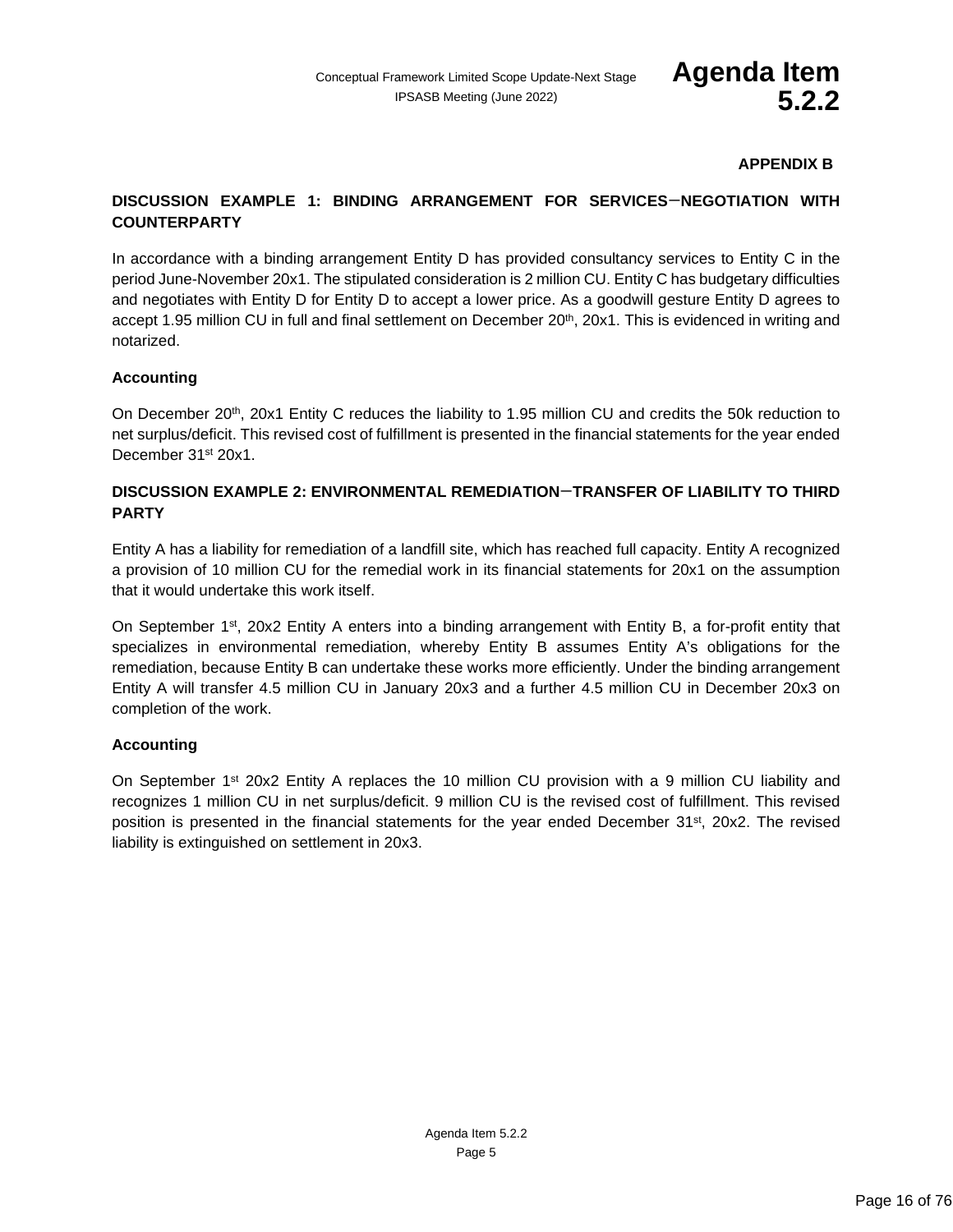# <span id="page-16-0"></span>**Net Selling Price**

#### **Question**

1. Does the IPSASB approve the recommendation in paragraph 2?

#### **Recommendation**

2. Board Sponsor and staff recommend that net selling price is not included as a measurement basis for assets in the updated version of Chapter 7, *Measurement of Assets and Liabilities in Financial Statements,* of the 2014 Conceptual Framework.

#### **Background**

3. Net selling price is one of the measurement bases for assets in the 2014 Conceptual Framework.

The 2014 Conceptual Framework defined net selling price as:

*The amount that the entity can obtain from the sale of the asset, after deducting the costs of sale.*

- 4. ED 76, *Conceptual Framework Update, Chapter 7, Measurement of Assets and Liabilities in Financial Statements,* did not include net selling price, largely on accountability grounds, because the Board decided that fair value is more appropriate for the determination of the recoverable amount of an asset classified as held for sale than net selling price. The relevant extracts from the Basis for Conclusions in ED 76 are attached at Appendix A.
- 5. Specific Matter for Comment (SMC) 6 in ED 76 asked respondents for their views on the proposal not to include net selling price in a revised Chapter 7. SMC 6 also included cost of release and assumption price which are discussed in Agenda Items 5.2.1 and 5.2.2.
- 6. Agenda Item 10.2.4 at the March meeting discussed net selling price and noted that most respondents supported the proposal not to retain it. The revised quantitative summary of responses is in Table 1 below. This includes an additional response not in the March analysis.

|                        | <b>Respondents</b> |     |
|------------------------|--------------------|-----|
| <b>Response</b>        | #                  | %   |
| Agree                  | 36                 | 82  |
| <b>Partially Agree</b> | O                  | ი   |
| <b>Disagree</b>        | 6                  | 14  |
| <b>Subtotal</b>        | 42                 | 96  |
| No Comment             | $\mathfrak{p}$     |     |
| Total                  |                    | 100 |

#### **Table 2—Responses to SMC 6: Net Selling Price**

7. Those who disagreed with the proposed deletion of net selling price cited conceptual and standardslevel considerations. Conceptually it was suggested that the Conceptual Framework should not be led by standards-level requirements but should adopt a broader role. It was questioned whether sufficient time has elapsed since the approval and publication of the Conceptual Framework in 2014 to justify the deletion of net selling price and other measurement bases. These considerations are the same as those on assumption price and cost of release (see Agenda Items 5.2.1 and 5.2.2).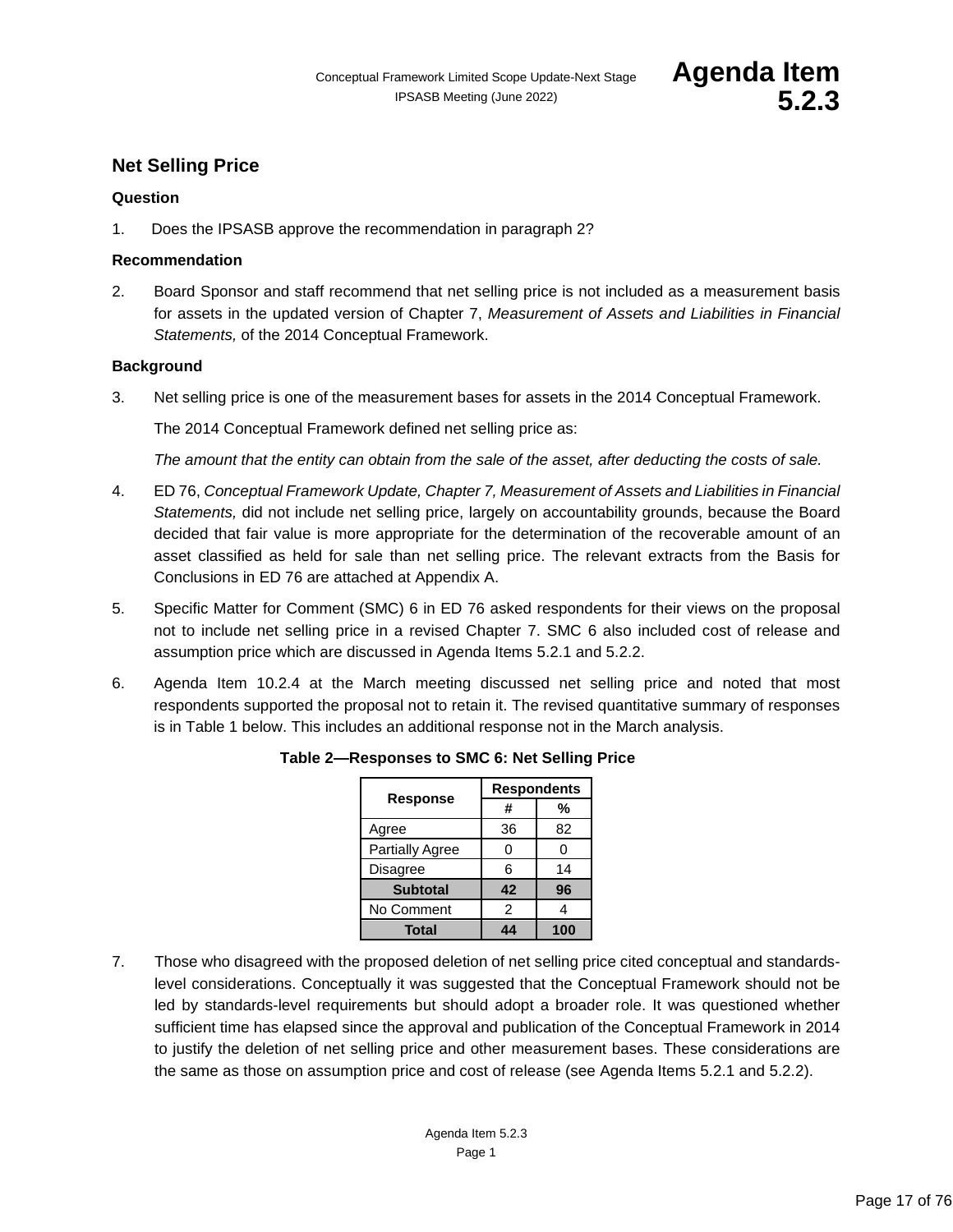- 8. A few respondents advocated the retention of net selling price because they considered the measurement basis relevant for the measurement of inventories. This issue is discussed in paragraphs 15 and 16 below.
- 9. At the March 2020 meeting, staff was instructed to analyze further the rationale for the retention or deletion of net selling price.

### **Analysis**

- 10. This further analysis considers:
	- The IASB approach.
	- The relevance of net selling price to public sector financial reporting.
	- The views previously expressed by constituents on 2019 Consultation Paper, Measurement.

#### *The IASB approach*

11. The IASB's 2010 Conceptual Framework, the measurement section of which adopted guidance inherited from the International Accounting Standards Committee's 1989 Conceptual Framework, discussed realisable value<sup>[1](#page-17-0)</sup>:

*Realisable (settlement) value. Assets are carried at the amount of cash or cash equivalents that could currently be obtained by selling the asset in an orderly disposal. Liabilities are carried at their settlement values; that is, the undiscounted amounts of cash or cash equivalents expected to be paid to satisfy the liabilities in the normal course of business.*

- 12. Realisable value differs from net selling price (as defined in the IPSASB Conceptual Framework) in assuming an orderly disposal. No guidance was provided on what constitutes an orderly disposal. Regardless of terminology, realizable value is closer to fair value as defined in IFRS 13, *Financial Instruments*, than to net selling price.
- 13. The IASB's 2018 Conceptual Framework greatly expanded the guidance on measurement and included a full chapter. The 2018 Conceptual Framework did not include net realizable value. The Basis for Conclusions (BC) stated that net realizable value depicted the estimated consideration from the sale of the asset reduced by the estimated costs of sale. The BC explained that it is unnecessary to describe net realizable value separately 'because it is derived from another current measure.' That other measure is fair value.

<span id="page-17-0"></span><sup>1</sup> The 2010 IASB Conceptual Framework also discussed historical cost, current cost and present value.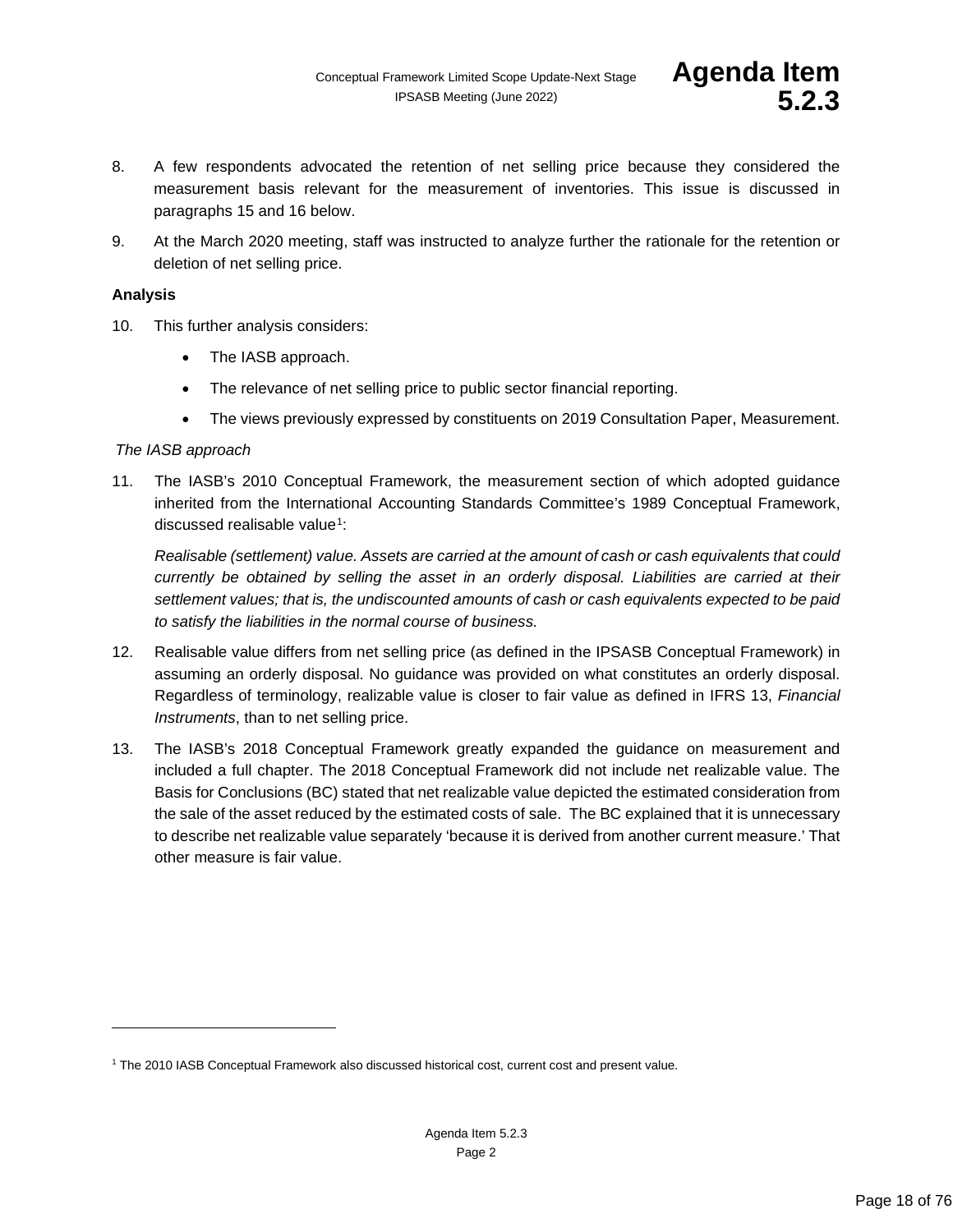#### *The relevance of net selling price, to public sector financial reporting*

- 14. Net selling price as defined in the IPSASB's 2014 Conceptual Framework is not used in IPSASB's standards-level literature. The March agenda papers noted that paragraphs BC7.35-7.37 of ED 76 provided the reasons for not including net selling price in the revised Chapter 7. Paragraph BC 7.35 highlighted that in its project on non-current assets and discontinued operations, the IPSASB considered whether net selling price should be included as an alternative measure to fair value less costs to sell in determining the recoverable amount of assets held for disposal where a disposal is on negotiated rather than market terms.
- 15. The IPSASB rejected inclusion of net selling price, largely on accountability grounds, concluding that when an asset is available for sale, then from a public interest perspective in terms of helping maximizing sale proceeds, fair value is more appropriate for the determination of the recoverable amount of an asset. Its use makes the extent of any losses through disposal at below fair value transparent, which net selling price does not. Fair value also meets the qualitative characteristics of financial reporting better than net selling price and therefore provides information that meets the objectives of financial reporting. As a result, the recently published IPSAS 44, *Non-Current Assets and Discontinued Operations*, requires measurement of assets classified as held for sale at the lower of carrying amount and fair value less costs to sell. It does not allow the option of applying net selling price.
- 16. The analysis now considers whether net selling price is the same, or very similar to, net realizable value in IPSAS 12, *Inventories*, in the assessment of recoverability where inventories are acquired in exchange transactions. Net realizable value is defined as:

The estimated selling price in the ordinary course of operations, less the estimated cost of *completion and the estimated costs necessary to make the sale, exchange and distribution*.

- 17. With minor changes ('operations' rather than 'business' and the addition of 'exchange and distribution' to 'sale'), this definition mirrors that in IAS 2, *Inventories*, from which IPSAS 12 is drawn. After further consideration following the March meeting Board Sponsor and staff do not think that net realizable value and net selling price are the same, because net selling price does not include a criterion that the sale is in the ordinary course of business.
- 18. IPSAS 12 is based on one of the IASB's oldest standards and in staff's view this needs to be acknowledged in considering use of the term 'net realizable value' in a single standard. Arguably if the standard were to be updated, the IPSAS 44 approach of fair value less costs to sell would be adopted instead for the reasons explained in the Basis for Conclusions to the new standard.
- 19. Consequently Board Sponsor and staff cannot envisage future circumstances where net selling price would be specified at standards level rather than fair value.

#### *Views expressed by constituents on 2019 Consultation Paper, Measurement*

20. There was strong support for the view that there should be consistency between draft IPSAS XX, *Measurement* (which did not include net selling price), and the Conceptual Framework. The Consultation Paper, *Measurement,* issued in April 2019 also expressed a preliminary view (PV) that four measurement bases — fair value, fulfillment value, historical cost and replacement cost — require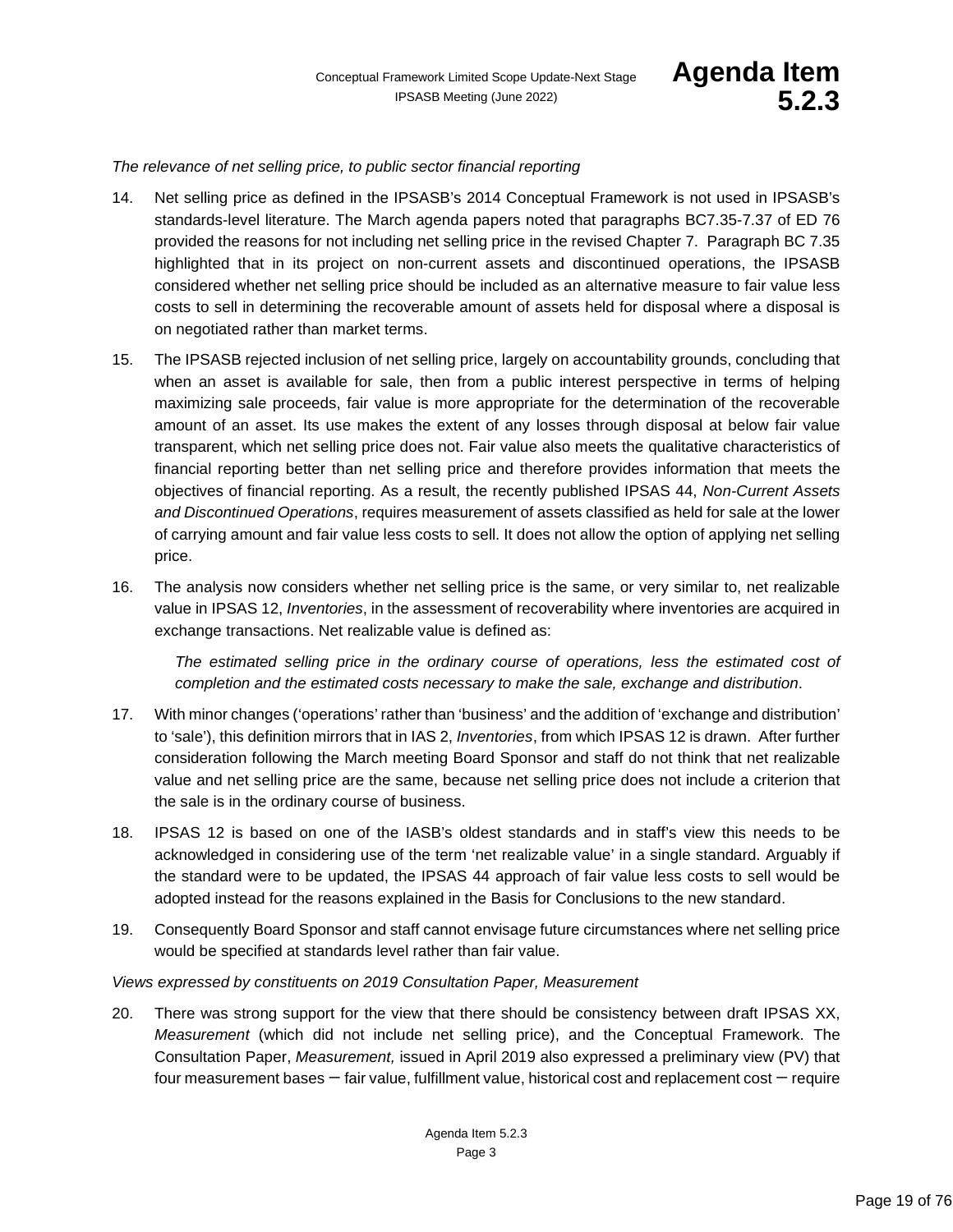standards-level application guidance. A specific matter for comment asked whether further definitions should be added the list. There was no support for defining and adding net selling price.

### **Way Forward**

21. Board Sponsor and Staff consider that this further analysis has reinforced the case for not including net selling price in the updated Chapter 7 of the Conceptual Framework. They especially note that neither net selling price nor net realizable value are defined in the IASB 2018 Conceptual Framework and do not think that there is a stronger case for including net selling price in the public sector than in the for-profit sector.

### **Decision Required**

22. Does the IPSASB agree with the Board Sponsor and staff recommendation in paragraph 2?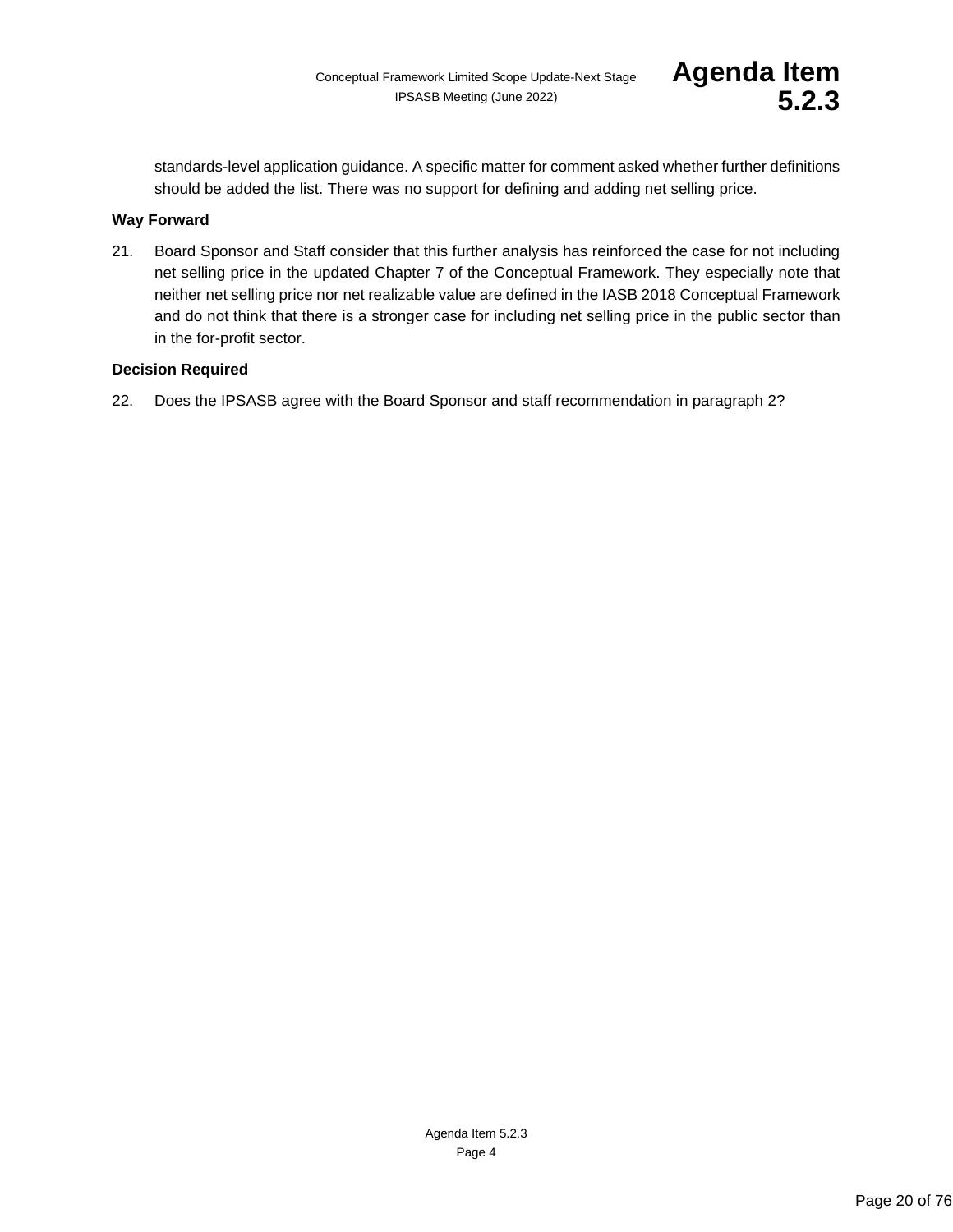# **APPENDIX A**

# **Extracts from ED 76 explaining why Net Selling Price was not included as a measurement basis for liabilities**

BC7.34 Net selling price is an entity-specific measurement basis that was defined in the 2014 Conceptual Framework as: *The amount that the entity can obtain from sale of the asset, after deducting the costs of sale*. BC7.35 In its project on non-current assets and discontinued operations, the IPSASB considered whether net selling price should be included as an alternative measure to fair value less costs to sell in determining the recoverable amount of assets held for disposal where a disposal is on negotiated rather than market terms. The IPSASB rejected inclusion of net selling price, largely on accountability grounds, concluding that fair value is more appropriate for the determination of the recoverable amount of an asset as it generally meets the qualitative characteristics of financial reporting better than net selling price.

BC 7.36The IPSASB acknowledged the case for an entity-specific, current value measurement basis for assets as an alternative to fair value where there is not an orderly market, such as a distressed or negotiated sale. Events such as financial crises and pandemics have increased the likelihood of such sales. Disposal values will be affected by the impact of such events on general market conditions and therefore reflected in fair value measurements. Aside from general price effects, when disposal is estimated to be below fair value, it is important that the impact on an entity's financial position and financial performance is made fully transparent by disclosing the extent of the losses likely to be made on sale. This can be achieved by showing the difference between an asset's fair value and the sale price. The IPSASB concluded that, in light of the limited information provided by net selling price, its retention in the IPSASB Conceptual Framework was unnecessary.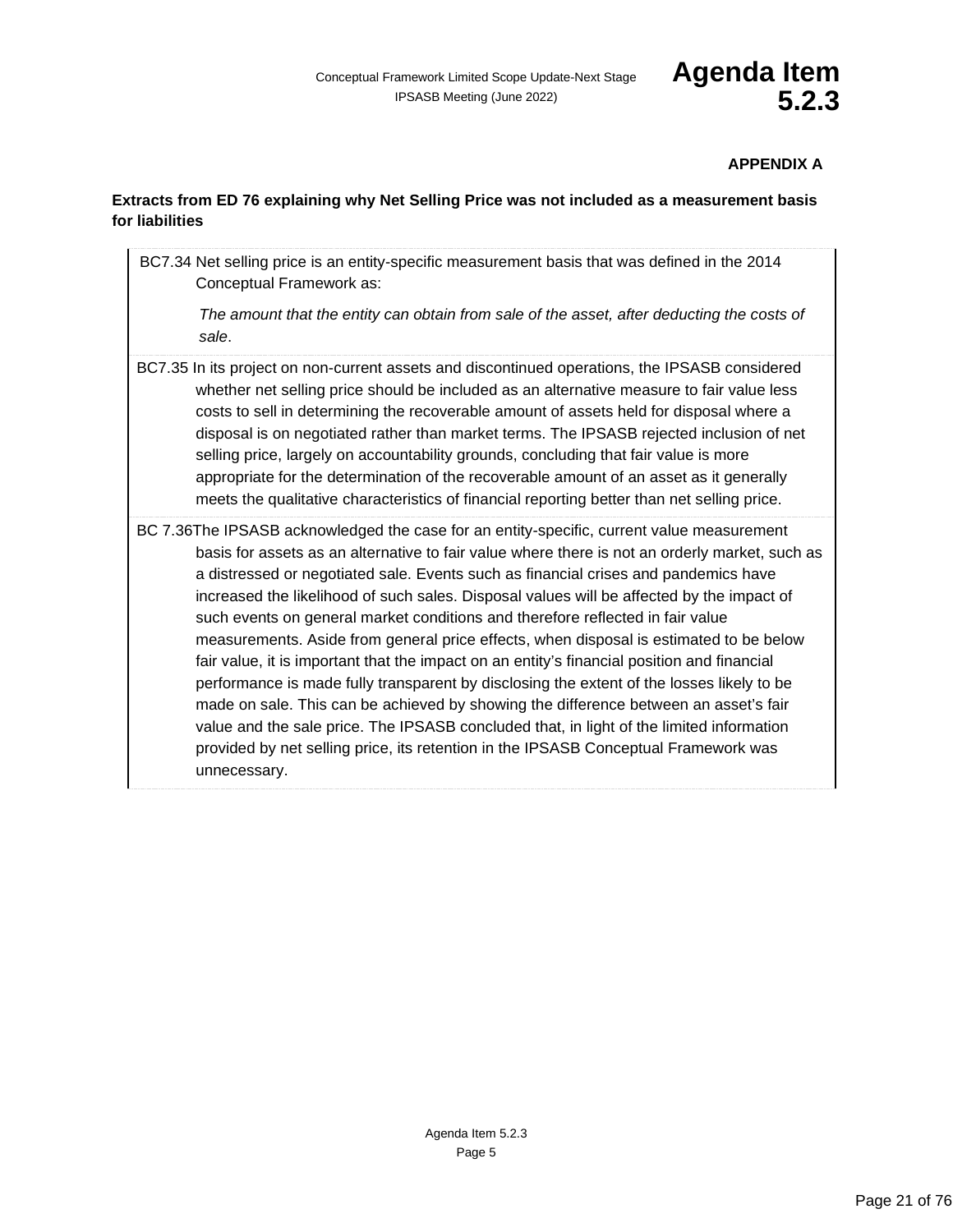

# <span id="page-21-0"></span>**Review of Responses to SMC 3: Current Operational Value**

# **Question**

1. Are there any further issues raised by respondents to Specific Matter for Comment (SMC) 3 on current operational value that should be considered in the further development of a current value measurement basis for assets primarily held for operational capacity?

# **Recommendation**

2. Members are asked to indicate that they support the analysis of responses to SMC 3.

# **Background**

3. ED 76, *Conceptual Framework Update: Chapter 7, Measurement of Assets and Liabilities in Financial Statements,* proposed a new current value measurement basis-current operational value (COV)-for assets primarily held for operational capacity. ED 76 defined COV as:

*The value of an asset used to achieve the entity's service delivery objectives at the measurement date.*

- 4. The term and definition were the same as that in ED 77, *Measurement*.
- 5. ED 76 included an Alternative View (AV) of Todd Beardsworth. This disagreed with the proposed definition of COV on the grounds that:
	- The definition is unclear;
	- The lack of clarity in the definition risks not achieving the qualitative characteristics of financial reporting; and
	- The definition should focus on the cost of replacing an asset used for its service potential.
- 6. The AV proposed an alternative definition of COV:

*The cost to replace the service potential embodied in an asset at the measurement date.* 

- 7. This AV complemented an AV in ED 77.
- 8. SMC 3 in ED 76 asked for views on the proposed inclusion of current operational value as a measurement basis for assets.

# **Analysis**

9. 43 of the 44 respondents to ED 76 responded to SMC 3. The quantitative summary of responses is in Table 1. This includes an additional response not in the high-level preliminary summary presented at the March meeting.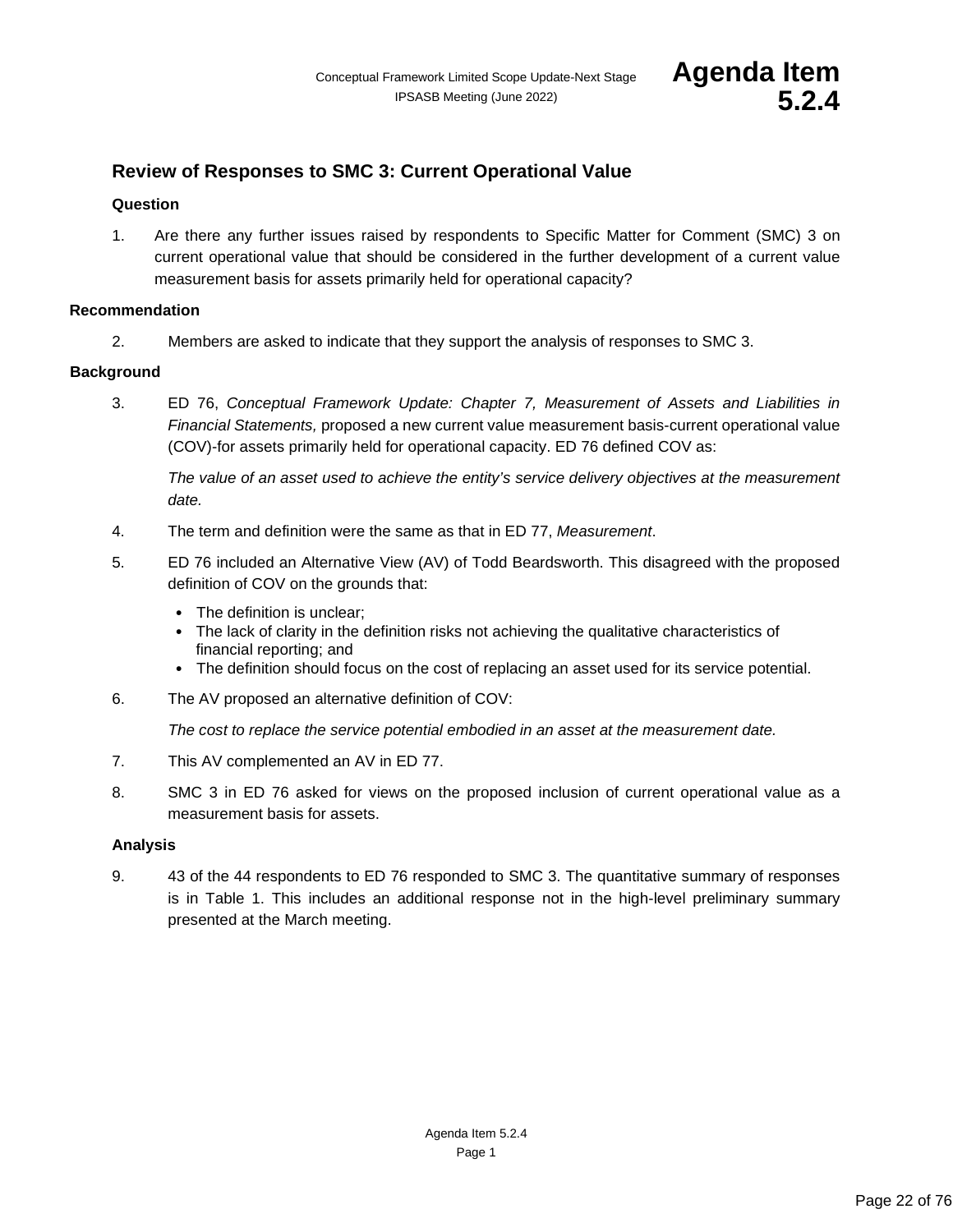|                        | <b>Respondents</b> |     |
|------------------------|--------------------|-----|
| <b>Response</b>        | #                  | %   |
| Agree                  | 21                 | 48  |
| <b>Partially Agree</b> |                    | 16  |
| <b>Disagree</b>        | 15                 | 34  |
| <b>Subtotal</b>        | 43                 | 98  |
| No Comment             |                    | 2   |
| Total                  | Л Л                | 100 |

# **Table 3—Responses to SMC 3: Current Operational Value**

- 10. Responses broadly reflected three high-level views:
	- Support for COV as proposed in ED 76. Some respondents suggested ways of improving the guidance on COV or advocated enhanced guidance.
	- Explicit support for a public sector specific current value for assets primarily held for operational capacity, but not for COV as defined in ED 76. Some of these respondents favored the AV in ED 76, supported the retention of Replacement Cost as currently defined in the [2](#page-22-0)014 Conceptual Framework<sup>2</sup>, or advocated the development of a measurement basis drawn from current cost in the IASB's 2018 Conceptual Framework<sup>[3](#page-22-1)</sup>.
	- Firm disagreement with COV. Some of these respondents expressed reservations whether a public sector specific current value for assets primarily held for operational capacity is necessary and favored fair value for measuring assets held for operational capacity. Others considered the explanation of COV deficient, viewed COV as over-complex, or anticipated problems for preparers in implementing COV.
- 11. Appendix A provides a detailed analysis of the responses.

# **Way Forward**

12. The approach to a current value measurement basis for assets primarily held for operational capacity will be further informed by a presentation from Jonathan Fothergill at the June meeting, which will provide a valuer's perspective and by discussion at the June and September meetings.

# **Decision Required**

13. No decision is required at this meeting.

<span id="page-22-0"></span><sup>&</sup>lt;sup>2</sup> The most economic cost required for the entity to replace the service potential of an asset (including the amount that the entity will receive from its disposal at the end of its useful life) at the reporting date.

<span id="page-22-1"></span><sup>&</sup>lt;sup>3</sup> The cost of an equivalent asset at the measurement date, comprising consideration and transaction costs. The current cost of a liability is the consideration that would be received for an equivalent liability at the measurement date minus transaction costs.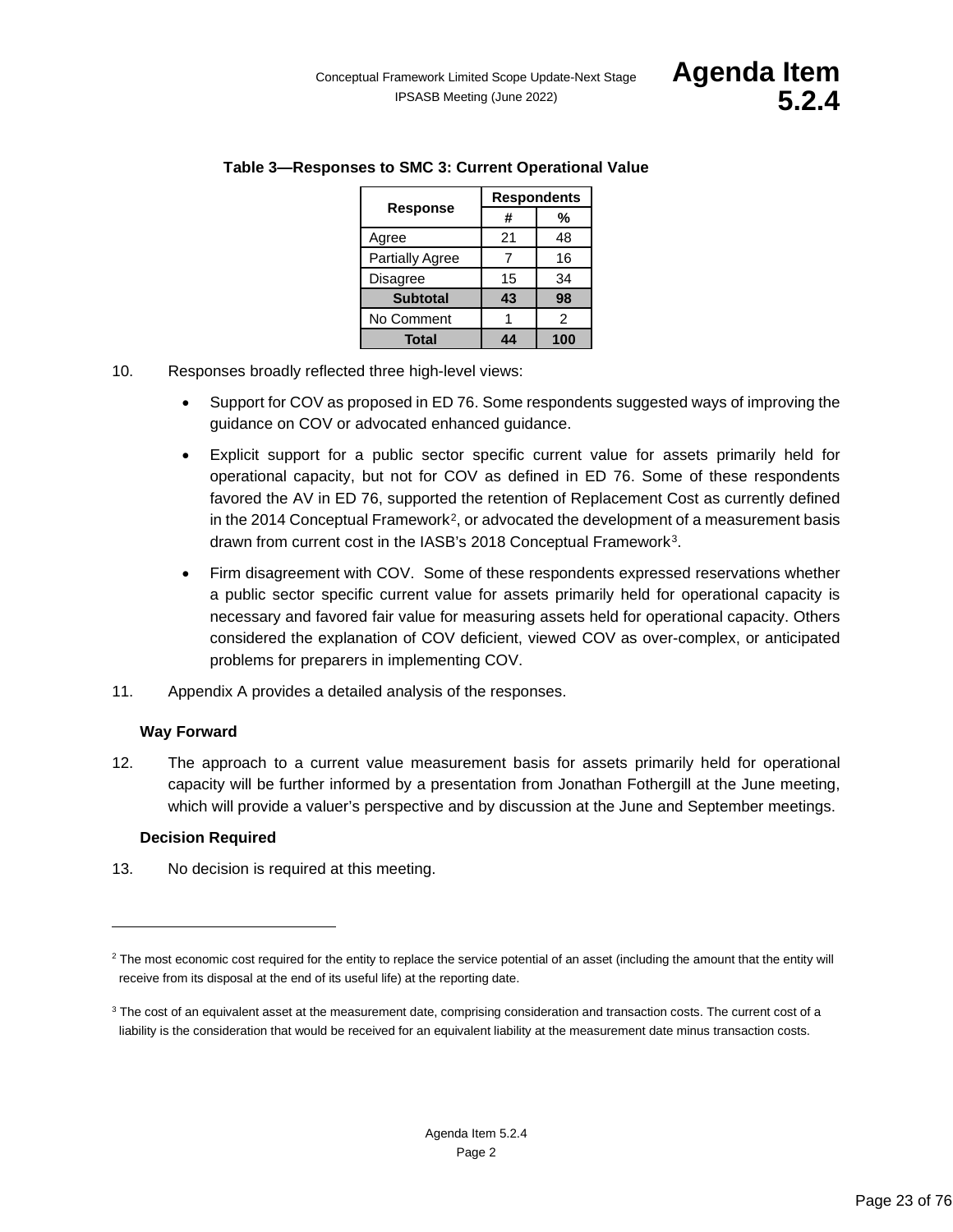# **APPENDIX A**

# **DETAILED ANALYSIS OF RESPONSES TO SMC 3**

#### *Respondents agreeing with COV*

- 1. 21 respondents have been classified as agreeing with COV as defined in ED 76 (R3, R12, R14, R15, R18, R20, R23, R25, R27, R28, R30, R32, R33, R35, R36 R37, R38, R40, R43, R44).
- 2. Some of these respondents considered that the definition and discussion of COV needs to be complemented by illustrative examples. Any illustrative examples will be provided in IPSAS XX, *Measurement.* While it is appropriate for the Conceptual Framework to provide a limited number of very high-level examples to illustrate specific points staff consider it inappropriate for the Conceptual Framework to include detailed examples.
- 3. R15 considered that the discussion of COV and replacement cost in the Basis for Conclusions should be relocated to the core text. Staff has reservations about this proposal as explanations for changed guidance are normally in the BC rather than the core text. This discussion will, in any case, be updated to reflect developments on a current value for assets primarily held for operational capacity at the June and September Board meetings.

#### *Respondents partially agreeing with COV*

- 4. Seven respondents have been classified as partially agreeing with COV (R01, R05, R08, R11, R39, R41 and R42). All these respondents indicated explicit support for a public sector specific current value for assets primarily held for operational capacity but expressed reservations about COV as proposed in ED 76.
- 5. R01, R11, R41 and R42 supported the proposed definition in the AV. R01 identified the use of the income approach for measuring current operational value, and lack of clarity about accounting for surplus capacity under current operational value as issues that should be addressed before the suite of draft standards ED  $76 - ED$   $79<sup>4</sup>$  $79<sup>4</sup>$  $79<sup>4</sup>$  are issued as final standards.
- 6. R11 also questioned the appropriateness of the income approach to COV. As pointed out at the March meeting ED 76 acknowledged the need for measurement techniques but did not identify specific measurement bases. Unless the IPSASB decides to change this approach the resolution of issues related to specific measurement techniques is primarily an issue in the further development of IPSAS XX, *Measurement*.
- 7. R05 considered COV conceptually sound, but envisaged constituents experiencing implementation difficulties and questioned the need for a completely new measurement basis.
- 8. R11 recommended clarifying the relationship between value in use and COV. Staff agrees with this proposal, which reflects the practical difficulty of operationalizing value in use in a non-cash-

<span id="page-23-0"></span><sup>4</sup> ED 77, *Measurement*; ED 78, *Property, Plant and Equipment*; ED 79, *Non-Current Assets Held for Sale, and Discontinued Operations.*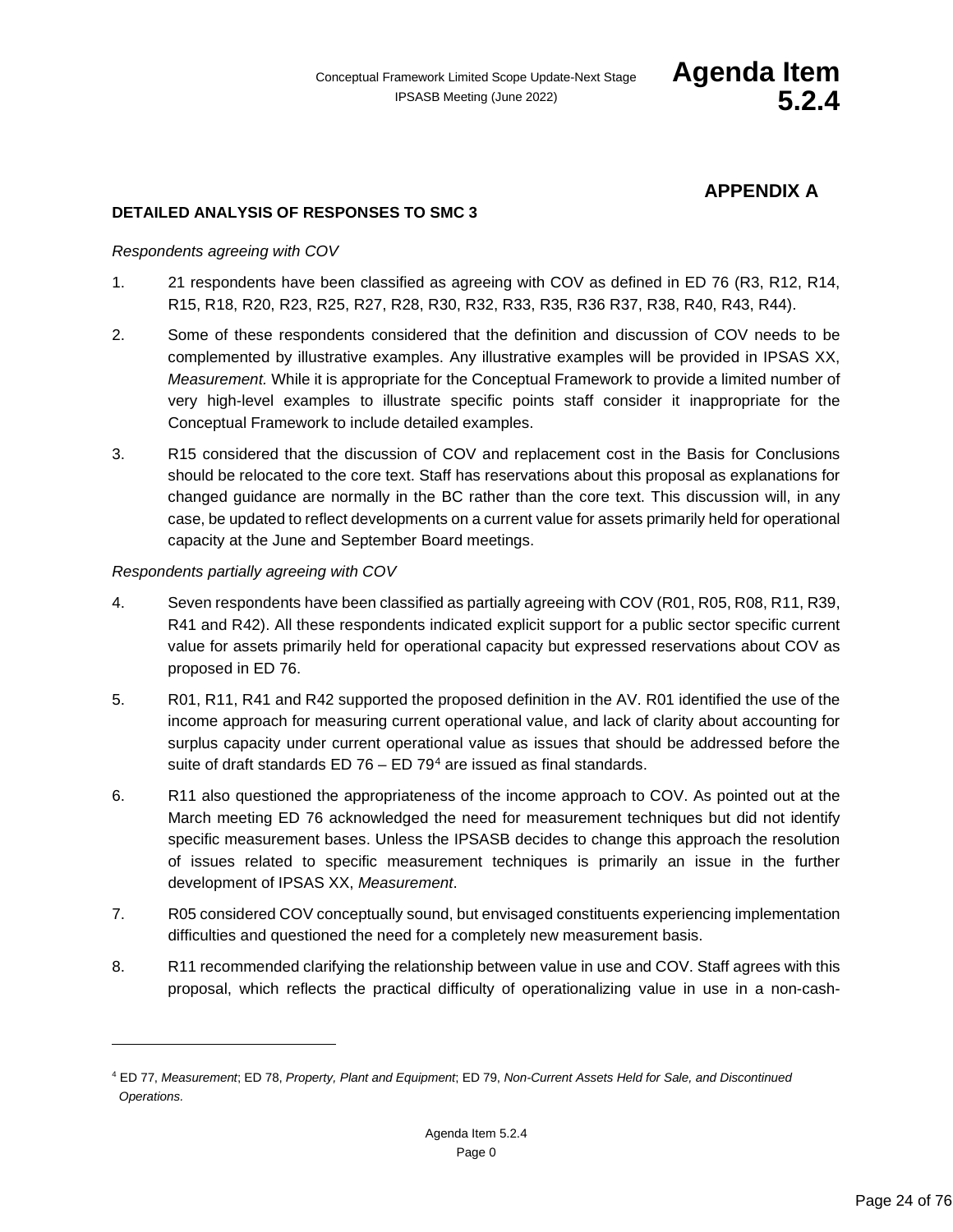generating context. This issue will be considered at a subsequent Board meeting following decisions on the current value measurement basis for assets primarily held for operational capacity.

- 9. R08 agreed that there is a need for a current value measurement basis for public sector assets held for service delivery and considered that fair value as defined in IFRS 13 is either difficult to apply, or if applied, gives an answer that is not relevant to the continuing operations of the reporting entity. However, similarly to R06 and R07, R08 also questioned whether COV is intended to be a value measurement or a cost measurement.
- 10. R08 also emphasized the importance of decisions on unit of account and challenged the example in paragraph 7.49 that COV for a vehicle may be less for an entity that usually acquires many vehicles in a single transaction and is regularly able to negotiate discounts than for an entity that purchases vehicles individually. R08 expressed a view that the unit of account should be based on the requirements to deliver the service, i.e., whether the service can be provided by one or a small number of vehicles or requires a fleet and advocated the use of a public sector specific example. The purpose of the example in ED 76, which was brought forward from the 2014 Conceptual Framework, is to demonstrate that COV reflects the procurement position of the reporting entity not how a service is delivered. Staff will review wording and the necessity of the example as the revised Chapter 7 is further developed.
- 11. R08 also highlighted that an entity-specific measure has a detrimental effect on the QC of comparability. Staff notes that this is an aspect of any entity-specific measurement and that this is acknowledged in paragraph 7.56. The issue is whether, on balance, an entity-specific measurement basis best meets the qualitative characteristics and therefore the objectives of public sector financial reporting.
- 12. R39 rejected fair value and supported a public sector specific measurement basis. However, R39 expressed reservations about both COV and the alternative definition proposed in the AV. R39 considered the proposed definition of COV to be too general and therefore likely to be subject to diverse interpretations. R39 suggested that the current definition should be improved to be more specific and that it should also consider the concept of service potential.
- 13. R39 considered that the definition proposed in the AV seems very similar to the cost approach measurement technique, and that this blurred the theoretical distinction between a measurement basis and a measurement technique.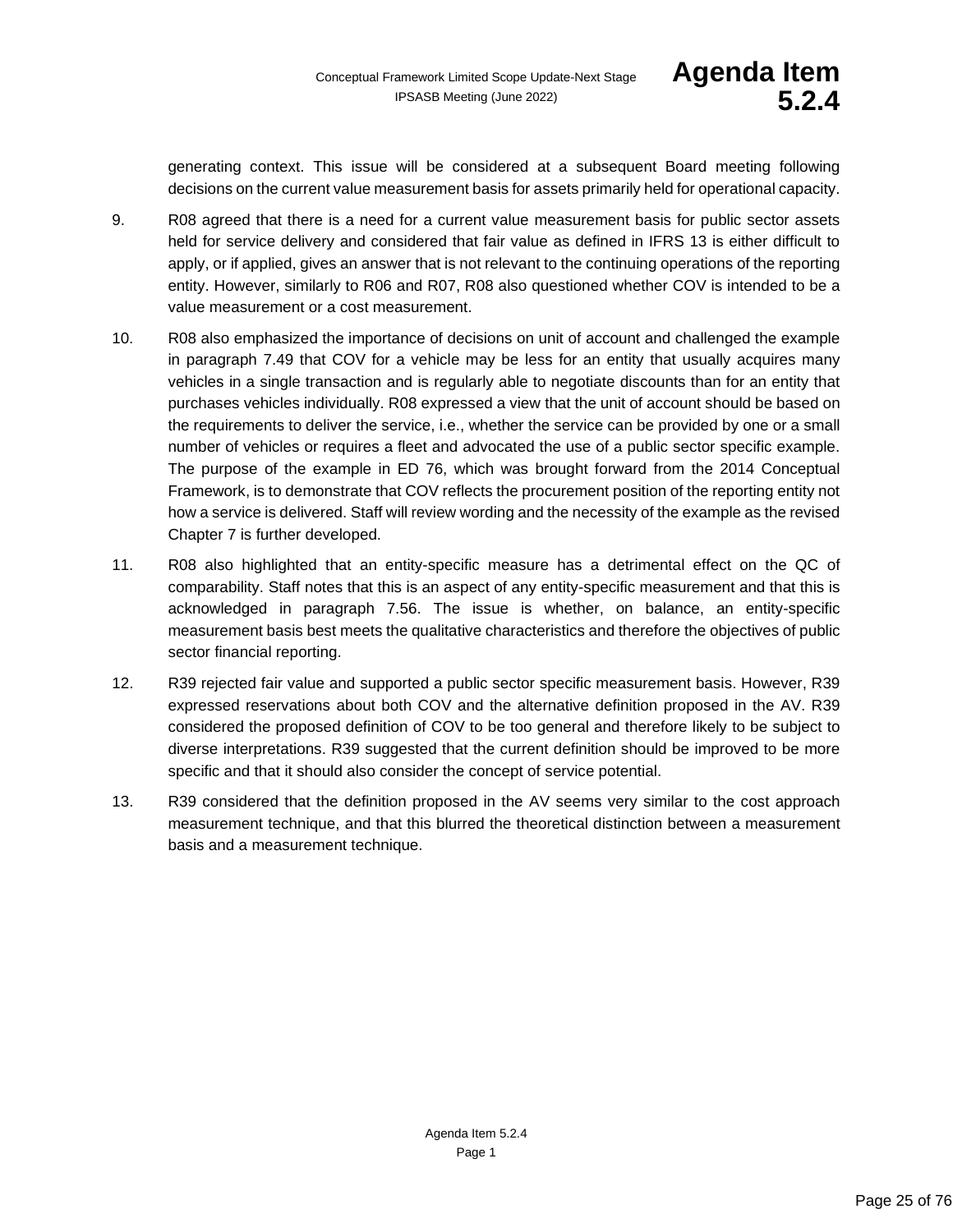#### *Respondents disagreeing with COV*

- 14. 15 respondents have been classified as disagreeing with COV. Respondents in this category identified conceptual and practical issues, or both. (R02<sup>5</sup>,R04, R06, R07, R09, R10, R13, R16, R17, R21, R22, R24, R26, R29, and R31). These responses reflected one or more of the following themes:
	- Support for fair value (as defined in IFRS 13, *Fair Value Measurem*ent, IPSAS 41, *Financial Instruments,* ED 76 and ED 77) for measuring assets held for operational capacity with appropriate public sector guidance (R02, R07 (one option identified in preference to COV), R09, R13, and R31).
	- A lack of clarity as to what COV is trying to achieve (R02, R06, R07, R16).
	- Advocacy of a measurement basis drawn from current cost in the IASB's Conceptual Framework (R06)
	- Difficulty in distinguishing the outcome from application of fair value and COV due to the availability of the same measurement techniques for both measurement bases (R07, R09, R31).
	- A view that the explanation for COV is complex and confusing and that COV would be difficult to apply (R02, R06, R07, R09, R10, R17, R21, R22, R24, R26, R27, R29, R31)
	- A view that the 'highest and best concept' is appropriate, at least in part, in the public sector (R13, R31).
	- Tension between cost and value, noting that value is a more nebulous concept than cost. In this view what is being measured is not "the public good value the asset provides, but the current cost for an asset to provide that public good value." (R06, R16).
	- Support for the use of (depreciated) replacement cost for specialized assets where marketbased evidence is not available (R04, R07, R10, R13, R16, R17).
	- Ambiguity over the difference between COV and value in use (R10).
- 15. R13 provided extensive details on the interpretation of fair value, as defined in IFRS 13, in Australia, where fair value has been used for measuring assets held for operational capacity in the public sector.<sup>[6](#page-25-1)</sup>
- 16. R07 considered that the use of depreciated replacement cost for specialized assets where marketbased evidence is not available under IPSAS 17, *Property, Plant and Equipment*, had worked well in their jurisdiction. R16 made the same point in a different jurisdictional context. R16 advocated the retention of replacement cost and the removal of the cost approach as a measurement

<span id="page-25-0"></span><sup>5</sup> R02 is a regional grouping of national and state auditor-generals. A minority view did not support fair value and favored a current value approach that is 'consistent with how the public sector uses assets, particularly infrastructure assets', but did not support COV which it considered inadequately articulated.

<span id="page-25-1"></span><sup>&</sup>lt;sup>6</sup> R13 (Australian Accounting Standards Board) has recently issued ED 320, Fair Value Measurement of Non-Financial Assets of Not*for-Profit Public Sector Entities.* This proposes authoritative implementation guidance on AASB 13, Fair Value Measurement, and illustrative examples, for application by not-for-profit public sector entities.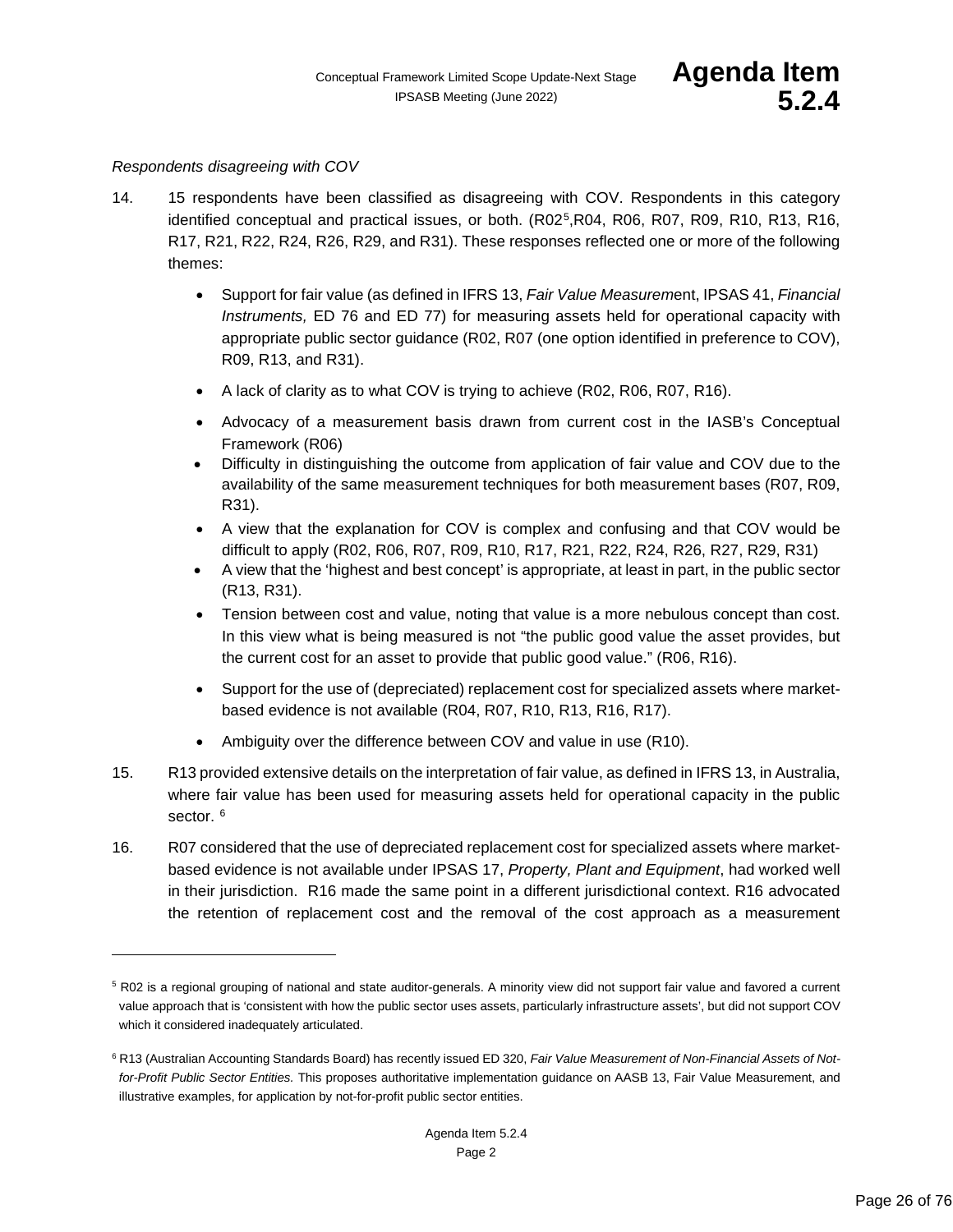technique for fair value. Removal of the cost approach as a technique for fair value would diverge from the IASB's approach to that measurement basis.

17. R06 did not favor fair value and echoed the reservations on COV in the AV. R06 found the explanation in BC 7.27 on the merits of COV vague and confusing, highlighting aspects that require amplification or clarification. R06 advocated a re-orientation of the definition to focus on the cost of replacing an asset for measuring public benefit and service potential rather than value and a renaming of the measurement basis 'current cost' rather than 'COV'. R07 also expressed many of these reservations.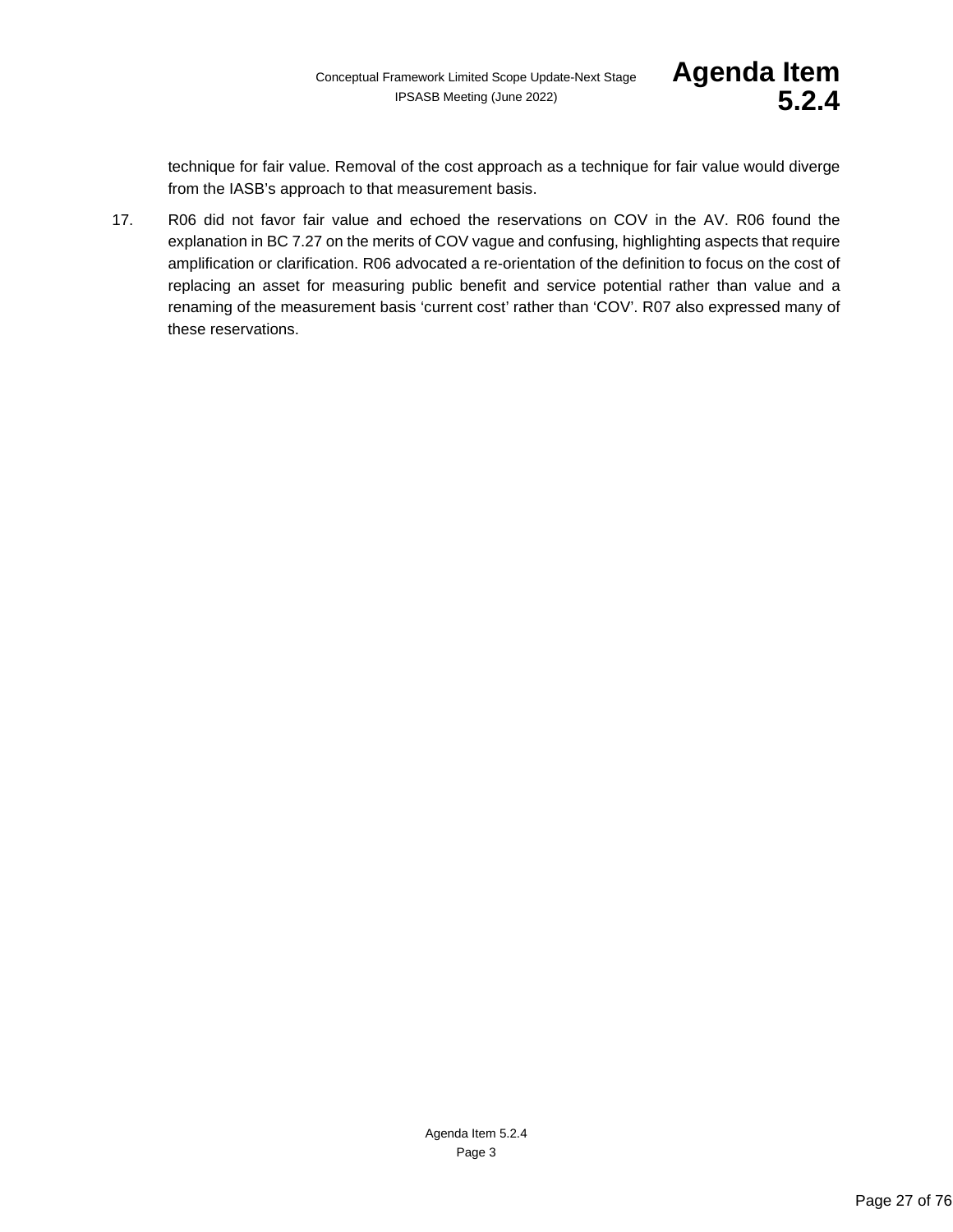**Agenda Item 5.3.1**

**Development Document**

**June 2021**

*Development Document* 

Conceptual Framework Update: Chapter 7, *Measurement of Assets and Liabilities in Financial Statements*



**International Public Sector Accounting** Standards Board®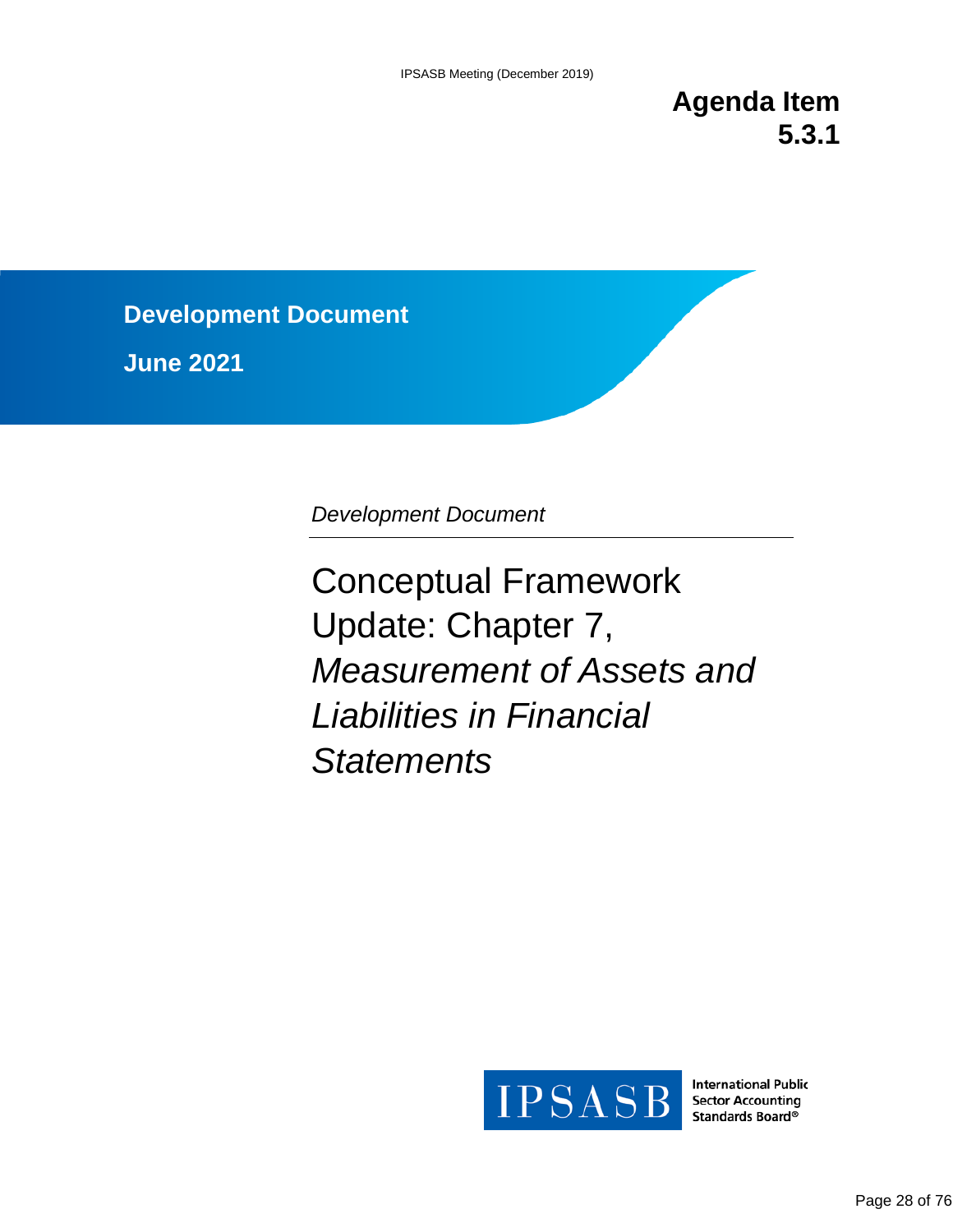# **DOCUMENT DEVELOPMENT**

<span id="page-28-1"></span>This Development Document has been prepared for information purposes only. It is not a pronouncement of the IPSASB. It has not been reviewed, approved or otherwise acted upon by the IPSASB.

### **Objective of the Document Comparison**

The objective of this Development Document is to support members in their review of the revised Chapter 7, *Measurement of Assets and Liabilities in Financial Statements*.

# <span id="page-28-0"></span>**Development of Revised Chapter 7**

The revised Chapter 7 streamlines the measurement principles in the Conceptual Framework by eliminating unused measurement bases and enhancing focus on those that are commonly used. Chapter 7 proposes a clear subsequent measurement framework to help stakeholders apply the principles in practice and aligns measurement concepts with the guidance provided in IPSAS.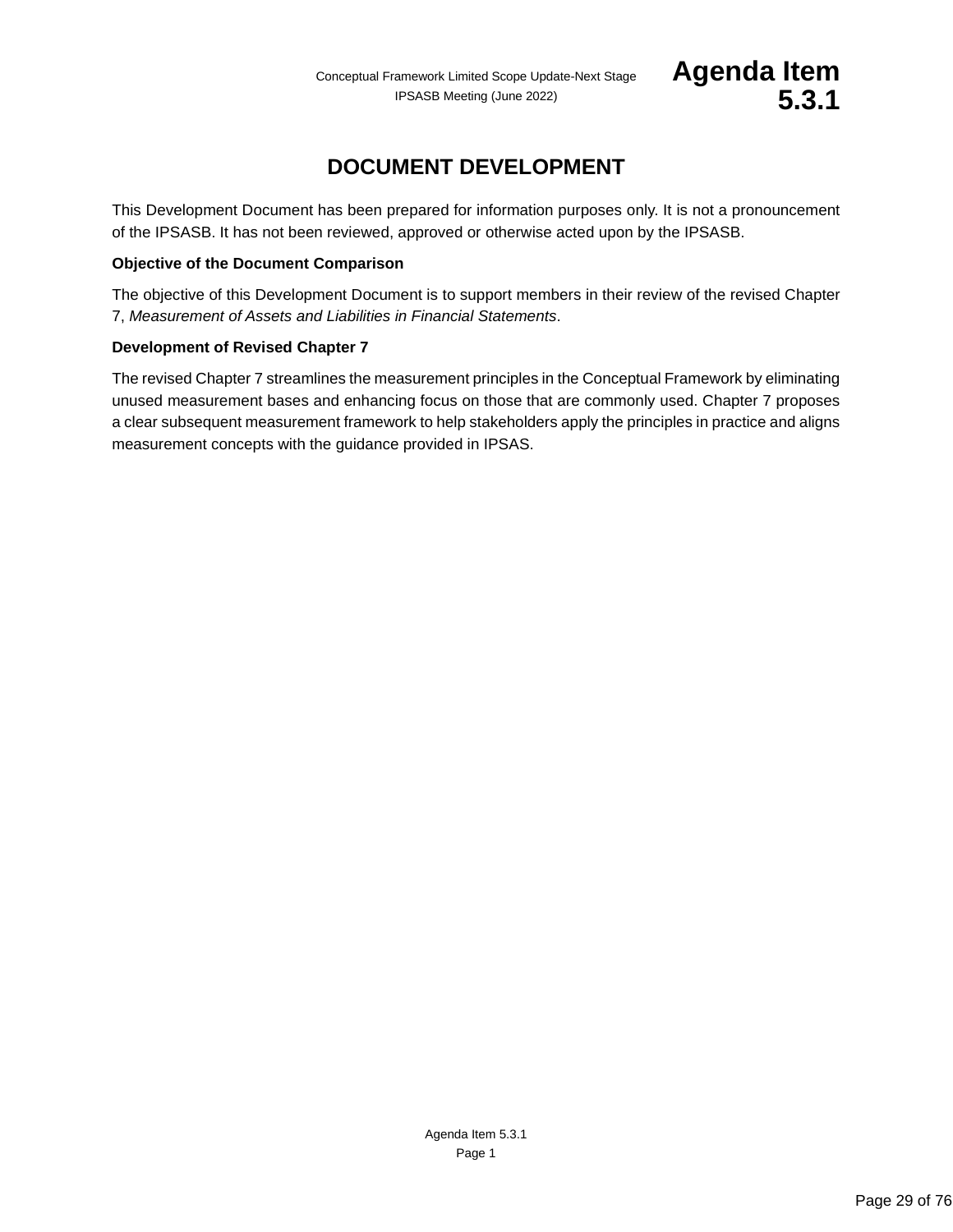| <b>NOTES</b>                   | DRAFT ED 76, Conceptual Framework Chapter 7, Measurement:<br><b>Update</b>                                                                                                                                                                                                             | <b>Original Source</b> |
|--------------------------------|----------------------------------------------------------------------------------------------------------------------------------------------------------------------------------------------------------------------------------------------------------------------------------------|------------------------|
|                                | <b>CHAPTER 7: MEASUREMENT OF ASSETS AND</b>                                                                                                                                                                                                                                            |                        |
|                                | <b>LIABILITIES IN FINANCIAL STATEMENTS</b>                                                                                                                                                                                                                                             |                        |
| No change from<br>ED 76        | <b>Introduction</b>                                                                                                                                                                                                                                                                    | <b>ED 76</b>           |
|                                | 7.1<br>This Chapter identifies the measurement concepts that guide<br>the IPSASB in the selection of measurement bases for IPSAS<br>and by preparers of financial statements in selecting<br>measurement bases for assets and liabilities where there are<br>no requirements in IPSAS. |                        |
|                                | The Objective of Measurement                                                                                                                                                                                                                                                           |                        |
| No change from<br><b>ED 76</b> | 7.2<br>The objective of measurement is:                                                                                                                                                                                                                                                | <b>ED 76</b>           |
|                                | To select those measurement bases that most fairly reflect the<br>cost of services, operational capacity and financial capacity of<br>the entity in a manner that is useful in holding the entity to<br>account, and for decision-making purposes.                                     |                        |
| No change from<br><b>ED 76</b> | 7.3<br>The selection of measurement bases for assets and liabilities<br>contributes to meeting the objectives of financial reporting in<br>the public sector by providing information that enables users to<br>assess:                                                                 | <b>ED 76</b>           |
|                                | Cost of services—the cost of services provided in the<br>period in historical or current terms;                                                                                                                                                                                        |                        |
|                                | Operational capacity-the capacity of the entity to<br>support the provision of services in future periods<br>through physical and other resources; or                                                                                                                                  |                        |
|                                | Financial capacity-the capacity of the entity to fund its<br>activities.                                                                                                                                                                                                               |                        |
| No change from<br><b>ED 76</b> | 7.4<br>The selection of measurement bases also includes an<br>evaluation of the extent to which the information provided<br>achieves the qualitative characteristics while taking into<br>account the constraints on information in financial reports.                                 | Framework<br>Chapter 7 |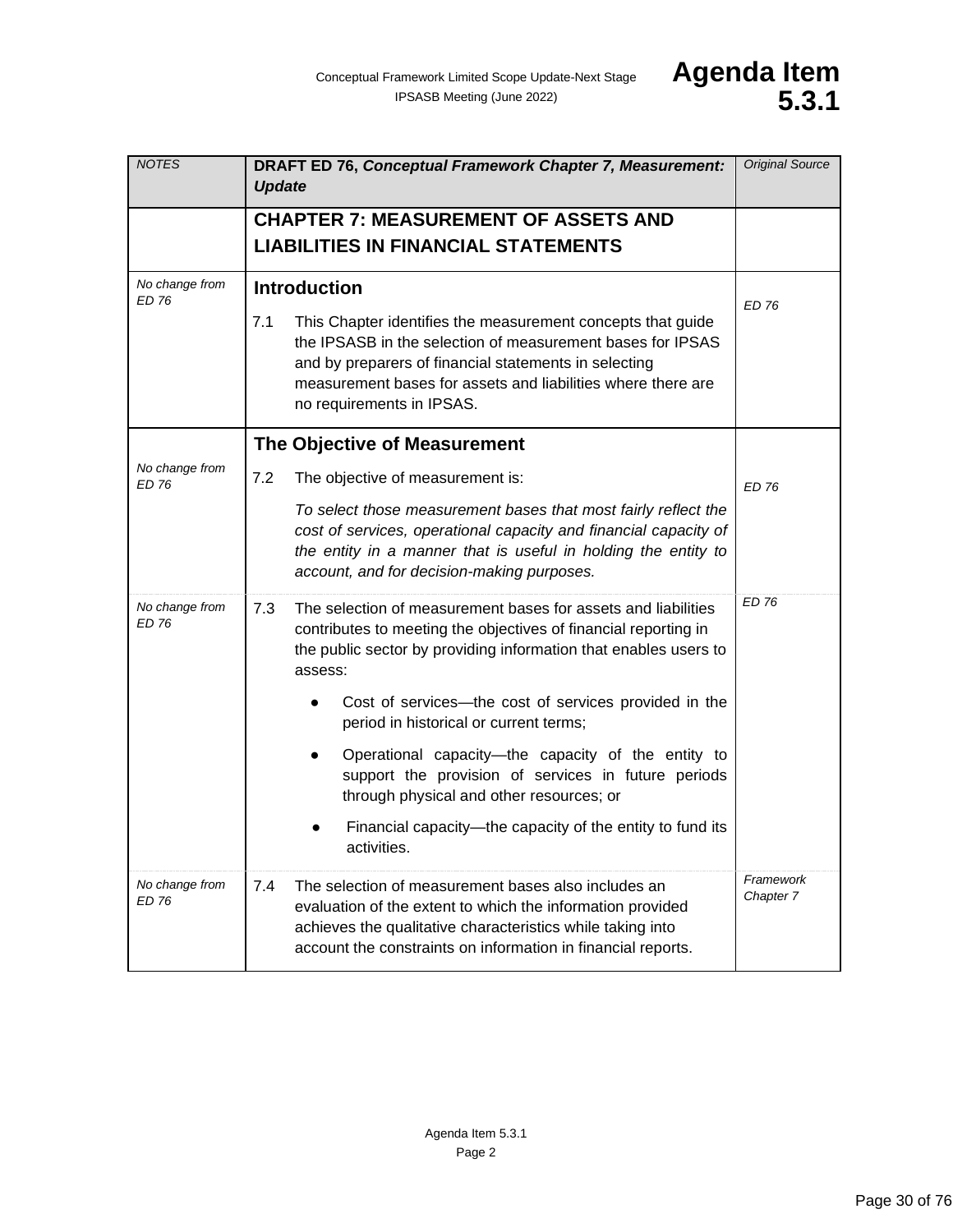| <b>NOTES</b>                                                                                                                                                                                                                                                                                                                                                                   | DRAFT ED 76, Conceptual Framework Chapter 7, Measurement:<br><b>Update</b>                                                                                                                                                                                                                                                                                                                                                                                                                                                                                                                                 | <b>Original Source</b> |
|--------------------------------------------------------------------------------------------------------------------------------------------------------------------------------------------------------------------------------------------------------------------------------------------------------------------------------------------------------------------------------|------------------------------------------------------------------------------------------------------------------------------------------------------------------------------------------------------------------------------------------------------------------------------------------------------------------------------------------------------------------------------------------------------------------------------------------------------------------------------------------------------------------------------------------------------------------------------------------------------------|------------------------|
| Change of title<br>and term in<br>accordance with<br>March 2022<br>decision.<br>Footnote on<br>transaction price<br>amended in<br>accordance with<br><b>March 2022</b><br><i>instruction.</i><br>Change of term<br>'measurement<br>model' to be<br>discussed in<br>September 2022.<br>Diagram will be<br>amended to<br><i>indicate which</i><br>measurement<br>bases relate to | <b>Subsequent Measurement Framework</b><br>7.5 On initial measurement, an item is measured at its transaction<br>price <sup>7</sup> unless the transaction price does not faithfully present<br>relevant information about the entity in a manner that is useful in<br>holding the entity to account, and for decision-making purposes.<br>7.6 Subsequent to initial measurement there are three levels of<br>measurement:<br>Measurement models<br><b>Measurement bases</b><br>Measurement techniques<br>Diagram 1: The subsequent measurement framework and the<br>relationship between the three levels |                        |
| assets and                                                                                                                                                                                                                                                                                                                                                                     | Subsequent Measurement                                                                                                                                                                                                                                                                                                                                                                                                                                                                                                                                                                                     |                        |
| liabilities.                                                                                                                                                                                                                                                                                                                                                                   | Models<br><b>Historical Cost Model</b><br><b>Current Value Model</b>                                                                                                                                                                                                                                                                                                                                                                                                                                                                                                                                       |                        |
| Change of term<br>'measurement<br>model' to be<br>discussed in<br>September 2022<br>No change to ED                                                                                                                                                                                                                                                                            | <b>Current Operational</b><br>Bases<br>Cost of Fulfillment<br>Fair Value<br><b>Historical Cost Basis</b><br>Value<br>Techniques<br>Identified and clarified in ED 77, Measurement                                                                                                                                                                                                                                                                                                                                                                                                                          |                        |
| 76                                                                                                                                                                                                                                                                                                                                                                             | 7.7<br>Measurement models are the broad approaches for<br>measuring assets and liabilities for inclusion in the financial<br>statements.                                                                                                                                                                                                                                                                                                                                                                                                                                                                   | <b>ED 76</b>           |

<span id="page-30-0"></span> $7$  Transaction price is the price paid to acquire, construct, or develop an asset or received to assume a liability.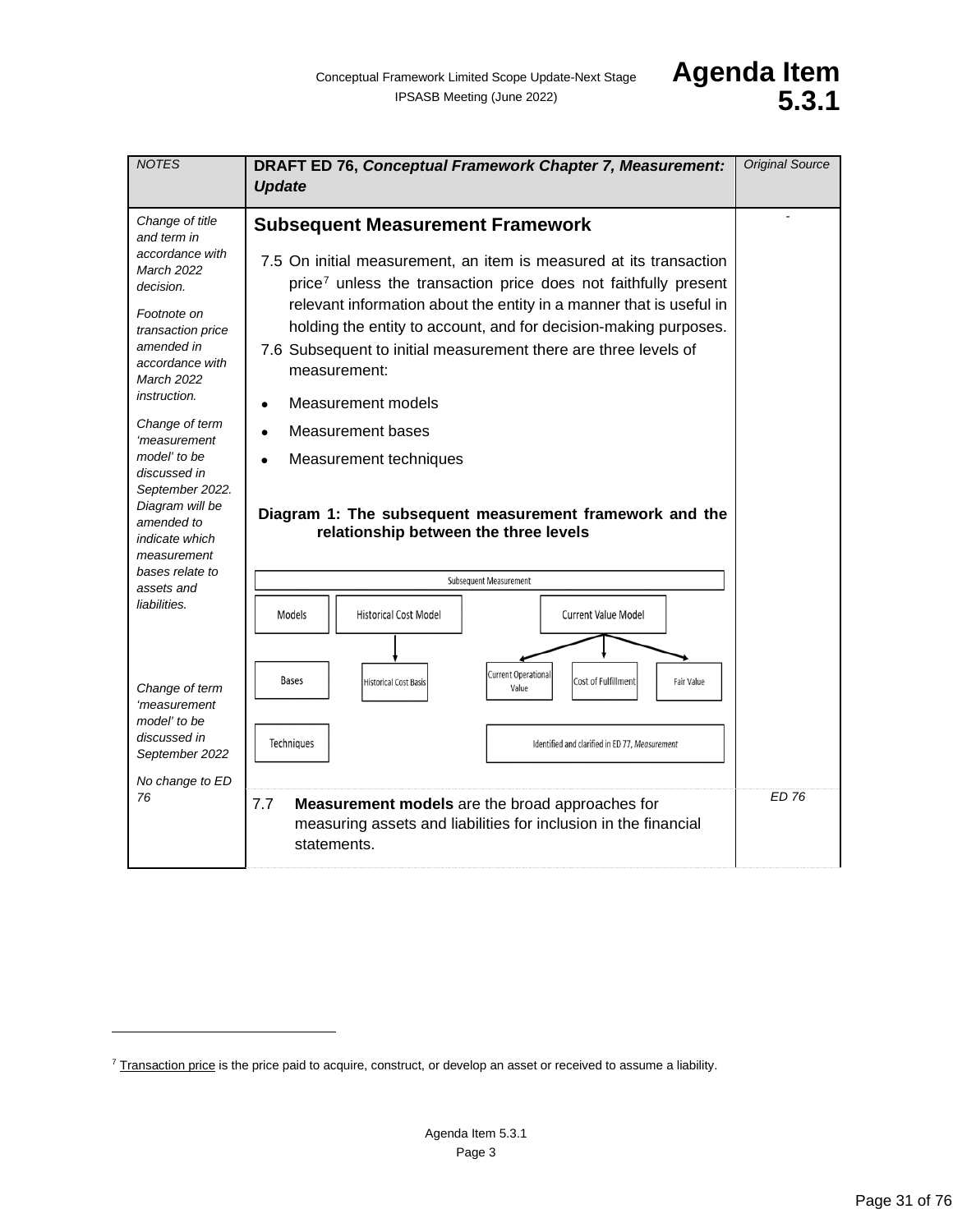| <b>NOTES</b>                                                            | DRAFT ED 76, Conceptual Framework Chapter 7, Measurement:<br><b>Update</b>                                                                                                                                                                                                                                                                                                                            | <b>Original Source</b> |
|-------------------------------------------------------------------------|-------------------------------------------------------------------------------------------------------------------------------------------------------------------------------------------------------------------------------------------------------------------------------------------------------------------------------------------------------------------------------------------------------|------------------------|
| No change to ED<br>76<br>No change to ED<br>76<br>No change to ED<br>76 | 7.8<br>Under the historical cost model, assets and liabilities are<br>measured at historically based amounts. Changes in value<br>due to price changes are not reflected, except for impairments<br>for assets and where an obligation becomes onerous <sup>8</sup> for<br>liabilities.                                                                                                               | <b>ED 76</b>           |
|                                                                         | 7.9<br>Under the current value model, assets and liabilities are<br>measured using information updated to reflect price changes<br>to the measurement date.                                                                                                                                                                                                                                           | <b>ED 76</b>           |
|                                                                         | 7.10 Measurement bases are specific approaches to measuring<br>assets and liabilities under the measurement model selected.<br>Measurement bases provide information that best meets the<br>qualitative characteristics while taking into account the<br>constraints on information in financial reports.                                                                                             |                        |
| No change to ED<br>76<br>No change to ED<br>76                          | 7.11<br>Dependent on the measurement model, subsequent<br>measurement is either at the historical cost measurement<br>basis or at a current value measurement basis.                                                                                                                                                                                                                                  | <b>ED 76</b>           |
|                                                                         | 7.12 Measurement techniques are methods to estimate the<br>amount at which an asset or liability is measured under the<br>selected measurement basis. The selection of a measurement<br>technique depends on factors such as the characteristics of an<br>asset and a liability and the availability of observable data.<br>Guidance on measurement techniques is provided at the<br>standards level. | <b>ED 76</b>           |

<span id="page-31-0"></span><sup>&</sup>lt;sup>8</sup>An obligation is onerous when the unavoidable costs of meeting the obligation under a binding arrangement exceed the economic benefits or service potential expected to be received under the binding arrangement.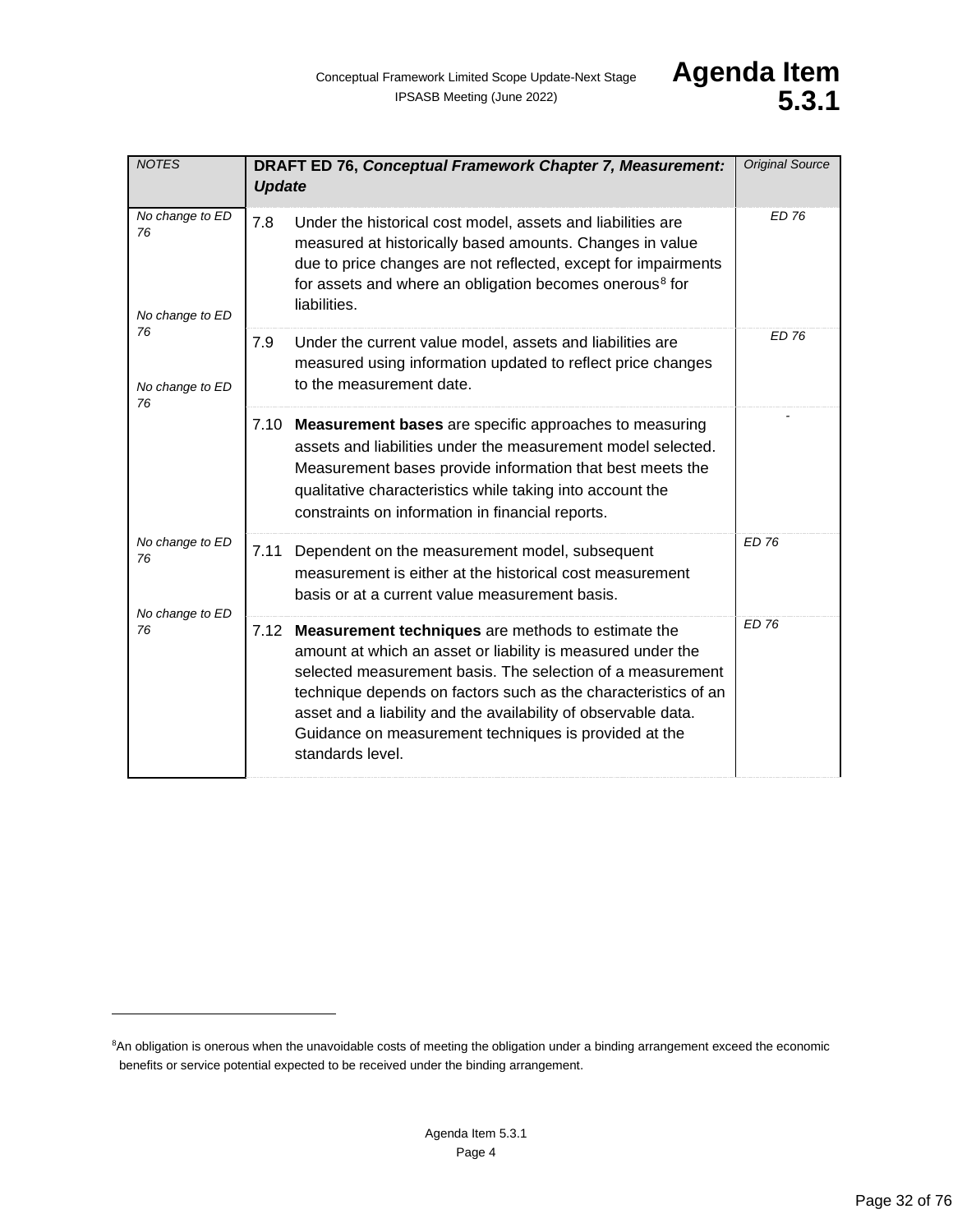| <b>NOTES</b>                                                                | DRAFT ED 76, Conceptual Framework Chapter 7, Measurement:<br><b>Update</b>                                                                                                                                                                                                                                                                                                                                                                                                                                                                                                                               | <b>Original Source</b> |
|-----------------------------------------------------------------------------|----------------------------------------------------------------------------------------------------------------------------------------------------------------------------------------------------------------------------------------------------------------------------------------------------------------------------------------------------------------------------------------------------------------------------------------------------------------------------------------------------------------------------------------------------------------------------------------------------------|------------------------|
| No change. See                                                              | The Selection of Measurement Models and Measurement Bases                                                                                                                                                                                                                                                                                                                                                                                                                                                                                                                                                | <b>ED 76</b>           |
| above on term<br>'measurement<br>model'                                     | 7.13 It is not possible to identify a single measurement model or<br>measurement basis that best meets the measurement<br>objective at a conceptual level. Therefore, the Conceptual<br>Framework does not propose a single measurement basis (or<br>combination of bases) for all transactions, events and<br>conditions. It provides guidance on the selection of a<br>measurement basis for assets and liabilities in order to meet<br>the measurement objective. It may be necessary to select<br>measurement bases from different measurement models in<br>order to meet the measurement objective. |                        |
| No change to ED<br>76                                                       | 7.14 The following measurement bases for assets are identified<br>and discussed in terms of (a) the information they provide<br>about the cost of services delivered by an entity, (b) the<br>operational capacity and the financial capacity of an entity;<br>and (c) the extent to which they provide information that meets<br>the qualitative characteristics while taking into account the<br>constraints on information in financial reports:<br>Historical cost;<br>$\bullet$<br>Fair value; and<br>Current operational value.                                                                    | <b>ED 76</b>           |
| No change to ED<br>76. Value in use<br>to be discussed in<br>September 2022 | 7.15 Value in use is discussed in paragraphs 7.57-7.62. It is not<br>included in the above list of measurement bases because its<br>use is limited to impairment.                                                                                                                                                                                                                                                                                                                                                                                                                                        | ED 76                  |
| No change to ED<br>76.                                                      | 7.16 The following measurement bases for liabilities are identified<br>and discussed:                                                                                                                                                                                                                                                                                                                                                                                                                                                                                                                    | <b>ED 76</b>           |
|                                                                             | Historical cost.                                                                                                                                                                                                                                                                                                                                                                                                                                                                                                                                                                                         |                        |
|                                                                             | Cost of fulfillment; and                                                                                                                                                                                                                                                                                                                                                                                                                                                                                                                                                                                 |                        |
|                                                                             | Fair value.                                                                                                                                                                                                                                                                                                                                                                                                                                                                                                                                                                                              |                        |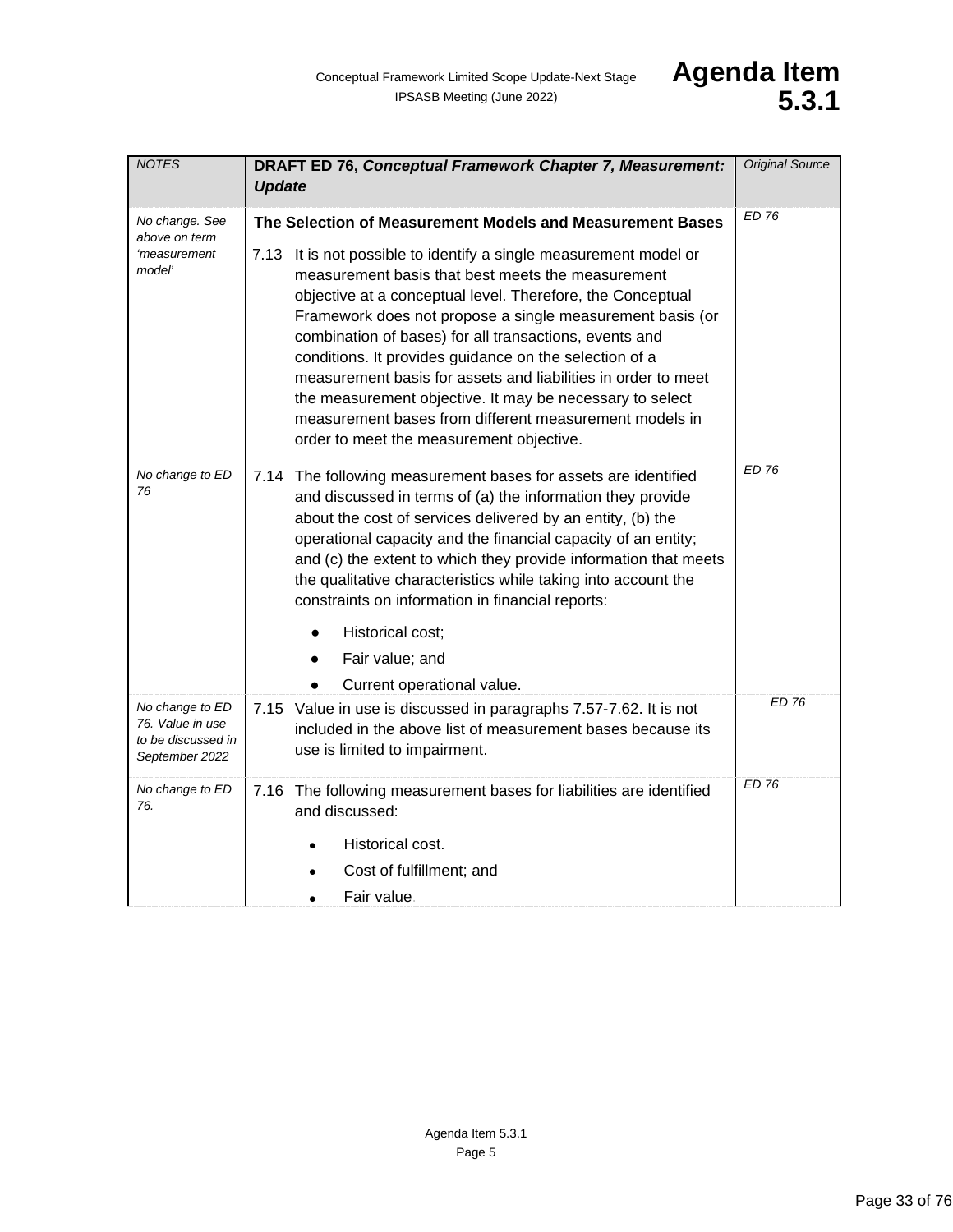| <b>NOTES</b>          | DRAFT ED 76, Conceptual Framework Chapter 7, Measurement:<br><b>Update</b>                                                                                                                                                                                                                                                                                                                                                                                                                                                                                                                                                                                                                                                                                                                                                                        |                          |                                                         | <b>Original Source</b> |
|-----------------------|---------------------------------------------------------------------------------------------------------------------------------------------------------------------------------------------------------------------------------------------------------------------------------------------------------------------------------------------------------------------------------------------------------------------------------------------------------------------------------------------------------------------------------------------------------------------------------------------------------------------------------------------------------------------------------------------------------------------------------------------------------------------------------------------------------------------------------------------------|--------------------------|---------------------------------------------------------|------------------------|
| No change to ED<br>76 | <b>ED 76</b><br><b>Entity-Specific and Non-Entity-Specific Measures</b><br>7.17 Measurement bases may be classified according to whether<br>they are "entity-specific" or "non-entity-specific". Measurement<br>bases that are entity-specific reflect the economic and legal<br>and other constraints that affect the possible uses of an asset<br>and the fulfillment of a liability by an entity. Entity-specific<br>measures may reflect economic opportunities that are not<br>available to other entities and risks to which other entities are<br>not exposed. Non-entity-specific measures reflect general<br>market opportunities and risks. The decision on whether to<br>use an entity-specific or non-entity-specific measurement<br>basis is taken by reference to the measurement objective and<br>the qualitative characteristics. |                          |                                                         |                        |
| No change to ED<br>76 | 7.18 Tables 1 and 2 classify the measurement bases for assets and<br>liabilities as entity-specific or non-entity specific.<br>Table 1: Classification of Measurement Bases for Assets                                                                                                                                                                                                                                                                                                                                                                                                                                                                                                                                                                                                                                                            | <b>ED 76</b>             |                                                         |                        |
|                       |                                                                                                                                                                                                                                                                                                                                                                                                                                                                                                                                                                                                                                                                                                                                                                                                                                                   | <b>Measurement Basis</b> | <b>Entity Specific or Non Entity</b><br><b>Specific</b> |                        |
|                       |                                                                                                                                                                                                                                                                                                                                                                                                                                                                                                                                                                                                                                                                                                                                                                                                                                                   | <b>Historical cost</b>   | Entity-specific                                         |                        |
|                       |                                                                                                                                                                                                                                                                                                                                                                                                                                                                                                                                                                                                                                                                                                                                                                                                                                                   | Fair value               | Non-entity-specific                                     |                        |
|                       | Current operational value<br>Entity-specific                                                                                                                                                                                                                                                                                                                                                                                                                                                                                                                                                                                                                                                                                                                                                                                                      |                          |                                                         |                        |
|                       | Table 2: Classification of Measurement Bases for<br>Liabilities as Entity Specific or Non-Entity-Specific                                                                                                                                                                                                                                                                                                                                                                                                                                                                                                                                                                                                                                                                                                                                         |                          |                                                         |                        |
|                       |                                                                                                                                                                                                                                                                                                                                                                                                                                                                                                                                                                                                                                                                                                                                                                                                                                                   | <b>Measurement Basis</b> | <b>Entity Specific or Non Entity</b><br><b>Specific</b> |                        |
|                       |                                                                                                                                                                                                                                                                                                                                                                                                                                                                                                                                                                                                                                                                                                                                                                                                                                                   | <b>Historical cost</b>   | Entity-specific                                         |                        |
|                       |                                                                                                                                                                                                                                                                                                                                                                                                                                                                                                                                                                                                                                                                                                                                                                                                                                                   | Cost of fulfillment      | Entity-specific                                         |                        |
|                       |                                                                                                                                                                                                                                                                                                                                                                                                                                                                                                                                                                                                                                                                                                                                                                                                                                                   | Fair value               | Non-entity-specific                                     |                        |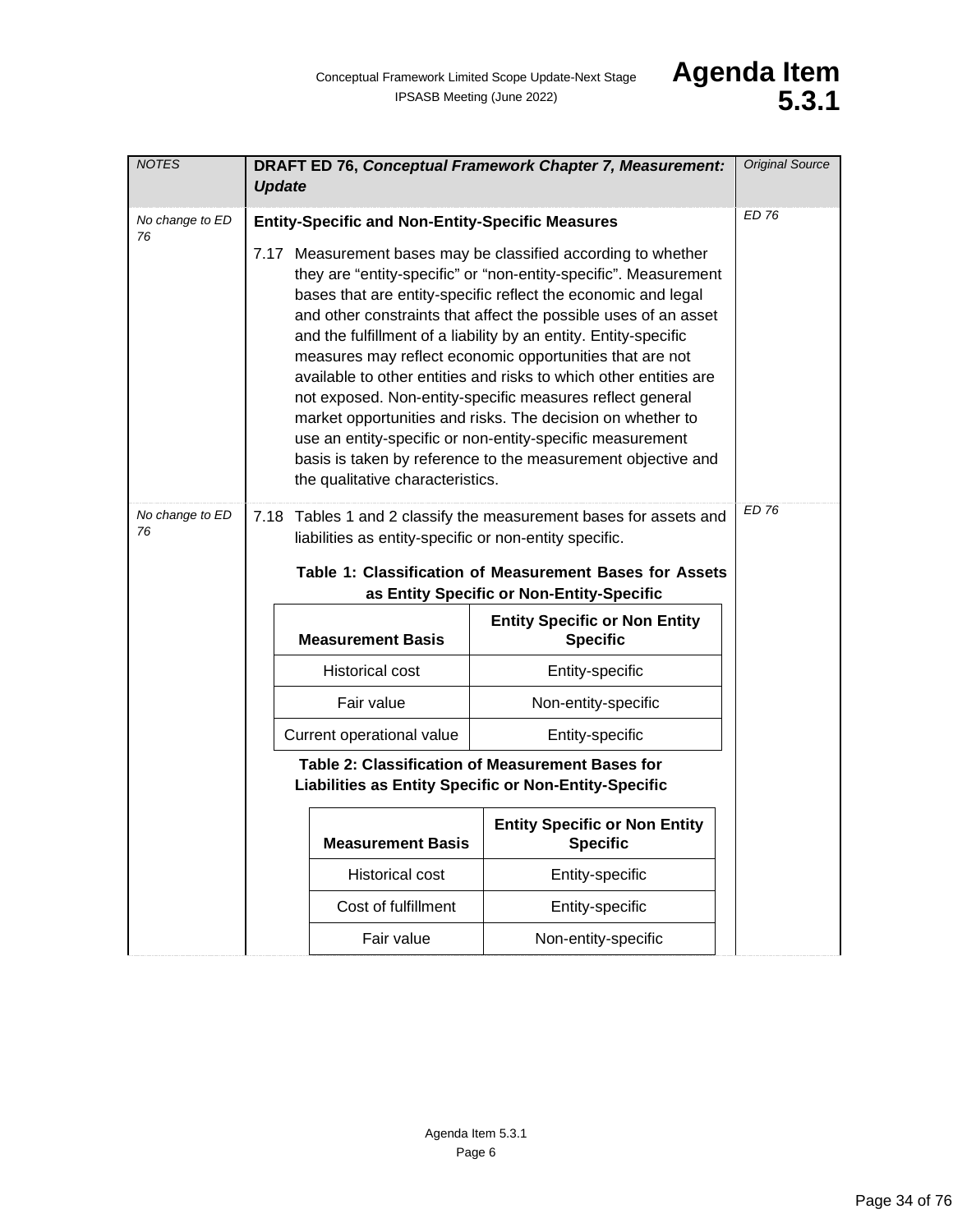| <b>NOTES</b>          | <b>DRAFT ED 76, Conceptual Framework Chapter 7, Measurement:</b><br><b>Update</b>                                                                                                                                                                                                                                                                                                                                                                                                       | <b>Original Source</b> |
|-----------------------|-----------------------------------------------------------------------------------------------------------------------------------------------------------------------------------------------------------------------------------------------------------------------------------------------------------------------------------------------------------------------------------------------------------------------------------------------------------------------------------------|------------------------|
|                       | <b>Entry and Exit Values</b>                                                                                                                                                                                                                                                                                                                                                                                                                                                            |                        |
| No change to ED<br>76 | 7.19 Measurement bases provide either entry or exit values. For<br>assets, entry values reflect the cost of acquisition,<br>construction, or development. Exit values reflect the amount<br>derived from use of the asset and the economic benefits from<br>sale.                                                                                                                                                                                                                       | <b>ED 76</b>           |
|                       | 7.20 For liabilities, entry values relate to the transaction or event<br>under which an obligation is incurred. Exit values reflect the<br>amount required to fulfill or transfer an obligation.                                                                                                                                                                                                                                                                                        | ED 76                  |
|                       | Identifying whether measurement bases provide entry or exit<br>7.21<br>values supports the determination of the approach to<br>transaction costs. Entry-based measurement bases will<br>normally include transaction costs on the acquisition,<br>construction or development of an asset and on the incurrence<br>of a liability. Exit-based measurement bases normally include<br>transaction costs on sale of an asset or fulfillment or transfer<br>of a liability.                 | <b>ED 76</b>           |
| No change to ED<br>76 | Level of Aggregation or Disaggregation for Measurement<br>7.22 In order to present assets and liabilities in the financial<br>statements in a way that provides information that best meets<br>the measurement objective and achieves the qualitative<br>characteristics, it may be necessary to aggregate or<br>disaggregate them for measurement purposes. In assessing<br>whether such an aggregation or disaggregation is appropriate,<br>the costs are compared with the benefits. | ED 76                  |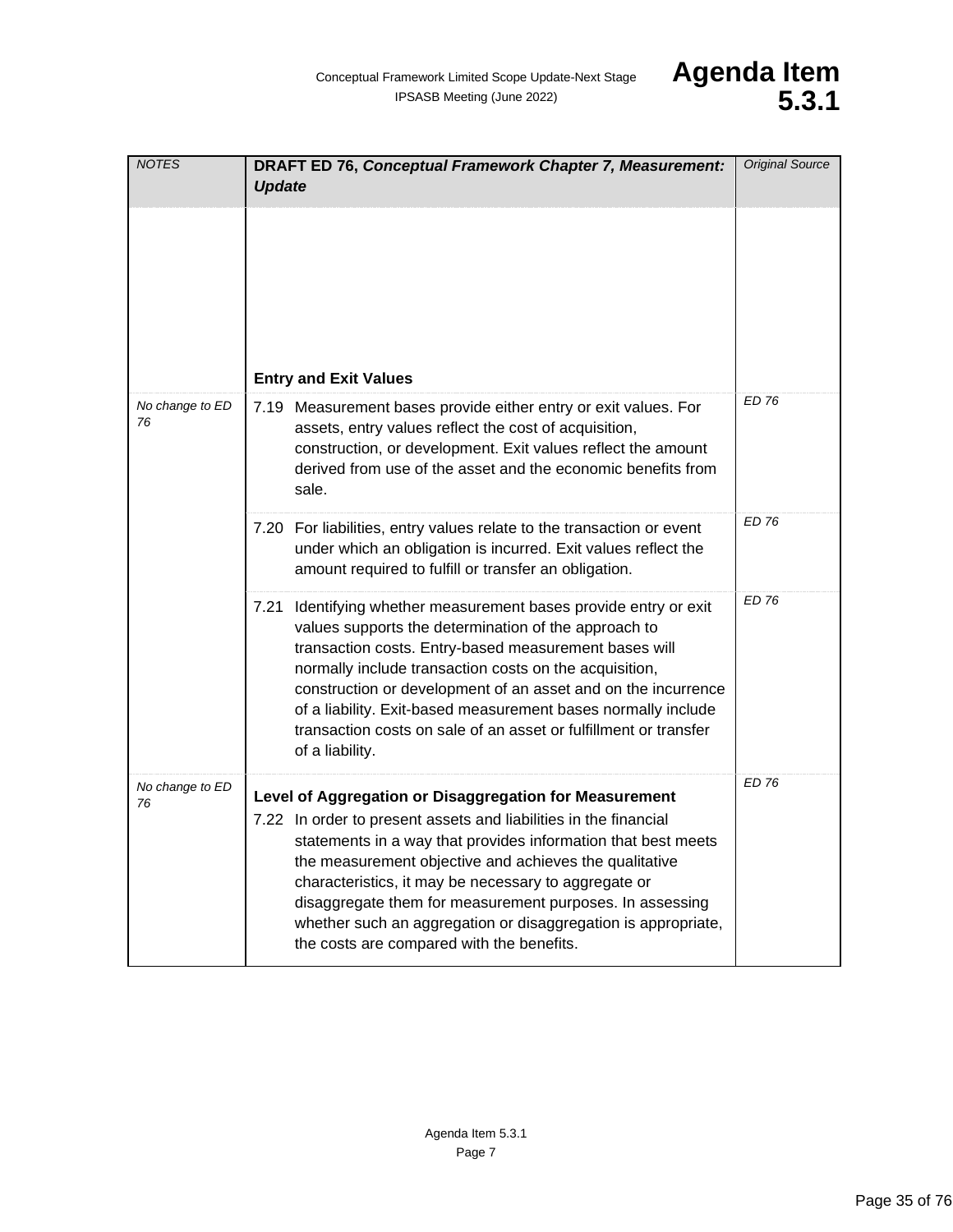| <b>NOTES</b>          | DRAFT ED 76, Conceptual Framework Chapter 7, Measurement:<br><b>Update</b>                                                                                                                                                                                                                                                                                                                                                                                                                                                                                                                                                                   | <b>Original Source</b> |
|-----------------------|----------------------------------------------------------------------------------------------------------------------------------------------------------------------------------------------------------------------------------------------------------------------------------------------------------------------------------------------------------------------------------------------------------------------------------------------------------------------------------------------------------------------------------------------------------------------------------------------------------------------------------------------|------------------------|
| No change to ED<br>76 | <b>Measurement Bases for Assets</b><br>7.23 This section discusses the following measurement bases for<br>assets:<br>Historical cost;<br>Fair value; and<br>Current operational value.                                                                                                                                                                                                                                                                                                                                                                                                                                                       | <b>ED 76</b>           |
| No change to ED<br>76 | <b>Historical Cost</b>                                                                                                                                                                                                                                                                                                                                                                                                                                                                                                                                                                                                                       |                        |
| No change to ED<br>76 | 7.24 Historical cost is the measurement basis under the historical<br>cost model.                                                                                                                                                                                                                                                                                                                                                                                                                                                                                                                                                            | <b>ED 76</b>           |
| No change to ED<br>76 | 7.25 Historical cost for an asset is:<br>The consideration given to acquire or develop an asset, which<br>is the cash or cash equivalents, or the value of the other<br>consideration given, at the time of its acquisition or<br>development. <sup>9</sup>                                                                                                                                                                                                                                                                                                                                                                                  | ED 76                  |
| No change to ED<br>76 | 7.26 Historical cost is an entity-specific measurement basis.<br>Subsequent to initial measurement, the historical cost may be<br>allocated as an expense to reporting periods in the form of<br>depreciation or amortization for certain assets. Depreciation<br>and amortization represent the consumption of as the service<br>potential or ability to generate economic benefits provided by<br>such assets over their useful lives. Consistent with the<br>historical cost model, following initial measurement, the<br>carrying amount of an asset is not changed to reflect changes<br>in prices, except where related to impairment. | <b>ED 76</b>           |

<span id="page-35-0"></span><sup>&</sup>lt;sup>9</sup> Amounts determined by application of historical cost and the other measurement bases discussed in the Conceptual Framework may be augmented by transaction costs. The Conceptual Framework does not provide detail on the nature of transaction costs. Such guidance is provided at the standards level.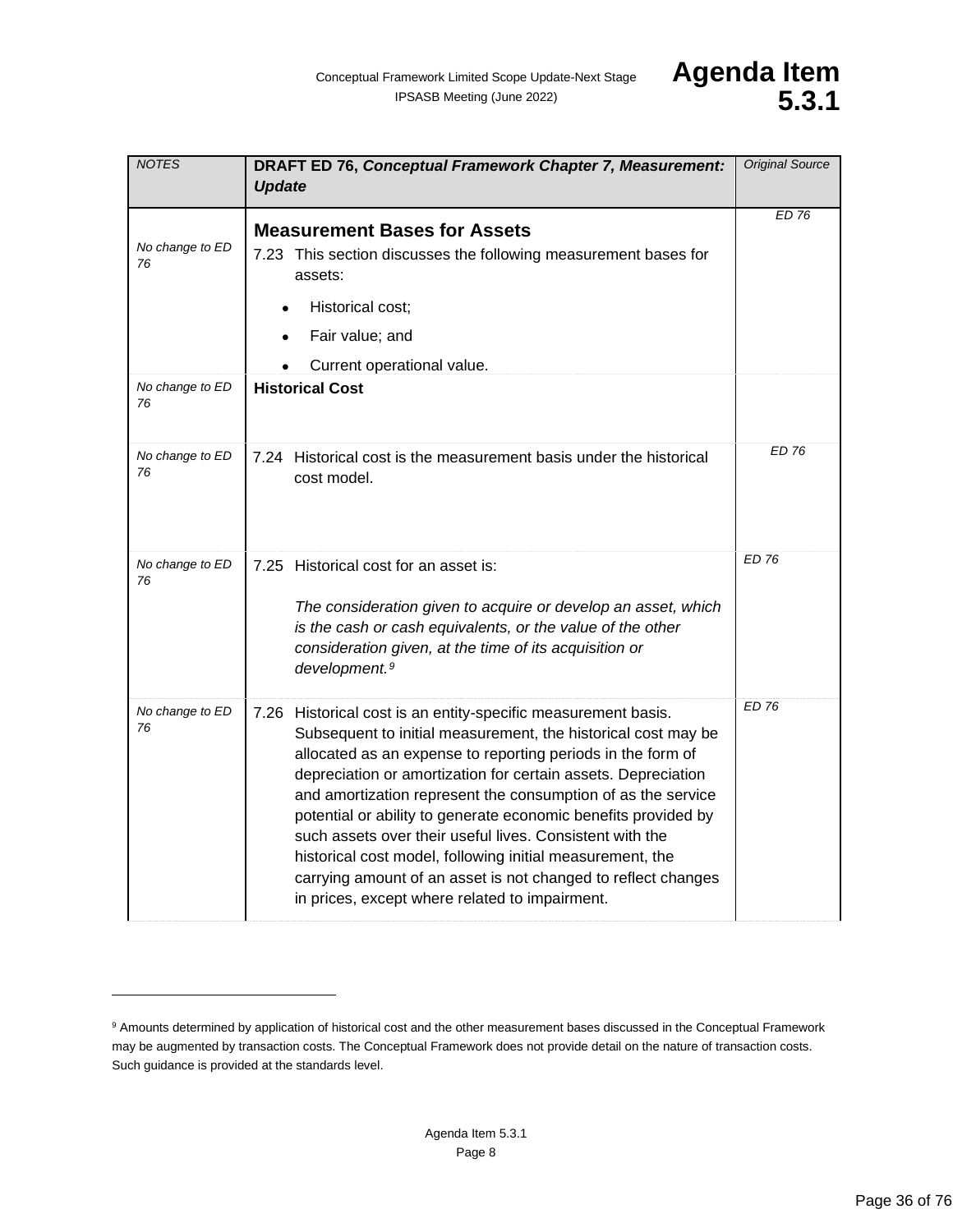<span id="page-36-1"></span><span id="page-36-0"></span>

| <b>NOTES</b>          | DRAFT ED 76, Conceptual Framework Chapter 7, Measurement:<br><b>Update</b>                                                                                                                                                                                                                                                                                                                                                                                                                                                                                                                                                                                                                                                                                                                                                                                                                                                  | <b>Original Source</b> |
|-----------------------|-----------------------------------------------------------------------------------------------------------------------------------------------------------------------------------------------------------------------------------------------------------------------------------------------------------------------------------------------------------------------------------------------------------------------------------------------------------------------------------------------------------------------------------------------------------------------------------------------------------------------------------------------------------------------------------------------------------------------------------------------------------------------------------------------------------------------------------------------------------------------------------------------------------------------------|------------------------|
| No change to ED<br>76 | 7.27 Under the historical cost measurement basis, the amount of<br>an asset may be reduced by recognizing impairments.<br>Impairment is the extent to which the service potential or<br>ability to generate economic benefits provided by an asset has<br>diminished due to changes in economic or other conditions, as<br>distinct to the consumption of an asset. This involves an<br>assessment of the recoverable amount of an asset.<br>Conversely, the amount of an asset may be increased to<br>reflect the cost of additions and enhancements or other events<br>(excluding price increases for unimproved assets) such as the<br>accrual of interest on a financial asset. Depreciation,<br>amortization and impairment are also relevant to current value<br>measurement bases (see paragraph 7.34).                                                                                                              | <b>ED 76</b>           |
| No change to ED<br>76 | <b>Cost of Services</b><br>7.28 Where historical cost is used, the cost of services reflects the<br>amount of the resources expended to acquire or develop<br>assets consumed in the provision of services. Historical cost<br>generally provides a direct link to the transactions actually<br>entered into by the entity. Because the costs used are those<br>carried forward from an earlier period without adjustment for<br>price changes, they do not reflect the cost of assets when the<br>assets are consumed. As the cost of services is reported using<br>past prices, historical cost information will not facilitate the<br>assessment of the future cost of providing services if<br>cumulative price changes since acquisition are significant.<br>Where budgets are prepared on the historical cost basis,<br>historical cost information demonstrates the extent to which<br>the budget has been executed. | <b>ED 76</b>           |
|                       | <b>Operational Capacity</b>                                                                                                                                                                                                                                                                                                                                                                                                                                                                                                                                                                                                                                                                                                                                                                                                                                                                                                 |                        |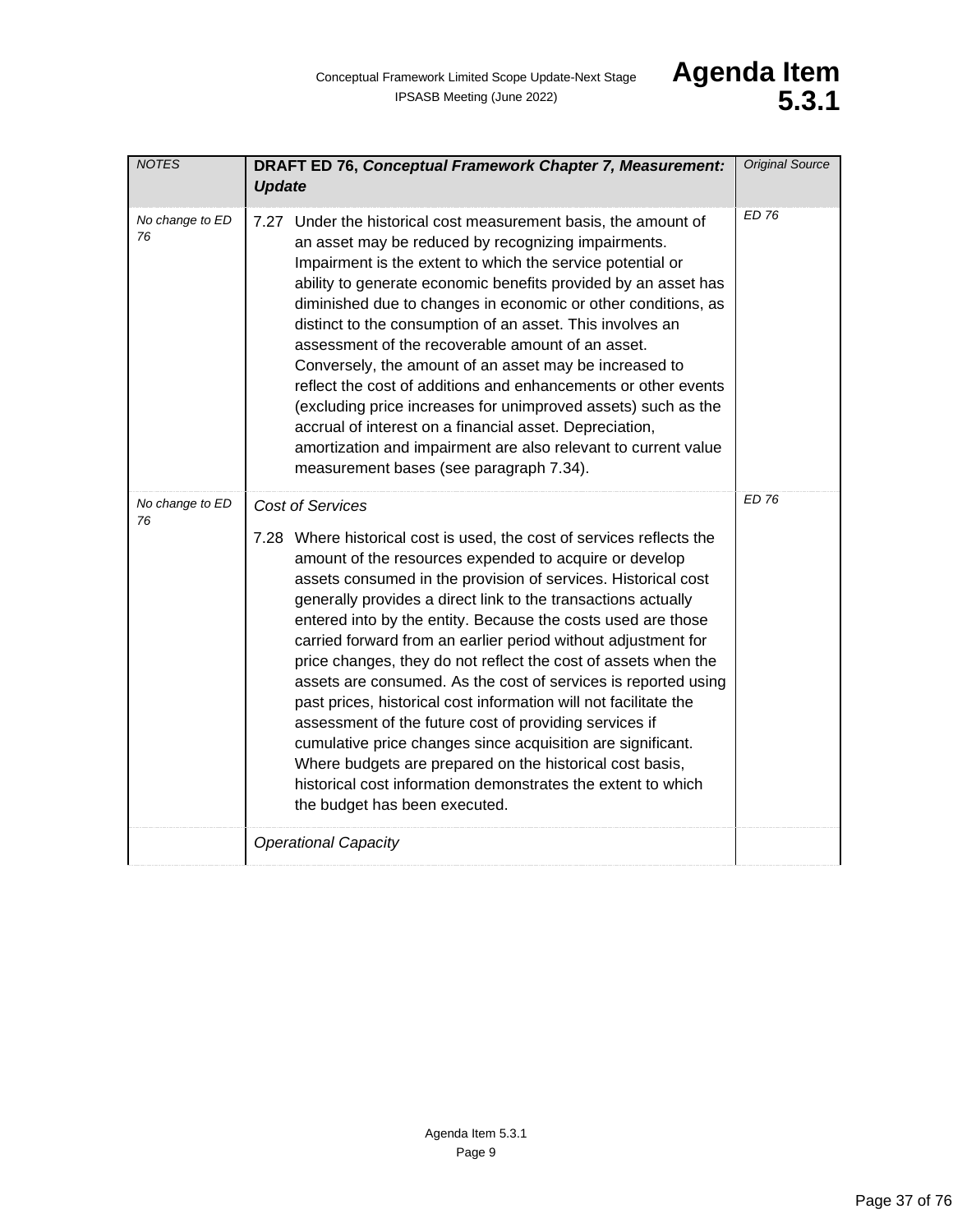<span id="page-37-0"></span>

| <b>NOTES</b>          | DRAFT ED 76, Conceptual Framework Chapter 7, Measurement:<br><b>Update</b>                                                                                                                                                                                                                                                                                                                                                                                                                                                                                                                                                                                                                                                                                                                                                                                                                                                                                                     | <b>Original Source</b> |
|-----------------------|--------------------------------------------------------------------------------------------------------------------------------------------------------------------------------------------------------------------------------------------------------------------------------------------------------------------------------------------------------------------------------------------------------------------------------------------------------------------------------------------------------------------------------------------------------------------------------------------------------------------------------------------------------------------------------------------------------------------------------------------------------------------------------------------------------------------------------------------------------------------------------------------------------------------------------------------------------------------------------|------------------------|
| No change to ED<br>76 | 7.29 If an asset has been acquired in an exchange transaction,<br>historical cost provides information on the resources available<br>to provide services in future periods, based on their acquisition<br>cost. At the time an asset is purchased or developed, it can be<br>assumed that the value to the entity of its service potential is<br>at least as great as the cost of purchase. When depreciation<br>or amortization is recognized, it reflects the extent to which the<br>service potential of an asset has been consumed. Historical<br>cost information shows that the resources available for future<br>services are at least as great as the amount at which they are<br>stated. If an asset has been acquired in a non-exchange<br>transaction the transaction price will not provide information on<br>operational capacity that meets the qualitative characteristics<br>while taking into account the constraints on information in<br>financial reports. | ED 76                  |
|                       | <b>Financial Capacity</b>                                                                                                                                                                                                                                                                                                                                                                                                                                                                                                                                                                                                                                                                                                                                                                                                                                                                                                                                                      |                        |
| No change to ED<br>76 | The amount at which assets are stated in financial statements<br>7.30<br>assists in an assessment of financial capacity. Historical cost,<br>less any accumulated impairment losses and depreciation or<br>amortization, can provide information on the amount of assets<br>that may be used as effective security for borrowings. An<br>assessment of financial capacity also requires information on<br>the amount that could be received on sale of an asset and<br>reinvested in assets to provide different services. Historical<br>cost does not provide this information when significantly<br>different from current values. These considerations do not<br>preclude the use of historical cost for measuring assets<br>primarily held for operational capacity.                                                                                                                                                                                                       | <b>ED 76</b>           |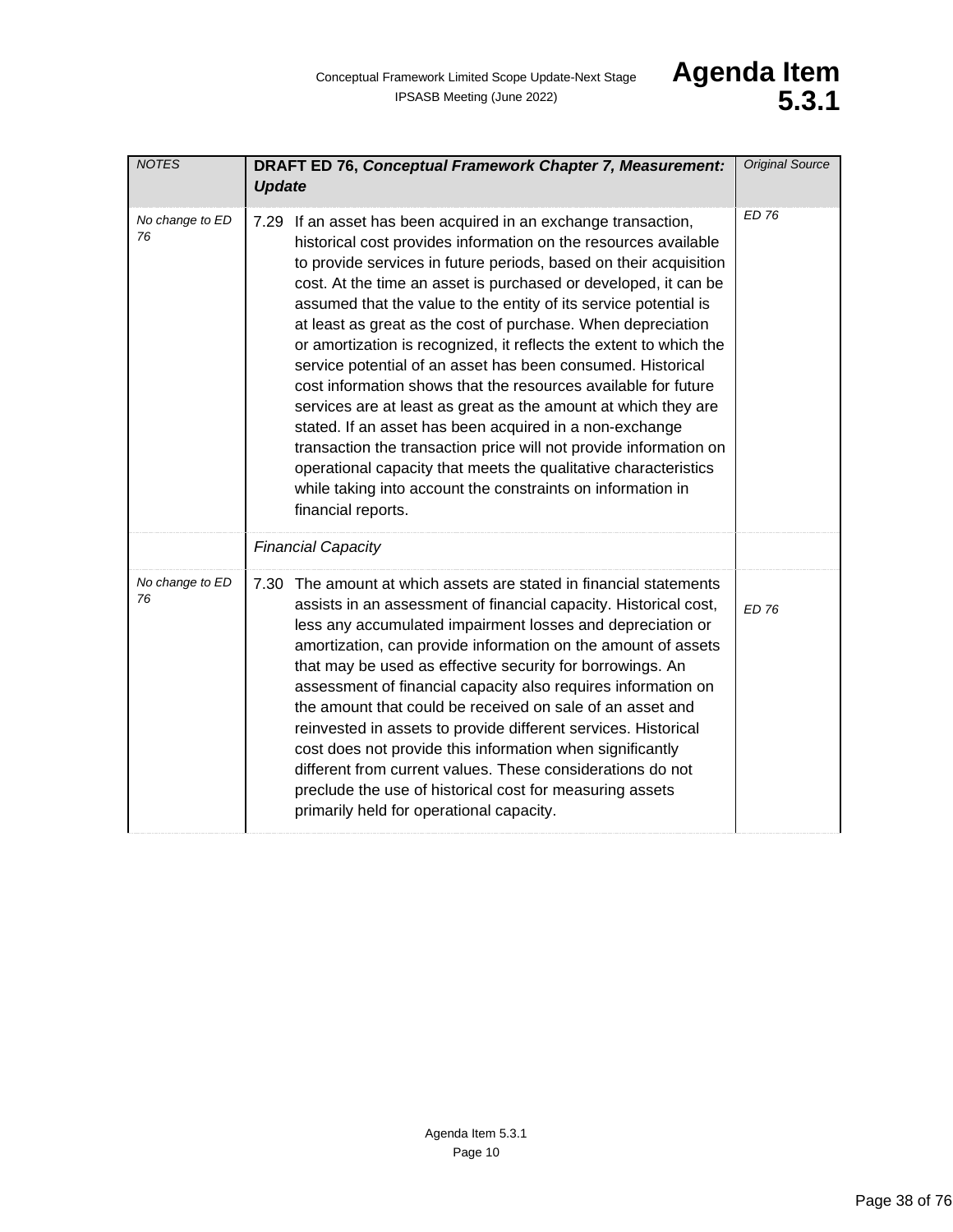| <b>NOTES</b>          | DRAFT ED 76, Conceptual Framework Chapter 7, Measurement:<br><b>Update</b>                                                                                                                                                                                                                                                                                                                                                                                                                                                                                                                                                                                                                                                                                            | <b>Original Source</b> |
|-----------------------|-----------------------------------------------------------------------------------------------------------------------------------------------------------------------------------------------------------------------------------------------------------------------------------------------------------------------------------------------------------------------------------------------------------------------------------------------------------------------------------------------------------------------------------------------------------------------------------------------------------------------------------------------------------------------------------------------------------------------------------------------------------------------|------------------------|
| No change to ED<br>76 | Application of the Qualitative Characteristics                                                                                                                                                                                                                                                                                                                                                                                                                                                                                                                                                                                                                                                                                                                        | <b>ED 76</b>           |
|                       | 7.31 Paragraphs 7.28-7.30 explain the areas where historical cost<br>provides relevant information with confirmatory or predictive<br>value. Application of historical cost is often straightforward,<br>because transaction information is usually readily available. As<br>a result, amounts derived from the historical cost model are<br>generally representationally faithful in that they represent what<br>they purport to represent—that is, the cost to acquire,<br>construct or develop an asset based on actual transactions.<br>Because application of historical cost generally reflects<br>resources consumed by reference to actual transactions,<br>historical cost measures are verifiable, understandable and<br>can be prepared on a timely basis. |                        |
| No change to ED<br>76 | 7.32 Historical cost information is comparable to the extent that<br>assets have the same or similar acquisition dates. Because<br>historical cost does not reflect the impact of price changes, it is<br>not possible to compare meaningfully the amounts of assets<br>that were acquired at different times when prices differed.                                                                                                                                                                                                                                                                                                                                                                                                                                   | <b>ED 76</b>           |
| No change to ED<br>76 | 7.33 In certain circumstances the application of historical cost<br>necessitates the use of allocations-for example where:                                                                                                                                                                                                                                                                                                                                                                                                                                                                                                                                                                                                                                            | <b>ED 76</b>           |
|                       | Several assets are acquired in a single transaction;<br>$\bullet$                                                                                                                                                                                                                                                                                                                                                                                                                                                                                                                                                                                                                                                                                                     |                        |
|                       | Assets are constructed by the entity itself and overheads<br>$\bullet$<br>and other costs have to be attributed; and<br>The use of a flow assumption, such as first-in-first-out, is<br>$\bullet$<br>necessary when many similar assets are held. To the<br>extent such allocations are arbitrary they reduce the<br>extent to which the resulting measurement achieves the<br>qualitative characteristics.                                                                                                                                                                                                                                                                                                                                                           |                        |
| No change to ED<br>76 | Measurement Bases for Assets under the Current Value Model                                                                                                                                                                                                                                                                                                                                                                                                                                                                                                                                                                                                                                                                                                            | FD 76                  |
|                       | 7.34 Measurements under the current value model reflect the<br>economic environment prevailing at the reporting date.<br>Depreciation, amortization, and impairment, which are<br>discussed in the context of the historical cost measurement<br>basis in paragraphs 7.26 and 7.27, are also relevant to current<br>value measurement bases. Additions and enhancements may<br>affect measurements under current operational value and fair<br>value.                                                                                                                                                                                                                                                                                                                 |                        |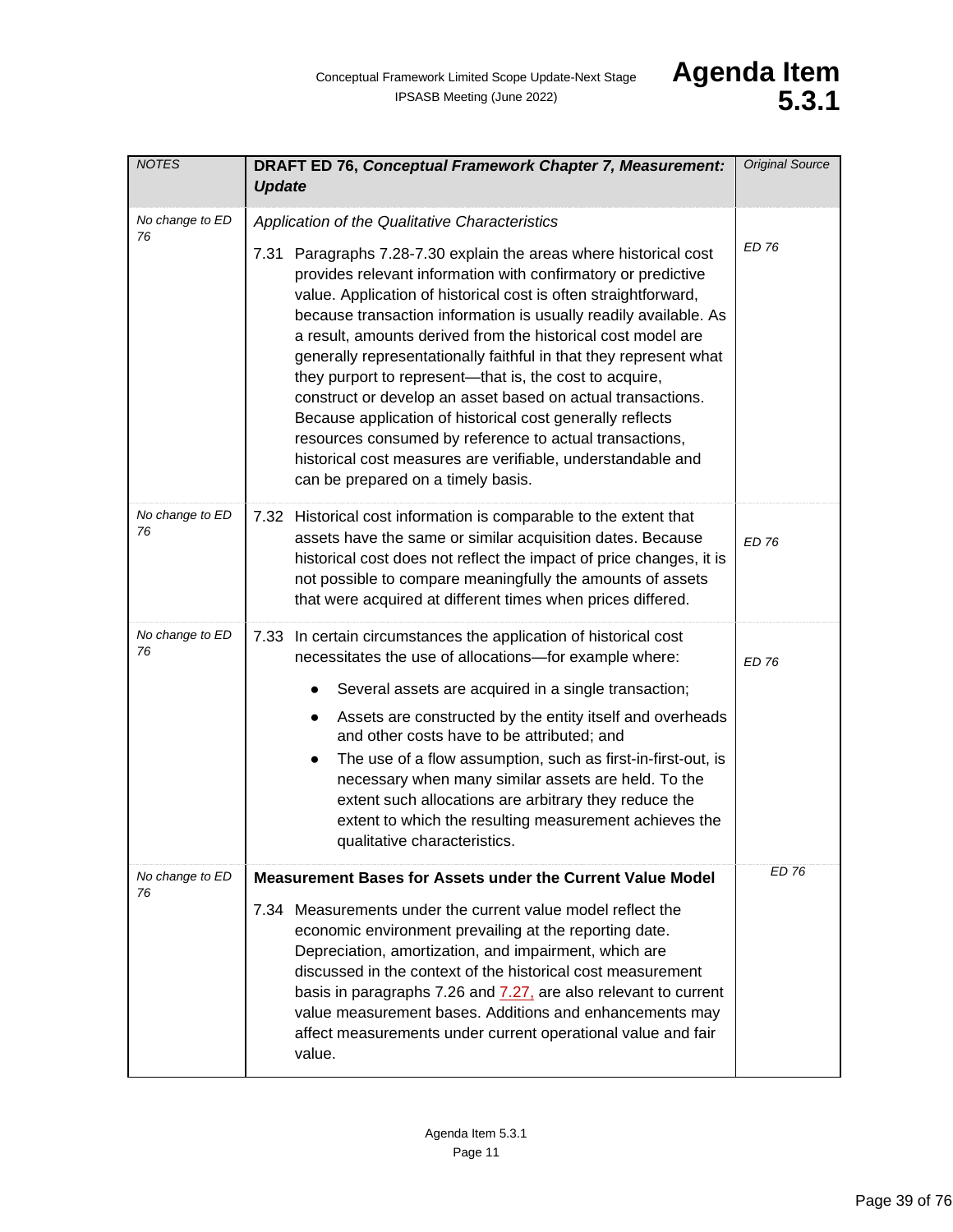<span id="page-39-0"></span>

| <b>NOTES</b>           | DRAFT ED 76, Conceptual Framework Chapter 7, Measurement:<br><b>Update</b>                                                                                                                                                                                                                                                                                                                                                                                                                                                         | <b>Original Source</b> |
|------------------------|------------------------------------------------------------------------------------------------------------------------------------------------------------------------------------------------------------------------------------------------------------------------------------------------------------------------------------------------------------------------------------------------------------------------------------------------------------------------------------------------------------------------------------|------------------------|
| No change to ED<br>76  | 7.35 Where an asset is used for service provision and also<br>generates economic benefits, an entity that is using the<br>current value model makes a judgment whether an asset is<br>primarily held for operational capacity or financial capacity,<br>and selects the fair value measurement basis or the current<br>operational value measurement basis.                                                                                                                                                                        | ED 76-                 |
| No change to ED<br>76  | <b>Fair Value</b>                                                                                                                                                                                                                                                                                                                                                                                                                                                                                                                  |                        |
| No change to ED<br>76  | 7.36 Fair value for assets is:<br>The price that would be received to sell an asset in an orderly<br>transaction between market participants at the measurement<br>date.                                                                                                                                                                                                                                                                                                                                                           | <b>ED 76</b>           |
| No change to ED<br>76  | 7.37 Fair value is appropriate where the asset is being held<br>primarily for its ability to generate economic benefits or with a<br>view to sale. The extent to which fair value meets the<br>objectives of financial reporting and the information needs of<br>users partially depends on the quality of the market evidence.<br>Market evidence, in turn, depends upon the characteristics of<br>the market in which the asset is traded.                                                                                       | <b>ED 76</b>           |
| No change to ED<br>76. | 7.38 In principle, fair value measurements provide useful<br>information because they fairly reflect the value of the asset to<br>the entity. In an orderly market (see paragraph 7.40), the asset<br>cannot be valued less than fair value as, disregarding<br>transaction costs, the entity can obtain that amount by selling<br>the asset, and cannot be valued more than fair value, as the<br>entity can obtain the same ability to generate economic<br>benefits by purchasing the same (or similar) asset in the<br>market. | <b>ED 76</b>           |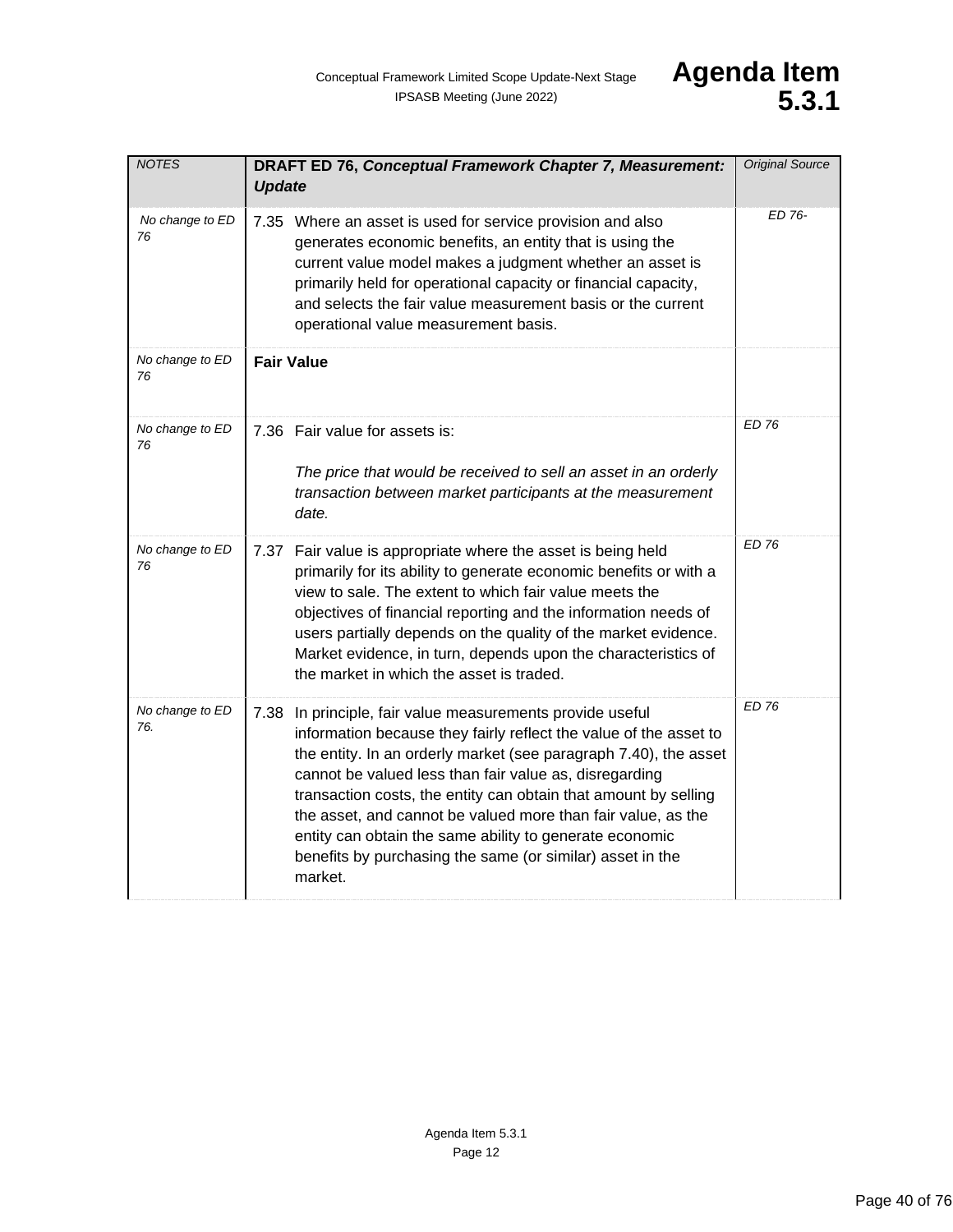<span id="page-40-0"></span>

| <b>NOTES</b>          | DRAFT ED 76, Conceptual Framework Chapter 7, Measurement:<br><b>Update</b>                                                                                                                                                                                                                                                                                                                                                                                                                                                                                                                                                                                                                                                                                                                                                                                                                                                         | <b>Original Source</b> |
|-----------------------|------------------------------------------------------------------------------------------------------------------------------------------------------------------------------------------------------------------------------------------------------------------------------------------------------------------------------------------------------------------------------------------------------------------------------------------------------------------------------------------------------------------------------------------------------------------------------------------------------------------------------------------------------------------------------------------------------------------------------------------------------------------------------------------------------------------------------------------------------------------------------------------------------------------------------------|------------------------|
| No change to ED<br>76 | 7.39 The usefulness of fair value is more questionable when the<br>assumption that markets are orderly does not hold. In such<br>circumstances it cannot be assumed that the asset may be<br>sold for the same price as that at which it can be acquired.<br>Although the purchase of an asset provides evidence that the<br>value of the asset to the entity is at least as great as its<br>purchase price at that time, operational factors may mean that<br>the value to the entity may be greater. Hence, fair value may<br>not reflect the value to the entity of the asset, represented by<br>its operational capacity. Therefore, fair value may not be<br>useful for operational assets that an entity intends to continue<br>to use for service delivery                                                                                                                                                                  | <b>ED 76</b>           |
| No change to ED<br>76 | <b>Orderly Markets</b><br>7.40 Orderly markets have the following characteristics:<br>There are no barriers that prevent the entity from<br>transacting in the market;<br>There is sufficient frequency and volume of<br>$\bullet$<br>transactions to provide price information; and<br>There are many well-informed buyers and sellers acting<br>$\bullet$<br>without compulsion, so there is assurance of "fairness"<br>in determining current prices-including that prices do<br>not represent distress sales.<br>An orderly market is one that is run in a reliable, secure,<br>accurate and efficient manner. Such markets deal in assets<br>that are identical and therefore mutually interchangeable, such<br>as commodities, currencies and securities where prices are<br>publicly available. In practice few, if any, markets fully exhibit<br>all of these characteristics, but some may approach an orderly<br>market. | <b>ED 76</b>           |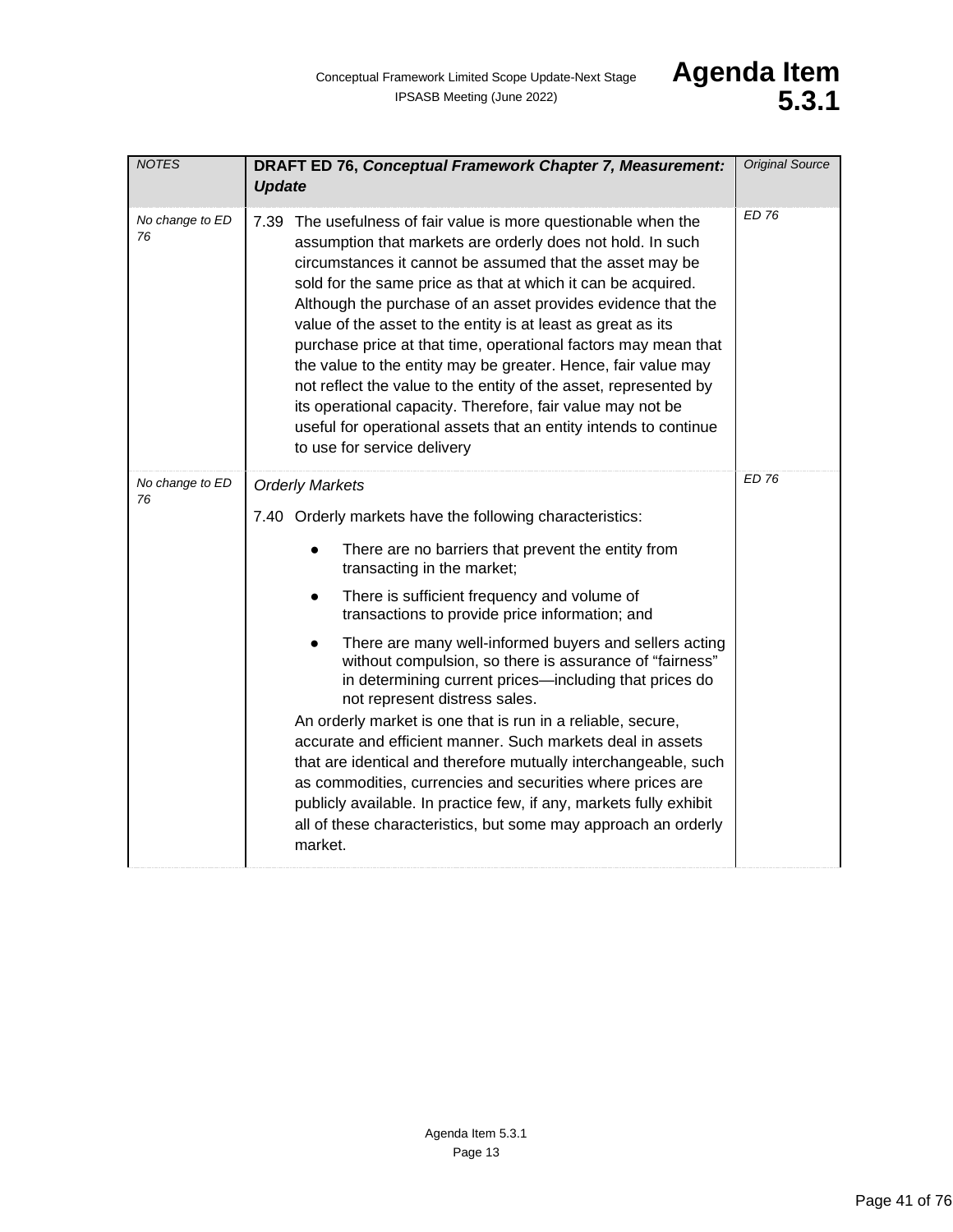| <b>NOTES</b>           | DRAFT ED 76, Conceptual Framework Chapter 7, Measurement:<br><b>Update</b>                                                                                                                                                                                                                                                                                                                                                                                                                                                                                                                                                                                                                                                                                                                                                                              | <b>Original Source</b> |
|------------------------|---------------------------------------------------------------------------------------------------------------------------------------------------------------------------------------------------------------------------------------------------------------------------------------------------------------------------------------------------------------------------------------------------------------------------------------------------------------------------------------------------------------------------------------------------------------------------------------------------------------------------------------------------------------------------------------------------------------------------------------------------------------------------------------------------------------------------------------------------------|------------------------|
|                        | Fair Value where Markets Cannot be Assumed to be Orderly                                                                                                                                                                                                                                                                                                                                                                                                                                                                                                                                                                                                                                                                                                                                                                                                | <b>ED 76</b>           |
| .No change to ED<br>76 | Markets for assets that are unique and rarely traded are<br>7.41<br>unlikely to be orderly: any purchases and sales are individually<br>negotiated, and there may be a large range of prices at which<br>a transaction might be agreed. Therefore, participants will<br>incur significant costs to purchase or to sell an asset. Where<br>markets are not orderly, it is necessary to use a measurement<br>technique to estimate the price at which an orderly transaction<br>to sell the asset would take place between market participants<br>at the measurement date under current market conditions.<br>Such measurement technique requires inputs that are directly<br>or indirectly observable, where possible, or unobservable<br>where observable inputs cannot be identified. Measurement<br>techniques are determined at the standards level. |                        |
| No change to ED<br>76. | 7.42 Fair value permits a return on assets to be reported. However,<br>public sector entities for which the IPSASB develops and<br>maintains standards do not generally carry out activities with<br>the primary objective of generating profits, and services are<br>often provided in non-exchange transactions or on subsidized<br>terms. Consequently, there may be limited relevance in a<br>reported return derived from fair value.                                                                                                                                                                                                                                                                                                                                                                                                              | <b>ED 76</b>           |
| No change to ED<br>76  |                                                                                                                                                                                                                                                                                                                                                                                                                                                                                                                                                                                                                                                                                                                                                                                                                                                         | ED 76                  |
|                        | <b>Cost of Services</b>                                                                                                                                                                                                                                                                                                                                                                                                                                                                                                                                                                                                                                                                                                                                                                                                                                 |                        |
| No change to ED<br>76  | 7.43 Fair value reflects the asset's ability to generate economic<br>benefits and the price expected to be received on sale.<br>Therefore, it provides less useful information for the cost of<br>services than current operational value, which can reflect the<br>value of an asset in its current use.                                                                                                                                                                                                                                                                                                                                                                                                                                                                                                                                               | <b>ED 76</b>           |
|                        | <b>Operational Capacity</b>                                                                                                                                                                                                                                                                                                                                                                                                                                                                                                                                                                                                                                                                                                                                                                                                                             |                        |
| No change to ED<br>76  | 7.44 The usefulness of information on the fair value of assets held<br>to provide services is limited. If fair value is significantly lower<br>than historical cost, fair value is likely to be less relevant than<br>the historical cost of such assets in providing information on<br>operational capacity-fair value is also likely to be less<br>relevant than current operational value.                                                                                                                                                                                                                                                                                                                                                                                                                                                           | <b>ED 76</b>           |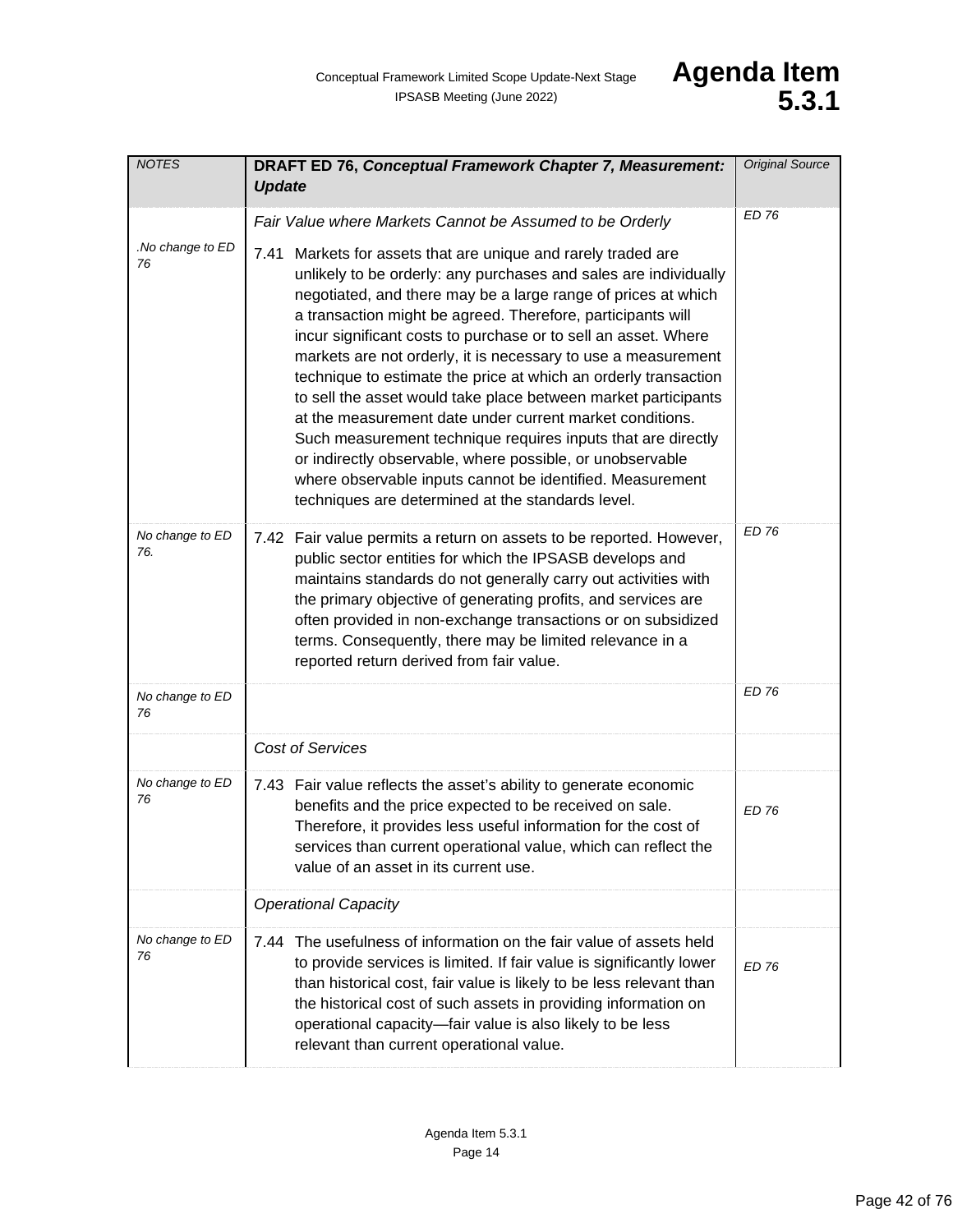| <b>NOTES</b>                                                                                                                                                                                           | DRAFT ED 76, Conceptual Framework Chapter 7, Measurement:<br><b>Update</b>                                                                                                                                                                                                                                                                                                                                                                 | <b>Original Source</b> |
|--------------------------------------------------------------------------------------------------------------------------------------------------------------------------------------------------------|--------------------------------------------------------------------------------------------------------------------------------------------------------------------------------------------------------------------------------------------------------------------------------------------------------------------------------------------------------------------------------------------------------------------------------------------|------------------------|
|                                                                                                                                                                                                        | <b>Financial Capacity</b>                                                                                                                                                                                                                                                                                                                                                                                                                  |                        |
| No change to ED<br>76.                                                                                                                                                                                 | 7.45 An assessment of financial capacity requires information on an<br>asset's ability to generate economic benefits and the amount<br>that would be received on sale of an asset. This information is<br>provided by fair value. Fair value is therefore an appropriate<br>measurement basis where assets are held for sale or where<br>assets previously held for their operational capacity are surplus<br>to operational requirements. | ED 76                  |
|                                                                                                                                                                                                        | Application of the Qualitative Characteristics                                                                                                                                                                                                                                                                                                                                                                                             |                        |
| No change to ED<br>76                                                                                                                                                                                  | 7.46 Values determined in orderly markets can be readily used for<br>financial reporting purposes. The information will meet the<br>qualitative characteristics-that is it will be relevant,<br>representationally faithful, understandable, comparable, and<br>verifiable. Because it can be prepared quickly, such information<br>is also likely to be timely.                                                                           | <b>ED 76</b>           |
| No change to ED<br>76                                                                                                                                                                                  | 7.47 The extent to which fair value measurements meet the<br>qualitative characteristics will decrease as the quality of market<br>evidence diminishes and the determination of such values<br>relies on estimation techniques. As indicated above, fair value<br>is only likely to be relevant to assessments of financial capacity<br>and not to assessments of the cost of services and operational<br>capacity.                        | <b>ED 76</b>           |
| No change to ED<br>76                                                                                                                                                                                  | <b>Current Operational Value</b>                                                                                                                                                                                                                                                                                                                                                                                                           |                        |
| No change to ED<br>76 at present.<br>Development of<br>public sector<br>specific current<br>value for assets<br>primarily held for<br>operational<br>capacity to be<br>considered in<br>September 2022 | 7.48 Current operational value is:<br>The value of an asset used to achieve the entity's service<br>delivery objectives at the measurement date.                                                                                                                                                                                                                                                                                           | ED 76                  |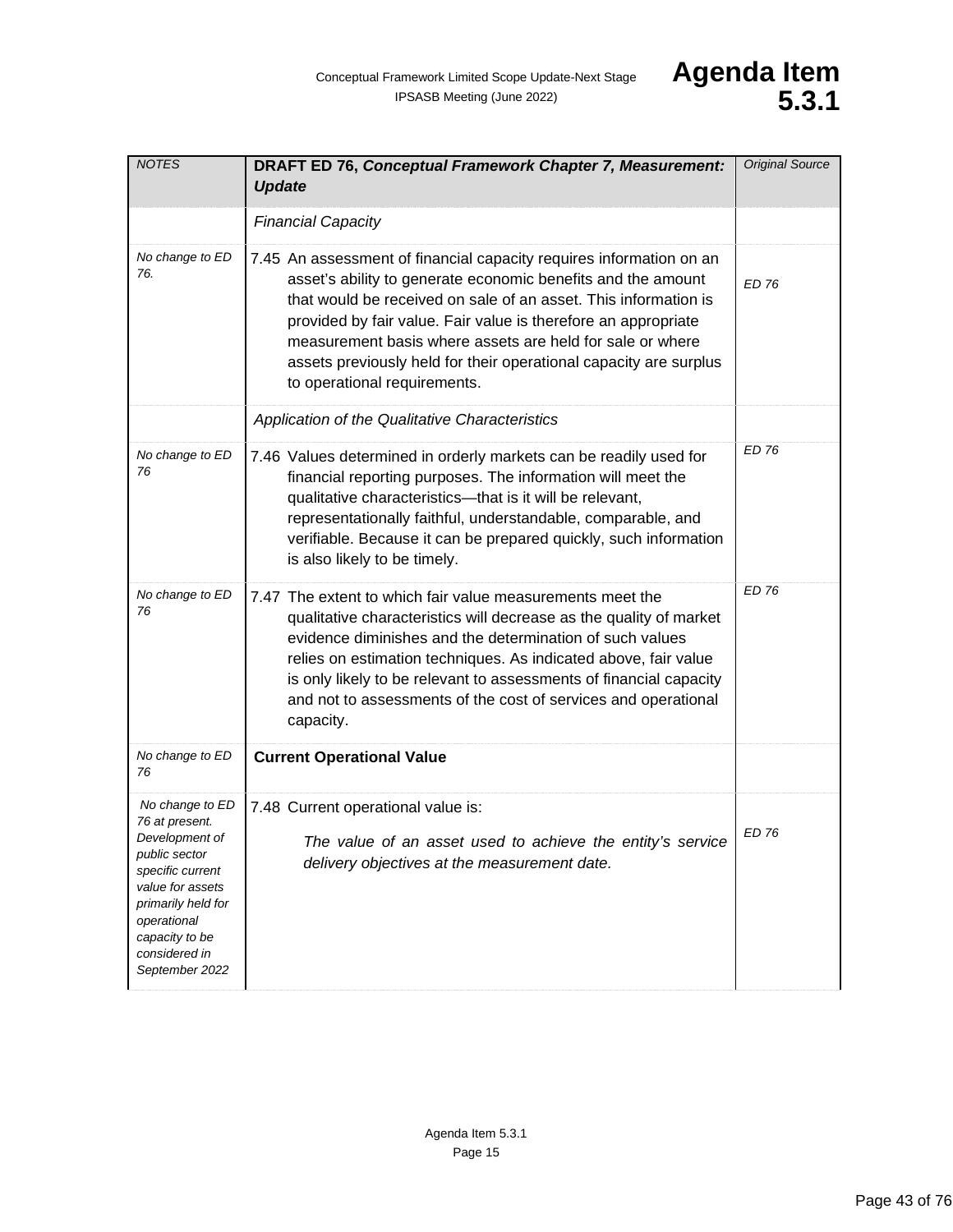| <b>NOTES</b>                                                                                                                                                                                           | <b>DRAFT ED 76, Conceptual Framework Chapter 7, Measurement:</b><br><b>Update</b>                                                                                                                                                                                                                                                                                                                                                                                                                                                                                                                                                                    | <b>Original Source</b> |
|--------------------------------------------------------------------------------------------------------------------------------------------------------------------------------------------------------|------------------------------------------------------------------------------------------------------------------------------------------------------------------------------------------------------------------------------------------------------------------------------------------------------------------------------------------------------------------------------------------------------------------------------------------------------------------------------------------------------------------------------------------------------------------------------------------------------------------------------------------------------|------------------------|
| No change to ED<br>76 at present.<br>Development of<br>public sector<br>specific current<br>value for assets<br>primarily held for<br>operational<br>capacity to be<br>considered in<br>September 2022 | 7.49 Current operational value reflects the following characteristics.<br>It:<br>Is based on an asset's current use;<br>Assumes that an asset will continue to be used for service<br>delivery rather than being sold; and<br>Is entity specific and therefore reflects the economic<br>position of the entity, rather than the perspective of a<br>market participant. For example, the current operational<br>value of a vehicle may be less for an entity that usually<br>acquires a large number of vehicles in a single<br>transaction and is regularly able to negotiate discounts<br>than for an entity that purchases vehicles individually. | <b>ED 76</b>           |
| No change to ED<br>76 at present.<br>Development of<br>public sector<br>specific current<br>value for assets<br>primarily held for<br>operational<br>capacity to be<br>considered in<br>September 2022 | 7.50 An asset supports an entity in achieving its service delivery<br>objectives in its current use. 'Current use' is the current way an<br>asset is used. Current use generally reflects the policy<br>objectives of the entity operating the asset.                                                                                                                                                                                                                                                                                                                                                                                                | <b>ED 76</b>           |
| No change to ED<br>76 at present.<br>Development of<br>public sector<br>specific current<br>value for assets<br>primarily held for<br>operational<br>capacity to be<br>considered in<br>September 2022 | 7.51 Current operational value measures the value of an asset, or<br>assets, in supporting the achievement of an entity's service<br>delivery objectives                                                                                                                                                                                                                                                                                                                                                                                                                                                                                             | <b>ED 76</b>           |
|                                                                                                                                                                                                        | <b>Cost of Services</b>                                                                                                                                                                                                                                                                                                                                                                                                                                                                                                                                                                                                                              | ED 76                  |
|                                                                                                                                                                                                        |                                                                                                                                                                                                                                                                                                                                                                                                                                                                                                                                                                                                                                                      |                        |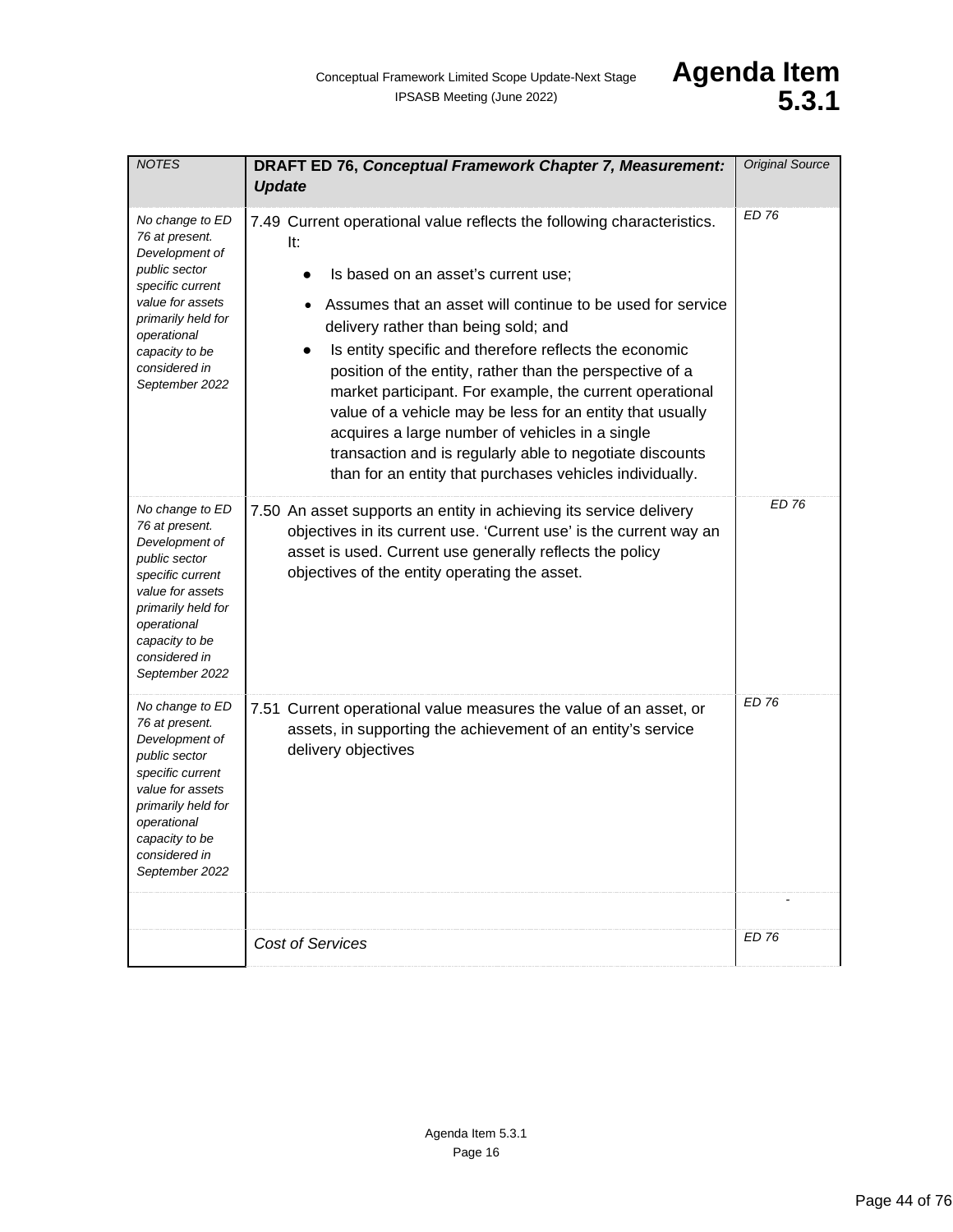| <b>NOTES</b>                                                                                                                                                                                                                                                                    | DRAFT ED 76, Conceptual Framework Chapter 7, Measurement:<br><b>Update</b>                                                                                                                                                                                                                                                                                                                                                                                                                                                                                                                                                                                                                                                                                                                                                                                                                                                                                                                                                            | <b>Original Source</b> |
|---------------------------------------------------------------------------------------------------------------------------------------------------------------------------------------------------------------------------------------------------------------------------------|---------------------------------------------------------------------------------------------------------------------------------------------------------------------------------------------------------------------------------------------------------------------------------------------------------------------------------------------------------------------------------------------------------------------------------------------------------------------------------------------------------------------------------------------------------------------------------------------------------------------------------------------------------------------------------------------------------------------------------------------------------------------------------------------------------------------------------------------------------------------------------------------------------------------------------------------------------------------------------------------------------------------------------------|------------------------|
| No change to ED<br>76 at present.<br>Development of<br>public sector<br>specific current<br>value for assets<br>primarily held for<br>operational<br>capacity to be<br>considered in<br>September 2022                                                                          | 7.52 The costs of services are reported in current terms when based<br>on current operational value. Thus, the amount of assets<br>consumed is related to the value of the assets at the time they<br>are consumed—and not, as with historical cost, at the time they<br>were acquired. This provides a valid basis for a comparison<br>between the cost of services and the amount of taxes and other<br>revenue received in the period-which are generally<br>transactions of the current period and measured in current<br>prices-and for assessing whether resources have been used<br>economically and efficiently. It may also provide a useful basis<br>for comparison with other entities that report on the same basis,<br>as asset values will not be affected by different acquisition<br>dates, and for assessing the cost of providing services in the<br>future and future resource needs, as future costs are more<br>likely to resemble current costs than those incurred in the past,<br>when prices were different. | <b>ED 76</b>           |
|                                                                                                                                                                                                                                                                                 | <b>Operational Capacity</b>                                                                                                                                                                                                                                                                                                                                                                                                                                                                                                                                                                                                                                                                                                                                                                                                                                                                                                                                                                                                           |                        |
| No change to ED<br>76 at present.<br>Development of<br>public sector<br>specific current<br>value for assets<br>primarily held for<br>operational<br>capacity to be<br>considered in<br>September 2022.<br>Footnote deleted-<br>will not be<br>included in<br>finalized chapter | 7.53 As indicated above, current operational value provides a useful<br>measure of the resources available to provide services in future<br>periods, as it is focused on the current value of assets and their<br>service potential to the entity                                                                                                                                                                                                                                                                                                                                                                                                                                                                                                                                                                                                                                                                                                                                                                                     | <b>ED 76</b>           |
|                                                                                                                                                                                                                                                                                 | <b>Financial Capacity</b>                                                                                                                                                                                                                                                                                                                                                                                                                                                                                                                                                                                                                                                                                                                                                                                                                                                                                                                                                                                                             |                        |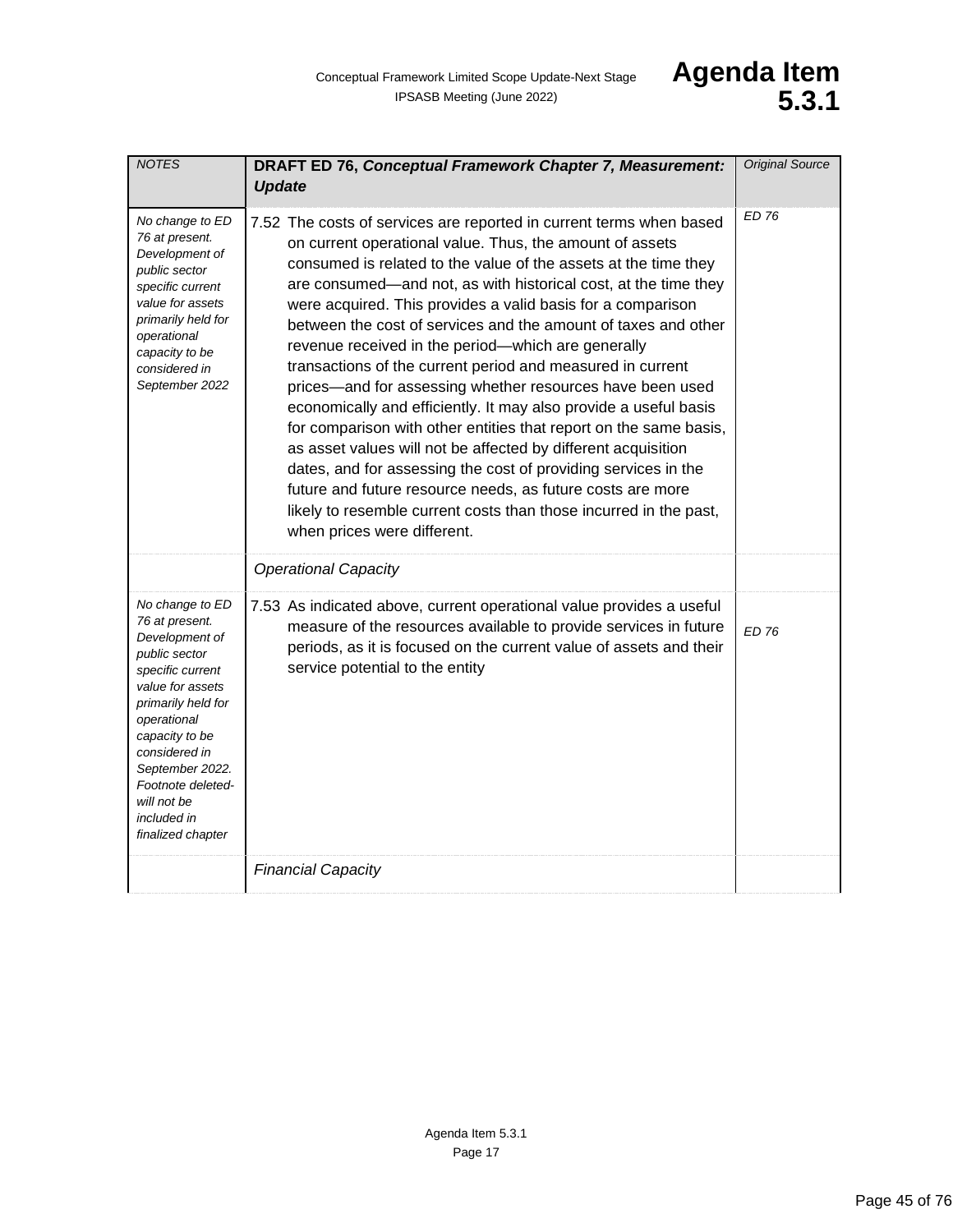| <b>NOTES</b>                                                                                                                                                                                           | DRAFT ED 76, Conceptual Framework Chapter 7, Measurement:<br><b>Update</b>                                                                                                                                                                                                                                                                                                                                                                                                                                                                                                                                                                                                                                                                                                                                                                                                                                                                                                                                                                                                                                                                                                           | <b>Original Source</b> |
|--------------------------------------------------------------------------------------------------------------------------------------------------------------------------------------------------------|--------------------------------------------------------------------------------------------------------------------------------------------------------------------------------------------------------------------------------------------------------------------------------------------------------------------------------------------------------------------------------------------------------------------------------------------------------------------------------------------------------------------------------------------------------------------------------------------------------------------------------------------------------------------------------------------------------------------------------------------------------------------------------------------------------------------------------------------------------------------------------------------------------------------------------------------------------------------------------------------------------------------------------------------------------------------------------------------------------------------------------------------------------------------------------------|------------------------|
| No change to ED<br>76 at present.<br>Development of<br>public sector<br>specific current<br>value for assets<br>primarily held for<br>operational<br>capacity to be<br>considered in<br>September 2022 | 7.54 Current operational value does not provide information on an<br>asset's ability to generate economic benefits or the amounts<br>that would be received on its sale. It therefore may not facilitate<br>an assessment of financial capacity.                                                                                                                                                                                                                                                                                                                                                                                                                                                                                                                                                                                                                                                                                                                                                                                                                                                                                                                                     | FD 76                  |
|                                                                                                                                                                                                        | Application of the Qualitative Characteristics                                                                                                                                                                                                                                                                                                                                                                                                                                                                                                                                                                                                                                                                                                                                                                                                                                                                                                                                                                                                                                                                                                                                       |                        |
| No change to ED<br>76 at present.<br>Development of<br>public sector<br>specific current<br>value for assets<br>primarily held for<br>operational<br>capacity to be<br>considered in<br>September 2022 | 7.55 Current operational value focuses on the value of an asset in<br>supporting the achievement of an entity's current service<br>delivery objectives and therefore provides information that is<br>both relevant and faithfully representative.                                                                                                                                                                                                                                                                                                                                                                                                                                                                                                                                                                                                                                                                                                                                                                                                                                                                                                                                    | <b>ED 76</b>           |
|                                                                                                                                                                                                        |                                                                                                                                                                                                                                                                                                                                                                                                                                                                                                                                                                                                                                                                                                                                                                                                                                                                                                                                                                                                                                                                                                                                                                                      |                        |
| No change to ED<br>76 at present.<br>Development of<br>public sector<br>specific current<br>value for assets<br>primarily held for<br>operational<br>capacity to be<br>considered in<br>September 2022 | 7.56 Current operational value information is comparable within an<br>entity as assets that provide equivalent service potential are<br>stated at similar amounts, regardless of when those assets<br>were acquired. Different entities may report similar assets at<br>different amounts, because current operational value is an<br>entity-specific measure that reflects the opportunities that are<br>available to the entity to obtain an asset to achieve an entity's<br>service delivery objectives. These opportunities may be the<br>same or similar for different public sector entities. Where they<br>are different, the economic advantage of an entity that is able to<br>acquire assets more cheaply is reported in financial statements<br>through lower asset values and a lower cost of services. This<br>reinforces the ability of current operational value to provide<br>relevant and faithfully representative information. The extent to<br>which current operational value measures meets the qualitative<br>characteristics of timeliness, understandability and verifiability<br>depends on the nature of the asset and the estimation<br>techniques used. | <b>ED 76</b>           |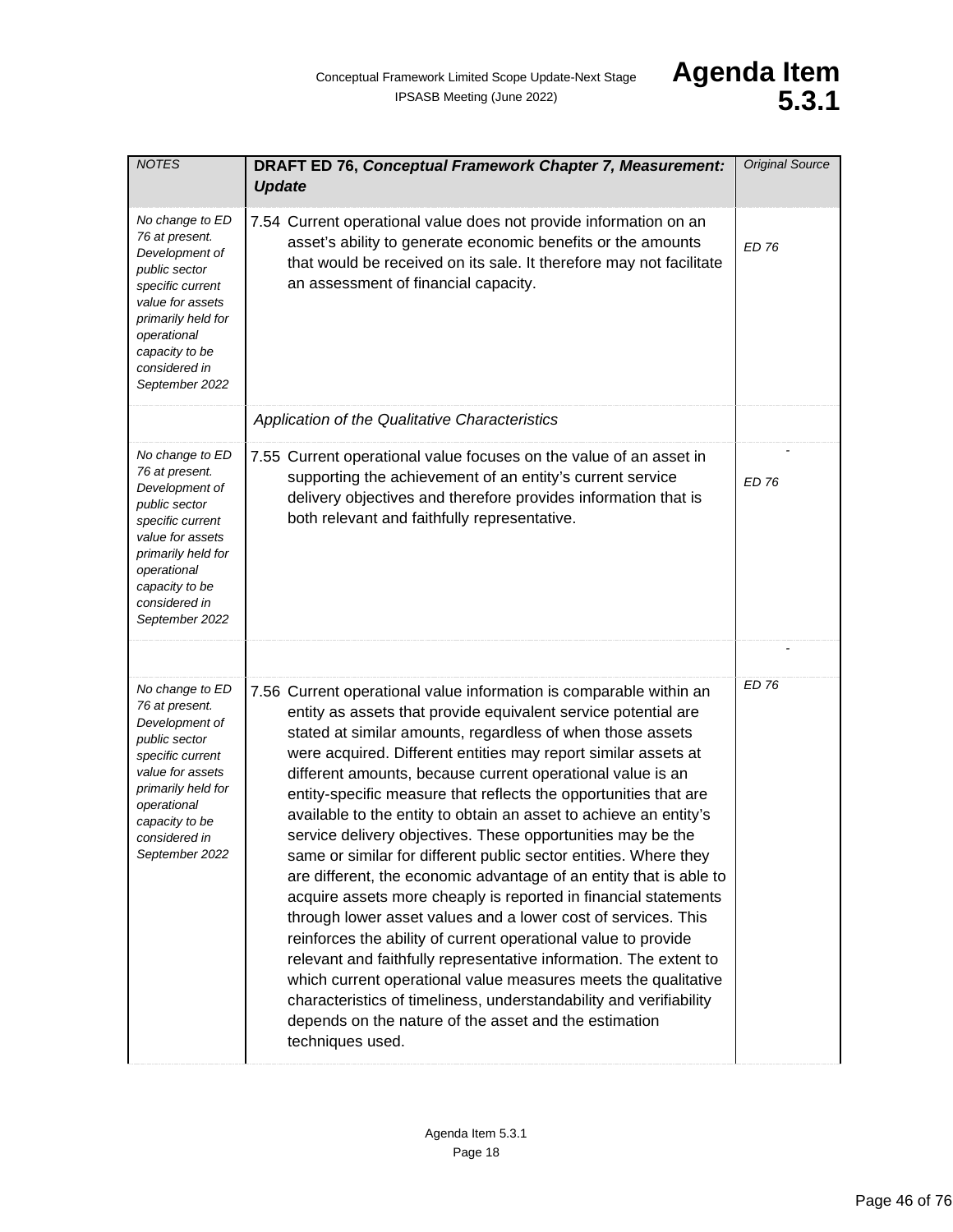| <b>NOTES</b>                                                                                                                                                             | DRAFT ED 76, Conceptual Framework Chapter 7, Measurement:<br><b>Update</b>                                                                                                                                                                                                                                                                                                                                                                                                                                                                                           | <b>Original Source</b> |
|--------------------------------------------------------------------------------------------------------------------------------------------------------------------------|----------------------------------------------------------------------------------------------------------------------------------------------------------------------------------------------------------------------------------------------------------------------------------------------------------------------------------------------------------------------------------------------------------------------------------------------------------------------------------------------------------------------------------------------------------------------|------------------------|
|                                                                                                                                                                          |                                                                                                                                                                                                                                                                                                                                                                                                                                                                                                                                                                      |                        |
|                                                                                                                                                                          | <b>Value in Use</b>                                                                                                                                                                                                                                                                                                                                                                                                                                                                                                                                                  |                        |
| No change to ED<br>76 at present.<br>Further<br>consideration in<br>September 2022                                                                                       | 7.57 Value in use is applicable for assessments of impairment.                                                                                                                                                                                                                                                                                                                                                                                                                                                                                                       | <b>ED 76</b>           |
| No change to ED<br>76 at present.<br>Further<br>consideration in<br>September 2022                                                                                       | 7.58 Value in use of a cash-generating asset is the present value of<br>the estimated future cash flows expected to be derived from the<br>continuing use of the asset and from its disposal at the end of<br>its useful life. This requires the discounting of cash flows to a<br>present value. Such requirements and guidance are provided at<br>the standards level.                                                                                                                                                                                             | <b>ED 76</b>           |
| No change to ED<br>76 at present.<br>Further<br>consideration in<br>September 2022                                                                                       | 7.59 Value in use of a non-cash-generating asset is the asset's<br>remaining service potential at the measurement date. The<br>estimation of service potential requires the use of techniques,<br>which are dependent on the nature of the asset and, because<br>of its applicability to impairment, the indicator of impairment.<br>Such guidance is provided at the standards level.                                                                                                                                                                               | <b>ED 76</b>           |
| No change to ED<br>76 at present.<br>Further<br>consideration in<br>September 2022<br>primarily to<br>address<br>relationship<br>between current<br>value<br>measurement | 7.60 Value in use for cash-generating assets is complex and<br>subjective, as it requires the projection of cash flows from an<br>entity perspective. Further complexity arises where assets are<br>deployed in combination with other assets. In such cases, value<br>in use can be estimated only by calculating the present value of<br>the cash flows of a group of assets, rather than discretely, and<br>then making an allocation to individual assets. Such allocations<br>may be arbitrary, which may have an adverse impact on faithful<br>representation. | <b>ED 76</b>           |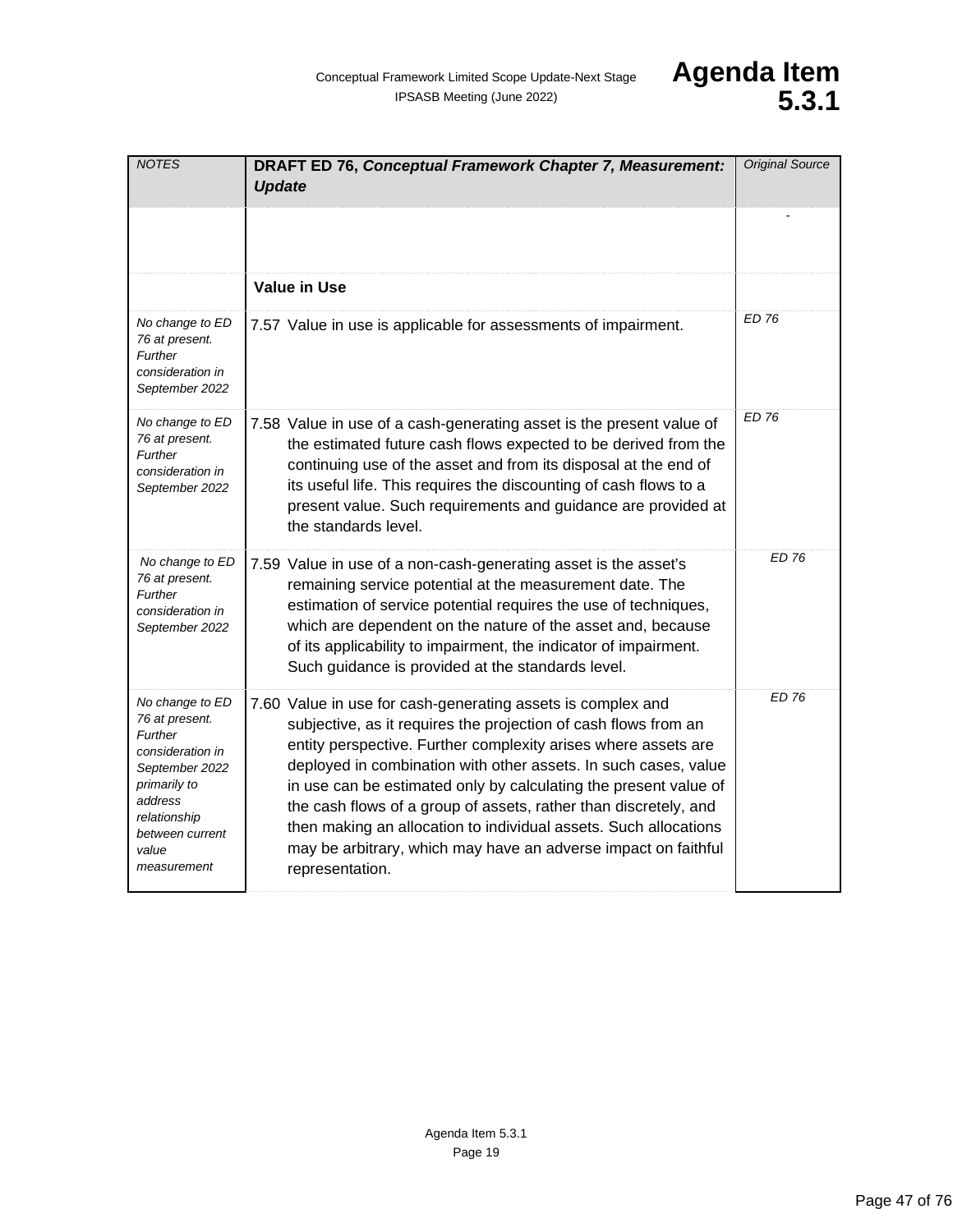| <b>NOTES</b>                                                                           | DRAFT ED 76, Conceptual Framework Chapter 7, Measurement:<br><b>Update</b>                                                                                                                                                                                                                                                                                                                                                                                                                                                                                                                                                                                                            | <b>Original Source</b> |
|----------------------------------------------------------------------------------------|---------------------------------------------------------------------------------------------------------------------------------------------------------------------------------------------------------------------------------------------------------------------------------------------------------------------------------------------------------------------------------------------------------------------------------------------------------------------------------------------------------------------------------------------------------------------------------------------------------------------------------------------------------------------------------------|------------------------|
| basis for assets<br>primarily held for<br>operational<br>capacity and<br>value in use. | 7.61 Value in use for non-cash-generating assets is also complex,<br>as it requires the use of surrogate measurement bases or<br>techniques in order to provide entity-specific estimates of an<br>asset's remaining service potential.                                                                                                                                                                                                                                                                                                                                                                                                                                               | <b>ED 76</b>           |
| No change to ED<br>76 at present.<br>Further<br>consideration in<br>September 2022     |                                                                                                                                                                                                                                                                                                                                                                                                                                                                                                                                                                                                                                                                                       |                        |
| No change to ED<br>76 at present.<br>Further<br>consideration in<br>September 2022     | 7.62 Paragraph 7.35 discusses the situation where an asset is used<br>for service provision and also generates economic benefits,<br>noting that an entity that is using the current value model<br>makes a judgment whether an asset is primarily held for<br>operational capacity or financial capacity, and selects the fair<br>value measurement basis or the current operational value<br>measurement basis. This factor and the complexity and<br>subjectivity discussed above mean that value in use in both a<br>cash-generating and non-cash-generating context is likely to be<br>applicable only to accounting for losses or reversals of losses<br>related to impairment. | <b>ED 76</b>           |
|                                                                                        |                                                                                                                                                                                                                                                                                                                                                                                                                                                                                                                                                                                                                                                                                       |                        |
|                                                                                        | <b>Measurement Bases for Liabilities</b>                                                                                                                                                                                                                                                                                                                                                                                                                                                                                                                                                                                                                                              |                        |
| No change to ED<br>76 at present.                                                      | 7.63 This section discusses the measurement bases for liabilities.<br>This section does not repeat all the discussion in the section on<br>assets. It considers the following measurement bases:<br>Historical cost;<br>$\bullet$<br>Cost of fulfillment; and<br>Fair value.                                                                                                                                                                                                                                                                                                                                                                                                          | ED 76                  |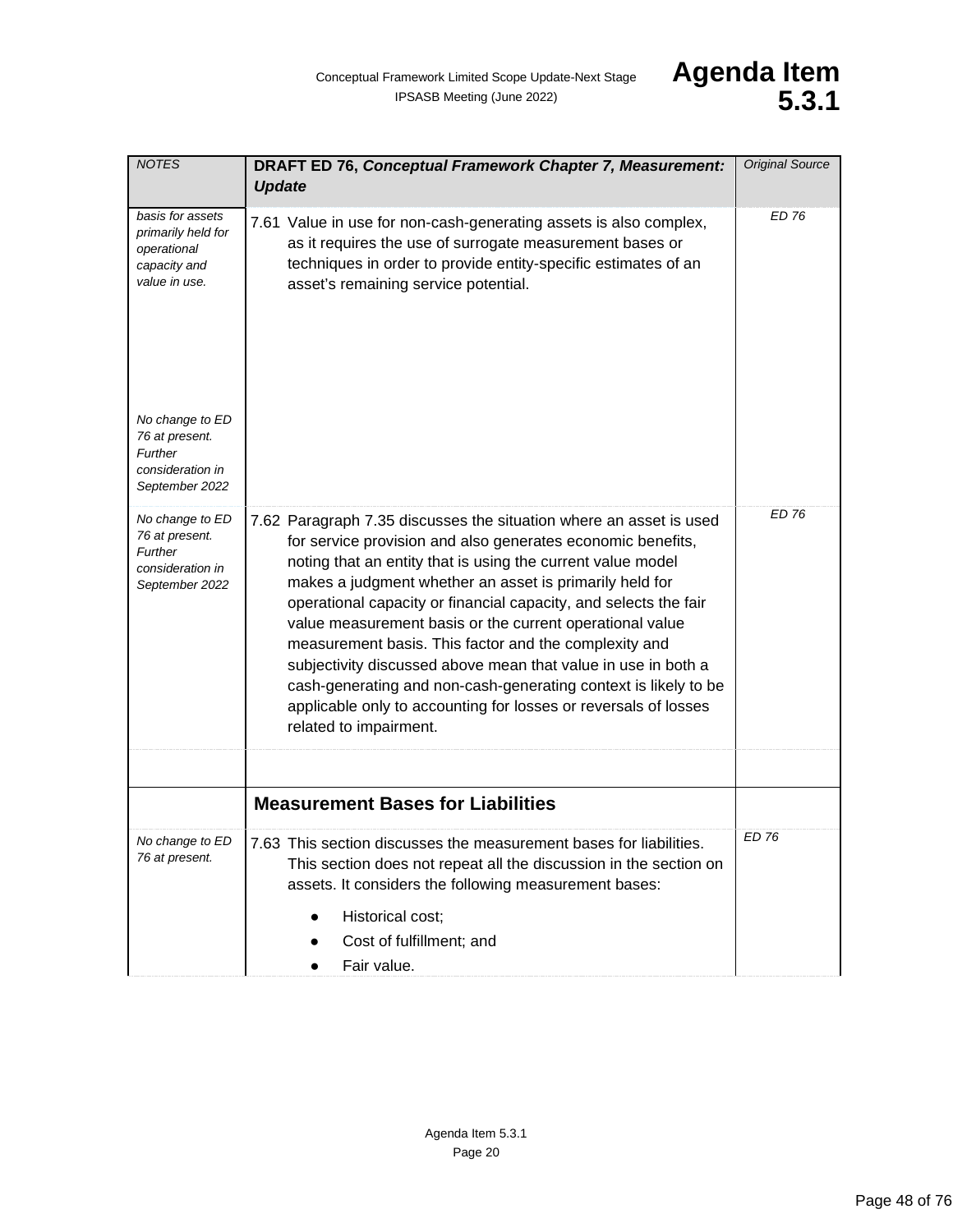| <b>NOTES</b>                      | <b>DRAFT ED 76, Conceptual Framework Chapter 7, Measurement:</b><br><b>Update</b>                                                                                                                                                                                                                                                                                                                                                                                                                                                                                                                                                                                                                                                                                                                                                              | <b>Original Source</b> |
|-----------------------------------|------------------------------------------------------------------------------------------------------------------------------------------------------------------------------------------------------------------------------------------------------------------------------------------------------------------------------------------------------------------------------------------------------------------------------------------------------------------------------------------------------------------------------------------------------------------------------------------------------------------------------------------------------------------------------------------------------------------------------------------------------------------------------------------------------------------------------------------------|------------------------|
| No change to ED<br>76 at present. | <b>Historical Cost</b><br>7.64 Historical cost for a liability is:<br>The consideration received to assume an obligation, which is<br>the cash or cash equivalents, or the value of the other<br>consideration received, at the time the liability is incurred.                                                                                                                                                                                                                                                                                                                                                                                                                                                                                                                                                                                | ED 76                  |
| No change to ED<br>76 at present. | 7.65 Under the historical cost model initial measures are adjusted by<br>using a technique to reflect factors such as the accrual of<br>interest, the accretion of a discount or amortization of a<br>premium.                                                                                                                                                                                                                                                                                                                                                                                                                                                                                                                                                                                                                                 | <b>ED 76</b>           |
| No change to ED<br>76 at present. | 7.66 Where the time value of a liability is material - for example,<br>where the length of time before settlement falls due is<br>significant—the amount of the future payment is discounted so<br>that, at the time a liability is initially measured, it represents the<br>value of the amount received. The difference between the<br>amount of the future payment and the present value of the<br>liability is amortized over the life of the liability, so that the<br>liability is stated at the amount of the required payment when it<br>falls due.                                                                                                                                                                                                                                                                                    | ED 76                  |
| No change to ED<br>76 at present. | 7.67 The advantages and drawbacks of using the historical cost<br>measurement basis for liabilities are similar to those that apply<br>in relation to assets. Historical cost is appropriate where<br>liabilities are likely to be settled at stated terms. However,<br>historical cost cannot be applied for liabilities that do not arise<br>from a transaction, such as a liability to pay damages for a tort<br>or civil damages. It is also unlikely to provide relevant<br>information where the liability has been incurred in a non-<br>exchange transaction, because it does not provide a faithful<br>representation of the claims against the resources of the entity.<br>It is also difficult to apply historical cost to liabilities that may<br>vary in amount, such as those related to defined benefit<br>pension liabilities. | <b>ED 76</b>           |
|                                   | <b>Cost of Fulfillment</b>                                                                                                                                                                                                                                                                                                                                                                                                                                                                                                                                                                                                                                                                                                                                                                                                                     |                        |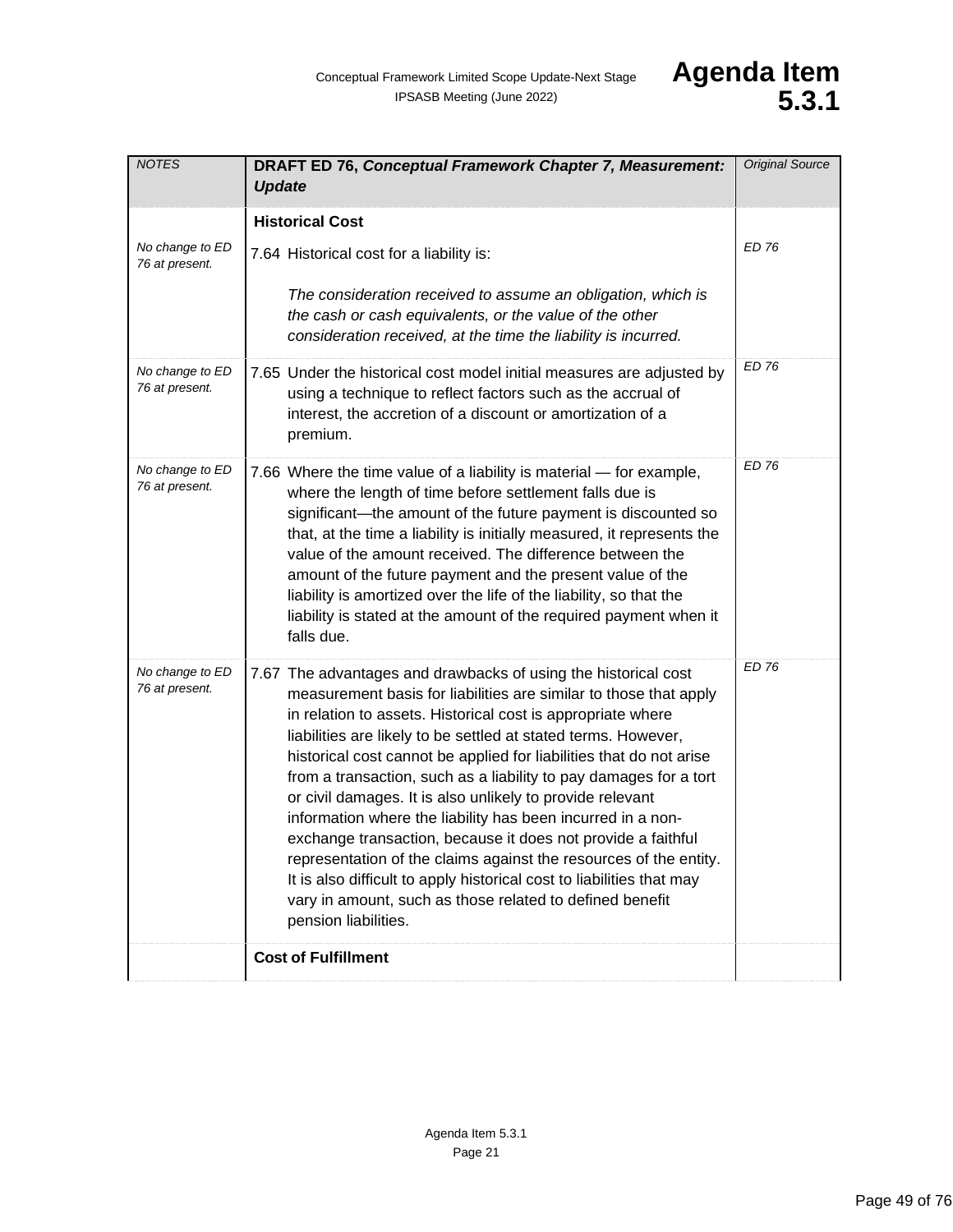| <b>NOTES</b>                      | DRAFT ED 76, Conceptual Framework Chapter 7, Measurement:<br><b>Update</b>                                                                                                                                                                                                                                                                                                                                                                                                                              | <b>Original Source</b> |
|-----------------------------------|---------------------------------------------------------------------------------------------------------------------------------------------------------------------------------------------------------------------------------------------------------------------------------------------------------------------------------------------------------------------------------------------------------------------------------------------------------------------------------------------------------|------------------------|
| No change to ED<br>76 at present. | 7.68 Cost of fulfillment is:<br>The costs that the entity will incur in fulfilling the obligations<br>represented by the liability, assuming that it does so in the<br>least costly manner.                                                                                                                                                                                                                                                                                                             | <b>ED 76</b>           |
| No change to ED<br>76 at present. | 7.69 Where the cost of fulfillment depends on uncertain future<br>events, all possible outcomes are taken into account in the<br>estimated cost of fulfillment, which aims to reflect all those<br>possible outcomes in an unbiased manner.                                                                                                                                                                                                                                                             | ED 76                  |
| No change to ED<br>76 at present. | 7.70 Where fulfillment requires work to be done—for example, where<br>the liability is to rectify environmental damage-the relevant<br>costs are those that the entity will incur. This may be the cost to<br>the entity of doing the remedial work itself, or of contracting with<br>an external party to carry out the work. However, the costs of<br>contracting with an external party are only relevant where<br>employing a contractor is the least costly means of fulfilling the<br>obligation. | <b>ED 76</b>           |
| No change to ED<br>76 at present. | 7.71 Where fulfillment will be made by the entity itself, the cost of<br>fulfillment does not include any surplus, because any such<br>surplus does not represent a use of the entity's resources.<br>Where the cost of fulfillment is based on the cost of employing<br>a contractor, the amount will implicitly include the profit required<br>by the contractor, as the total amount charged by the contractor<br>will be a claim on the entity's resources.                                         | ED 76                  |
| No change to ED<br>76 at present. | 7.72 Where fulfillment will not take place for an extended period, the<br>cash flows need to be discounted to reflect the value of the<br>liability at the measurement date.                                                                                                                                                                                                                                                                                                                            | <b>ED 76</b>           |
| No change to ED<br>76 at present. | 7.73 Cost of fulfillment is generally relevant for measuring liabilities<br>except in the circumstances where:<br>The entity can obtain release from an obligation at a<br>$\bullet$<br>lower amount than cost of fulfillment; or<br>A liability is assumed for consideration, and that<br>$\bullet$<br>consideration is higher than the cost of fulfillment and<br>the amount to obtain release from an obligation.                                                                                    | ED 76                  |
| No change to ED<br>76 at present. | <b>Fair Value</b>                                                                                                                                                                                                                                                                                                                                                                                                                                                                                       |                        |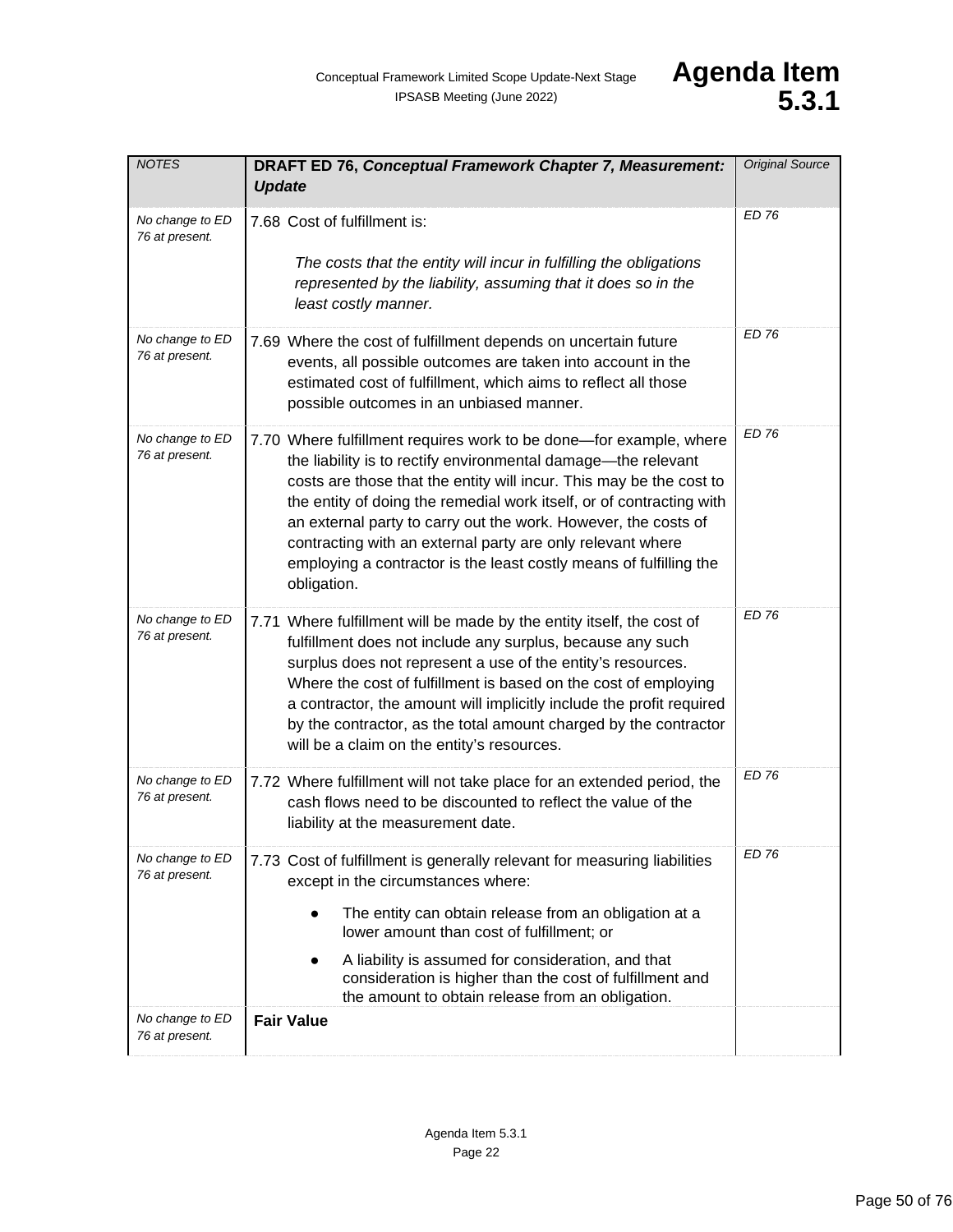| <b>NOTES</b>                      | <b>DRAFT ED 76, Conceptual Framework Chapter 7, Measurement:</b><br><b>Update</b>                                                                                                                                                                                                                                                                                                                                                                                                                                                                                                                                                                                                                 | <b>Original Source</b> |
|-----------------------------------|---------------------------------------------------------------------------------------------------------------------------------------------------------------------------------------------------------------------------------------------------------------------------------------------------------------------------------------------------------------------------------------------------------------------------------------------------------------------------------------------------------------------------------------------------------------------------------------------------------------------------------------------------------------------------------------------------|------------------------|
| No change to ED<br>76 at present. | 7.74 Fair value for liabilities is:<br>The price that would be paid to transfer a liability in an orderly<br>transaction between market participants at the measurement<br>date.                                                                                                                                                                                                                                                                                                                                                                                                                                                                                                                  | ED 76                  |
| No change to ED<br>76 at present. | 7.75 The advantages and disadvantages of fair value for liabilities<br>are the same as those for assets. Such a measurement basis<br>may be appropriate, for example, where the liability is<br>attributable to changes in a specified rate, price or index quoted<br>in an orderly market. However, in cases where the ability to<br>transfer a liability is restricted and the terms on which such a<br>transfer might be made are unclear the case for fair value, is<br>significantly weaker. This is particularly the case for liabilities<br>arising from obligations in non-exchange transactions, because<br>it is unlikely that there will be an orderly market for such<br>liabilities. | <b>ED 76</b>           |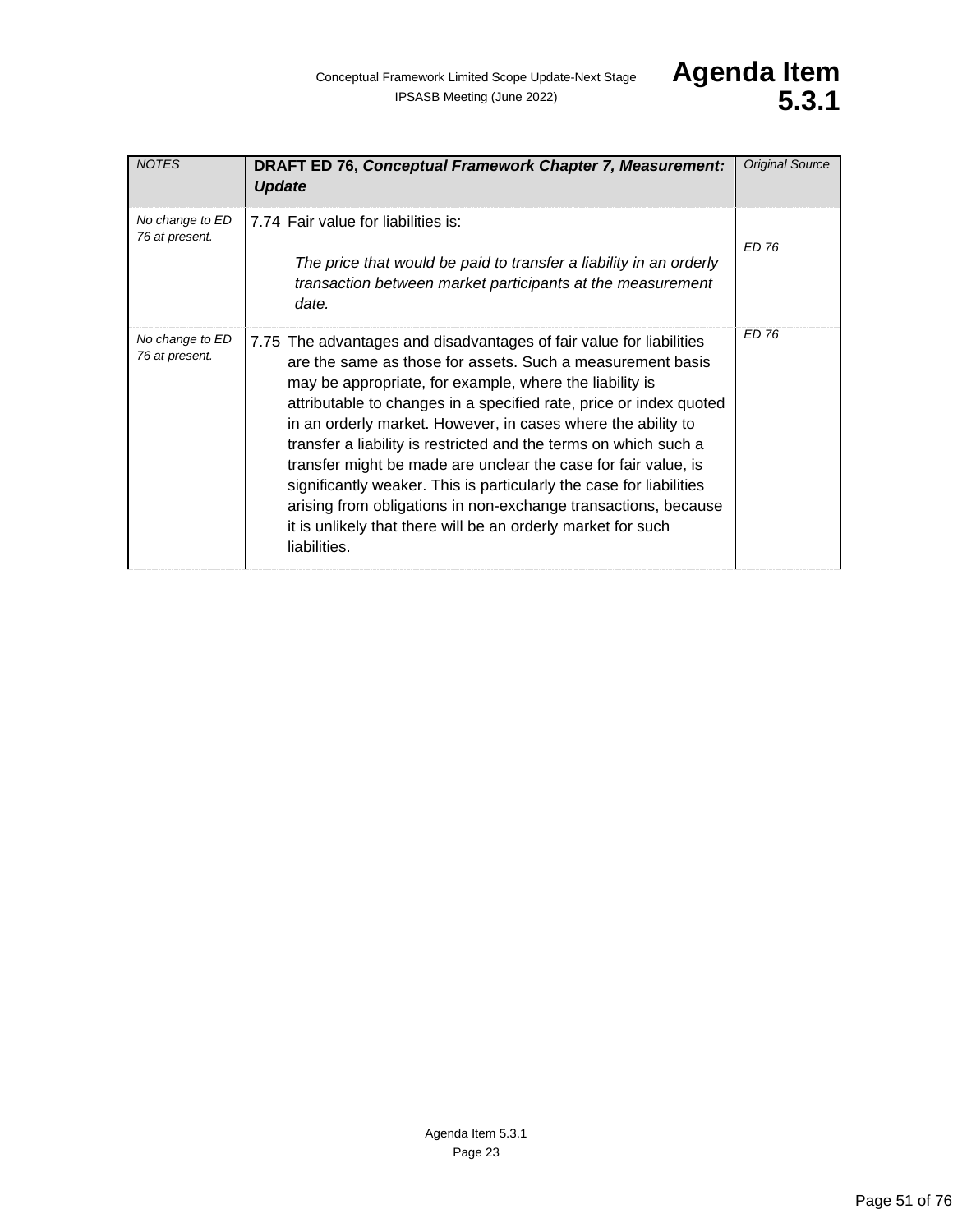| <b>NOTES</b>                                                 | DRAFT ED 76, Conceptual Framework - Limited-Scope Update                                                                                                                                                                                                                                                                                                                                                                                                                                                                                                                                                                                                                                                                                                                                                                                                                                             | <b>Original Source</b> |
|--------------------------------------------------------------|------------------------------------------------------------------------------------------------------------------------------------------------------------------------------------------------------------------------------------------------------------------------------------------------------------------------------------------------------------------------------------------------------------------------------------------------------------------------------------------------------------------------------------------------------------------------------------------------------------------------------------------------------------------------------------------------------------------------------------------------------------------------------------------------------------------------------------------------------------------------------------------------------|------------------------|
|                                                              | <b>Basis for Conclusions</b><br>This Basis for Conclusions accompanies, but is not part of, the<br>Conceptual Framework.<br><b>Background to the Development of the Conceptual</b><br><b>Framework and its Updating</b>                                                                                                                                                                                                                                                                                                                                                                                                                                                                                                                                                                                                                                                                              |                        |
| No change to ED<br>76 at present.                            | <b>BC7.1</b><br>The Conceptual Framework for General Purpose<br>Financial Reporting by Public Sector Entities (The<br>Conceptual Framework) was approved in September<br>2014. The development of the Conceptual Framework<br>included a number of consultation papers and exposure<br>drafts. On approval the IPSASB did not commit to a<br>review of the Conceptual Framework within a specified<br>timeframe. Although views were expressed that the<br>Conceptual Framework should be a 'living document'<br>subject to regular updates there was a broader view that it<br>should be allowed to 'bed down' for a significant period.<br>Over-frequent amendments to the Conceptual Framework<br>also undermine the accountability that it imposes on the<br>IPSASB in explaining approaches developed at the<br>standards level.                                                                | ED 76                  |
| Minor change<br>referring to<br><i>issuance of ED</i><br>76. | <b>BC7.2</b><br>In 2018, after having been applied in standards<br>development for over three years, the IPSASB considered<br>that a limited review of certain aspects of the Conceptual<br>Framework would be appropriate. The IPSASB's project<br>on Measurement was a principal factor in this view. In<br>addition, the International Accounting Standards Board<br>(IASB) was about to issue its finalized Conceptual<br>Framework with post-2014 developments on<br>measurement of potential relevance to the public sector.<br>The IPSASB therefore proposed a limited-scope update<br>project in its Strategy and Work Plan Consultation in 2018.<br>The proposed project received significant support from<br>respondents for the reasons outlined by the IPSASB. The<br>IPSASB initiated the project in March 2020. An exposure<br>drafts of a revised Chapter 7 was issued in April 2021. | <b>ED 76</b>           |
|                                                              |                                                                                                                                                                                                                                                                                                                                                                                                                                                                                                                                                                                                                                                                                                                                                                                                                                                                                                      |                        |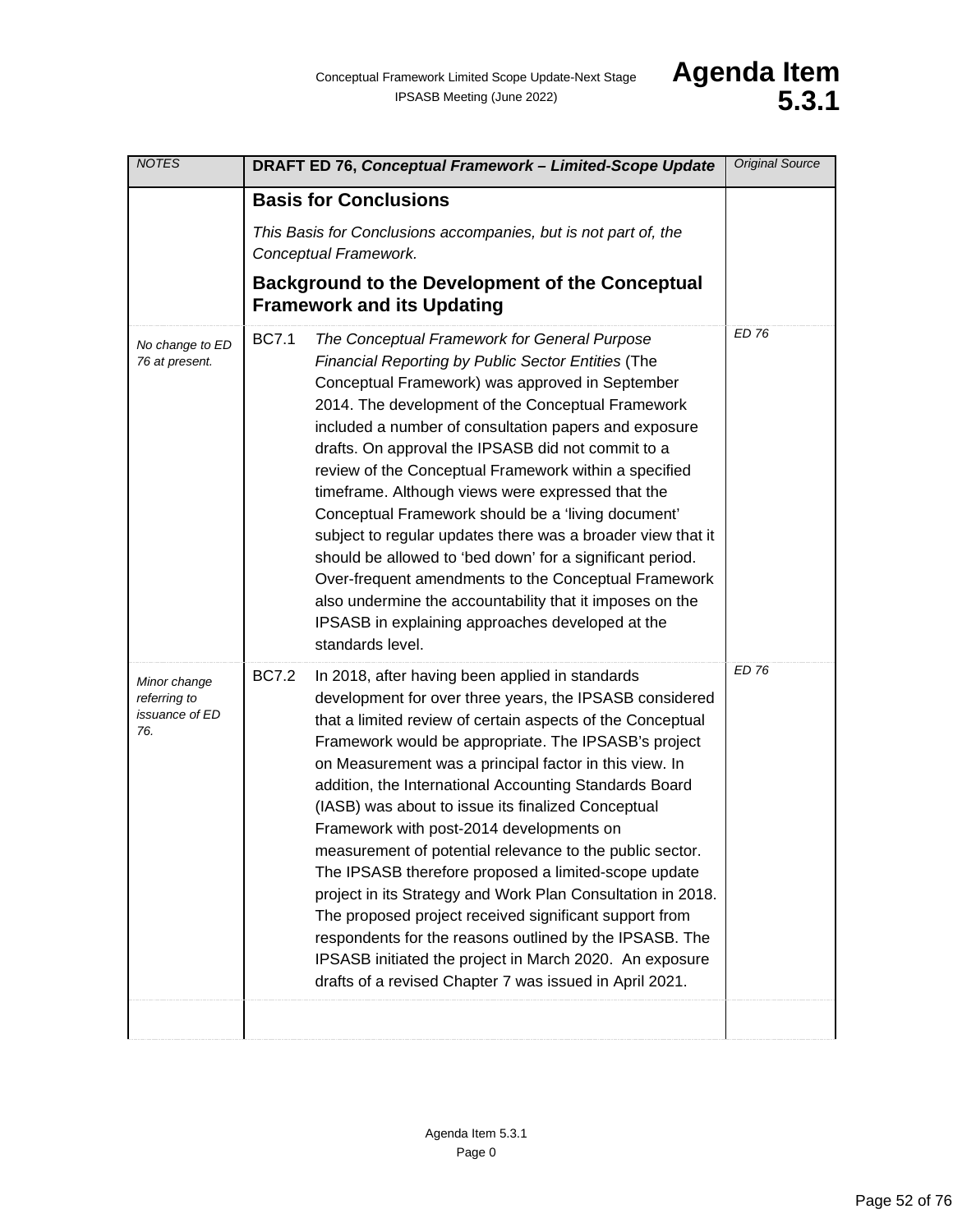| No change to ED<br>76 | <b>BC7.3</b> | The IPSASB decided that the initial measurement focus of<br>the 2014 Conceptual Framework should be on<br>measurement of the elements for the financial statements<br>in order to put future standard setting activities for the<br>financial statements on a sound and transparent footing.<br>While a few respondents to the Consultation Paper,<br>Measurement of Assets and Liabilities in Financial<br>Statements (the Consultation Paper), questioned this<br>approach, the IPSASB considered that the original<br>rationale for restricting the scope of this phase was sound<br>and reaffirmed it. The Limited Scope Update initiated in<br>2020 did not reopen this issue.                                                                                                                   | ED 76        |
|-----------------------|--------------|-------------------------------------------------------------------------------------------------------------------------------------------------------------------------------------------------------------------------------------------------------------------------------------------------------------------------------------------------------------------------------------------------------------------------------------------------------------------------------------------------------------------------------------------------------------------------------------------------------------------------------------------------------------------------------------------------------------------------------------------------------------------------------------------------------|--------------|
|                       |              | The Objective of Measurement                                                                                                                                                                                                                                                                                                                                                                                                                                                                                                                                                                                                                                                                                                                                                                          |              |
| No change to ED<br>76 | <b>BC7.4</b> | In developing the 2014 Conceptual Framework the<br>IPSASB considered whether a specific measurement<br>objective should be developed. The IPSASB initially took<br>the view that a separate measurement objective was<br>unnecessary, because a measurement objective might<br>compete with, rather than complement, the objectives of<br>financial reporting and the qualitative characteristics.<br>Accordingly, the 2013 Exposure Draft, Measurement of<br>Assets and Liabilities in Financial Statements (the<br>Exposure Draft), proposed factors relevant to the selection<br>of a measurement basis consistent with the objectives of<br>financial reporting and the qualitative characteristics, but<br>did not include a measurement objective.                                              | ED 76        |
| No change to ED<br>76 | <b>BC7.5</b> | Consistent with this approach the 2013 Exposure Draft<br>proposed that the Conceptual Framework would not seek<br>to identify a single measurement basis (or combination of<br>bases) for all circumstances. The IPSASB acknowledged<br>that proposing a single measurement basis to be used in<br>all circumstances would clarify the relationship between<br>different amounts reported in the financial statements-in<br>particular, it would allow the amounts of different assets<br>and liabilities to be aggregated to provide meaningful<br>totals. However, the IPSASB is of the view that there is no<br>single measurement basis that will maximize the extent to<br>which financial statements meet the objectives of financial<br>reporting and achieve the qualitative characteristics. | <b>ED 76</b> |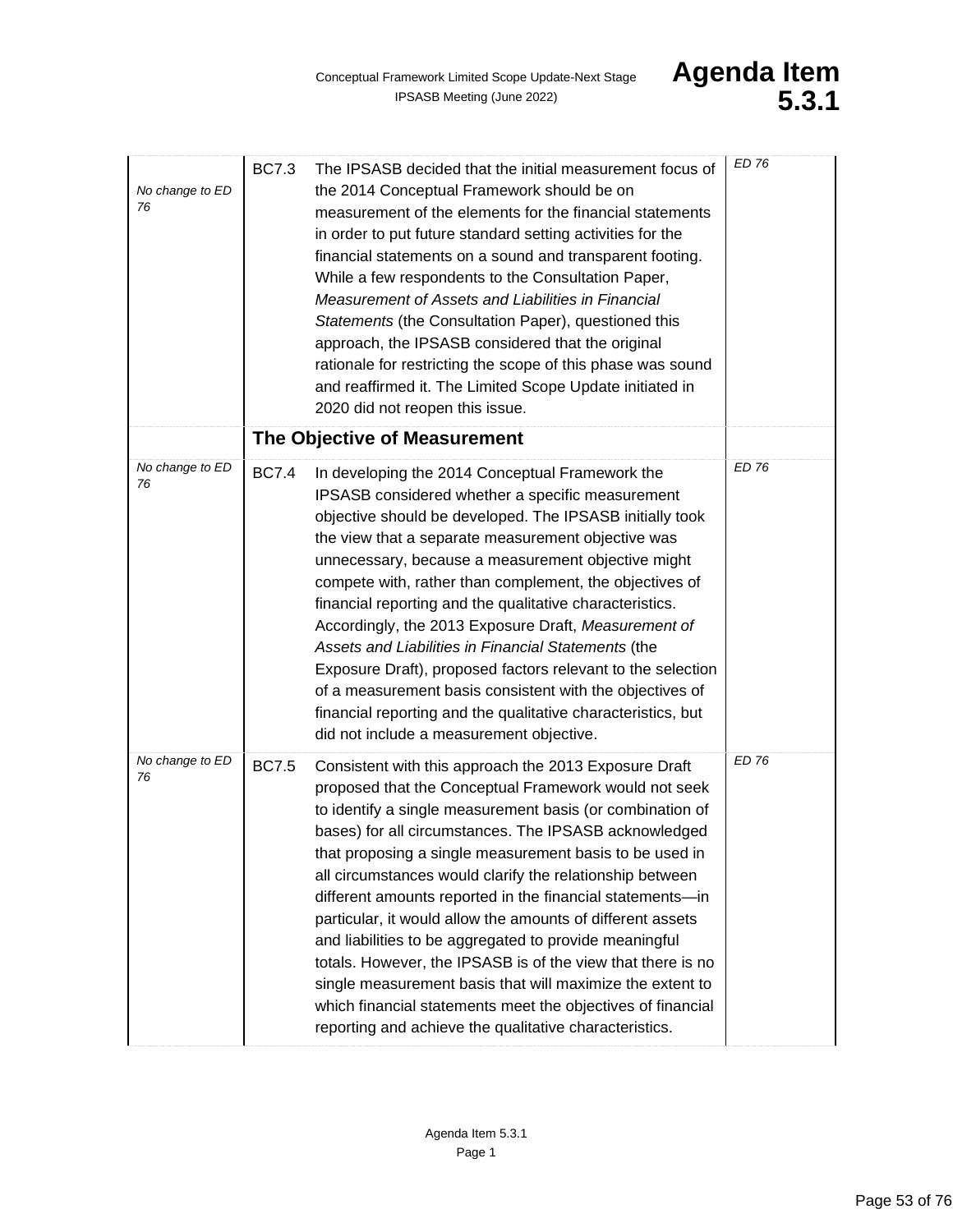| No change to ED<br>76 | <b>BC7.6</b> | The Exposure Draft included an Alternative View which<br>proposed a measurement objective on the grounds that a<br>Conceptual Framework that does not connect the<br>objective of measurement with the objectives of financial<br>reporting is incomplete and would limit the ability of the<br>IPSASB to make consistent decisions about measurement<br>across financial reporting standards and over time.<br>Further, in the absence of a measurement objective, the<br>Alternative View considered that there is a risk that<br>different and/or inappropriate measurement bases could<br>be used to measure similar classes of assets and<br>liabilities. The Alternative View proposed the following<br>measurement objective:                                                                                                                                                                                                                                                                                                                                                                          | <b>ED 76</b> |
|-----------------------|--------------|---------------------------------------------------------------------------------------------------------------------------------------------------------------------------------------------------------------------------------------------------------------------------------------------------------------------------------------------------------------------------------------------------------------------------------------------------------------------------------------------------------------------------------------------------------------------------------------------------------------------------------------------------------------------------------------------------------------------------------------------------------------------------------------------------------------------------------------------------------------------------------------------------------------------------------------------------------------------------------------------------------------------------------------------------------------------------------------------------------------|--------------|
|                       |              | To select those measurement attributes that most fairly<br>reflect the financial capacity, operational capacity and cost<br>of services of the entity in a manner that is useful in<br>holding the entity to account, and for decision-making<br>purposes.                                                                                                                                                                                                                                                                                                                                                                                                                                                                                                                                                                                                                                                                                                                                                                                                                                                    |              |
| No change to ED<br>76 | <b>BC7.7</b> | Many respondents, while generally in favor of the<br>approach in the Exposure Draft, supported the Alternative<br>View. The IPSASB also acknowledged the view that the<br>Conceptual Framework's approach to measurement<br>should be aspirational and that the Conceptual<br>Framework should identify a single measurement basis<br>underpinned by an ideal concept of capital <sup>10</sup> . The IPSASB<br>accepts that a concept of capital related to operating<br>capability is relevant and could be developed for public<br>sector entities with a primary objective of delivering<br>services. However, adoption of such a measurement<br>objective involves a virtually explicit acknowledgement<br>that current cost measures are superior to historical cost<br>measures in representing operational capacity when<br>financial position is reported. For the reasons discussed in<br>paragraphs BC7.20-BC7.24, the IPSASB considers that<br>historical cost measures often meet the measurement<br>objective and therefore should be given appropriate<br>emphasis in the Conceptual Framework. | ED 76        |

<span id="page-53-0"></span><sup>&</sup>lt;sup>10</sup> Such concepts of capital include invested money capital, current cash equivalents and physical capital.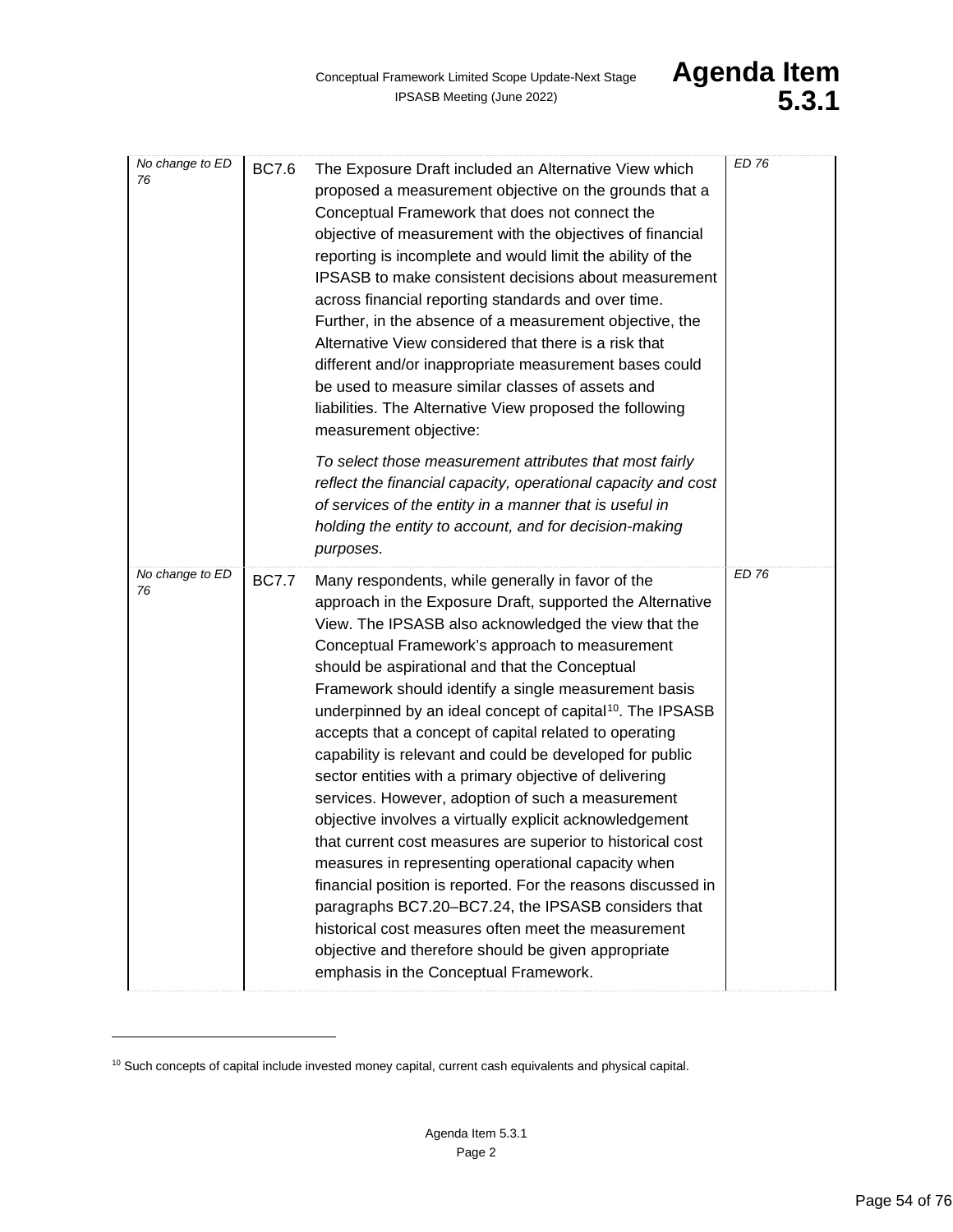| No change to ED<br>76 | <b>BC7.8</b> | Subsequently the IPSASB was persuaded by the views of<br>those who argue that a measurement objective is<br>necessary in order to guide standard-level decisions on<br>the selection of measurement bases. However, the<br>IPSASB noted that assets and liabilities contribute to the<br>financial performance and financial position of entities in<br>different ways and that such an assessment should be<br>based on the extent to which they contribute to financial<br>capacity and operational capacity. The IPSASB concluded<br>that linking a measurement basis to an ideal concept of<br>capital might unduly restrict the choice of measurement<br>bases. The IPSASB therefore rejected the view that<br>adoption of the measurement objective should be based<br>on an ideal concept of capital and reaffirmed its view that<br>a mixed measurement approach is appropriate for | ED 76        |
|-----------------------|--------------|---------------------------------------------------------------------------------------------------------------------------------------------------------------------------------------------------------------------------------------------------------------------------------------------------------------------------------------------------------------------------------------------------------------------------------------------------------------------------------------------------------------------------------------------------------------------------------------------------------------------------------------------------------------------------------------------------------------------------------------------------------------------------------------------------------------------------------------------------------------------------------------------|--------------|
| No change to ED<br>76 | <b>BC7.9</b> | standard setting in the public sector.<br>The IPSASB considered whether the measurement<br>objective proposed in the Alternative View was<br>appropriate. Some argued that the proposed<br>measurement objective was too aligned to current value<br>measures. However, the IPSASB formed a view that the<br>reference to "cost of services" provides a sufficient link to<br>historical cost, because the cost of services can be<br>determined using both historical cost and current value<br>measures. The IPSASB therefore adopted the following<br>measurement objective with only a minor modification<br>from that proposed in the Alternative View:                                                                                                                                                                                                                                | <b>ED 76</b> |
|                       |              | To select those measurement bases that most fairly<br>reflect the cost of services, and operational capacity and<br>financial capacity of the entity in a manner that is useful in<br>holding the entity to account, and for decision-making<br>purposes.                                                                                                                                                                                                                                                                                                                                                                                                                                                                                                                                                                                                                                   |              |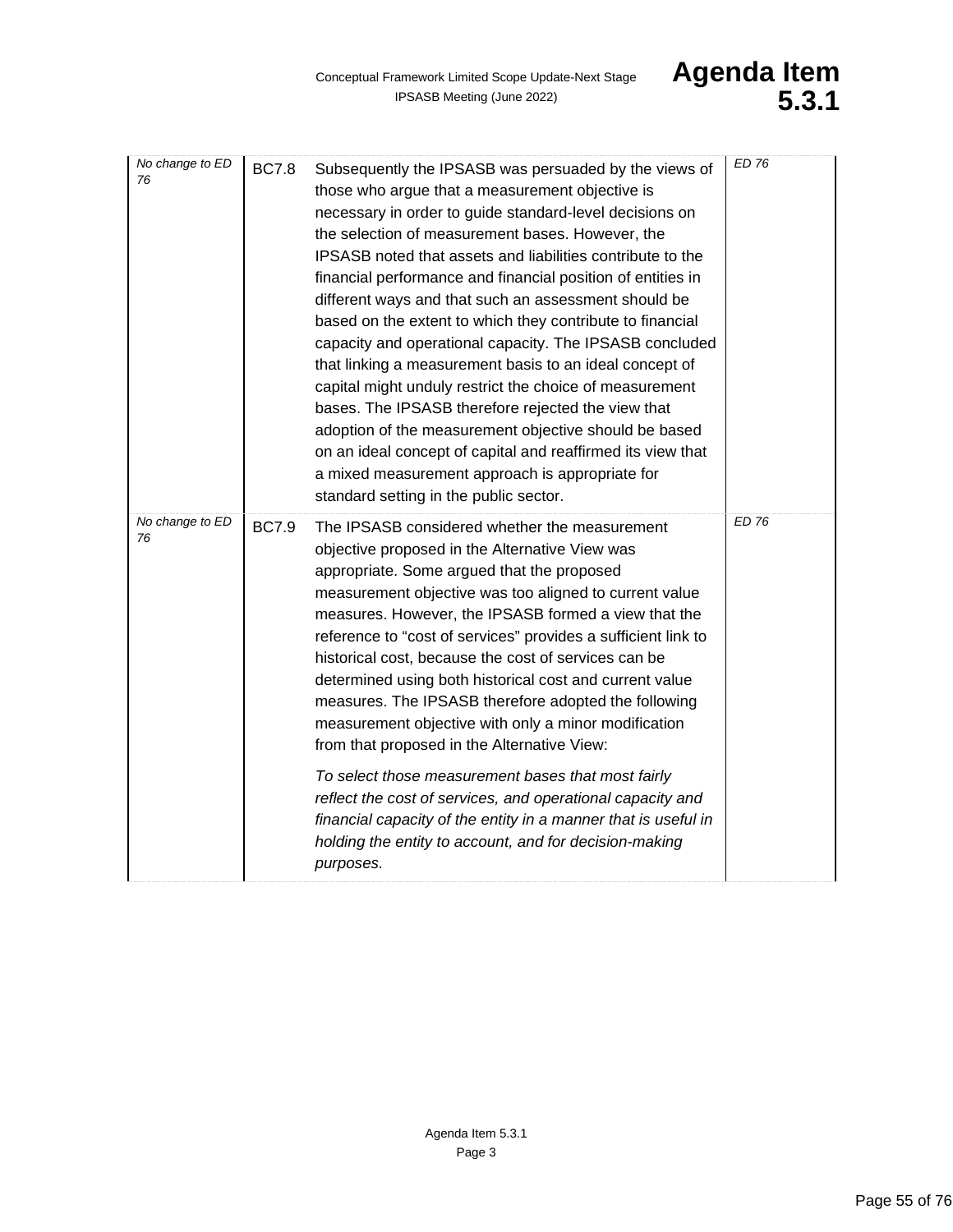<span id="page-55-0"></span>

| No change to ED<br>76                                                                                          | BC7.10 The IPSASB also noted that the disadvantages of using<br>different measurement bases may be minimized by:<br>Selecting different measurement bases only where this<br>is justified by economic circumstances, thereby ensuring<br>that assets and liabilities are reported on the same basis<br>where circumstances are similar; and<br>Requiring transparent presentation and disclosure to<br>ensure that the measurement bases used and the<br>amounts reported on each basis are clear. | <b>ED 76</b> |
|----------------------------------------------------------------------------------------------------------------|----------------------------------------------------------------------------------------------------------------------------------------------------------------------------------------------------------------------------------------------------------------------------------------------------------------------------------------------------------------------------------------------------------------------------------------------------------------------------------------------------|--------------|
| New paragraph<br>BC7.11 to<br><i>indicate that</i><br><b>IPSASB</b><br>reaffirmed<br>measurement<br>objective. | The IPSASB reaffirmed the need for a measurement<br>BC7.11<br>objective and the existing wording in the Limited-scope<br>Update project.                                                                                                                                                                                                                                                                                                                                                           |              |
|                                                                                                                | BC7.11A In revising Chapter 7 the IPSASB also decided that it is<br>inappropriate for the Conceptual Framework to provide detailed<br>guidance on which assets are held and liabilities are incurred for<br>financial capacity and operational capacity. Such guidance is<br>provided at the standards-level.                                                                                                                                                                                      |              |
|                                                                                                                | <b>Subsequent Measurement Framework</b>                                                                                                                                                                                                                                                                                                                                                                                                                                                            |              |
|                                                                                                                |                                                                                                                                                                                                                                                                                                                                                                                                                                                                                                    |              |
| Paragraphs<br>BC7.12-BC7.13<br>explain the<br>Board's decision<br>to include a<br>measurement<br>hierarchy     | BC7.12 Chapter 7 of the 2014 Conceptual Framework did not<br>explicitly identify measurement levels. The IASB's<br><b>Conceptual Framework for Financial Reporting</b><br>distinguishes three measurement levels:<br>Measures or Categories of Measurement Bases (the<br>(a)<br>latter term is used in Basis for Conclusions).<br><b>Measurement Bases.</b><br>(b)<br>Measurement Techniques.<br>(c)                                                                                               |              |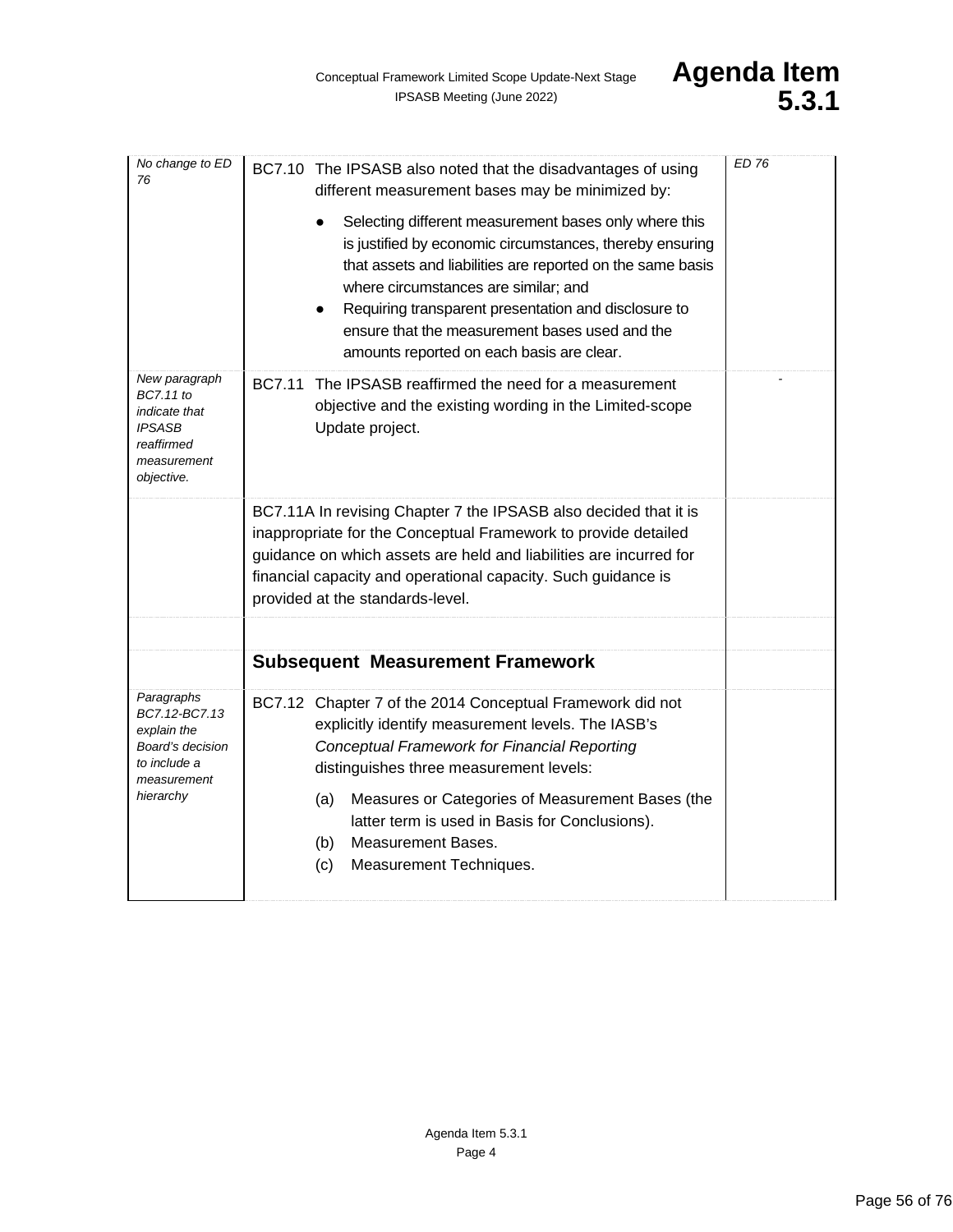

<span id="page-56-0"></span>

|                                                                                                               | BC7.13 The IPSASB considered that distinguishing different<br>levels, and building on the IASB's approach, would<br>provide an analytical framework to inform the<br>development of measurement requirements and<br>guidance. Because the distinction between measures and<br>measurement bases might be ambiguous the following<br>three levels were adopted for the ED 76 and Exposure<br>Draft 77, Measurement.                                                                                                                    |                                         |
|---------------------------------------------------------------------------------------------------------------|---------------------------------------------------------------------------------------------------------------------------------------------------------------------------------------------------------------------------------------------------------------------------------------------------------------------------------------------------------------------------------------------------------------------------------------------------------------------------------------------------------------------------------------|-----------------------------------------|
|                                                                                                               | (a)<br>Measurement Models: broad approaches to<br>measuring assets and liabilities for inclusion in the<br>financial statements.                                                                                                                                                                                                                                                                                                                                                                                                      |                                         |
|                                                                                                               | (b)<br>Measurement Bases: specific approaches to<br>measuring assets and liabilities that provide the<br>information that best meets the qualitative<br>characteristics under the model selected.                                                                                                                                                                                                                                                                                                                                     |                                         |
|                                                                                                               | Measurement Techniques: methods to estimate the<br>(c)<br>amount at which an asset or liability is measured<br>under the selected measurement basis.                                                                                                                                                                                                                                                                                                                                                                                  |                                         |
| New paragraph<br>added to explain<br>use of term<br>'Subsequent<br>Measurement<br>Framework'                  | BC7.13A In ED 76 the IPSASB used the term "Measurement<br>Hierarchy to describe this approach. Some respondents to ED 76<br>commented that the term was misleading because a hierarchy<br>implies a prioritization of measurement models, measurement<br>bases and measurement techniques. The IPSASB accepted this<br>point and adopted the term' Subsequent Measurement<br>Framework'. This term also emphasizes that the guidance relates<br>to measurement subsequent to recognition rather than<br>measurement at recognition.   | Additional<br>paragraph not in<br>ED 76 |
| No change to ED<br>76 at present.<br>Alternative term<br>to 'model' to be<br>considered in<br>September 2022. | BC7.14 In identifying measurement models and measurement<br>bases the IPSASB reaffirmed the view in the 2014<br>Conceptual Framework that there is not a single<br>measurement basis that best meets the measurement<br>objective, and, consistent with this view, that there is not<br>one model that best meets the measurement objective.<br>Consequently, the IPSASB identified the historical cost<br>model as one of the two models, and retained historical<br>cost as a measurement basis for both assets and<br>liabilities. | ED 76                                   |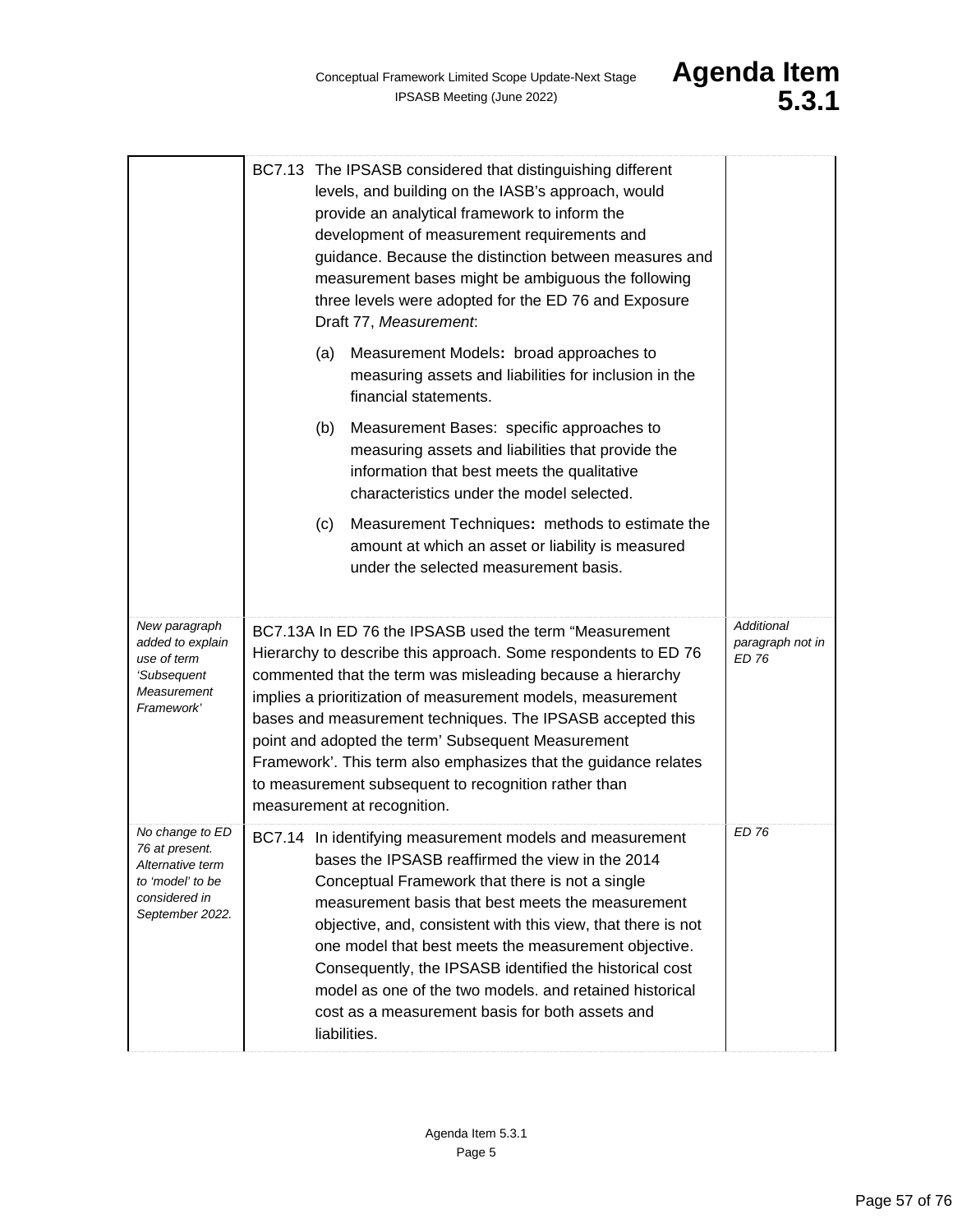| Added in<br>accordance with<br><b>March 2022</b><br>instruction noting<br>that term'<br>measurement<br>model' may be<br>modified. | BC7.14A A number of factors influence the selection of a<br>measurement model. These include the requirements of individual<br>IPSAS and the decisions of regulators. Where individual standards<br>provide accounting policy options and regulatory requirements do<br>not specify a measurement model, preparers may select a<br>measurement model. In such cases preparers consider the<br>objectives of financial reporting and the qualitative characteristics.                                                                                                                                                                                                                                                                    | <b>Additional</b><br>paragraph not in<br>ED 76 |
|-----------------------------------------------------------------------------------------------------------------------------------|-----------------------------------------------------------------------------------------------------------------------------------------------------------------------------------------------------------------------------------------------------------------------------------------------------------------------------------------------------------------------------------------------------------------------------------------------------------------------------------------------------------------------------------------------------------------------------------------------------------------------------------------------------------------------------------------------------------------------------------------|------------------------------------------------|
| Added to reflect<br>IPSASB view at<br><b>March 2022</b><br>meeting                                                                | BC7.14B The IPSASB is aware of views that selection of a<br>measurement basis should take into account broader macro-<br>economic and social aspects external to the reporting entity. This<br>view was reflected in a response to ED 76. The IPSASB reaffirmed<br>that the public interest is best served by selection of a<br>measurement basis to meet the qualitative characteristics while<br>taking account of the constraints of financial reporting and thereby<br>meeting the objectives of financial reporting.                                                                                                                                                                                                               |                                                |
| No change to ED<br>76                                                                                                             | BC7.15 The IPSASB considered whether to identify and discuss<br>measurement techniques in the Conceptual Framework.<br>The IPSASB concluded that a detailed analysis of<br>measurement techniques is not appropriate for the<br>Conceptual Framework and that guidance should be<br>provided at the standards level. Therefore, in its<br>discussion of the measurement hierarchy, the Conceptual<br>Framework explains that measurement techniques are<br>needed to operationalize current value measurement<br>bases. However, the Conceptual Framework does not<br>identify or analyze specific techniques. Exposure Draft 77,<br>Measurement, discusses measurement techniques in<br>more detail and proposes application guidance. | <b>ED 76</b>                                   |
|                                                                                                                                   |                                                                                                                                                                                                                                                                                                                                                                                                                                                                                                                                                                                                                                                                                                                                         |                                                |
|                                                                                                                                   | Entity-Specific and Non-Entity-Specific Values, Observability in a<br>Market, Entry and Exit Values                                                                                                                                                                                                                                                                                                                                                                                                                                                                                                                                                                                                                                     |                                                |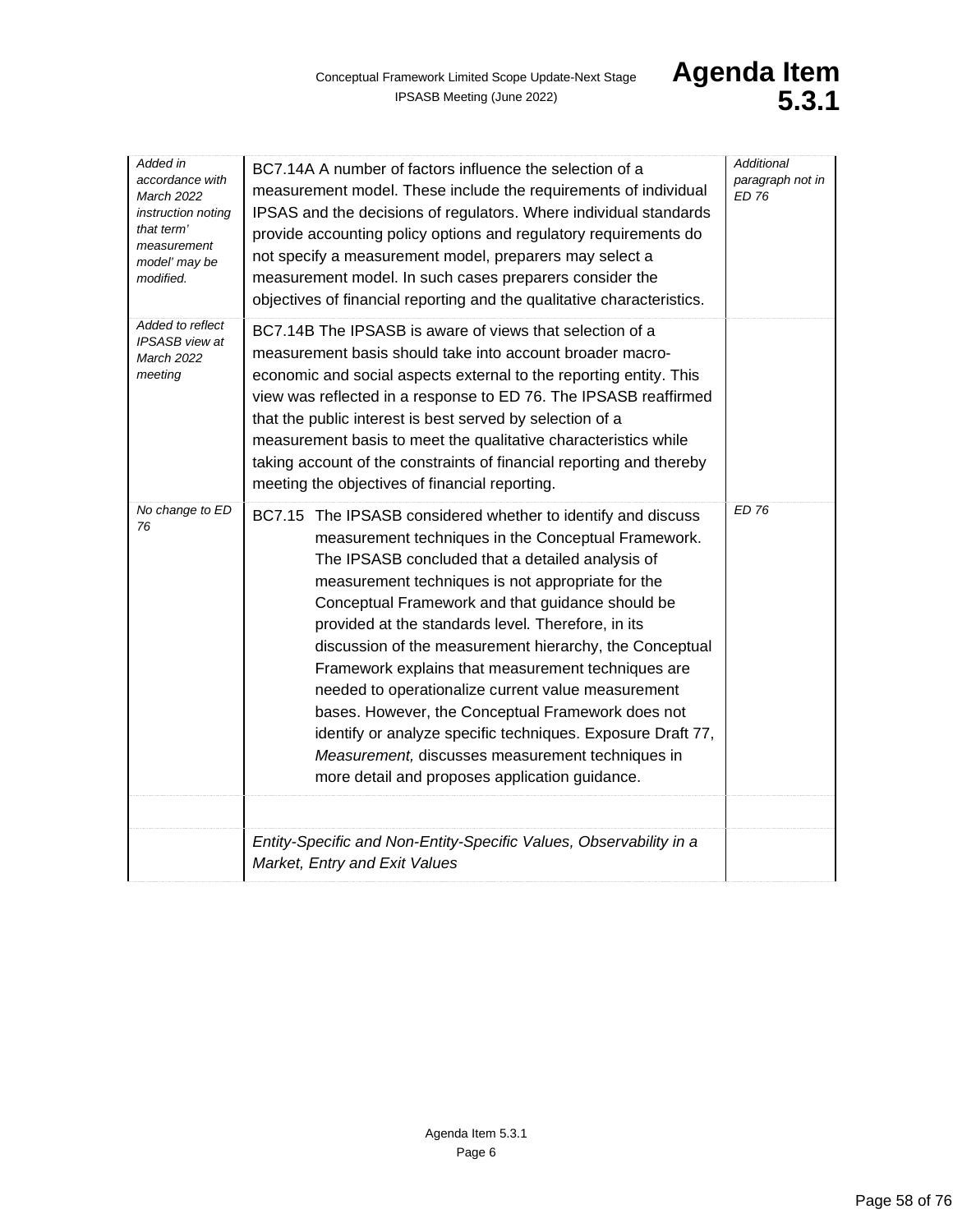| Additional<br>sentences added. | BC7.16 The 2014 Conceptual Framework classified measurement<br>bases as: (i) entity specific or non-entity specific; (ii)<br>whether they provide information that is observable in an<br>orderly market; and (iii) whether they provide entry or exit<br>values. The IPSASB considered that the distinction<br>between entity-specific and non-entity specific<br>measurement bases and the relationship with the<br>measurement objective and qualitative characteristics is<br>robust. It indicates whether measurement bases reflect<br>the expectations of market participants and impacts the<br>selection of a measurement basis. While reservations are<br>sometimes expressed that entity-specific measurement<br>bases do not facilitate inter-entity comparisons the<br>response to ED 76 did not bring forward new issues<br>previously unconsidered by the IPSASB. The IPSASB<br>therefore concluded that awareness of whether a<br>measurement basis is entity specific or non-entity specific<br>is helpful in the selection of a measurement basis and<br>decided to retain the classification in revised Chapter 7. | ED 76 with<br>additional<br>material. |
|--------------------------------|--------------------------------------------------------------------------------------------------------------------------------------------------------------------------------------------------------------------------------------------------------------------------------------------------------------------------------------------------------------------------------------------------------------------------------------------------------------------------------------------------------------------------------------------------------------------------------------------------------------------------------------------------------------------------------------------------------------------------------------------------------------------------------------------------------------------------------------------------------------------------------------------------------------------------------------------------------------------------------------------------------------------------------------------------------------------------------------------------------------------------------------|---------------------------------------|
| No change to ED<br>76          | <b>BC7.17</b><br>The IPSASB decided that the characteristic of<br>observability in a market is relevant to selection of a<br>measurement technique once a measurement basis has<br>been selected, rather than directly to the measurement<br>basis itself. Consistent with the conclusion in paragraph<br>BC7.15 that detailed guidance on measurement<br>techniques is more appropriately addressed at the<br>standards level, the IPSASB decided not to retain a<br>discussion of observability in a market in the Conceptual<br>Framework, but to refer to the 'availability of observable<br>data' as an example of a factor in selection of a<br>measurement technique.                                                                                                                                                                                                                                                                                                                                                                                                                                                         | <b>ED 76</b>                          |
| No change to ED<br>76          | BC7.18 Entry values reflect the cost of acquisition, while exit<br>values reflect the amount that an entity derives from use<br>of the asset and its disposal. For liabilities, entry values<br>reflect the amount at which a liability is incurred and exit<br>values reflect the amount to fulfill a liability. In rarer cases,<br>entry values reflect the amount at which a liability is<br>assumed and exit values reflect the amount to release an<br>entity from an obligation.                                                                                                                                                                                                                                                                                                                                                                                                                                                                                                                                                                                                                                               | ED 76                                 |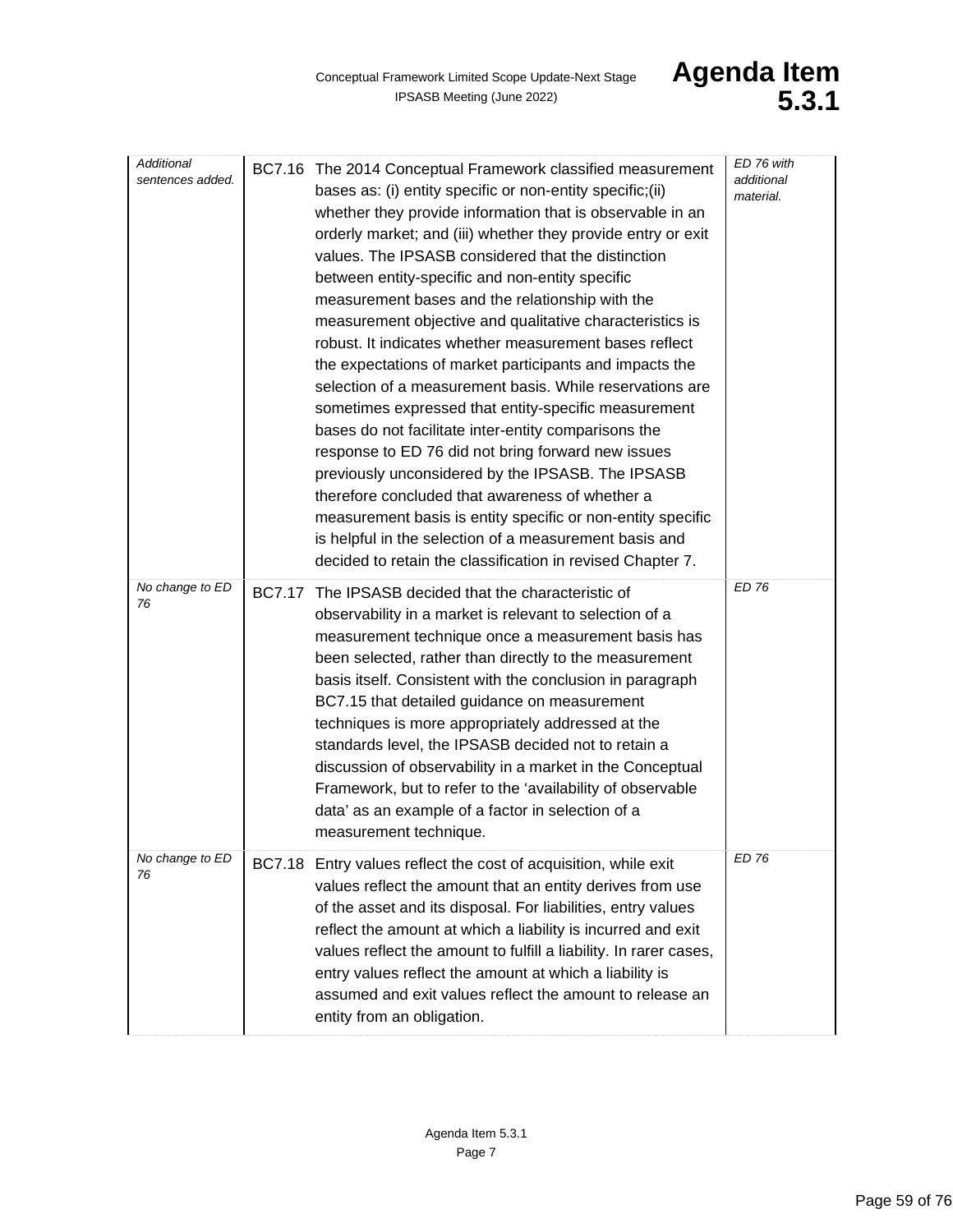| No change to ED<br>76 | BC7.19 The IPSASB is of the view that the key factor in selection<br>of a measurement basis is the measurement objective; in<br>particular, whether an asset is primarily held for its<br>operational or financial capacity and the characteristics of<br>a liability. The IPSASB concluded that the distinction<br>between entry and exit values is useful in deciding<br>whether a measure includes transaction costs, and, if so,<br>whether on acquisition or disposal of an asset or the<br>incurrence or disposal/settlement of a liability. The<br>Conceptual Framework therefore includes a high-level<br>discussion on entry and exit values, but does not classify<br>measurement bases as entry or exit.                                                                                                           | <b>ED 76</b> |
|-----------------------|-------------------------------------------------------------------------------------------------------------------------------------------------------------------------------------------------------------------------------------------------------------------------------------------------------------------------------------------------------------------------------------------------------------------------------------------------------------------------------------------------------------------------------------------------------------------------------------------------------------------------------------------------------------------------------------------------------------------------------------------------------------------------------------------------------------------------------|--------------|
|                       | <b>Measurement Bases for Assets</b>                                                                                                                                                                                                                                                                                                                                                                                                                                                                                                                                                                                                                                                                                                                                                                                           |              |
|                       | <b>Historical Cost</b>                                                                                                                                                                                                                                                                                                                                                                                                                                                                                                                                                                                                                                                                                                                                                                                                        |              |
| No change to ED<br>76 | BC7.20 Historical cost is a measurement basis applied in many<br>jurisdictions. Many respondents to the Consultation Paper<br>and the Exposure Draft that preceded the 2014<br>Framework advocated the continued widespread use of<br>historical cost as a measurement basis, mostly in<br>combination with other measurement bases. They<br>supported this view by reference to the accountability<br>objective and the understandability and verifiability of<br>historical cost information. They also noted that, because<br>historical cost is widely adopted in combination with other<br>measurement bases, its continued use avoids the costs<br>that would arise if a future revision of a current standard<br>that requires or permits historical cost were to require the<br>use of a different measurement basis. | <b>ED 76</b> |
| No change to ED<br>76 | <b>BC7.21</b><br>Some respondents considered that historical cost<br>information provides a highly relevant basis for the<br>reporting of the cost of services because the link between<br>historical cost and the transactions actually undertaken by<br>the entity is particularly important for an assessment of<br>accountability. In particular, historical cost provides<br>information that resource providers can use to assess the<br>fairness of the taxes they have been assessed, or how the<br>resources that they have otherwise contributed in a<br>reporting period have been used.                                                                                                                                                                                                                           | ED 76        |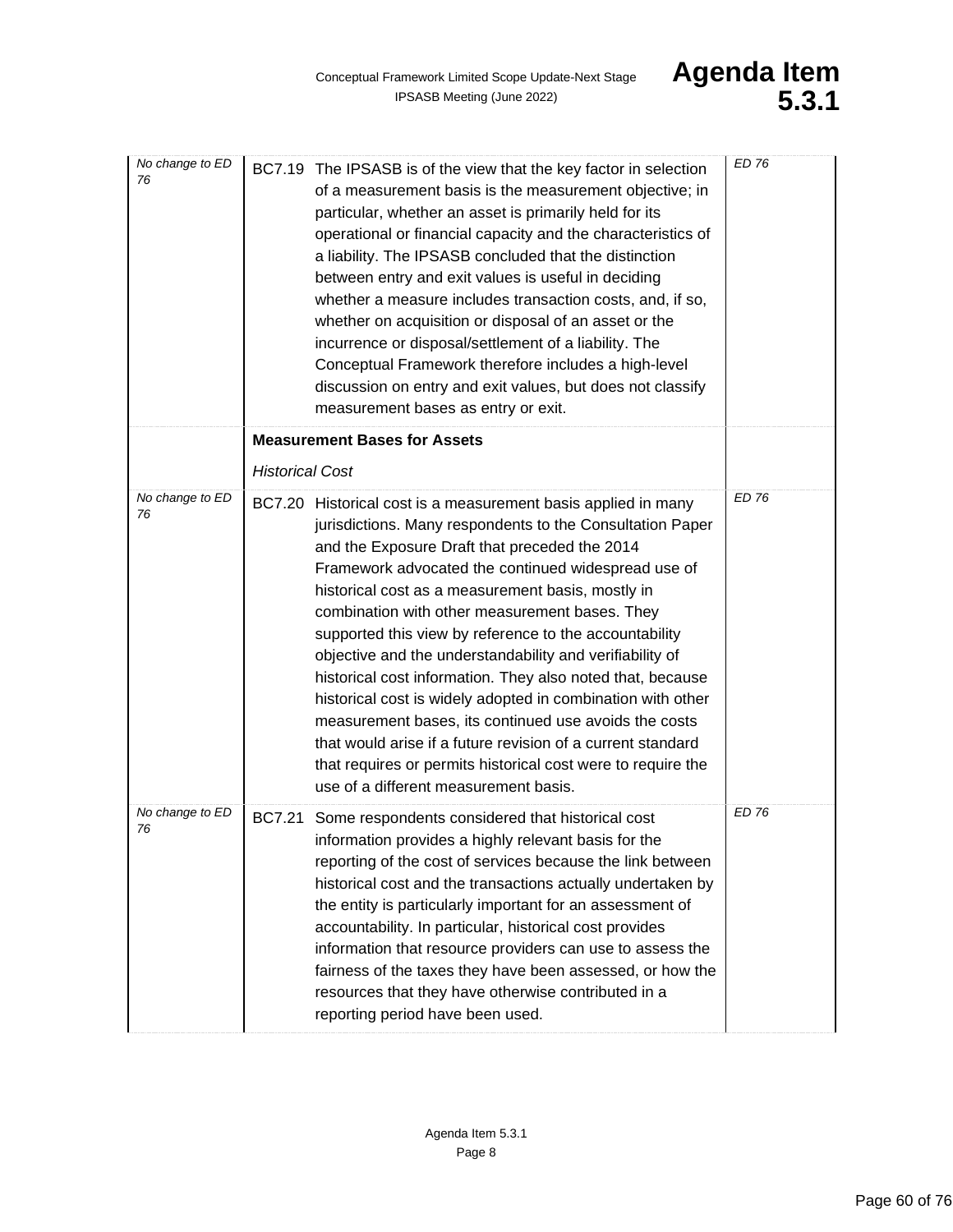| No change to ED<br>76 | BC7.22 The IPSASB agreed that, in many contexts, it is relevant<br>to provide information on the transactions actually carried<br>out by the entity, and accepted that users are interested in<br>the cost of services based on actual transactions.<br>Historical cost provides information on what services<br>actually cost in the reporting period, rather than what they<br>will cost in the future; pricing decisions based on historical<br>cost information may promote fairness to consumers of<br>services.                                                                                                                                    | <b>ED 76</b> |
|-----------------------|----------------------------------------------------------------------------------------------------------------------------------------------------------------------------------------------------------------------------------------------------------------------------------------------------------------------------------------------------------------------------------------------------------------------------------------------------------------------------------------------------------------------------------------------------------------------------------------------------------------------------------------------------------|--------------|
| No change to ED<br>76 | BC7.23 The IPSASB also acknowledged the views of those who<br>consider that the use of historical cost facilitates a<br>comparison of actual financial results and the approved<br>budget. The IPSASB accepts that budgets may often be<br>prepared on a historical cost basis and that where this is<br>the case historical cost enhances comparison against<br>budget.                                                                                                                                                                                                                                                                                 | ED 76        |
| No change to ED<br>76 | BC7.24 The IPSASB also acknowledged a contrary view: that<br>assessing and reporting the cost of providing services in<br>terms of the value that has been sacrificed in order to<br>provide those services provides useful information for both<br>decision making and accountability purposes. Because<br>historical cost does not reflect the value of assets at the<br>time they are consumed, it does not provide information<br>on that value in circumstances where the effect of price<br>changes is significant. The IPSASB concluded that it is<br>important that the Conceptual Framework responds to<br>both these contrasting perspectives. | <b>ED 76</b> |
|                       | <b>Fair Value</b>                                                                                                                                                                                                                                                                                                                                                                                                                                                                                                                                                                                                                                        |              |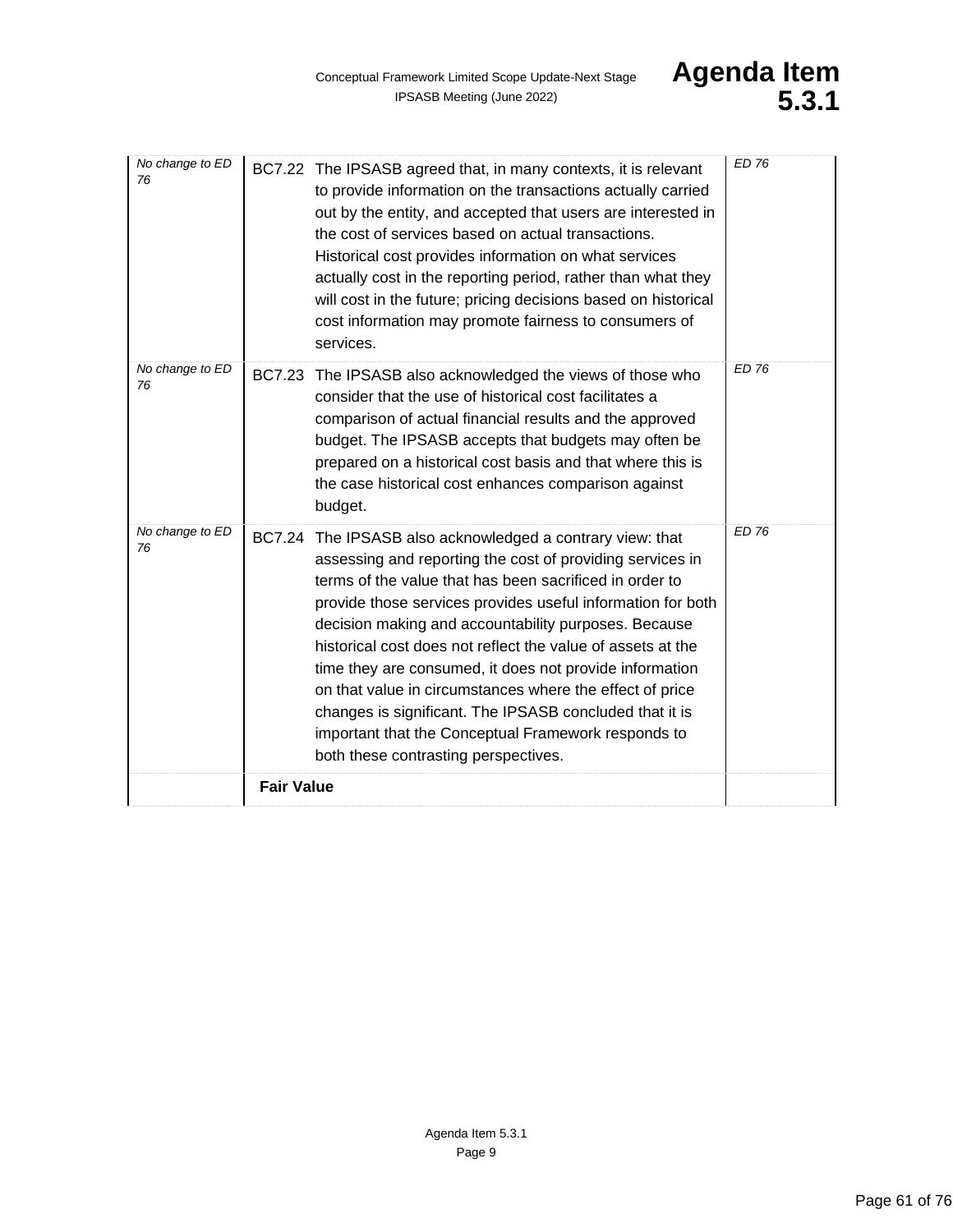| Minor changes to<br>ED 76 to<br>comment on<br>support for<br>inclusion of fair<br>value                                                                                                         | <b>BC7.25</b><br>Shortly before the 2014 Conceptual Framework was<br>finalized the IASB approved IFRS 13, Fair Value Measurement.<br>IFRS 13 adopted an explicitly exit-based definition of fair value.<br>This differed from the definition of fair value in the IPSASB's<br>literature, which was aligned with the pre-IFRS 13 definition of<br>fair value. The IPSASB decided to rename its fair value<br>definition as 'market value'. The aim was to avoid two global<br>standard setters using the term 'fair value' with different<br>definitions in future standards development. Unlike the revised<br>IASB definition of fair value, market value could be appropriate<br>for non-specialized physical assets held for operational<br>capacity as well as assets held for financial capacity. Since<br>2014 the IPSASB's standards-level work, especially that on<br>financial instruments, has led the IPSASB to conclude that a<br>non-entity-specific current value measurement basis is<br>necessary for both assets and liabilities. This view was<br>reflected in IPSAS 41, Financial Instruments, and in the<br>illustrative exposure draft in Consultation Paper, Measurement.<br>ED 76 therefore included fair value for both assets and<br>liabilities based on the IASB's exit-based definition of fair value.<br>Respondents to ED 76 strongly supported the inclusion of fair<br>value as defined in IPSAS 41. No major issues were raised,<br>and fair value has therefore been included in the revised<br>Chapter 7. | <b>ED 76</b> |
|-------------------------------------------------------------------------------------------------------------------------------------------------------------------------------------------------|-----------------------------------------------------------------------------------------------------------------------------------------------------------------------------------------------------------------------------------------------------------------------------------------------------------------------------------------------------------------------------------------------------------------------------------------------------------------------------------------------------------------------------------------------------------------------------------------------------------------------------------------------------------------------------------------------------------------------------------------------------------------------------------------------------------------------------------------------------------------------------------------------------------------------------------------------------------------------------------------------------------------------------------------------------------------------------------------------------------------------------------------------------------------------------------------------------------------------------------------------------------------------------------------------------------------------------------------------------------------------------------------------------------------------------------------------------------------------------------------------------------------------------------------------|--------------|
| New paragraph                                                                                                                                                                                   | BC 7.25A Some respondents to ED 76 suggested that the<br>Conceptual Framework should provide more guidance on the<br>characteristics of an orderly market. The IPSASB considered that<br>detailed guidance on orderly markets would be inappropriate at the<br>conceptual level and concluded that the guidance in paragraph<br>7.40 is adequate.                                                                                                                                                                                                                                                                                                                                                                                                                                                                                                                                                                                                                                                                                                                                                                                                                                                                                                                                                                                                                                                                                                                                                                                             | Not in ED 76 |
|                                                                                                                                                                                                 | <b>Current Operational Value</b>                                                                                                                                                                                                                                                                                                                                                                                                                                                                                                                                                                                                                                                                                                                                                                                                                                                                                                                                                                                                                                                                                                                                                                                                                                                                                                                                                                                                                                                                                                              |              |
| No change to ED<br>76 currently.<br>Further<br>consideration of<br>current value<br>measurement<br>bases for assets<br>primarily held for<br>operational<br>capacity at<br>September<br>meeting | BC7.26 The 2014 Conceptual Framework included replacement<br>cost as a current value measurement basis, envisaging<br>that it would be appropriate for specialized assets. As<br>noted in paragraph BC7.25 the IPSASB has adopted an<br>exit-based definition of fair value. The cost approach, a<br>measurement technique for fair value, has some<br>similarities to replacement cost. These inter-related<br>factors necessitated the development of a measurement<br>basis that can be applied to assets held primarily for<br>operational capacity.                                                                                                                                                                                                                                                                                                                                                                                                                                                                                                                                                                                                                                                                                                                                                                                                                                                                                                                                                                                      | <b>ED 76</b> |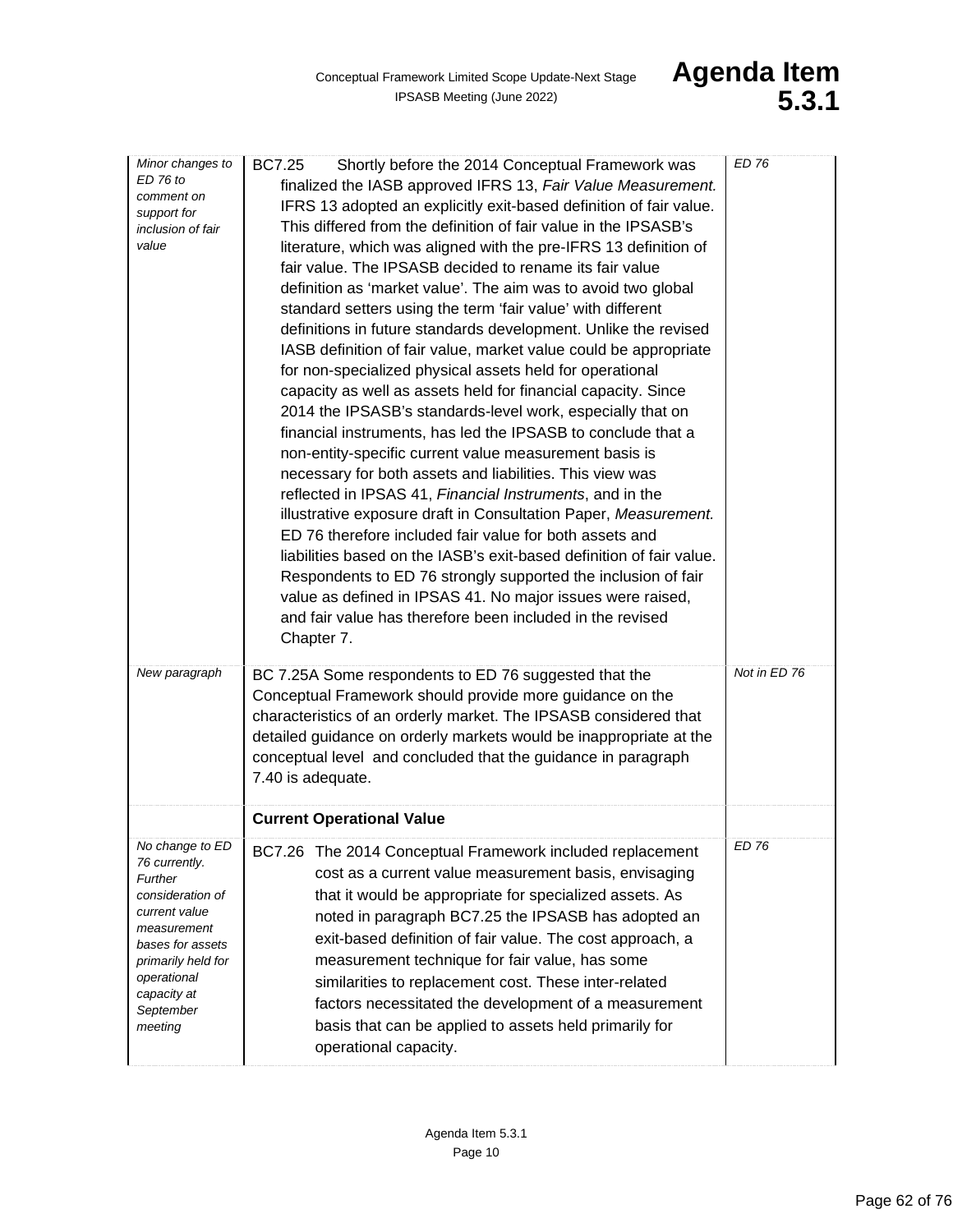| No change to ED<br>76 currently.<br>Further<br>consideration of<br>current value<br>measurement<br>bases for assets<br>primarily held for<br>operational<br>capacity at<br>September<br>meeting | BC7.27 The IASB's 2018 Framework included current cost as a<br>measurement basis for both assets and liabilities. The<br><b>IPSASB</b> considered whether current cost should be<br>adopted as a current value measurement basis for assets<br>that are primarily held for operational capacity (see below<br>paragraph BC7.68 for a discussion of current cost for<br>liabilities). The IPSASB formed a view that a<br>measurement basis similar to current cost is relevant in a<br>public sector context for both specialized assets and non-<br>specialized assets held for operational capacity. However,<br>rather than the cost of an equivalent asset in the IASB's<br>definition of current cost, the IPSASB formed a view such<br>a measurement basis should reflect an asset's existing<br>use in delivering services. The IPSASB decided to use the<br>term 'current operational value' for this measurement<br>basis. Current operational value is a versatile<br>measurement basis. For non-specialized assets, it can be<br>supported by directly market-based measurement<br>techniques with similarities to market value. For<br>specialized assets, measurement techniques to determine<br>the value of the asset may be applied. The updated<br>Conceptual Framework therefore includes current<br>operational value as a measurement basis for assets<br>primarily held for operational capacity. | ED 76 |
|-------------------------------------------------------------------------------------------------------------------------------------------------------------------------------------------------|-----------------------------------------------------------------------------------------------------------------------------------------------------------------------------------------------------------------------------------------------------------------------------------------------------------------------------------------------------------------------------------------------------------------------------------------------------------------------------------------------------------------------------------------------------------------------------------------------------------------------------------------------------------------------------------------------------------------------------------------------------------------------------------------------------------------------------------------------------------------------------------------------------------------------------------------------------------------------------------------------------------------------------------------------------------------------------------------------------------------------------------------------------------------------------------------------------------------------------------------------------------------------------------------------------------------------------------------------------------------------------------------------------------------------|-------|
|                                                                                                                                                                                                 |                                                                                                                                                                                                                                                                                                                                                                                                                                                                                                                                                                                                                                                                                                                                                                                                                                                                                                                                                                                                                                                                                                                                                                                                                                                                                                                                                                                                                       |       |
|                                                                                                                                                                                                 | <b>Measurement Bases and Approaches for Assets not</b><br>included in the Updated Conceptual Framework                                                                                                                                                                                                                                                                                                                                                                                                                                                                                                                                                                                                                                                                                                                                                                                                                                                                                                                                                                                                                                                                                                                                                                                                                                                                                                                |       |
| No change to ED<br>76                                                                                                                                                                           | BC7.28 The following measurement bases and approaches for<br>assets in the 2014 Conceptual Framework have not been<br>included in the updated version:                                                                                                                                                                                                                                                                                                                                                                                                                                                                                                                                                                                                                                                                                                                                                                                                                                                                                                                                                                                                                                                                                                                                                                                                                                                                | FD 76 |
|                                                                                                                                                                                                 | Market value;                                                                                                                                                                                                                                                                                                                                                                                                                                                                                                                                                                                                                                                                                                                                                                                                                                                                                                                                                                                                                                                                                                                                                                                                                                                                                                                                                                                                         |       |
|                                                                                                                                                                                                 | Replacement cost;                                                                                                                                                                                                                                                                                                                                                                                                                                                                                                                                                                                                                                                                                                                                                                                                                                                                                                                                                                                                                                                                                                                                                                                                                                                                                                                                                                                                     |       |
|                                                                                                                                                                                                 | Net selling price; and                                                                                                                                                                                                                                                                                                                                                                                                                                                                                                                                                                                                                                                                                                                                                                                                                                                                                                                                                                                                                                                                                                                                                                                                                                                                                                                                                                                                |       |
|                                                                                                                                                                                                 | Value in use.                                                                                                                                                                                                                                                                                                                                                                                                                                                                                                                                                                                                                                                                                                                                                                                                                                                                                                                                                                                                                                                                                                                                                                                                                                                                                                                                                                                                         |       |
|                                                                                                                                                                                                 |                                                                                                                                                                                                                                                                                                                                                                                                                                                                                                                                                                                                                                                                                                                                                                                                                                                                                                                                                                                                                                                                                                                                                                                                                                                                                                                                                                                                                       |       |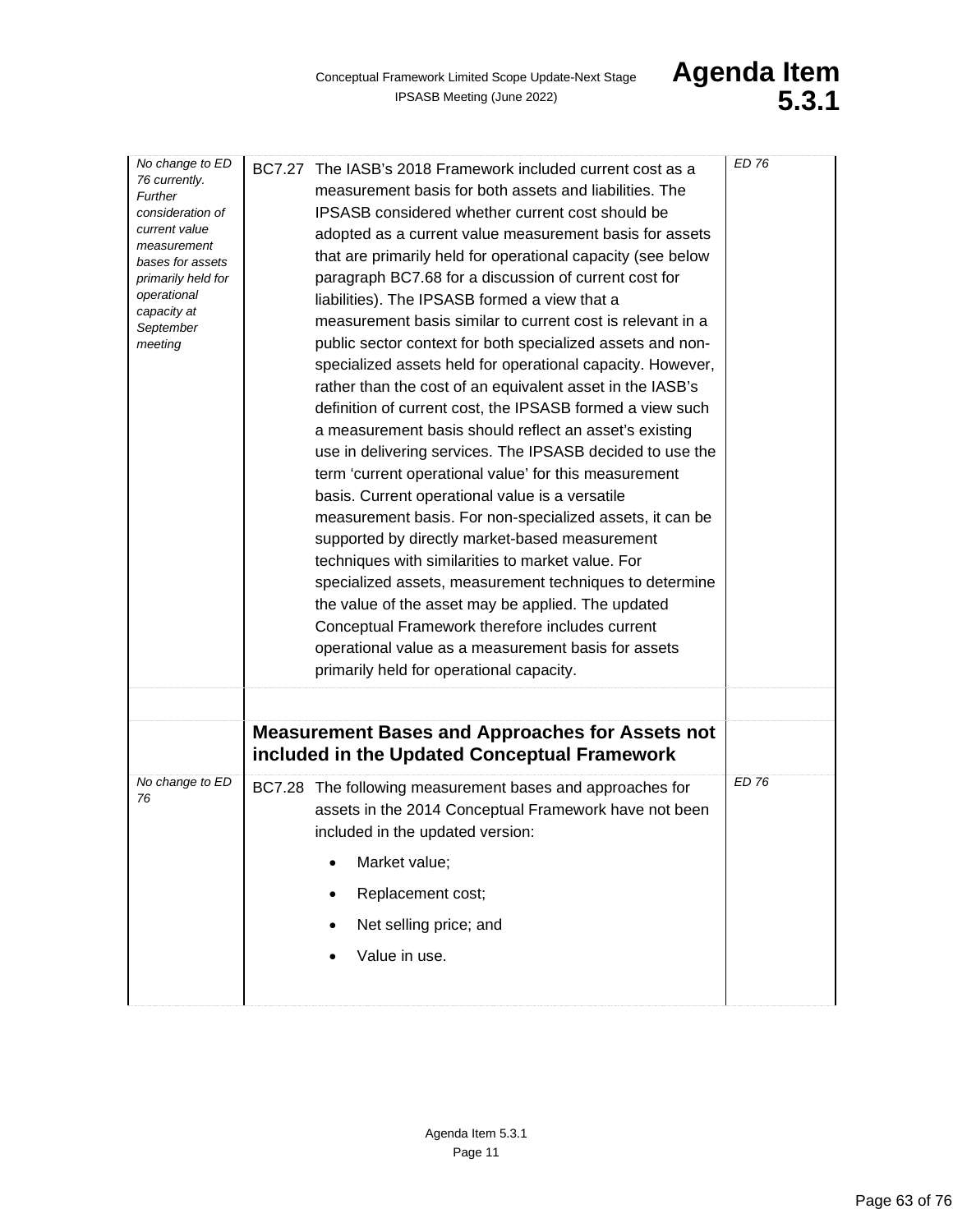| No change to ED<br>76                                                                          | BC7.29 The following measurement bases were considered for<br>inclusion and rejected:<br>Symbolic value;<br>Synergistic value; and<br>Equitable value.                                                                                                                                                                                                                                                                                                                                                                                                                                                                                                                                                                                                                                                                                                                                                                                                                                                                                                                                                                                                                                                                                                                                                                                                                                                                                    | <b>ED 76</b> |
|------------------------------------------------------------------------------------------------|-------------------------------------------------------------------------------------------------------------------------------------------------------------------------------------------------------------------------------------------------------------------------------------------------------------------------------------------------------------------------------------------------------------------------------------------------------------------------------------------------------------------------------------------------------------------------------------------------------------------------------------------------------------------------------------------------------------------------------------------------------------------------------------------------------------------------------------------------------------------------------------------------------------------------------------------------------------------------------------------------------------------------------------------------------------------------------------------------------------------------------------------------------------------------------------------------------------------------------------------------------------------------------------------------------------------------------------------------------------------------------------------------------------------------------------------|--------------|
| No change to ED<br>76                                                                          | <b>BC7.30</b><br>In developing the 2014 Conceptual Framework the<br>IPSASB also considered and rejected the deprival value<br>model, which is an approach to selection of a<br>measurement basis, rather than a measurement basis in<br>its own right.                                                                                                                                                                                                                                                                                                                                                                                                                                                                                                                                                                                                                                                                                                                                                                                                                                                                                                                                                                                                                                                                                                                                                                                    | ED 76        |
|                                                                                                | <b>Market Value</b>                                                                                                                                                                                                                                                                                                                                                                                                                                                                                                                                                                                                                                                                                                                                                                                                                                                                                                                                                                                                                                                                                                                                                                                                                                                                                                                                                                                                                       |              |
| Additional<br>material added<br>confirming<br>reasons for non-<br>retention of<br>market value | In light of the decision to include fair value and current<br><b>BC7.31</b><br>operational value as measurement bases under the<br>current value model, the IPSASB considered whether it<br>was necessary to retain market value as a measurement<br>basis for assets. The IPSASB considered that fair value is<br>the current value measurement basis that best meets the<br>measurement objective where assets are held for financial<br>capacity and for determining the amount of a liability that<br>can be transferred to a third party under current market<br>conditions. Current operational value is the current value<br>measurement basis that best meets the measurement<br>objective where assets are held for operational capacity,<br>because it does not include a 'highest and best use'<br>market-based assumption, and, as an entity-specific<br>measurement basis, does not reflect the expectations of<br>market participants. The IPSASB therefore concluded that<br>it was not necessary to retain market value. Market-based<br>techniques can be used to operationalize the fair value<br>and current operational value measurement bases. Such<br>decisions are made at the standards level. Respondents<br>to ED 76 strongly supported the deletion of market value.<br>No major issues were raised, and market value has<br>therefore not been included in the revised Chapter 7.<br><b>Replacement Cost</b> | <b>ED 76</b> |
|                                                                                                |                                                                                                                                                                                                                                                                                                                                                                                                                                                                                                                                                                                                                                                                                                                                                                                                                                                                                                                                                                                                                                                                                                                                                                                                                                                                                                                                                                                                                                           |              |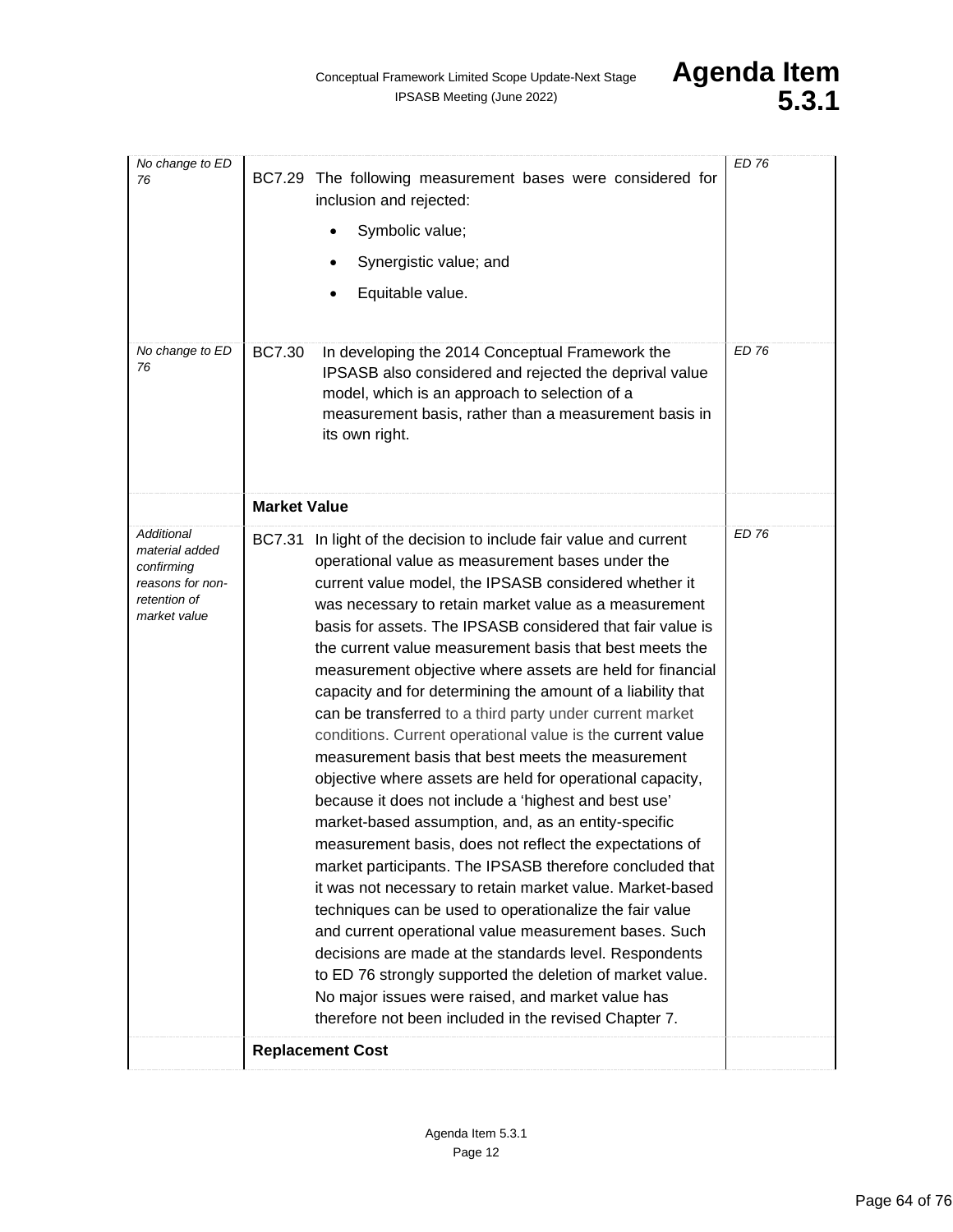| No current<br>change to ED 76.<br>Approach to<br>current value<br>measurement<br>basis for assets<br>primarily held for<br>operational<br>capacity to be<br>considered at<br>September<br>meeting | BC7.32 Replacement cost was defined in the 2014 Conceptual<br>Framework as:<br>The most economic cost required for the entity to replace<br>the service potential of an asset (including the amount<br>that the entity will receive from its disposal at the end of its<br>useful life) at the reporting date).                                                                                                                                                                                                                                                                                                                                                                                                                                                                                                                             | <b>ED 76</b> |
|---------------------------------------------------------------------------------------------------------------------------------------------------------------------------------------------------|---------------------------------------------------------------------------------------------------------------------------------------------------------------------------------------------------------------------------------------------------------------------------------------------------------------------------------------------------------------------------------------------------------------------------------------------------------------------------------------------------------------------------------------------------------------------------------------------------------------------------------------------------------------------------------------------------------------------------------------------------------------------------------------------------------------------------------------------|--------------|
| No current<br>change to ED 76.<br>Approach to<br>current value<br>measurement<br>basis for assets<br>primarily held for<br>operational<br>capacity to be<br>considered at<br>September<br>meeting | BC7.33 In light of the decision to include current operational value<br>as the most appropriate current value measurement basis<br>for operational assets, the IPSASB considered whether it<br>was necessary to retain replacement cost as a<br>measurement basis. The IPSASB considered that the<br>rationale for including replacement cost as a<br>measurement basis in the 2014 Conceptual Framework is<br>robust that an appropriate measurement basis for<br>specialized assets should provide information on the cost<br>of service potential that is attributable to the asset. As<br>noted above, current operational value is a more versatile<br>measurement basis, as it can be applied to both<br>specialized and non-specialized assets. Measurement<br>techniques can be selected appropriate to the nature of<br>the asset. | ED 76        |
| No current<br>change to ED 76.                                                                                                                                                                    | <b>Net Selling Price</b>                                                                                                                                                                                                                                                                                                                                                                                                                                                                                                                                                                                                                                                                                                                                                                                                                    | <b>ED 76</b> |
| No current<br>change to ED 76.                                                                                                                                                                    | BC7.34 Net selling price is an entity-specific measurement basis<br>that was defined in the 2014 Conceptual Framework as:<br>The amount that the entity can obtain from sale of the<br>asset, after deducting the costs of sale.                                                                                                                                                                                                                                                                                                                                                                                                                                                                                                                                                                                                            | ED 76        |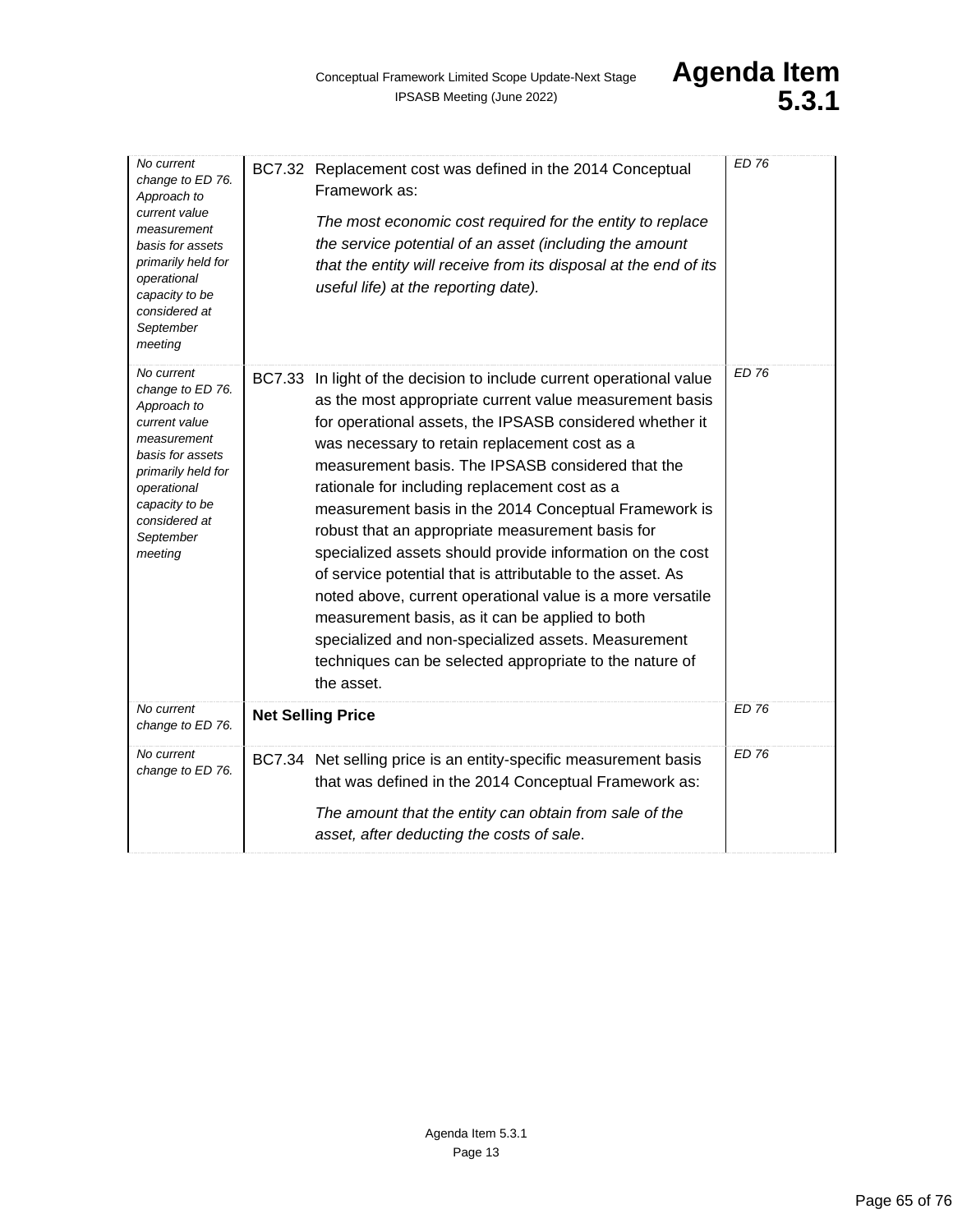| No current<br>change to ED 76.<br>Paragraphs may<br>be revised<br>following<br>discussion of<br>retention of net<br>selling price at<br>June meeting. | BC7.35 In its project on non-current assets and discontinued<br>operations, the IPSASB considered whether net selling<br>price should be included as an alternative measure to fair<br>value less costs to sell in determining the recoverable<br>amount of assets held for disposal where a disposal is on<br>negotiated rather than market terms. The IPSASB<br>rejected inclusion of net selling price, largely on<br>accountability grounds, concluding that fair value is more<br>appropriate for the determination of the recoverable<br>amount of an asset as it generally meets the qualitative<br>characteristics of financial reporting better than net selling<br>price.                                                                                                                                                                                                                                                                                                                                                                                                                                                                                                                                                                                                           | <b>ED 76</b> |
|-------------------------------------------------------------------------------------------------------------------------------------------------------|-----------------------------------------------------------------------------------------------------------------------------------------------------------------------------------------------------------------------------------------------------------------------------------------------------------------------------------------------------------------------------------------------------------------------------------------------------------------------------------------------------------------------------------------------------------------------------------------------------------------------------------------------------------------------------------------------------------------------------------------------------------------------------------------------------------------------------------------------------------------------------------------------------------------------------------------------------------------------------------------------------------------------------------------------------------------------------------------------------------------------------------------------------------------------------------------------------------------------------------------------------------------------------------------------|--------------|
| No current<br>change to ED 76.<br>Paragraphs may<br>be revised<br>following<br>discussion of<br>retention of net<br>selling price at<br>June meeting. | BC7.36 The IPSASB acknowledged the case for an entity-specific,<br>current value measurement basis for assets as an<br>alternative to fair value where there is not an orderly<br>market, such as a distressed or negotiated sale.<br>jurisdictions events such as financial crises and<br>pandemics have increased the likelihood of such sales.<br>Disposal values will be affected by the impact of such<br>events on general market conditions and therefore<br>reflected in fair value measurements. Aside from general<br>price effects, when disposal is estimated to be below fair<br>value, it is important that the impact on an entity's financial<br>position and financial performance is made fully<br>transparent by disclosing the extent of the losses likely to<br>be made on sale. This can be achieved by showing the<br>difference between an asset's fair value and the sale<br>price. The IPSASB concluded that, in light of the limited<br>information provided by net selling price, its retention in<br>the IPSASB Conceptual Framework was unnecessary.<br>Net selling price and net realizable value, which is very<br>similar, may be specified at the standards-level, as is<br>currently the case for net realizable value in IPSAS 12,<br><i>Inventories.</i> | <b>ED 76</b> |
| No change to ED<br>76                                                                                                                                 | <b>Value in Use</b>                                                                                                                                                                                                                                                                                                                                                                                                                                                                                                                                                                                                                                                                                                                                                                                                                                                                                                                                                                                                                                                                                                                                                                                                                                                                           | <b>ED 76</b> |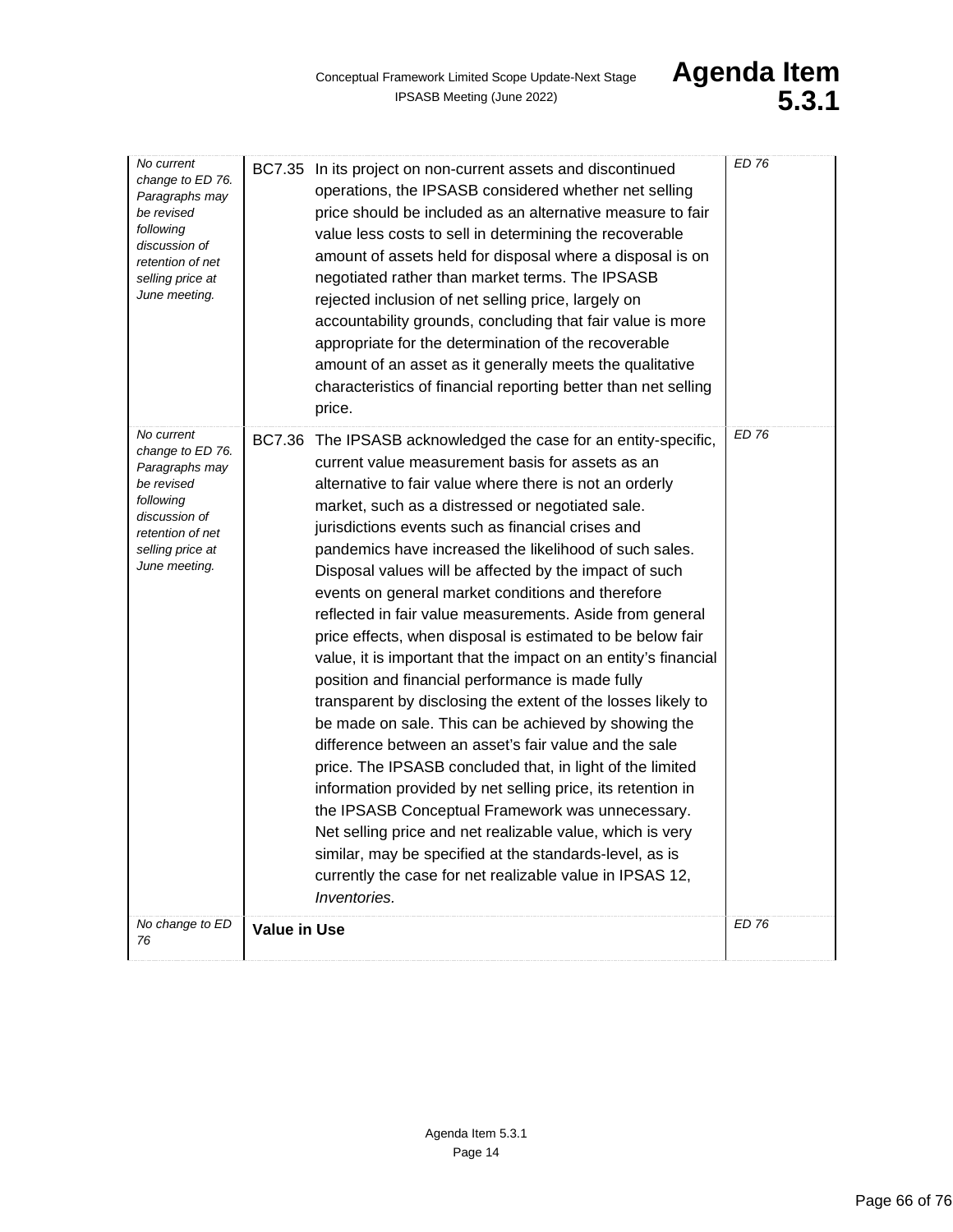| No change to ED<br>76. The BC<br>paragraphs on<br>value in use will<br>be amended if<br>necessary<br>following<br>discussion in<br>September 2022. |               | BC7.37 The IPSASB considered whether to retain value in use as<br>a current value measurement basis for assets in the<br>Conceptual Framework.                                                                                                                                                                                                                                                                                                                                                                                                                                                                                                                     | <b>ED 76</b> |
|----------------------------------------------------------------------------------------------------------------------------------------------------|---------------|--------------------------------------------------------------------------------------------------------------------------------------------------------------------------------------------------------------------------------------------------------------------------------------------------------------------------------------------------------------------------------------------------------------------------------------------------------------------------------------------------------------------------------------------------------------------------------------------------------------------------------------------------------------------|--------------|
| No change to ED<br>76. The BC<br>paragraphs on<br>value in use will<br>be amended if<br>necessary<br>following<br>discussion in<br>September 2022. |               | BC7.38 The IPSASB noted that the definition in the 2014<br>Conceptual Framework was not fully consistent with that<br>in the IASB's Conceptual Framework, because it is not<br>limited to the cash-generating context and includes a<br>reference to 'service potential' <sup>11</sup> . In its standards<br>development since approval of the Conceptual<br>Framework, the IPSASB has placed increased emphasis<br>on the consistent use of terminology and definitions by<br>global standard setters.                                                                                                                                                            | <b>ED 76</b> |
| No change to ED<br>76. The BC<br>paragraphs on<br>value in use will<br>be amended if<br>necessary<br>following<br>discussion in<br>September 2022. | <b>BC7.39</b> | The IPSASB acknowledged the importance of value in<br>use in assessments of impairment gains or losses. The<br>IPSASB also noted that value is use requires complex and<br>subjective projections of cash flows generated by an asset<br>or of the service potential provided by an asset.<br>Complexity increases where assets generate cash flows<br>in combination with other assets.                                                                                                                                                                                                                                                                           | <b>ED 76</b> |
| No change to ED<br>76. The BC<br>paragraphs on<br>value in use will<br>be amended if<br>necessary<br>following<br>discussion in<br>September 2022. | <b>BC7.40</b> | The IPSASB acknowledged that some assets both<br>generate cash flows and are used in the delivery of<br>services. In such circumstances the IPSASB reaffirmed<br>that, for financial reporting purposes, preparers of financial<br>statements need to make a professional judgment of the<br>primary purpose for which an asset is held. Under the<br>current value model, where assets are primarily held for<br>operational capacity, current operational value is applied;<br>where assets are primarily held for financial capacity, fair<br>value is applied. The continued applicability of value in<br>use is therefore likely to be limited to impairment. | <b>ED 76</b> |

<span id="page-66-0"></span><sup>11</sup> The definition of value in use in paragraph 7.58 of the 2014 Conceptual Framework was: *The present value to the entity of the asset's remaining service potential or ability to generate economic benefits if it continues to be used, and of the net amount that the entity will receive from its disposal at the end of its useful life.*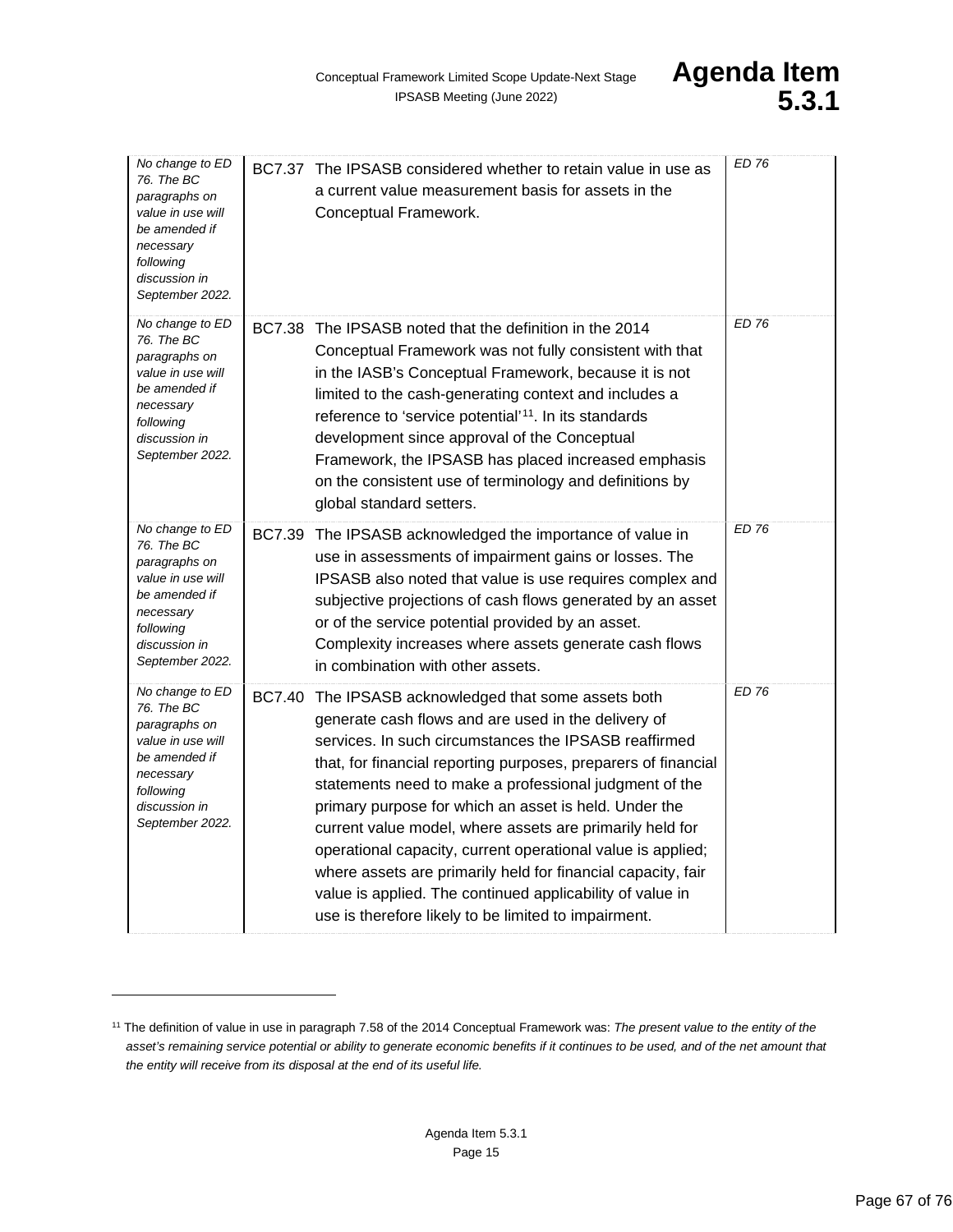| New paragraph                                                                                                                                      | BC7.40A A few respondents to ED 76 suggested that the<br>Conceptual Framework should provide guidance on determining<br>cash flows. While the IPSASB acknowledges that determining cash<br>flows can be complex the IPSASB concluded that such guidance is<br>inappropriate at the conceptual level and should be provided at the<br>standards level.                                                                                                                                                                                                                                                                                                                                                                                                                                                                                                                          | Not in ED 76 |
|----------------------------------------------------------------------------------------------------------------------------------------------------|--------------------------------------------------------------------------------------------------------------------------------------------------------------------------------------------------------------------------------------------------------------------------------------------------------------------------------------------------------------------------------------------------------------------------------------------------------------------------------------------------------------------------------------------------------------------------------------------------------------------------------------------------------------------------------------------------------------------------------------------------------------------------------------------------------------------------------------------------------------------------------|--------------|
| No change to ED<br>76. The BC<br>paragraphs on<br>value in use will<br>be amended if<br>necessary<br>following<br>discussion in<br>September 2022. | BC7.41 In light of the above factors the IPSASB decided to<br>replace the definition of value in use with a limited<br>discussion in paragraphs 7.57-7.62 of the updated<br>Chapter.                                                                                                                                                                                                                                                                                                                                                                                                                                                                                                                                                                                                                                                                                           | <b>ED 76</b> |
| No change to ED<br>76                                                                                                                              | <b>Symbolic Values</b>                                                                                                                                                                                                                                                                                                                                                                                                                                                                                                                                                                                                                                                                                                                                                                                                                                                         | ED 76        |
| No change to ED<br>76                                                                                                                              | BC7.42 In some jurisdictions certain assets are recognized on the<br>statement of financial position at symbolic values, typically<br>one unit of the presentation currency. This treatment is<br>adopted in order to recognize assets on the face of the<br>statement of financial position when it is difficult to obtain<br>a valuation. Supporters of symbolic values consider that<br>they provide useful information to users of financial<br>statements and facilitate a linkage between asset<br>management and accounting processes.                                                                                                                                                                                                                                                                                                                                  | <b>ED 76</b> |
| No change to ED<br>76                                                                                                                              | <b>BC7.43</b><br>The IPSASB acknowledged that such an approach is<br>intended to provide useful information. However, in the<br>development of the 2014 Conceptual Framework the<br>majority of IPSASB members took the view that symbolic<br>values do not meet the measurement objective, because<br>they do not provide relevant information on financial<br>capacity, operational capacity or the cost of services. The<br>majority of the IPSASB concluded that the decision<br>whether to recognize an item as an asset should be made<br>following an assessment of whether the item meets the<br>definition of an asset and recognition criteria in Chapter 5,<br>Elements in Financial Statements, and Chapter 6,<br>Recognition in Financial Statements. The IPSASB did not<br>further consider the issue of symbolic values in the<br>Limited-scope Update project. | <b>ED 76</b> |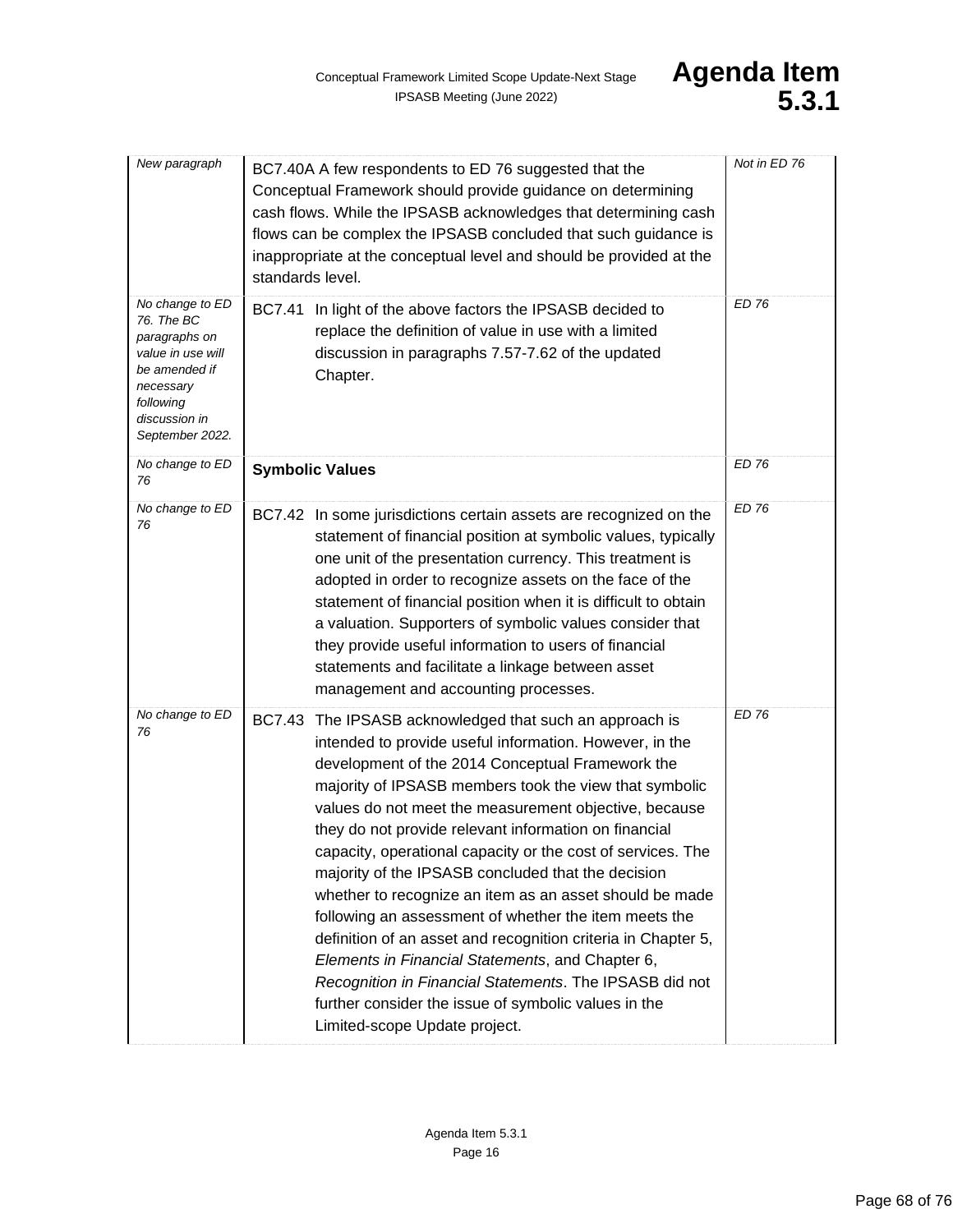| No change to ED<br>76 | <b>Equitable Value and Synergistic Value</b>                                                                                                                                                                                                                                                                                                                                                                                                                                                                                                                                                         | <b>ED 76</b> |
|-----------------------|------------------------------------------------------------------------------------------------------------------------------------------------------------------------------------------------------------------------------------------------------------------------------------------------------------------------------------------------------------------------------------------------------------------------------------------------------------------------------------------------------------------------------------------------------------------------------------------------------|--------------|
| No change to ED<br>76 | BC7.44 The IPSASB considers that the development of<br>conceptual and standards-level projects evaluates the<br>requirements and guidance in International Valuation<br>Standards (IVS) and Government Finance Statistics. In its<br>Limited-scope Scope Update project, the IPSASB<br>evaluated two concepts in IVS as potential measurement<br>bases in the Conceptual Framework-equitable value and<br>synergistic value.                                                                                                                                                                         | ED 76        |
| No change to ED<br>76 | BC7.45 IVS defines equitable value as the estimated price for the<br>transfer of an asset or liability between identified<br>knowledgeable and willing parties that reflects the<br>respective interests of those parties.                                                                                                                                                                                                                                                                                                                                                                           | <b>ED 76</b> |
| No change to ED<br>76 | BC7.46 IVS defines synergistic value as the result of a<br>combination of two or more assets or interests where the<br>combined value is more than the sum of the separate<br>values                                                                                                                                                                                                                                                                                                                                                                                                                 | <b>ED 76</b> |
| No change to ED<br>76 | <b>BC7.47</b><br>Equitable value has similarities to net selling price and<br>synergistic value relates to unit of account. The IPSASB<br>considered net selling price in the limited scope update of<br>the Conceptual Framework and decided not to retain this<br>measurement basis (see above paragraphs BC7.34-<br>BC7.36). The IPSASB plans work on unit of account in the<br>second phase of the Limited Scope Update. The IPSASB<br>therefore concluded that including equitable value and<br>synergistic value as specific measurement bases in the<br>Conceptual Framework was unnecessary. | <b>ED 76</b> |
| No change to ED<br>76 | <b>Deprival Value Model</b>                                                                                                                                                                                                                                                                                                                                                                                                                                                                                                                                                                          | <b>ED 76</b> |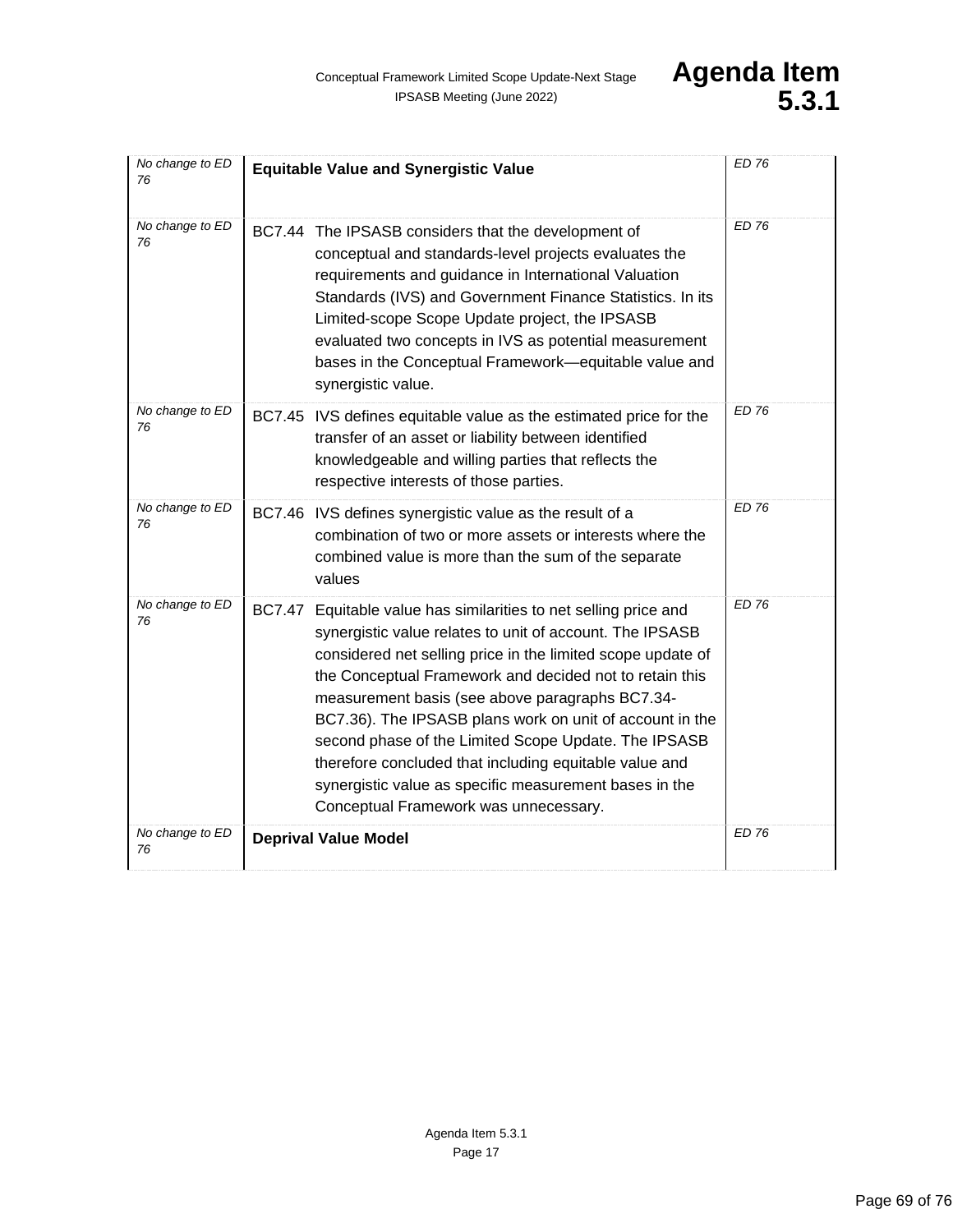| No change to ED<br>76 |               | BC7.48 The 2011 Conceptual Framework Consultation Paper,<br>Measurement of Assets and Liabilities in Financial<br>Statements discussed the deprival value model as a<br>rationale for selecting a current value measurement basis.<br>Some respondents expressed reservations-in particular<br>that the model would be costly and impose a<br>disproportionate burden on preparers to have to consider<br>a number of possible measurement bases for each asset<br>that is reported. A number of respondents also considered<br>that it is overly complex. A view was also expressed that<br>the deprival value model unduly exaggerates the<br>qualitative characteristic of relevance and neglects the<br>other qualitative characteristics.            | <b>ED 76</b> |
|-----------------------|---------------|-----------------------------------------------------------------------------------------------------------------------------------------------------------------------------------------------------------------------------------------------------------------------------------------------------------------------------------------------------------------------------------------------------------------------------------------------------------------------------------------------------------------------------------------------------------------------------------------------------------------------------------------------------------------------------------------------------------------------------------------------------------|--------------|
| No change to ED<br>76 | <b>BC7.49</b> | Although the IPSASB recognized that the deprival value<br>model has been adopted successfully in some<br>jurisdictions, the IPSASB acknowledged such reservations<br>in whole or part. The IPSASB therefore included the<br>deprival value model in the 2013 Conceptual Framework<br>Exposure Draft, Measurement of Assets and Liabilities in<br>Financial Statements. That Exposure Draft proposed the<br>deprival value model as an optional method of choosing<br>between replacement cost, net selling price, and value in<br>use where it had been decided to use a current<br>measurement basis, but the appropriate basis could not<br>be identified by reference to the objectives of financial<br>reporting and the qualitative characteristics. | <b>ED 76</b> |
| No change to ED<br>76 | <b>BC7.50</b> | Although a minority of respondents to the 2013<br>Conceptual Framework Exposure Draft were highly<br>supportive of the deprival value model, many respondents<br>continued to express reservations about the model's<br>complexity. The IPSASB also acknowledged a technical<br>ambiguity in the deprival value model-if net selling price<br>is higher than replacement cost a development<br>opportunity might be indicated and that users should be<br>provided with this information, which the deprival value<br>model would not do. Due to these factors the IPSASB<br>decided not to include the deprival value model in the<br>Conceptual Framework. The deprival value model was not<br>considered in the Limited-scope Update.                  | <b>ED 76</b> |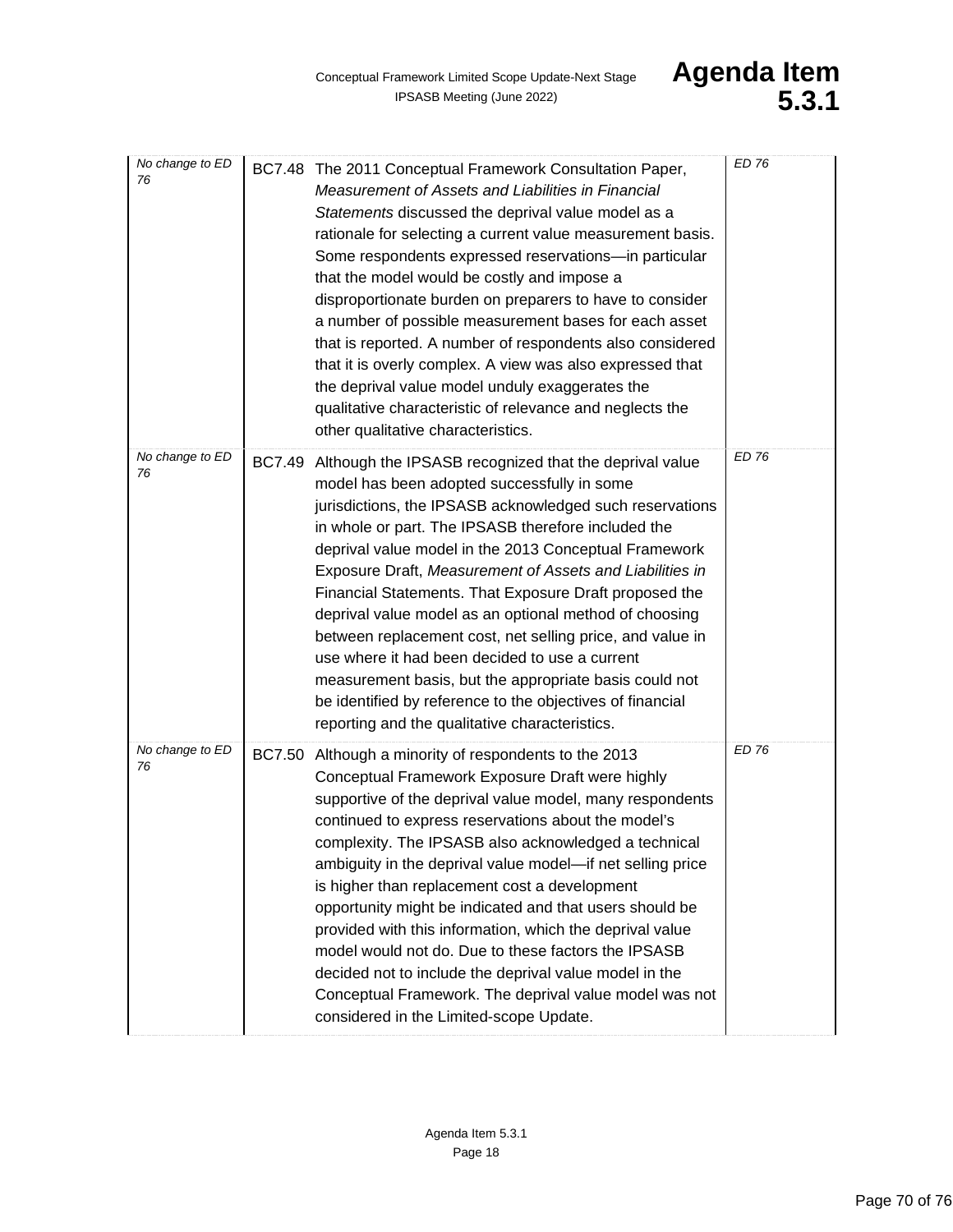| No change to ED<br>76                                                     | <b>Measurement Basis for Liabilities in the Updated</b><br><b>Conceptual Framework</b>                                                                                                                                                                                                                                                                                                                                                                                                                                                                                                                                                    | <b>ED 76</b>                         |
|---------------------------------------------------------------------------|-------------------------------------------------------------------------------------------------------------------------------------------------------------------------------------------------------------------------------------------------------------------------------------------------------------------------------------------------------------------------------------------------------------------------------------------------------------------------------------------------------------------------------------------------------------------------------------------------------------------------------------------|--------------------------------------|
|                                                                           | <b>Fair Value</b>                                                                                                                                                                                                                                                                                                                                                                                                                                                                                                                                                                                                                         |                                      |
| Additional<br>sentences added<br>confirming<br>inclusion of fair<br>value | BC7.51 Paragraph BC7.25 discusses the inclusion of fair value for<br>assets in the updated Conceptual Framework. Consistent<br>with the analysis for assets, the IPSASB decided that fair<br>value is an appropriate measurement basis for many<br>liabilities depending on their characteristics. The updated<br>measurement chapter therefore includes fair value for<br>liabilities. As noted for assets in paragraph BC7.25<br>respondents to ED 76 strongly supported the inclusion of<br>fair value as defined in IPSAS 41. No major issues were<br>raised, and fair value has therefore been included in the<br>revised Chapter 7. | ED 76 with<br>additional<br>material |
| No change to ED<br>76                                                     | <b>Cost of Fulfilment</b>                                                                                                                                                                                                                                                                                                                                                                                                                                                                                                                                                                                                                 | <b>ED 76</b>                         |
| No change to ED<br>76                                                     | BC7.52 The 2014 Conceptual Framework, in paragraph 7.74,<br>defined cost of fulfillment as:<br>The costs that the entity will incur in fulfilling the<br>obligations represented by the liability, assuming that it<br>does so in the least costly manner.                                                                                                                                                                                                                                                                                                                                                                                | ED 76                                |
| No change to ED<br>76                                                     | <b>BC7.53</b><br>In its 2018 Framework the IASB included fulfilment <sup>12</sup><br>value, defined as:<br>The present value of the cash, or other economic<br>resources, that an entity expects to be obliged to transfer<br>as it fulfils a liability.                                                                                                                                                                                                                                                                                                                                                                                  | <b>ED 76</b>                         |
| No change to ED<br>76                                                     | <b>BC7.54</b><br>In light of this development the IPSASB considered<br>whether to (a) adopt the term 'fulfillment value' rather than<br>cost of fulfillment while retaining the original definition of<br>cost of fulfillment (b) adopt the term 'fulfillment fulfilment<br>value' and the definition in the IASB Framework; or (c)<br>another approach.                                                                                                                                                                                                                                                                                  | <b>ED 76</b>                         |

<span id="page-70-0"></span><sup>&</sup>lt;sup>12</sup> The IPSASB uses the word 'fulfillment'. The IASB uses the word 'fulfilment'. This reflects usage respectively in North America and the United Kingdom. Hereafter the word 'fulfillment' is used.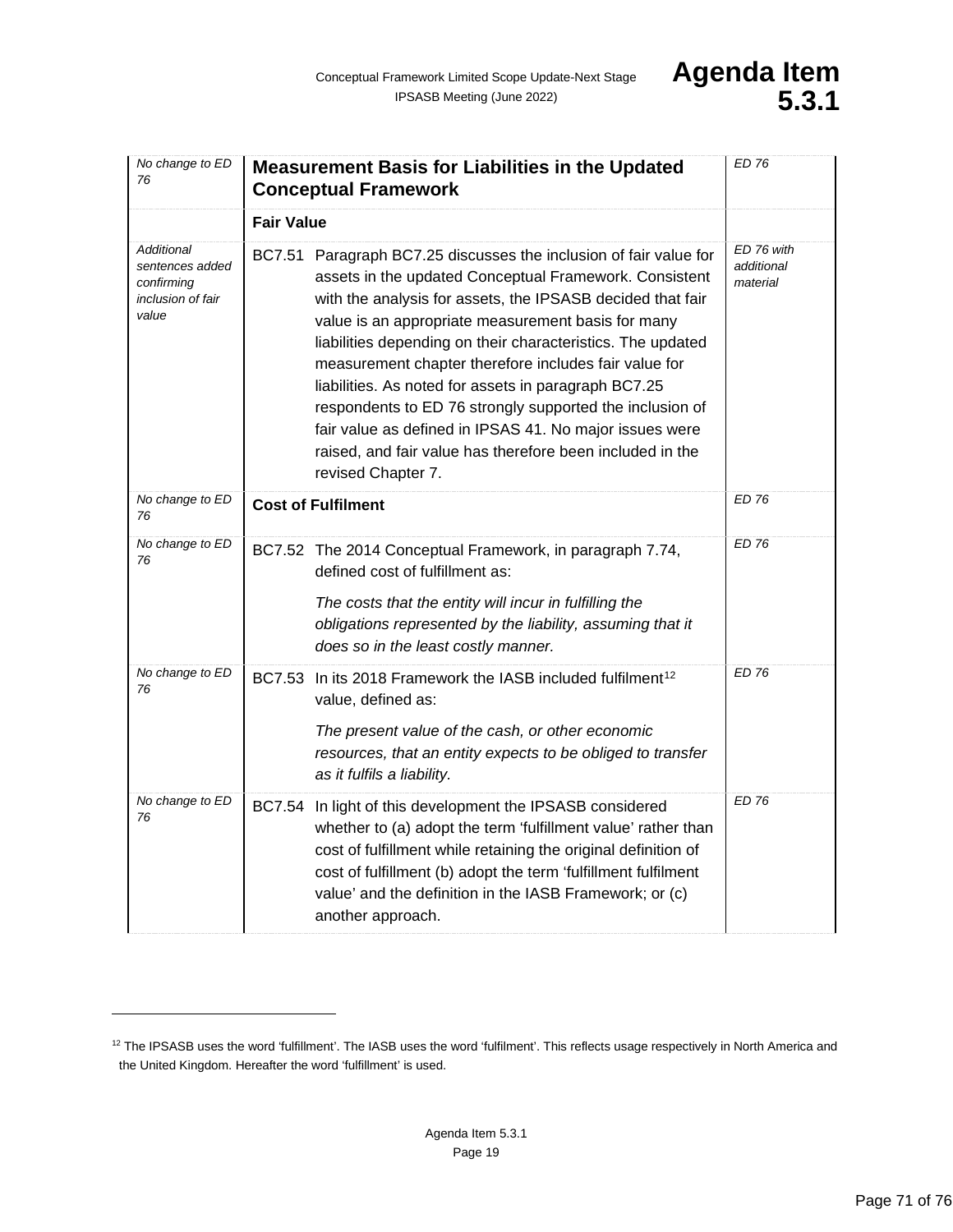| No change to ED<br>76 | BC7.55 A number of respondents to the IPSASB's 2019<br>Consultation Paper, Measurement, pointed out that<br>fulfillment value reflects a risk premium, whereas cost of<br>fulfillment is silent on risk premia. A risk premium, which is<br>also known as a risk margin or risk adjustment, is the<br>price for bearing the uncertainty inherent in the cash<br>flows. The IPSASB concluded that using the term<br>'fulfillment value' with a definition different to that of the<br>IASB was inappropriate. The IPSASB also decided that<br>the inclusion of a risk premium should be determined at<br>the standards level.                                                                                                                                                                                                                              | <b>ED 76</b> |
|-----------------------|-----------------------------------------------------------------------------------------------------------------------------------------------------------------------------------------------------------------------------------------------------------------------------------------------------------------------------------------------------------------------------------------------------------------------------------------------------------------------------------------------------------------------------------------------------------------------------------------------------------------------------------------------------------------------------------------------------------------------------------------------------------------------------------------------------------------------------------------------------------|--------------|
| No change to ED<br>76 | BC7.56 The IPSASB concluded that the existing definition of cost<br>of fulfillment should be retained. The IPSASB<br>acknowledged that the term itself is similar to fulfillment<br>value, but concluded that, provided it is clear that cost of<br>fulfillment does not imply inclusion of a risk premium, the<br>term should be retained with its existing definition rather<br>than adopting a new term such as 'cost of settlement'.                                                                                                                                                                                                                                                                                                                                                                                                                  | <b>ED 76</b> |
| No change to ED<br>76 | The IPSASB also considered whether the definition<br><b>BC7.57</b><br>should retain the assumption that the obligations<br>represented by the liability are fulfilled in the least costly<br>manner. The IPSASB acknowledged the view that there<br>may be circumstances where, for transparent public policy<br>reasons, liabilities may not be fulfilled in the least costly<br>manner. However, the IPSASB took the view that, from an<br>accountability perspective, the assumption should be<br>retained and concluded that the definition of cost of<br>fulfillment should not be modified. It is possible that there<br>may be cases where a reporting entity decides to fulfill an<br>obligation in a manner that is not the least costly. In such<br>circumstances it is important that for accountability<br>purposes there is full disclosure. | <b>ED 76</b> |
| New paragraph         | BC7.57A In response to ED 76 it was suggested that the<br>Conceptual Framework should provide guidance on alternative<br>measurement bases where an entity decides to fulfill an obligation<br>in a manner that is not the least costly. The IPSASB reaffirmed the<br>primacy of cost of fulfillment and therefore concluded that such<br>guidance would be both inappropriate as it would appear to<br>endorse a measurement basis that does not meet the objectives of<br>financial reporting.                                                                                                                                                                                                                                                                                                                                                          | Not in ED 76 |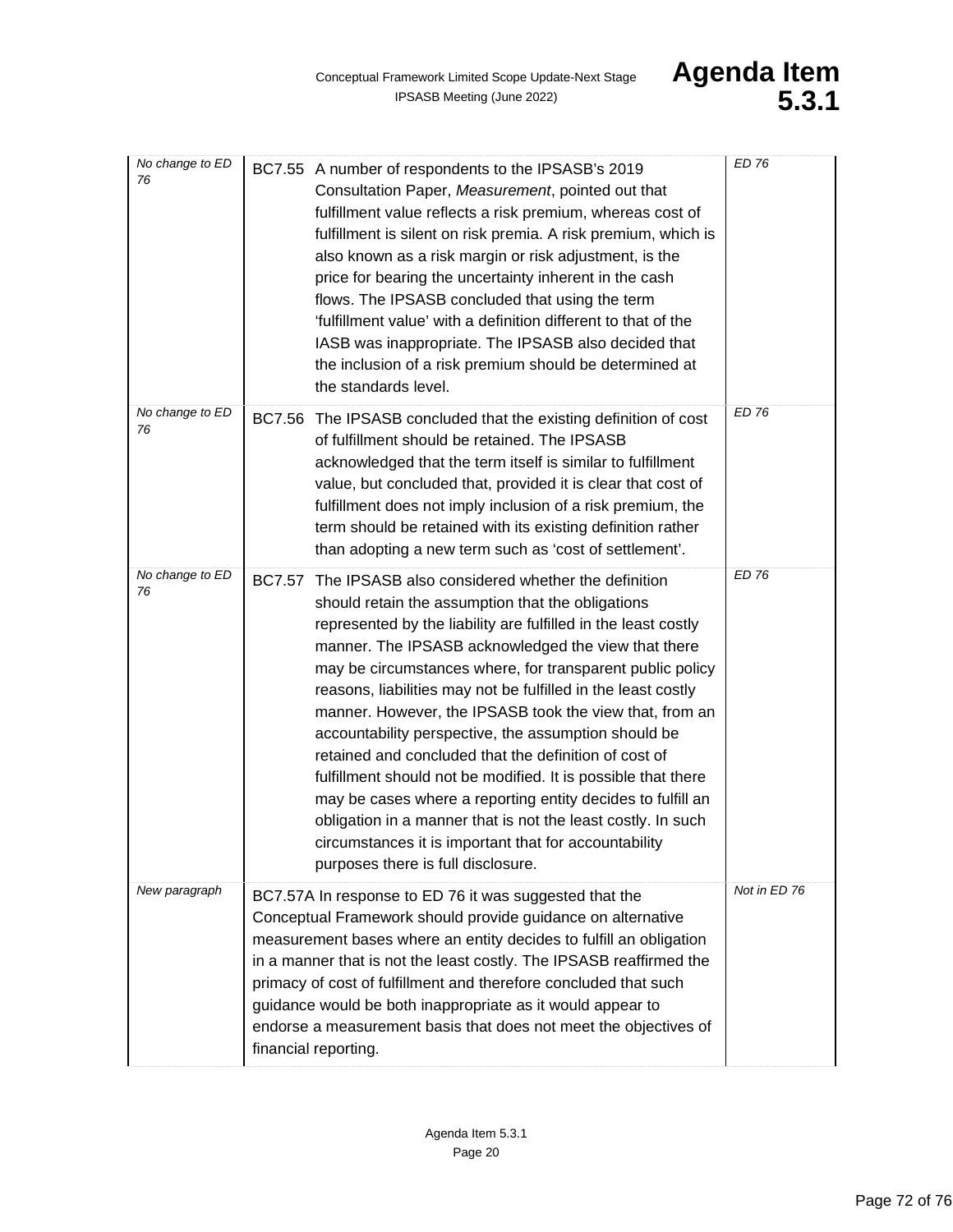| No change to ED<br>76                                                                                                                            | <b>Measurement Bases for Liabilities not included in</b><br><b>Updated Conceptual Framework</b>                                                                                                                                                                                                                                                                                                                                                                                                                                                                                                                                                                                               | <b>ED 76</b>                         |
|--------------------------------------------------------------------------------------------------------------------------------------------------|-----------------------------------------------------------------------------------------------------------------------------------------------------------------------------------------------------------------------------------------------------------------------------------------------------------------------------------------------------------------------------------------------------------------------------------------------------------------------------------------------------------------------------------------------------------------------------------------------------------------------------------------------------------------------------------------------|--------------------------------------|
| Listing of No<br>change to ED 76.<br>Will be confirmed<br>or amended<br>following<br>discussion at<br>June 2020<br>meeting                       | BC7.58 The following measurement bases and approaches for<br>liabilities in the 2014 Conceptual Framework have not<br>been included in the updated version:<br>Market value;<br>Assumption price; and<br>Cost of release.                                                                                                                                                                                                                                                                                                                                                                                                                                                                     | ED 76                                |
| <b>ED 76</b>                                                                                                                                     | <b>Market Value</b>                                                                                                                                                                                                                                                                                                                                                                                                                                                                                                                                                                                                                                                                           | <b>ED 76</b>                         |
| No change to ED<br>76                                                                                                                            | BC7.59 Market value for liabilities was defined in paragraph 7.80<br>of the 2014 Conceptual Framework as:<br>The amount for which a liability could be settled between<br>knowledgeable willing parties in an arm's length transaction                                                                                                                                                                                                                                                                                                                                                                                                                                                        | ED 76                                |
| Additional<br>sentence added<br>to confirm<br>deletion of market<br>value                                                                        | BC7.60 In light of the inclusion of fair value the IPSASB concluded<br>that the retention of market value was unnecessary as it<br>would overlap fair value and current operational value and<br>its inclusion would be confusing. Although not discussed<br>in the Conceptual Framework, the IPSASB noted that the<br>market approach is proposed as a measurement<br>technique for both fair value and current operational value<br>in ED 77, Measurement. As noted for assets in paragraph<br>BC 7.31 respondents to ED 76 strongly supported the<br>deletion of market value. No major issues were raised,<br>and fair value has therefore been not included in the<br>revised Chapter 7. | ED 76 with<br>additional<br>material |
| No change to ED<br>76                                                                                                                            | <b>Assumption price</b>                                                                                                                                                                                                                                                                                                                                                                                                                                                                                                                                                                                                                                                                       | <b>ED 76</b>                         |
| No current<br>change to ED 76.<br>Paragraphs to be<br>revised following<br>discussion of<br>retention of<br>assumption price<br>at June meeting. | BC7.61 Assumption price was defined in paragraph 7.87 of the<br>2014 Conceptual Framework as:<br>The amount which the entity would rationally be willing to<br>accept in exchange for assuming an existing liability.                                                                                                                                                                                                                                                                                                                                                                                                                                                                         | FD 76                                |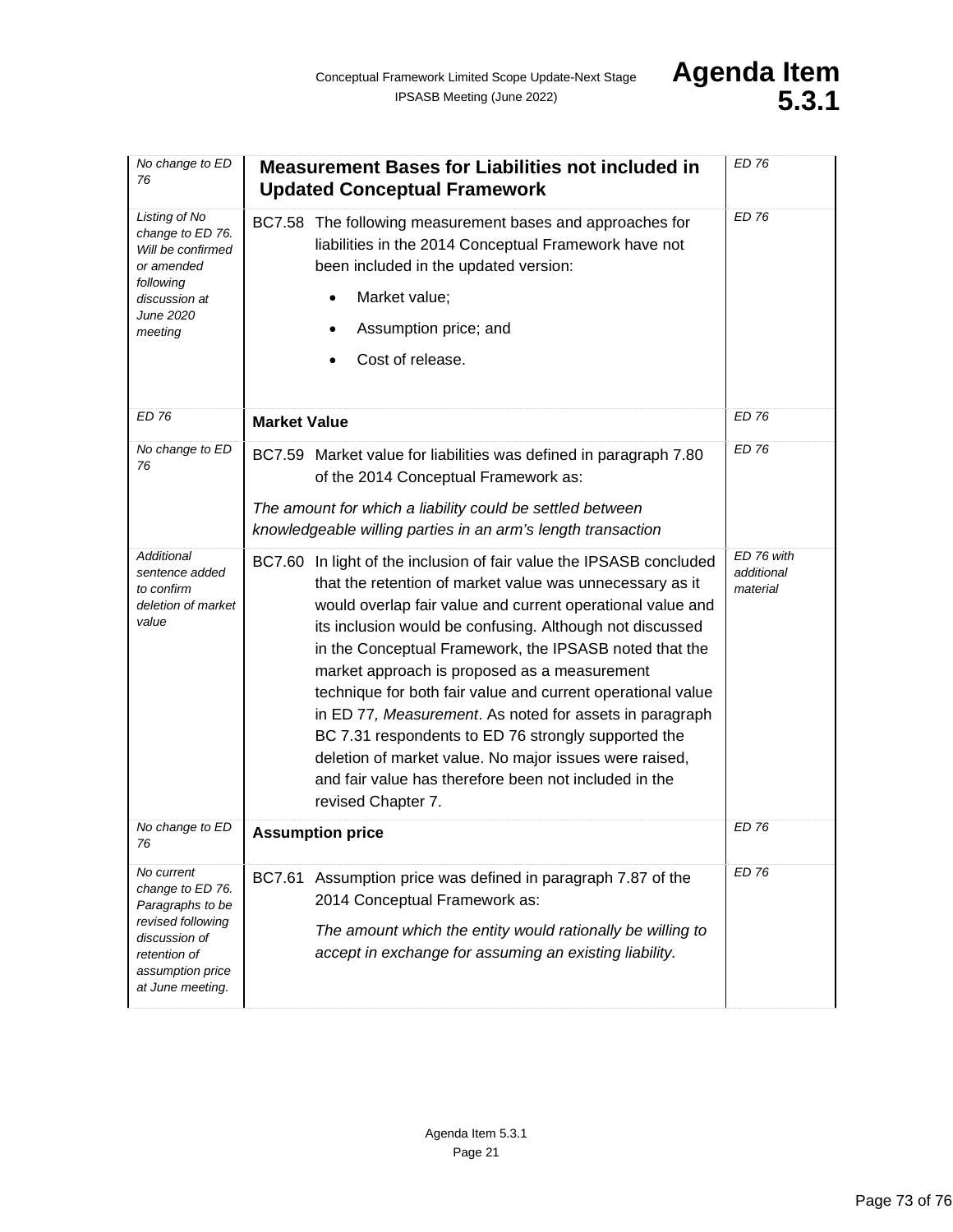| No current<br>change to ED 76.<br>Paragraphs to be<br>revised following<br>discussion of<br>retention of<br>assumption price<br>at June meeting. | BC7.62 Assumption price is an entity-specific measurement basis<br>included in the 2014 Conceptual Framework had not been<br>used in the IPSASB literature at standards level as of<br>2021. It has some similarities to current cost for liabilities,<br>as defined by the IASB in its 2018 Conceptual<br>Framework, but refers to a liability of a counterparty,<br>rather than a liability of the reporting entity.                                                                                                                                                                             | <b>ED 76</b> |
|--------------------------------------------------------------------------------------------------------------------------------------------------|----------------------------------------------------------------------------------------------------------------------------------------------------------------------------------------------------------------------------------------------------------------------------------------------------------------------------------------------------------------------------------------------------------------------------------------------------------------------------------------------------------------------------------------------------------------------------------------------------|--------------|
| No current<br>change to ED 76.<br>Paragraphs to be<br>revised following<br>discussion of<br>retention of<br>assumption price<br>at June meeting. | BC7.63 The IPSASB assessed the case for retention of<br>assumption price. Some IPSASB members consider that it<br>is appropriate when the government is taking on liabilities<br>at concessionary rates, for example guarantees to banks<br>to facilitate lending to businesses adversely affected by<br>financial crises, and for measuring reinsurance liabilities.<br>The inclusion of assumption price (along with cost of<br>release discussed below in paragraphs 7.65-7.67) was on<br>the grounds that there may be limited circumstances<br>where it might meet the measurement objective. | ED 76        |
| No current<br>change to ED 76.<br>Paragraphs to be<br>revised following<br>discussion of<br>retention of<br>assumption price<br>at June meeting. | BC7.64 The IPSASB concluded that the number of occasions in<br>which public sector entities would accept a monetary<br>amount for assuming a liability are limited, albeit<br>potentially material. In such circumstances, fair value is<br>likely to be a more appropriate measurement basis.<br>Therefore, the IPSASB concluded that there is not a<br>strong case for retention of assumption price.                                                                                                                                                                                            | <b>ED 76</b> |
| No change                                                                                                                                        | <b>Cost of Release</b>                                                                                                                                                                                                                                                                                                                                                                                                                                                                                                                                                                             | <b>ED 76</b> |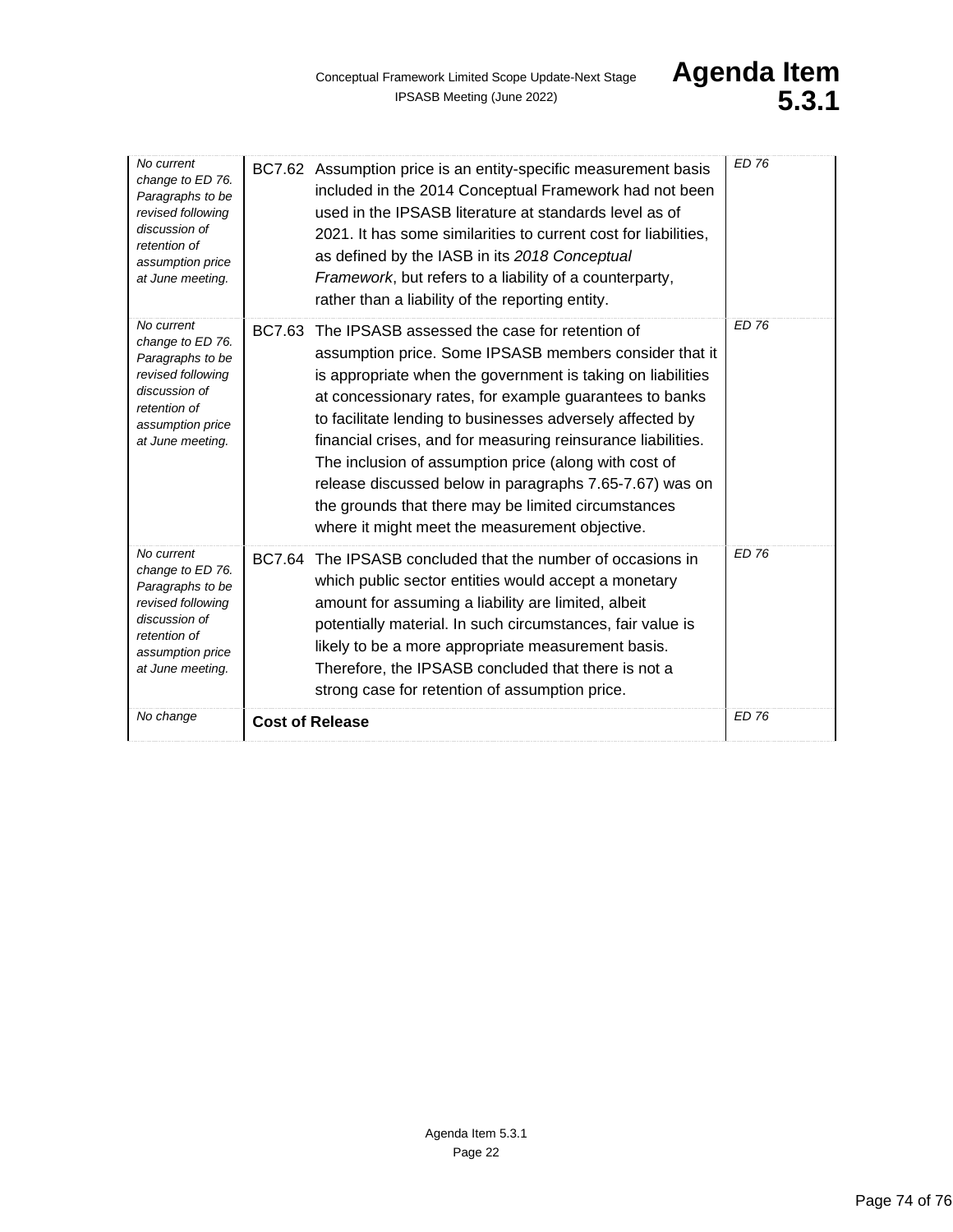| release.<br><b>ED 76</b><br>No current<br>BC7.66 The IPSASB noted that the IASB had concluded that it<br>change to ED 76.<br>was unnecessary to include cost of release in its 2018<br>Paragraphs to be<br>Conceptual Framework, because it is relatively unusual<br>revised following<br>discussion of<br>for entities to obtain release from liabilities, rather than<br>retention of<br>fulfilling them.<br>assumption price<br>at June meeting.<br><b>ED 76</b><br>No current<br>BC7.67 Similarly to assumption price, the 2014 Conceptual<br>change to ED 76.<br>Framework justified the inclusion of cost of release on the<br>Paragraphs to be<br>grounds that there may be limited circumstances where it<br>revised following<br>discussion of<br>might meet the measurement objective. The IPSASB<br>retention of cost<br>concluded that standards development since 2014 has not<br>of release at June<br>identified sufficient examples of circumstances where cost<br>meeting.<br>of release is appropriate to justify retention. The IPSASB<br>therefore decided not to retain cost of release in the<br>updated Conceptual Framework.<br><b>Current Cost</b> | No current<br>change to ED 76.<br>Paragraphs to be<br>revised following<br>discussion of<br>retention of cost<br>of release at June<br>meeting. | BC7.65 Cost of release was defined in paragraph 7.82 of the 2014<br>Conceptual Framework as the amount of an immediate<br>exit from an obligation-either the amount a creditor will<br>accept in settlement of its claim or a third party would<br>charge to accept the transfer of the liability from the<br>obligor. Cost of release is entity-specific and does not<br>assume an orderly market. At the standards level the<br>measurement requirements and guidance in IPSAS 19,<br>Provisions, Contingent Liabilities and Contingent Assets,<br>include a grey letter reference to 'transfer(ing) an<br>obligation at the reporting date' (IPSAS 19.45) which<br>supplements the black letter reference to 'the best<br>estimate of the expenditure required to settle the present<br>obligation at the reporting date' in IPSAS 19.44. This<br>reference in IPSAS 19.45 is consistent with cost of | <b>ED 76</b> |
|-----------------------------------------------------------------------------------------------------------------------------------------------------------------------------------------------------------------------------------------------------------------------------------------------------------------------------------------------------------------------------------------------------------------------------------------------------------------------------------------------------------------------------------------------------------------------------------------------------------------------------------------------------------------------------------------------------------------------------------------------------------------------------------------------------------------------------------------------------------------------------------------------------------------------------------------------------------------------------------------------------------------------------------------------------------------------------------------------------------------------------------------------------------------------------|-------------------------------------------------------------------------------------------------------------------------------------------------|----------------------------------------------------------------------------------------------------------------------------------------------------------------------------------------------------------------------------------------------------------------------------------------------------------------------------------------------------------------------------------------------------------------------------------------------------------------------------------------------------------------------------------------------------------------------------------------------------------------------------------------------------------------------------------------------------------------------------------------------------------------------------------------------------------------------------------------------------------------------------------------------------------|--------------|
|                                                                                                                                                                                                                                                                                                                                                                                                                                                                                                                                                                                                                                                                                                                                                                                                                                                                                                                                                                                                                                                                                                                                                                             |                                                                                                                                                 |                                                                                                                                                                                                                                                                                                                                                                                                                                                                                                                                                                                                                                                                                                                                                                                                                                                                                                          |              |
|                                                                                                                                                                                                                                                                                                                                                                                                                                                                                                                                                                                                                                                                                                                                                                                                                                                                                                                                                                                                                                                                                                                                                                             |                                                                                                                                                 |                                                                                                                                                                                                                                                                                                                                                                                                                                                                                                                                                                                                                                                                                                                                                                                                                                                                                                          |              |
|                                                                                                                                                                                                                                                                                                                                                                                                                                                                                                                                                                                                                                                                                                                                                                                                                                                                                                                                                                                                                                                                                                                                                                             |                                                                                                                                                 |                                                                                                                                                                                                                                                                                                                                                                                                                                                                                                                                                                                                                                                                                                                                                                                                                                                                                                          |              |
|                                                                                                                                                                                                                                                                                                                                                                                                                                                                                                                                                                                                                                                                                                                                                                                                                                                                                                                                                                                                                                                                                                                                                                             |                                                                                                                                                 |                                                                                                                                                                                                                                                                                                                                                                                                                                                                                                                                                                                                                                                                                                                                                                                                                                                                                                          |              |